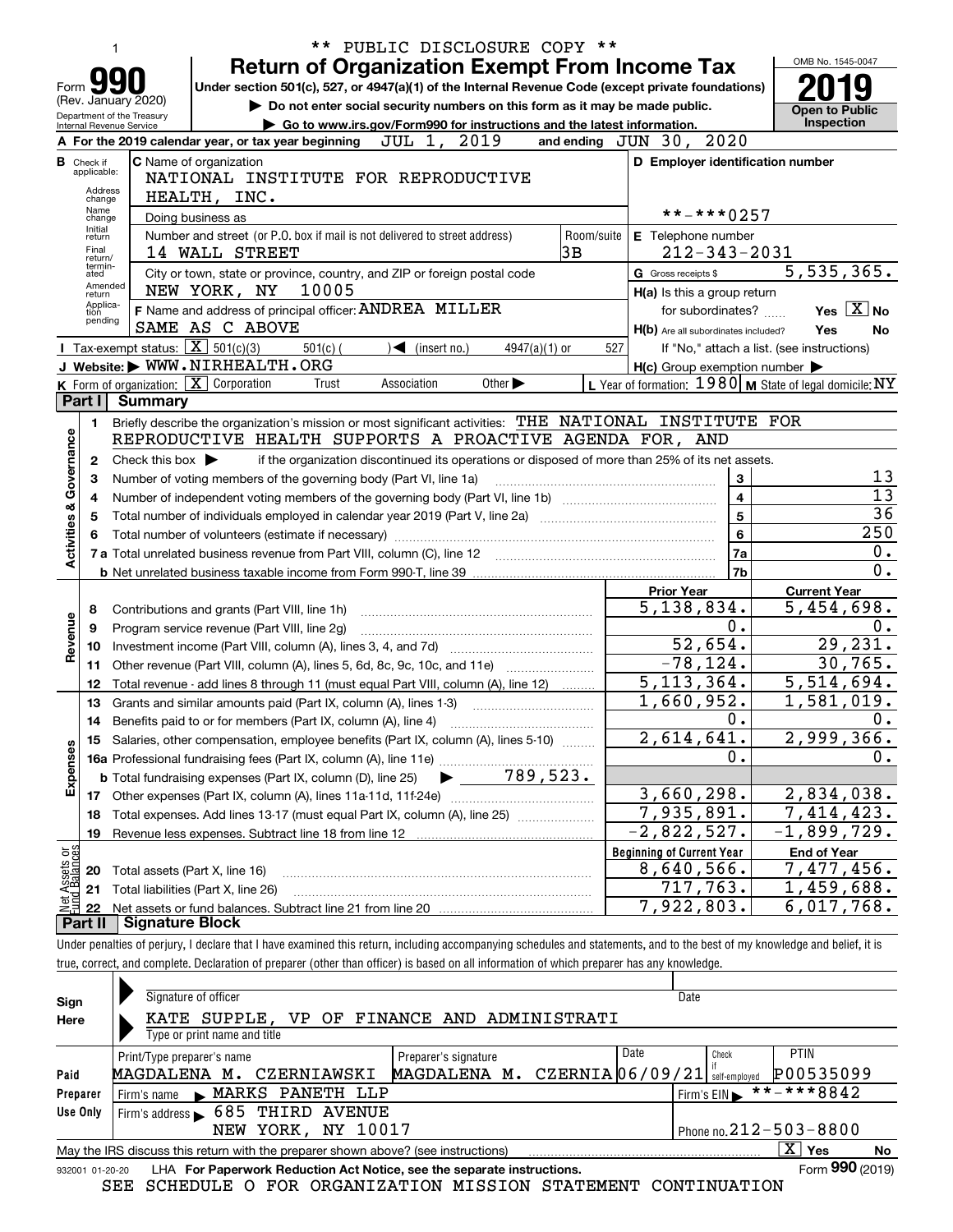|              | NATIONAL INSTITUTE FOR REPRODUCTIVE<br>2                                                                                                     |
|--------------|----------------------------------------------------------------------------------------------------------------------------------------------|
|              | **-***0257<br>HEALTH, INC.<br>Page 2<br>Form 990 (2019)                                                                                      |
|              | <b>Statement of Program Service Accomplishments</b><br><b>Part III</b>                                                                       |
|              | $\overline{\mathbf{x}}$                                                                                                                      |
| 1            | Briefly describe the organization's mission:                                                                                                 |
|              | THE NATIONAL INSTITUTE FOR REPRODUCTIVE HEALTH SUPPORTS A PROACTIVE                                                                          |
|              | AGENDA FOR, AND UNAPOLOGETIC APPROACH TO, REPRODUCTIVE RIGHTS, HEALTH,                                                                       |
|              | AND JUSTICE THROUGH BOLD ADVOCACY, CREATIVE EDUCATION CAMPAIGNS, AND                                                                         |
|              | HIGH-IMPACT PARTNERSHIPS DESIGNED TO CHANGE PUBLIC POLICY, GALVANIZE                                                                         |
| $\mathbf{2}$ | Did the organization undertake any significant program services during the year which were not listed on the                                 |
|              | $\overline{\mathsf{Yes}\mathrel{\hspace{0.05cm}\mathbf{X}}$ No<br>prior Form 990 or 990-EZ?                                                  |
|              | If "Yes," describe these new services on Schedule O.                                                                                         |
| 3            | $\sqrt{Y}$ Yes $\sqrt{X}$ No<br>Did the organization cease conducting, or make significant changes in how it conducts, any program services? |
|              | If "Yes," describe these changes on Schedule O.                                                                                              |
| 4            | Describe the organization's program service accomplishments for each of its three largest program services, as measured by expenses.         |
|              | Section 501(c)(3) and 501(c)(4) organizations are required to report the amount of grants and allocations to others, the total expenses, and |
|              | revenue, if any, for each program service reported.                                                                                          |
| 4a           | 474,500. ) (Revenue \$<br>2,337,477. including grants of \$<br>(Expenses \$<br>(Code:                                                        |
|              | THE NATIONAL INSTITUTE HAS WORKED WITH STATEWIDE<br>STATE PROGRAMS:                                                                          |
|              | ORGANIZATIONS SINCE ITS FOUNDING, BUT ON THE 40TH ANNIVERSARY OF ROE V.                                                                      |
|              | WE FORMALIZED THAT WORK BY LAUNCHING A LONG-TERM<br>WADE IN 2013,                                                                            |
|              | INITIATIVE TO SECURE REPRODUCTIVE RIGHTS AND HEALTH IN THE STATES.<br>WITH                                                                   |
|              | AN EYE TOWARD BUILDING TRACTION IN STATES THAT HAVE BEEN GENERALLY                                                                           |
|              | HOSTILE TO CHOICE, AS WELL AS LEVERAGING THE OPPORTUNITIES IN MORE                                                                           |
|              | PROGRESSIVE STATES, THIS INITIATIVE IS CREATING A GROUNDSWELL OF                                                                             |
|              | SUPPORT TO TURN THE TIDE ON ACCESS TO ABORTION. WITH OUR PARTNERS IN                                                                         |
|              | STRATEGIC STATES ACROSS THE COUNTRY, WE WORK TO BUILD AND MOBILIZE THE                                                                       |
|              | GRASSROOTS AS ADVOCATES FOR REPRODUCTIVE HEALTH AND RIGHTS, ENGAGE                                                                           |
|              | POLICYMAKERS,<br>CHANGE THE PUBLIC DIALOGUE ON REPRODUCTIVE RIGHTS, AND                                                                      |
|              | ALTER PUBLIC POLICY TO INCREASE ACCESS TO REPRODUCTIVE HEALTH CARE,                                                                          |
| 4b           | 785, 388. including grants of \$<br>$145,000.$ ) (Revenue \$<br>(Expenses \$<br>(Code:                                                       |
|              | LOCAL PROGRAMS: IN 2007, AMID YEARS OF SETBACKS TO REPRODUCTIVE HEALTH                                                                       |
|              | AND RIGHTS ON THE STATE AND FEDERAL LEVELS, THE NATIONAL INSTITUTE                                                                           |
|              | LAUNCHED A NEW INITIATIVE TO SUPPORT PROACTIVE, LOCAL-LEVEL ADVOCACY.                                                                        |
|              | THIS STRATEGY PRESENTED, AND STILL PRESENTS TODAY, AN EXCITING                                                                               |
|              | OPPORTUNITY TO MOVE BEYOND DEFENSE TO DEVELOP AND IMPLEMENT<br>REPRODUCTIVE HEALTH POLICIES THAT IMPROVE AND EXPAND ACCESS TO VITAL          |
|              | SERVICES. EVEN IN THE MOST CONSERVATIVE STATES, WE RECOGNIZED THAT                                                                           |
|              | DYNAMIC AND SUPPORTIVE LOCAL LEADERS MAY OPERATE IN A POLITICAL CLIMATE                                                                      |
|              | THAT MAKES THEIR LOCALITIES PROGRESSIVE POCKETS OF POSSIBILITY. THE                                                                          |
|              | NATIONAL INSTITUTE, UNDERSTANDING THAT SUCH LEADERS ALREADY POSSESS                                                                          |
|              | VALUABLE REGIONAL KNOWLEDGE AND NETWORKS, PROVIDES THE FUNDING,                                                                              |
|              | TECHNICAL ASSISTANCE, AND STRATEGIC SUPPORT THEY NEED TO DEVELOP                                                                             |
|              | $390$ , $955$ or including grants of \$<br>(Expenses \$<br>) (Revenue \$<br>4c (Code:                                                        |
|              | TORCH IS A YOUTH FOCUSED, PEER EDUCATION PROGRAM THAT COMBINES SEXUAL                                                                        |
|              | AND REPRODUCTIVE HEALTH/RIGHTS/JUSTICE EDUCATION AND LEADERSHIP                                                                              |
|              | TRAINING FOR NEW YORK CITY BLACK AND BROWN YOUTH. THE PROGRAM                                                                                |
|              | INCORPORATES YOUTH DRIVEN COMMUNITY ACTION INITIATIVES AND FOSTERS                                                                           |
|              | STRONG COMMUNITY PARTNERSHIPS TO PROVIDE KNOWLEDGE AND EMPOWERMENT                                                                           |
|              | OPPORTUNITIES FOR YOUNG PEOPLE TO MAKE INFORMED CHOICES; TO CREATE A                                                                         |
|              | NEW GENERATION OF THE SEXUAL REPRODUCTIVE JUSTICE MOVEMENT BY FOSTERING                                                                      |
|              | AWARENESS AND ACTIVISM; AND TO OFFER ACCESSIBLE COMPREHENSIVE SEXUALITY                                                                      |
|              | EDUCATION, THAT IS MEDICALLY ACCURATE AND INCLUSIVE OF VARIOUS                                                                               |
|              | IDENTITIES AND EXPERIENCES.                                                                                                                  |
|              | PROGRAM SERVICE ACCOMPLISHMENTS: OF COMMUNITY-BASED ORGANIZATIONS ON                                                                         |
|              | TOPICS RANGING FROM CONTRACEPTION TO HEALTHY ADOLESCENT RELATIONSHIPS                                                                        |
|              | 4d Other program services (Describe on Schedule O.)                                                                                          |
|              | 2,345,430. including grants of \$961,519.) (Revenue \$<br>30, 765.<br>(Expenses \$                                                           |
|              | 5,859,250.<br>4e Total program service expenses                                                                                              |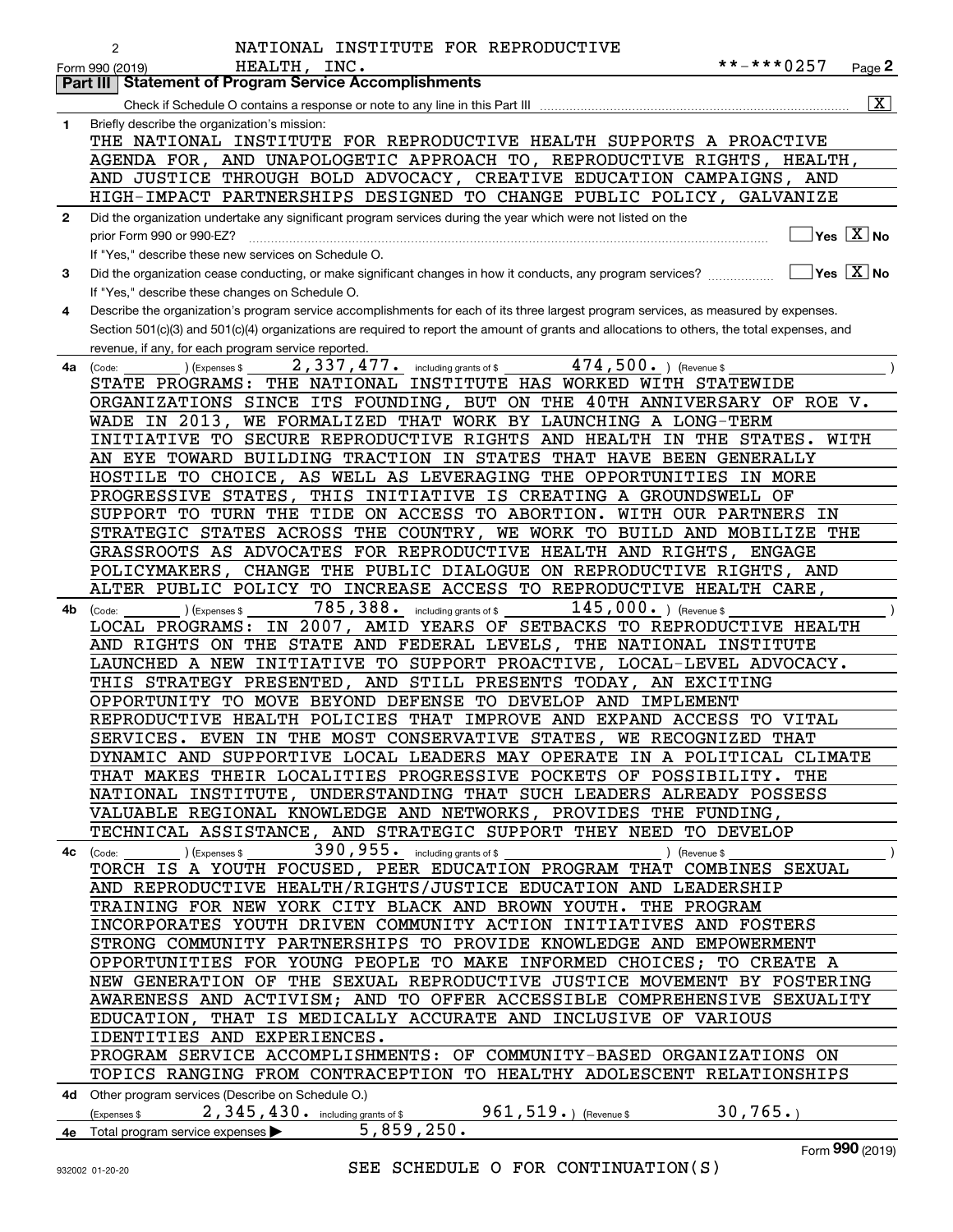|     |                                                                                                                                                                                                                                                   |                 | Yes   No                |             |
|-----|---------------------------------------------------------------------------------------------------------------------------------------------------------------------------------------------------------------------------------------------------|-----------------|-------------------------|-------------|
| 1.  | Is the organization described in section $501(c)(3)$ or $4947(a)(1)$ (other than a private foundation)?                                                                                                                                           |                 |                         |             |
|     |                                                                                                                                                                                                                                                   | 1.              | X                       |             |
| 2   |                                                                                                                                                                                                                                                   | $\overline{2}$  | $\overline{\mathbf{x}}$ |             |
| 3   | Did the organization engage in direct or indirect political campaign activities on behalf of or in opposition to candidates for                                                                                                                   |                 |                         |             |
|     |                                                                                                                                                                                                                                                   | 3               |                         | x           |
| 4   | Section 501(c)(3) organizations. Did the organization engage in lobbying activities, or have a section 501(h) election in effect                                                                                                                  |                 |                         |             |
|     |                                                                                                                                                                                                                                                   | 4               | X                       |             |
| 5   | Is the organization a section 501(c)(4), 501(c)(5), or 501(c)(6) organization that receives membership dues, assessments, or                                                                                                                      |                 |                         |             |
|     |                                                                                                                                                                                                                                                   | 5               |                         | X           |
| 6   | Did the organization maintain any donor advised funds or any similar funds or accounts for which donors have the right to                                                                                                                         |                 |                         |             |
|     | provide advice on the distribution or investment of amounts in such funds or accounts? If "Yes," complete Schedule D, Part I                                                                                                                      | 6               |                         | X           |
| 7   | Did the organization receive or hold a conservation easement, including easements to preserve open space,                                                                                                                                         |                 |                         |             |
|     |                                                                                                                                                                                                                                                   | $\overline{7}$  |                         | X           |
| 8   | Did the organization maintain collections of works of art, historical treasures, or other similar assets? If "Yes," complete                                                                                                                      |                 |                         |             |
|     |                                                                                                                                                                                                                                                   | 8               |                         | X           |
| 9   | Did the organization report an amount in Part X, line 21, for escrow or custodial account liability, serve as a custodian for                                                                                                                     |                 |                         |             |
|     | amounts not listed in Part X; or provide credit counseling, debt management, credit repair, or debt negotiation services?                                                                                                                         |                 |                         |             |
|     |                                                                                                                                                                                                                                                   | 9               |                         | X           |
| 10  | Did the organization, directly or through a related organization, hold assets in donor-restricted endowments                                                                                                                                      |                 |                         |             |
|     |                                                                                                                                                                                                                                                   | 10              |                         | Χ           |
| 11  | If the organization's answer to any of the following questions is "Yes," then complete Schedule D, Parts VI, VII, VIII, IX, or X                                                                                                                  |                 |                         |             |
|     | as applicable.                                                                                                                                                                                                                                    |                 |                         |             |
| a   | Did the organization report an amount for land, buildings, and equipment in Part X, line 10? If "Yes." complete Schedule D.                                                                                                                       |                 |                         |             |
|     |                                                                                                                                                                                                                                                   | 11a             | $\mathbf X$             |             |
| b   | Did the organization report an amount for investments - other securities in Part X, line 12, that is 5% or more of its total                                                                                                                      |                 |                         | X           |
|     |                                                                                                                                                                                                                                                   | 11 <sub>b</sub> |                         |             |
| c   | Did the organization report an amount for investments - program related in Part X, line 13, that is 5% or more of its total                                                                                                                       |                 |                         | х           |
|     |                                                                                                                                                                                                                                                   | 11c             |                         |             |
|     | d Did the organization report an amount for other assets in Part X, line 15, that is 5% or more of its total assets reported in                                                                                                                   | 11d             |                         | х           |
|     |                                                                                                                                                                                                                                                   | 11e             | X                       |             |
| f   | Did the organization report an amount for other liabilities in Part X, line 25? If "Yes," complete Schedule D, Part X                                                                                                                             |                 |                         |             |
|     | Did the organization's separate or consolidated financial statements for the tax year include a footnote that addresses<br>the organization's liability for uncertain tax positions under FIN 48 (ASC 740)? If "Yes," complete Schedule D, Part X | 11f             | X                       |             |
|     | 12a Did the organization obtain separate, independent audited financial statements for the tax year? If "Yes," complete                                                                                                                           |                 |                         |             |
|     |                                                                                                                                                                                                                                                   | 12a             | X                       |             |
|     | <b>b</b> Was the organization included in consolidated, independent audited financial statements for the tax year?                                                                                                                                |                 |                         |             |
|     | If "Yes," and if the organization answered "No" to line 12a, then completing Schedule D, Parts XI and XII is optional                                                                                                                             | <u>12b</u>      |                         | 4           |
| 13  |                                                                                                                                                                                                                                                   | 13              |                         | X           |
| 14a | Did the organization maintain an office, employees, or agents outside of the United States?                                                                                                                                                       | 14a             |                         | X           |
| b   | Did the organization have aggregate revenues or expenses of more than \$10,000 from grantmaking, fundraising, business,                                                                                                                           |                 |                         |             |
|     | investment, and program service activities outside the United States, or aggregate foreign investments valued at \$100,000                                                                                                                        |                 |                         |             |
|     |                                                                                                                                                                                                                                                   | 14b             |                         | X           |
| 15  | Did the organization report on Part IX, column (A), line 3, more than \$5,000 of grants or other assistance to or for any                                                                                                                         |                 |                         |             |
|     |                                                                                                                                                                                                                                                   | 15              |                         | x           |
| 16  | Did the organization report on Part IX, column (A), line 3, more than \$5,000 of aggregate grants or other assistance to                                                                                                                          |                 |                         |             |
|     |                                                                                                                                                                                                                                                   | 16              |                         | X           |
| 17  | Did the organization report a total of more than \$15,000 of expenses for professional fundraising services on Part IX,                                                                                                                           |                 |                         |             |
|     |                                                                                                                                                                                                                                                   | 17              |                         | X           |
| 18  | Did the organization report more than \$15,000 total of fundraising event gross income and contributions on Part VIII, lines                                                                                                                      |                 |                         |             |
|     |                                                                                                                                                                                                                                                   | 18              |                         | X           |
| 19  | Did the organization report more than \$15,000 of gross income from gaming activities on Part VIII, line 9a? If "Yes."                                                                                                                            |                 |                         |             |
|     |                                                                                                                                                                                                                                                   | 19              |                         | х           |
| 20a |                                                                                                                                                                                                                                                   | 20a             |                         | $\mathbf x$ |
|     | b If "Yes" to line 20a, did the organization attach a copy of its audited financial statements to this return?                                                                                                                                    | 20 <sub>b</sub> |                         |             |
| 21  | Did the organization report more than \$5,000 of grants or other assistance to any domestic organization or                                                                                                                                       |                 |                         |             |
|     |                                                                                                                                                                                                                                                   | 21              | X                       |             |

Form (2019) **990**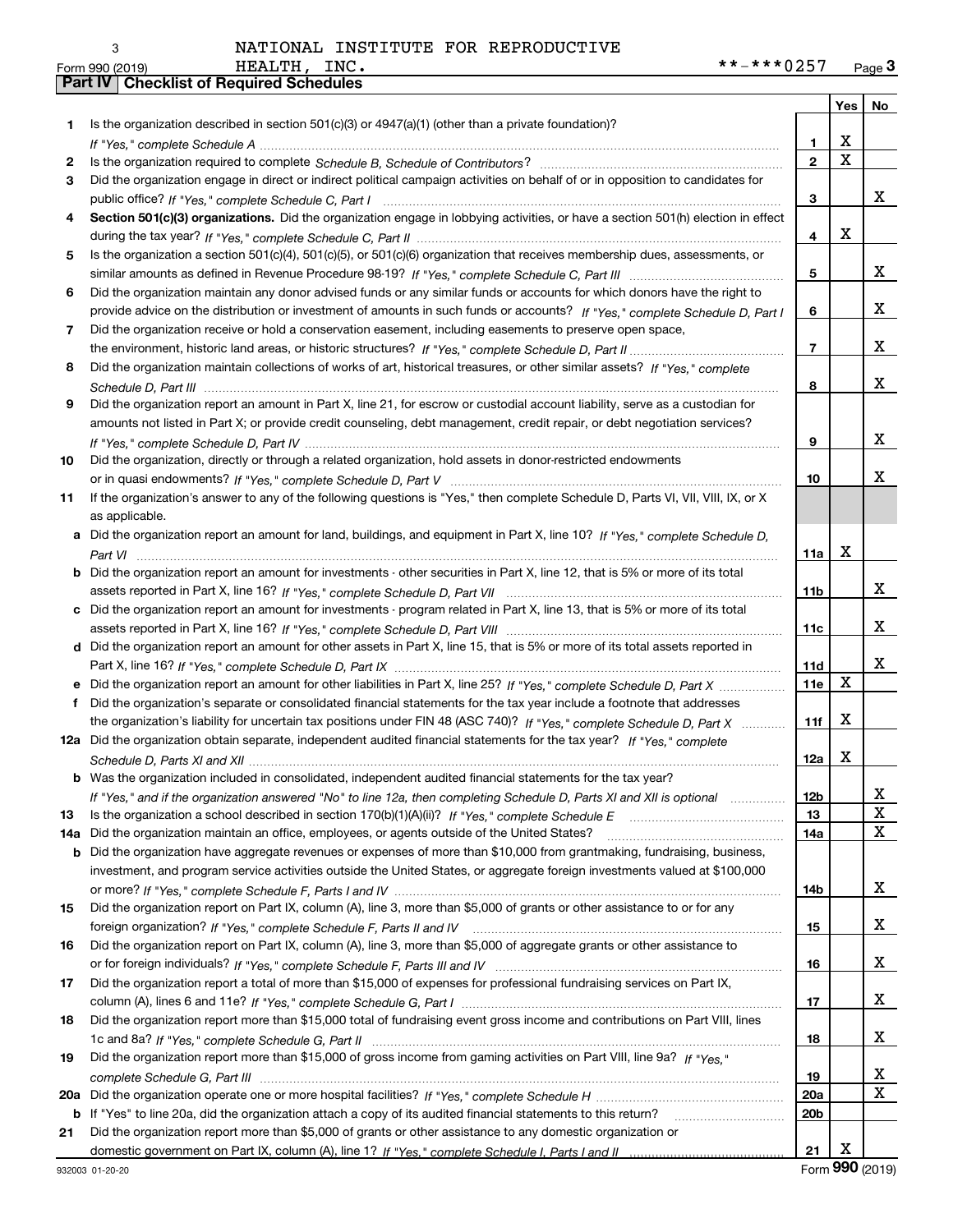| 4 |
|---|
|   |

*(continued)*

|               |                                                                                                                                                                                                                          |                 | Yes | No          |
|---------------|--------------------------------------------------------------------------------------------------------------------------------------------------------------------------------------------------------------------------|-----------------|-----|-------------|
| 22            | Did the organization report more than \$5,000 of grants or other assistance to or for domestic individuals on                                                                                                            |                 |     |             |
|               |                                                                                                                                                                                                                          | 22              |     | х           |
| 23            | Did the organization answer "Yes" to Part VII, Section A, line 3, 4, or 5 about compensation of the organization's current                                                                                               |                 |     |             |
|               | and former officers, directors, trustees, key employees, and highest compensated employees? If "Yes." complete                                                                                                           |                 |     |             |
|               |                                                                                                                                                                                                                          | 23              | X   |             |
|               | 24a Did the organization have a tax-exempt bond issue with an outstanding principal amount of more than \$100,000 as of the                                                                                              |                 |     |             |
|               | last day of the year, that was issued after December 31, 2002? If "Yes," answer lines 24b through 24d and complete                                                                                                       |                 |     |             |
|               |                                                                                                                                                                                                                          | 24a             |     | х           |
|               | <b>b</b> Did the organization invest any proceeds of tax-exempt bonds beyond a temporary period exception?                                                                                                               | 24 <sub>b</sub> |     |             |
|               | c Did the organization maintain an escrow account other than a refunding escrow at any time during the year to defease                                                                                                   | 24c             |     |             |
|               |                                                                                                                                                                                                                          | 24d             |     |             |
|               | 25a Section 501(c)(3), 501(c)(4), and 501(c)(29) organizations. Did the organization engage in an excess benefit                                                                                                         |                 |     |             |
|               |                                                                                                                                                                                                                          | 25a             |     | x           |
|               | <b>b</b> Is the organization aware that it engaged in an excess benefit transaction with a disqualified person in a prior year, and                                                                                      |                 |     |             |
|               | that the transaction has not been reported on any of the organization's prior Forms 990 or 990-EZ? If "Yes," complete                                                                                                    |                 |     |             |
|               | Schedule L, Part I                                                                                                                                                                                                       | 25 <sub>b</sub> |     | х           |
| 26            | Did the organization report any amount on Part X, line 5 or 22, for receivables from or payables to any current                                                                                                          |                 |     |             |
|               | or former officer, director, trustee, key employee, creator or founder, substantial contributor, or 35%                                                                                                                  |                 |     |             |
|               | controlled entity or family member of any of these persons? If "Yes," complete Schedule L, Part II                                                                                                                       | 26              |     | х           |
| 27            | Did the organization provide a grant or other assistance to any current or former officer, director, trustee, key employee,                                                                                              |                 |     |             |
|               | creator or founder, substantial contributor or employee thereof, a grant selection committee member, or to a 35% controlled                                                                                              |                 |     |             |
|               | entity (including an employee thereof) or family member of any of these persons? If "Yes," complete Schedule L, Part III                                                                                                 | 27              |     | x           |
| 28            | Was the organization a party to a business transaction with one of the following parties (see Schedule L, Part IV                                                                                                        |                 |     |             |
|               | instructions, for applicable filing thresholds, conditions, and exceptions):<br>a A current or former officer, director, trustee, key employee, creator or founder, or substantial contributor? If                       |                 |     |             |
|               |                                                                                                                                                                                                                          | 28a             |     | x           |
|               |                                                                                                                                                                                                                          | 28b             |     | $\mathbf X$ |
|               | c A 35% controlled entity of one or more individuals and/or organizations described in lines 28a or 28b? If                                                                                                              |                 |     |             |
|               |                                                                                                                                                                                                                          | 28c             |     | х           |
| 29            |                                                                                                                                                                                                                          | 29              | X   |             |
| 30            | Did the organization receive contributions of art, historical treasures, or other similar assets, or qualified conservation                                                                                              |                 |     |             |
|               |                                                                                                                                                                                                                          | 30              |     | x           |
| 31            | Did the organization liquidate, terminate, or dissolve and cease operations? If "Yes," complete Schedule N, Part I                                                                                                       | 31              |     | $\mathbf x$ |
| 32            | Did the organization sell, exchange, dispose of, or transfer more than 25% of its net assets? If "Yes," complete                                                                                                         |                 |     |             |
|               |                                                                                                                                                                                                                          | 32              |     | x           |
| 33            | Did the organization own 100% of an entity disregarded as separate from the organization under Regulations                                                                                                               |                 |     |             |
|               |                                                                                                                                                                                                                          | 33              |     | х           |
| 34            | Was the organization related to any tax-exempt or taxable entity? If "Yes," complete Schedule R, Part II, III, or IV, and                                                                                                |                 |     |             |
|               |                                                                                                                                                                                                                          | 34              | х   |             |
|               | 35a Did the organization have a controlled entity within the meaning of section 512(b)(13)?                                                                                                                              | 35a             |     | X           |
|               | b If "Yes" to line 35a, did the organization receive any payment from or engage in any transaction with a controlled entity                                                                                              |                 |     |             |
|               |                                                                                                                                                                                                                          | 35b             |     |             |
| 36            | Section 501(c)(3) organizations. Did the organization make any transfers to an exempt non-charitable related organization?                                                                                               |                 |     |             |
|               |                                                                                                                                                                                                                          | 36              |     | х           |
| 37            | Did the organization conduct more than 5% of its activities through an entity that is not a related organization                                                                                                         |                 |     |             |
|               |                                                                                                                                                                                                                          | 37              |     | х           |
| 38            | Did the organization complete Schedule O and provide explanations in Schedule O for Part VI, lines 11b and 19?                                                                                                           |                 |     |             |
|               | Note: All Form 990 filers are required to complete Schedule O<br>All Form 990 filers are required to complete Schedule O …………………………………………………………………………………………<br>Statements Regarding Other IRS Filings and Tax Compliance | 38              | х   |             |
| <b>Part V</b> |                                                                                                                                                                                                                          |                 |     |             |
|               | Check if Schedule O contains a response or note to any line in this Part V                                                                                                                                               |                 |     |             |
|               |                                                                                                                                                                                                                          |                 | Yes | No          |
|               | 50<br>1a Enter the number reported in Box 3 of Form 1096. Enter -0- if not applicable<br>1a                                                                                                                              |                 |     |             |
| b             | 0<br>Enter the number of Forms W-2G included in line 1a. Enter -0- if not applicable<br>1b                                                                                                                               |                 |     |             |
| c.            | Did the organization comply with backup withholding rules for reportable payments to vendors and reportable gaming                                                                                                       |                 |     |             |
|               |                                                                                                                                                                                                                          | 1c              | х   |             |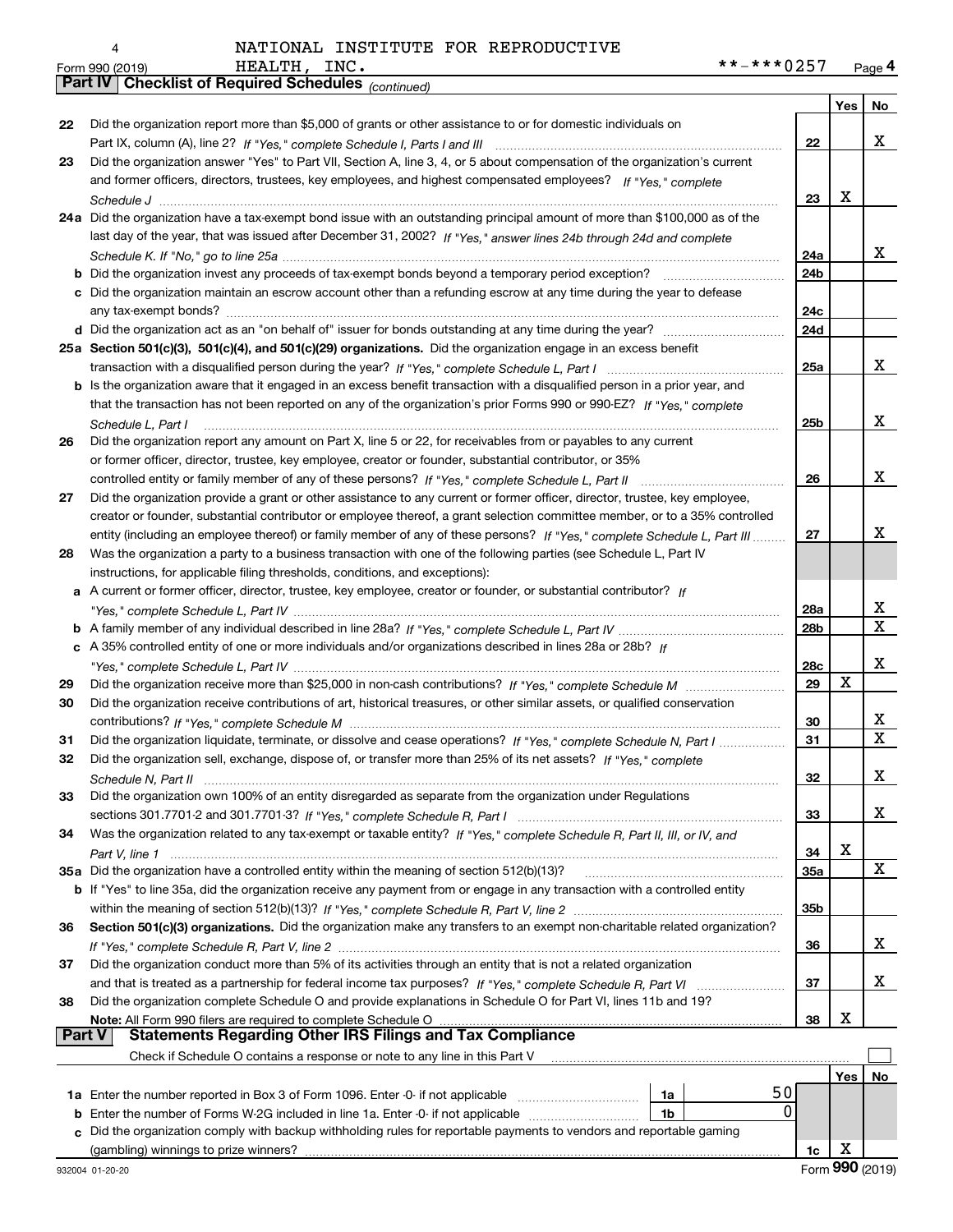| NATIONAL INSTITUTE FOR REPRODUCTIVE |  |
|-------------------------------------|--|
|                                     |  |

|               | HEALTH, INC.<br>Form 990 (2019)                                                                                                                                               | **-***0257 |     | Page $5$ |  |  |  |  |
|---------------|-------------------------------------------------------------------------------------------------------------------------------------------------------------------------------|------------|-----|----------|--|--|--|--|
| <b>Part V</b> | Statements Regarding Other IRS Filings and Tax Compliance (continued)                                                                                                         |            |     |          |  |  |  |  |
|               |                                                                                                                                                                               |            | Yes | No       |  |  |  |  |
|               | 2a Enter the number of employees reported on Form W-3, Transmittal of Wage and Tax Statements,                                                                                |            |     |          |  |  |  |  |
|               | filed for the calendar year ending with or within the year covered by this return<br>2a                                                                                       | 36         |     |          |  |  |  |  |
| b             |                                                                                                                                                                               | 2b         | х   |          |  |  |  |  |
|               |                                                                                                                                                                               |            |     |          |  |  |  |  |
| За            | Did the organization have unrelated business gross income of \$1,000 or more during the year?                                                                                 | 3a         |     | х        |  |  |  |  |
| b             |                                                                                                                                                                               | 3b         |     |          |  |  |  |  |
|               | 4a At any time during the calendar year, did the organization have an interest in, or a signature or other authority over, a                                                  |            |     |          |  |  |  |  |
|               |                                                                                                                                                                               | 4a         |     | х        |  |  |  |  |
|               | <b>b</b> If "Yes," enter the name of the foreign country $\blacktriangleright$                                                                                                |            |     |          |  |  |  |  |
|               | See instructions for filing requirements for FinCEN Form 114, Report of Foreign Bank and Financial Accounts (FBAR).                                                           |            |     |          |  |  |  |  |
| 5a            | Was the organization a party to a prohibited tax shelter transaction at any time during the tax year?                                                                         | 5а         |     | х        |  |  |  |  |
| b             |                                                                                                                                                                               | 5b         |     | х        |  |  |  |  |
| с             |                                                                                                                                                                               | 5c         |     |          |  |  |  |  |
|               | 6a Does the organization have annual gross receipts that are normally greater than \$100,000, and did the organization solicit                                                |            |     |          |  |  |  |  |
|               | any contributions that were not tax deductible as charitable contributions?                                                                                                   | 6a         |     | x        |  |  |  |  |
|               | If "Yes," did the organization include with every solicitation an express statement that such contributions or gifts                                                          |            |     |          |  |  |  |  |
|               | were not tax deductible?                                                                                                                                                      | 6b         |     |          |  |  |  |  |
| 7             | Organizations that may receive deductible contributions under section 170(c).                                                                                                 |            |     |          |  |  |  |  |
| а             | Did the organization receive a payment in excess of \$75 made partly as a contribution and partly for goods and services provided to the payor?                               | 7a         |     | х        |  |  |  |  |
| b             | If "Yes," did the organization notify the donor of the value of the goods or services provided?                                                                               | 7b         |     |          |  |  |  |  |
| c             | Did the organization sell, exchange, or otherwise dispose of tangible personal property for which it was required                                                             |            |     | х        |  |  |  |  |
|               | 7d                                                                                                                                                                            | 7c         |     |          |  |  |  |  |
| d<br>е        |                                                                                                                                                                               | 7e         |     | х        |  |  |  |  |
| f             | Did the organization, during the year, pay premiums, directly or indirectly, on a personal benefit contract?                                                                  | 7f         |     | х        |  |  |  |  |
| g             | If the organization received a contribution of qualified intellectual property, did the organization file Form 8899 as required?                                              | 7g         |     |          |  |  |  |  |
| h             | If the organization received a contribution of cars, boats, airplanes, or other vehicles, did the organization file a Form 1098-C?                                            | 7h         |     |          |  |  |  |  |
| 8             | Sponsoring organizations maintaining donor advised funds. Did a donor advised fund maintained by the                                                                          |            |     |          |  |  |  |  |
|               | sponsoring organization have excess business holdings at any time during the year?                                                                                            | 8          |     |          |  |  |  |  |
| 9             | Sponsoring organizations maintaining donor advised funds.                                                                                                                     |            |     |          |  |  |  |  |
| а             | Did the sponsoring organization make any taxable distributions under section 4966?                                                                                            | 9а         |     |          |  |  |  |  |
| b             | Did the sponsoring organization make a distribution to a donor, donor advisor, or related person?                                                                             | 9b         |     |          |  |  |  |  |
| 10            | Section 501(c)(7) organizations. Enter:                                                                                                                                       |            |     |          |  |  |  |  |
| а             | 10a<br>Initiation fees and capital contributions included on Part VIII, line 12 [111] [11] [12] [11] [12] [11] [12] [                                                         |            |     |          |  |  |  |  |
|               |                                                                                                                                                                               |            |     |          |  |  |  |  |
| 11            | Section 501(c)(12) organizations. Enter:                                                                                                                                      |            |     |          |  |  |  |  |
| a             | Gross income from members or shareholders<br>11a                                                                                                                              |            |     |          |  |  |  |  |
| b             | Gross income from other sources (Do not net amounts due or paid to other sources against                                                                                      |            |     |          |  |  |  |  |
|               | amounts due or received from them.)<br>11b                                                                                                                                    |            |     |          |  |  |  |  |
|               | 12a Section 4947(a)(1) non-exempt charitable trusts. Is the organization filing Form 990 in lieu of Form 1041?                                                                | 12a        |     |          |  |  |  |  |
|               | 12 <sub>b</sub><br><b>b</b> If "Yes," enter the amount of tax-exempt interest received or accrued during the year                                                             |            |     |          |  |  |  |  |
| 13            | Section 501(c)(29) qualified nonprofit health insurance issuers.                                                                                                              |            |     |          |  |  |  |  |
| a             | Is the organization licensed to issue qualified health plans in more than one state?                                                                                          | 13a        |     |          |  |  |  |  |
|               | Note: See the instructions for additional information the organization must report on Schedule O.                                                                             |            |     |          |  |  |  |  |
| b             | Enter the amount of reserves the organization is required to maintain by the states in which the                                                                              |            |     |          |  |  |  |  |
|               | 13 <sub>b</sub>                                                                                                                                                               |            |     |          |  |  |  |  |
| с             | 13 <sub>c</sub>                                                                                                                                                               |            |     |          |  |  |  |  |
| 14a           | Did the organization receive any payments for indoor tanning services during the tax year?                                                                                    | 14a        |     | х        |  |  |  |  |
|               | <b>b</b> If "Yes," has it filed a Form 720 to report these payments? If "No," provide an explanation on Schedule O                                                            | 14b        |     |          |  |  |  |  |
| 15            | Is the organization subject to the section 4960 tax on payment(s) of more than \$1,000,000 in remuneration or                                                                 |            |     | X        |  |  |  |  |
|               |                                                                                                                                                                               | 15         |     |          |  |  |  |  |
| 16            | If "Yes," see instructions and file Form 4720, Schedule N.<br>Is the organization an educational institution subject to the section 4968 excise tax on net investment income? | 16         |     | X        |  |  |  |  |
|               | If "Yes," complete Form 4720, Schedule O.                                                                                                                                     |            |     |          |  |  |  |  |
|               |                                                                                                                                                                               |            |     |          |  |  |  |  |

Form (2019) **990**

5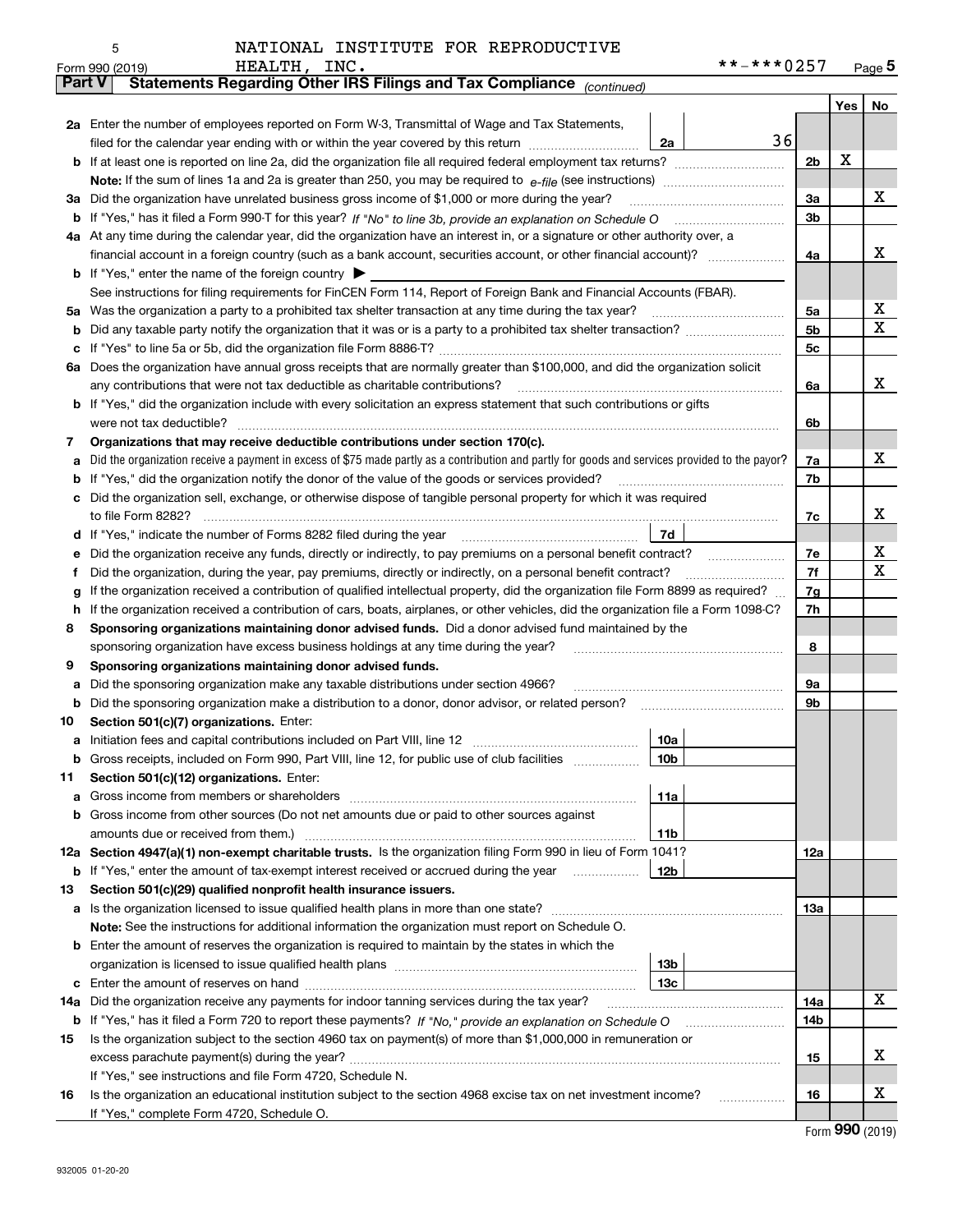|     | HEALTH, INC.<br>Form 990 (2019)                                                                                                                                                                                                |    | **-***0257 |                 |                         | Page $6$                |
|-----|--------------------------------------------------------------------------------------------------------------------------------------------------------------------------------------------------------------------------------|----|------------|-----------------|-------------------------|-------------------------|
|     | Governance, Management, and Disclosure For each "Yes" response to lines 2 through 7b below, and for a "No" response<br><b>Part VI</b>                                                                                          |    |            |                 |                         |                         |
|     | to line 8a, 8b, or 10b below, describe the circumstances, processes, or changes on Schedule O. See instructions.                                                                                                               |    |            |                 |                         |                         |
|     | Check if Schedule O contains a response or note to any line in this Part VI                                                                                                                                                    |    |            |                 |                         | $\overline{\mathbf{X}}$ |
|     | <b>Section A. Governing Body and Management</b>                                                                                                                                                                                |    |            |                 |                         |                         |
|     |                                                                                                                                                                                                                                |    |            |                 | Yes                     | No                      |
|     | <b>1a</b> Enter the number of voting members of the governing body at the end of the tax year                                                                                                                                  | 1a | 13         |                 |                         |                         |
|     | If there are material differences in voting rights among members of the governing body, or if the governing                                                                                                                    |    |            |                 |                         |                         |
|     | body delegated broad authority to an executive committee or similar committee, explain on Schedule O.                                                                                                                          |    |            |                 |                         |                         |
| b   | Enter the number of voting members included on line 1a, above, who are independent                                                                                                                                             | 1b | 13         |                 |                         |                         |
| 2   | Did any officer, director, trustee, or key employee have a family relationship or a business relationship with any other                                                                                                       |    |            |                 |                         |                         |
|     | officer, director, trustee, or key employee?                                                                                                                                                                                   |    |            | $\mathbf{2}$    |                         | х                       |
| 3   | Did the organization delegate control over management duties customarily performed by or under the direct supervision                                                                                                          |    |            |                 |                         |                         |
|     | of officers, directors, trustees, or key employees to a management company or other person?                                                                                                                                    |    |            | 3               |                         | X                       |
| 4   | Did the organization make any significant changes to its governing documents since the prior Form 990 was filed?                                                                                                               |    |            | 4               |                         | $\mathbf X$             |
| 5   |                                                                                                                                                                                                                                |    |            | 5               |                         | X                       |
| 6   | Did the organization have members or stockholders?                                                                                                                                                                             |    |            | 6               |                         | x                       |
|     | Did the organization have members, stockholders, or other persons who had the power to elect or appoint one or                                                                                                                 |    |            |                 |                         |                         |
| 7a  |                                                                                                                                                                                                                                |    |            |                 |                         | X                       |
|     |                                                                                                                                                                                                                                |    |            | 7a              |                         |                         |
|     | <b>b</b> Are any governance decisions of the organization reserved to (or subject to approval by) members, stockholders, or                                                                                                    |    |            |                 |                         | x                       |
|     | persons other than the governing body?                                                                                                                                                                                         |    |            | 7b              |                         |                         |
| 8   | Did the organization contemporaneously document the meetings held or written actions undertaken during the year by the following:                                                                                              |    |            |                 |                         |                         |
| а   |                                                                                                                                                                                                                                |    |            | 8a              | х                       |                         |
| b   |                                                                                                                                                                                                                                |    |            | 8b              | X                       |                         |
| 9   | Is there any officer, director, trustee, or key employee listed in Part VII, Section A, who cannot be reached at the                                                                                                           |    |            |                 |                         |                         |
|     |                                                                                                                                                                                                                                |    |            | 9               |                         | x                       |
|     | Section B. Policies (This Section B requests information about policies not required by the Internal Revenue Code.)                                                                                                            |    |            |                 |                         |                         |
|     |                                                                                                                                                                                                                                |    |            |                 | Yes                     | No                      |
|     |                                                                                                                                                                                                                                |    |            | 10a             |                         | x                       |
|     | b If "Yes," did the organization have written policies and procedures governing the activities of such chapters, affiliates,                                                                                                   |    |            |                 |                         |                         |
|     | and branches to ensure their operations are consistent with the organization's exempt purposes?                                                                                                                                |    |            | 10 <sub>b</sub> |                         |                         |
|     | 11a Has the organization provided a complete copy of this Form 990 to all members of its governing body before filing the form?                                                                                                |    |            | 11a             | x                       |                         |
|     | <b>b</b> Describe in Schedule O the process, if any, used by the organization to review this Form 990.                                                                                                                         |    |            |                 |                         |                         |
| 12a |                                                                                                                                                                                                                                |    |            | 12a             | X                       |                         |
|     | <b>b</b> Were officers, directors, or trustees, and key employees required to disclose annually interests that could give rise to conflicts?                                                                                   |    |            | 12 <sub>b</sub> | х                       |                         |
|     | c Did the organization regularly and consistently monitor and enforce compliance with the policy? If "Yes," describe                                                                                                           |    |            |                 |                         |                         |
|     | in Schedule O how this was done manufactured and contain an according to the water of the state of the state o                                                                                                                 |    |            | 12c             | х                       |                         |
| 13  | Did the organization have a written whistleblower policy? [11] matter content to the organization have a written whistleblower policy? [11] matter content content content of the organization have a written whistleblower po |    |            | 13              | $\overline{\textbf{X}}$ |                         |
| 14  | Did the organization have a written document retention and destruction policy?                                                                                                                                                 |    |            | 14              | х                       |                         |
| 15  | Did the process for determining compensation of the following persons include a review and approval by independent                                                                                                             |    |            |                 |                         |                         |
|     | persons, comparability data, and contemporaneous substantiation of the deliberation and decision?                                                                                                                              |    |            |                 |                         |                         |
| a   | The organization's CEO, Executive Director, or top management official manufactured content of the organization's CEO, Executive Director, or top management official                                                          |    |            | 15a             | х                       |                         |
|     | b Other officers or key employees of the organization manufactured content to the organization manufactured by Other officers or key employees of the organization manufactured content of the organization manufactured by Ot |    |            | 15b             |                         | x                       |
|     | If "Yes" to line 15a or 15b, describe the process in Schedule O (see instructions).                                                                                                                                            |    |            |                 |                         |                         |
|     | 16a Did the organization invest in, contribute assets to, or participate in a joint venture or similar arrangement with a                                                                                                      |    |            |                 |                         |                         |
|     | taxable entity during the year?                                                                                                                                                                                                |    |            | 16a             |                         | х                       |
|     | b If "Yes," did the organization follow a written policy or procedure requiring the organization to evaluate its participation                                                                                                 |    |            |                 |                         |                         |
|     | in joint venture arrangements under applicable federal tax law, and take steps to safeguard the organization's                                                                                                                 |    |            |                 |                         |                         |
|     | exempt status with respect to such arrangements?                                                                                                                                                                               |    |            | 16b             |                         |                         |
|     | <b>Section C. Disclosure</b>                                                                                                                                                                                                   |    |            |                 |                         |                         |
| 17  | List the states with which a copy of this Form 990 is required to be filed $\blacktriangleright$ NY, NJ                                                                                                                        |    |            |                 |                         |                         |
| 18  | Section 6104 requires an organization to make its Forms 1023 (1024 or 1024-A, if applicable), 990, and 990-T (Section 501(c)(3)s only) available                                                                               |    |            |                 |                         |                         |
|     | for public inspection. Indicate how you made these available. Check all that apply.                                                                                                                                            |    |            |                 |                         |                         |
|     | $X$ Upon request<br>Another's website<br>Own website<br>Other (explain on Schedule O)                                                                                                                                          |    |            |                 |                         |                         |
| 19  | Describe on Schedule O whether (and if so, how) the organization made its governing documents, conflict of interest policy, and financial                                                                                      |    |            |                 |                         |                         |
|     | statements available to the public during the tax year.                                                                                                                                                                        |    |            |                 |                         |                         |
| 20  | State the name, address, and telephone number of the person who possesses the organization's books and records                                                                                                                 |    |            |                 |                         |                         |
|     | KATE SUPPLE (VP OF FINANCE AND ADMIN) - $212-343-0114$                                                                                                                                                                         |    |            |                 |                         |                         |
|     | 10005<br>14 WALL STREET, NEW YORK, NY                                                                                                                                                                                          |    |            |                 |                         |                         |

6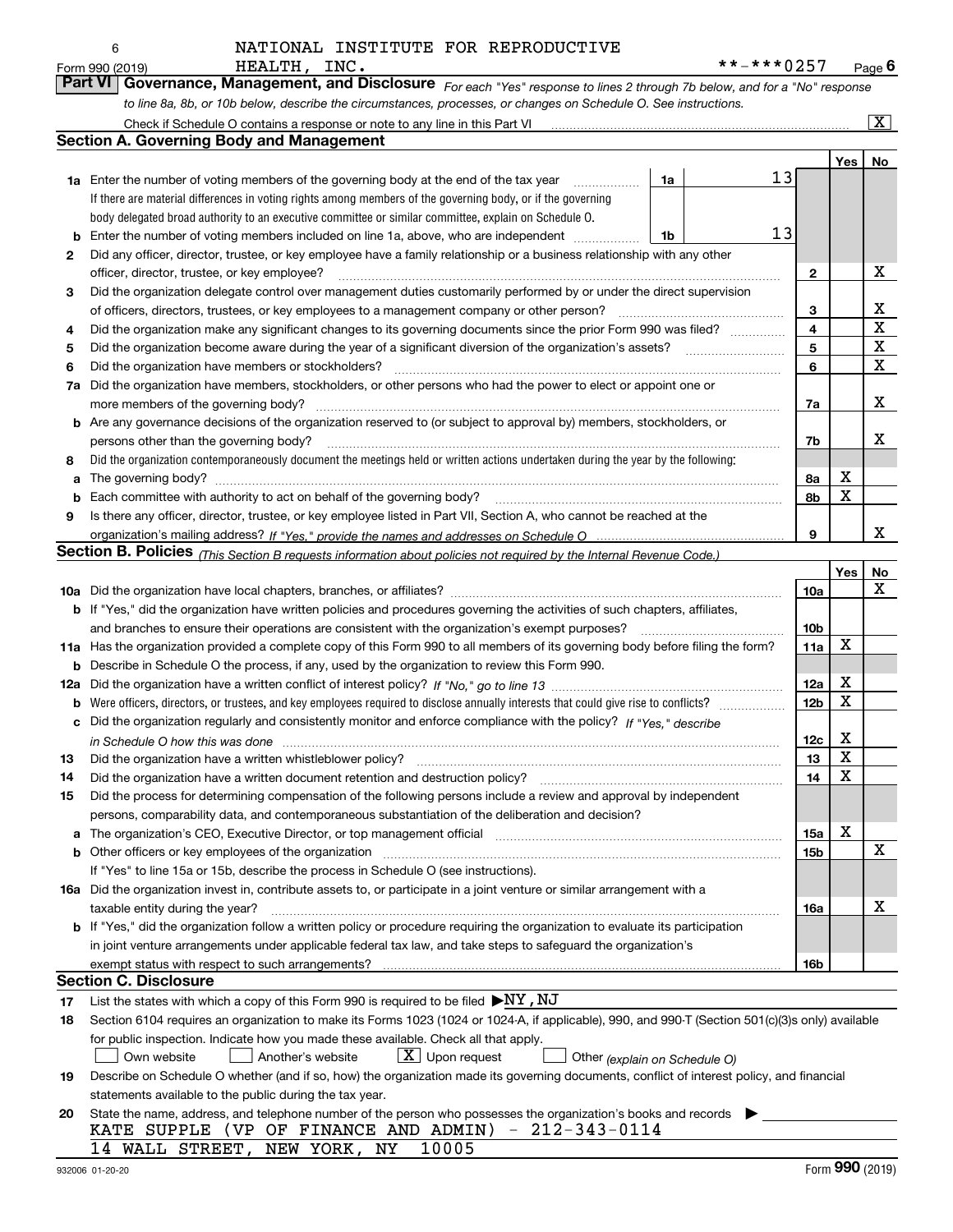$\mathcal{L}^{\text{max}}$ 

| Form 990 (2019) |                                               | HEALTH, INC. |  |                                                                                            | **-***0257 | Page 7 |
|-----------------|-----------------------------------------------|--------------|--|--------------------------------------------------------------------------------------------|------------|--------|
|                 |                                               |              |  | Part VII Compensation of Officers, Directors, Trustees, Key Employees, Highest Compensated |            |        |
|                 | <b>Employees, and Independent Contractors</b> |              |  |                                                                                            |            |        |

### Check if Schedule O contains a response or note to any line in this Part VII

**Section A. Officers, Directors, Trustees, Key Employees, and Highest Compensated Employees**

**1a**  Complete this table for all persons required to be listed. Report compensation for the calendar year ending with or within the organization's tax year. **•** List all of the organization's current officers, directors, trustees (whether individuals or organizations), regardless of amount of compensation.

Enter -0- in columns (D), (E), and (F) if no compensation was paid.

7

 $\bullet$  List all of the organization's  $\,$ current key employees, if any. See instructions for definition of "key employee."

• List the organization's five current highest compensated employees (other than an officer, director, trustee, or key employee) who received report-■ List the organization's five current highest compensated employees (other than an officer, director, trustee, or key employee) who received report-<br>able compensation (Box 5 of Form W-2 and/or Box 7 of Form 1099-MISC) of

**•** List all of the organization's former officers, key employees, and highest compensated employees who received more than \$100,000 of reportable compensation from the organization and any related organizations.

**former directors or trustees**  ¥ List all of the organization's that received, in the capacity as a former director or trustee of the organization, more than \$10,000 of reportable compensation from the organization and any related organizations.

See instructions for the order in which to list the persons above.

Check this box if neither the organization nor any related organization compensated any current officer, director, or trustee.  $\mathcal{L}^{\text{max}}$ 

| (A)                          | (B)               |                                |                                         | (C)                     |              |                                                                  |        | (D)             | (E)                           | (F)                   |
|------------------------------|-------------------|--------------------------------|-----------------------------------------|-------------------------|--------------|------------------------------------------------------------------|--------|-----------------|-------------------------------|-----------------------|
| Name and title               | Average           |                                | Position<br>(do not check more than one |                         |              |                                                                  |        | Reportable      | Reportable                    | Estimated             |
|                              | hours per         |                                |                                         |                         |              | box, unless person is both an<br>officer and a director/trustee) |        | compensation    | compensation                  | amount of             |
|                              | week<br>(list any |                                |                                         |                         |              |                                                                  |        | from<br>the     | from related<br>organizations | other<br>compensation |
|                              | hours for         |                                |                                         |                         |              |                                                                  |        | organization    | (W-2/1099-MISC)               | from the              |
|                              | related           |                                |                                         |                         |              |                                                                  |        | (W-2/1099-MISC) |                               | organization          |
|                              | organizations     |                                |                                         |                         |              |                                                                  |        |                 |                               | and related           |
|                              | below             | Individual trustee or director | nstitutional trustee                    |                         | Key employee | Highest compensated<br>  employee                                | Former |                 |                               | organizations         |
|                              | line)             |                                |                                         | Officer                 |              |                                                                  |        |                 |                               |                       |
| (1)<br>ABBY SCHUMER          | 1.00              |                                |                                         |                         |              |                                                                  |        |                 |                               |                       |
| <b>DIRECTOR</b>              |                   | $\mathbf X$                    |                                         |                         |              |                                                                  |        | $0$ .           | $\mathbf 0$ .                 | $0_{\cdot}$           |
| (2)<br><b>AUDREY SPIEGEL</b> | 1.00              |                                |                                         |                         |              |                                                                  |        |                 |                               |                       |
| <b>DIRECTOR</b>              |                   | $\overline{\textbf{X}}$        |                                         |                         |              |                                                                  |        | $\mathbf 0$ .   | $\mathbf 0$ .                 | $\mathbf 0$ .         |
| DANA-AIN DAVIS<br>(3)        | 1.00              |                                |                                         |                         |              |                                                                  |        |                 |                               |                       |
| <b>DIRECTOR</b>              |                   | $\mathbf X$                    |                                         |                         |              |                                                                  |        | $0$ .           | $\mathbf 0$ .                 | $0_{.}$               |
| DOLORES SMITH<br>(4)         | 1.00              |                                |                                         |                         |              |                                                                  |        |                 |                               |                       |
| <b>DIRECTOR</b>              |                   | $\mathbf X$                    |                                         |                         |              |                                                                  |        | 0.              | 0.                            | $\mathbf 0$ .         |
| (5)<br><b>JANE POLLOCK</b>   | 1.00              |                                |                                         |                         |              |                                                                  |        |                 |                               |                       |
| <b>DIRECTOR</b>              |                   | $\mathbf X$                    |                                         |                         |              |                                                                  |        | $\mathbf 0$ .   | 0.                            | $0_{.}$               |
| (6)<br>JILL BRAUFMAN         | 1.00              |                                |                                         |                         |              |                                                                  |        |                 |                               |                       |
| <b>DIRECTOR</b>              |                   | $\overline{\textbf{X}}$        |                                         |                         |              |                                                                  |        | $\mathbf 0$ .   | $\mathbf 0$ .                 | $0_{.}$               |
| <b>JULIE KAY</b><br>(7)      | 1.00              |                                |                                         |                         |              |                                                                  |        |                 |                               |                       |
| <b>DIRECTOR</b>              | 1.00              | $\mathbf X$                    |                                         |                         |              |                                                                  |        | 0.              | $\mathbf 0$ .                 | $0_{.}$               |
| KATHLEEN MCHUGH<br>(8)       | 1.00              |                                |                                         |                         |              |                                                                  |        |                 |                               |                       |
| <b>DIRECTOR</b>              |                   | $\overline{\mathbf{X}}$        |                                         |                         |              |                                                                  |        | $\mathbf 0$ .   | $\mathbf 0$ .                 | $\mathbf 0$ .         |
| KIM CHIRLS<br>(9)            | 1.00              |                                |                                         |                         |              |                                                                  |        |                 |                               |                       |
| DIRECTOR (OUTGOING)          | 1.00              | X                              |                                         |                         |              |                                                                  |        | $\mathbf 0$ .   | $\mathbf 0$ .                 | $\mathbf 0$ .         |
| (10) LAURA ROSS              | 1.00              |                                |                                         |                         |              |                                                                  |        |                 |                               |                       |
| <b>SECRETARY</b>             |                   | $\mathbf X$                    |                                         | X                       |              |                                                                  |        | 0.              | $\mathbf 0$ .                 | $\mathbf 0$ .         |
| (11) LAURA SCHEUER           | 1.00              |                                |                                         |                         |              |                                                                  |        |                 |                               |                       |
| <b>DIRECTOR</b>              |                   | $\mathbf X$                    |                                         |                         |              |                                                                  |        | $\mathbf{0}$ .  | 0.                            | 0.                    |
| (12) LISSA HIRSH             | 1.00              |                                |                                         |                         |              |                                                                  |        |                 |                               |                       |
| DIRECTOR (OUTGOING)          |                   | $\mathbf x$                    |                                         |                         |              |                                                                  |        | 0.              | $\mathbf 0$ .                 | $\mathbf 0$ .         |
| (13) NANCY SILVERMAN         | 1.00              |                                |                                         |                         |              |                                                                  |        |                 |                               |                       |
| <b>DIRECTOR</b>              |                   | $\mathbf x$                    |                                         |                         |              |                                                                  |        | $\mathbf 0$ .   | $\mathbf 0$ .                 | $0_{.}$               |
| (14) RAQUEL LEVIN            | 1.00              |                                |                                         |                         |              |                                                                  |        |                 |                               |                       |
| TREASURER                    | 1.50              | $\mathbf x$                    |                                         | X                       |              |                                                                  |        | $\mathbf 0$ .   | $\mathbf 0$ .                 | $\mathbf 0$ .         |
| (15) ROBERT JAFFE            | 1.00              |                                |                                         |                         |              |                                                                  |        |                 |                               |                       |
| <b>DIRECTOR</b>              | 1.00              | $\mathbf x$                    |                                         |                         |              |                                                                  |        | 0.              | 0.                            | $0_{.}$               |
| (16) SHARON WEINBERG         | 1.00              |                                |                                         |                         |              |                                                                  |        |                 |                               |                       |
| <b>BOARD CHAIR</b>           | 1.00              | $\mathbf X$                    |                                         | $\overline{\textbf{X}}$ |              |                                                                  |        | 0.              | $\mathbf 0$ .                 | $\mathbf 0$ .         |
| (17) ANDREA MILLER           | 34.00             |                                |                                         |                         |              |                                                                  |        |                 |                               |                       |
| PRESIDENT                    | 6.00              |                                |                                         | X                       |              |                                                                  |        | 263,280.        | 0.                            | 26,858.               |
|                              |                   |                                |                                         |                         |              |                                                                  |        |                 |                               |                       |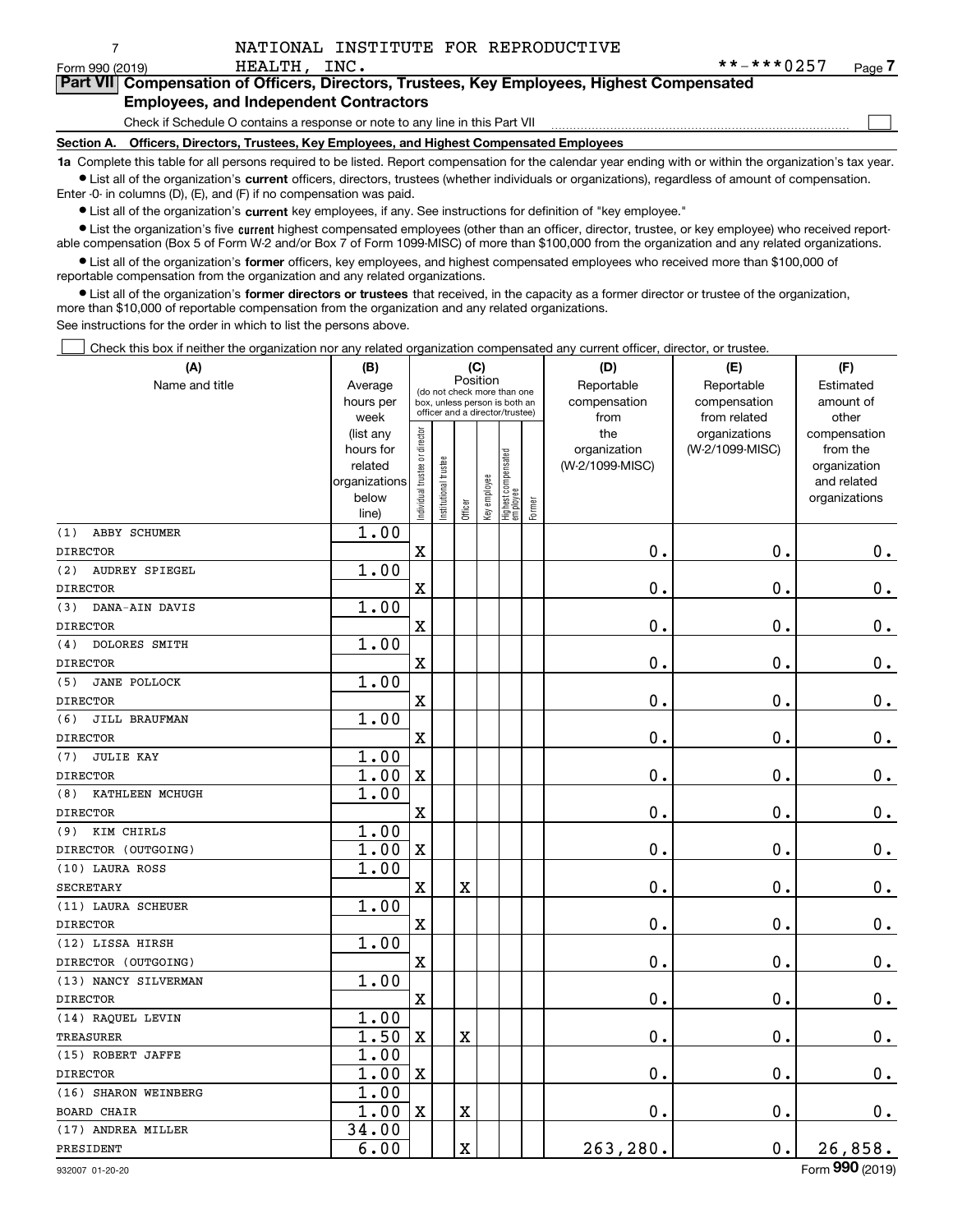| ٦<br>۰,<br>× |
|--------------|
|              |

HEALTH TNC

| неаттн,<br>Form 990 (2019)                                                                                                                   | INC.                     |                               |                       |             |              |                                                              |        |                         | $***$ $***$ $0257$ |   |               | Page <b>ö</b>          |
|----------------------------------------------------------------------------------------------------------------------------------------------|--------------------------|-------------------------------|-----------------------|-------------|--------------|--------------------------------------------------------------|--------|-------------------------|--------------------|---|---------------|------------------------|
| <b>Part VII</b><br>Section A. Officers, Directors, Trustees, Key Employees, and Highest Compensated Employees (continued)                    |                          |                               |                       |             |              |                                                              |        |                         |                    |   |               |                        |
| (A)                                                                                                                                          | (B)                      |                               |                       |             | (C)          |                                                              |        | (D)                     | (E)                |   | (F)           |                        |
| Name and title                                                                                                                               | Average                  |                               |                       | Position    |              |                                                              |        | Reportable              | Reportable         |   | Estimated     |                        |
|                                                                                                                                              | hours per                |                               |                       |             |              | (do not check more than one<br>box, unless person is both an |        | compensation            | compensation       |   | amount of     |                        |
|                                                                                                                                              | week                     |                               |                       |             |              | officer and a director/trustee)                              |        | from                    | from related       |   | other         |                        |
|                                                                                                                                              | (list any                |                               |                       |             |              |                                                              |        | the                     | organizations      |   |               | compensation           |
|                                                                                                                                              | hours for                |                               |                       |             |              |                                                              |        | organization            | (W-2/1099-MISC)    |   | from the      |                        |
|                                                                                                                                              | related<br>organizations |                               |                       |             |              |                                                              |        | (W-2/1099-MISC)         |                    |   | organization  |                        |
|                                                                                                                                              | below                    |                               |                       |             |              |                                                              |        |                         |                    |   | and related   |                        |
|                                                                                                                                              | line)                    | ndividual trustee or director | Institutional trustee | Officer     | key employee | Highest compensated<br> employee                             | Former |                         |                    |   | organizations |                        |
| (18) KATHERINE SUPPLE                                                                                                                        | 37.00                    |                               |                       |             |              |                                                              |        |                         |                    |   |               |                        |
| VP FOR FINANCE AND ADMINISTRATION                                                                                                            | 3.00                     |                               |                       | $\mathbf X$ |              |                                                              |        | 133,634.                | 0.                 |   |               | <u>18,722.</u>         |
| (19) DANIELLE CASTALDI-MICCA                                                                                                                 | 40.00                    |                               |                       |             |              |                                                              |        |                         |                    |   |               |                        |
| VP OF POLITICAL AND GOV                                                                                                                      |                          |                               |                       |             |              | X                                                            |        | 135,025.                | $0\cdot$           |   |               | 19,504.                |
| (20) JORDAN GOLDBERG                                                                                                                         | 40.00                    |                               |                       |             |              |                                                              |        |                         |                    |   |               |                        |
| DIRECTOR OF POLICY                                                                                                                           |                          |                               |                       |             |              | X                                                            |        | 108,487.                | $0\cdot$           |   |               | 18,705.                |
| (21) MEREDITH KORMES                                                                                                                         | 40.00                    |                               |                       |             |              |                                                              |        |                         |                    |   |               |                        |
| DIR. OF STRAT. COMM.& CAMPAIGNS                                                                                                              |                          |                               |                       |             |              | X                                                            |        | 104,880.                | $0\cdot$           |   |               | 17,963.                |
| (22) SHANNON CAREY                                                                                                                           | 40.00                    |                               |                       |             |              |                                                              |        |                         |                    |   |               |                        |
| CHIEF DEVELOPMENT OFFICER                                                                                                                    |                          |                               |                       |             |              | X                                                            |        | 179,642.                | $0\cdot$           |   |               | <u>15,105.</u>         |
| (23) TARA E. SWEENEY                                                                                                                         | 35.00                    |                               |                       |             |              |                                                              |        |                         |                    |   |               |                        |
| VP OF COMMUNICATIONS                                                                                                                         | $\overline{5.00}$        |                               |                       |             |              | X                                                            |        | 143,141.                | 0.                 |   |               | 20, 243.               |
|                                                                                                                                              |                          |                               |                       |             |              |                                                              |        |                         |                    |   |               |                        |
|                                                                                                                                              |                          |                               |                       |             |              |                                                              |        |                         |                    |   |               |                        |
|                                                                                                                                              |                          |                               |                       |             |              |                                                              |        |                         |                    |   |               |                        |
|                                                                                                                                              |                          |                               |                       |             |              |                                                              |        |                         |                    |   |               |                        |
|                                                                                                                                              |                          |                               |                       |             |              |                                                              |        |                         |                    |   |               |                        |
|                                                                                                                                              |                          |                               |                       |             |              |                                                              |        | 1,068,089.              | $0$ .              |   |               | 137, 100.              |
|                                                                                                                                              |                          |                               |                       |             |              |                                                              |        | 0.                      | $0$ .              |   |               | 0.                     |
| c Total from continuation sheets to Part VII, Section A <b>manual</b> Total Total Term                                                       |                          |                               |                       |             |              |                                                              |        | 1,068,089.              | $\overline{0}$ .   |   |               | $\overline{137,100}$ . |
| Total number of individuals (including but not limited to those listed above) who received more than \$100,000 of reportable                 |                          |                               |                       |             |              |                                                              |        |                         |                    |   |               |                        |
| $\mathbf{2}$                                                                                                                                 |                          |                               |                       |             |              |                                                              |        |                         |                    |   |               | 7                      |
| compensation from the organization $\blacktriangleright$                                                                                     |                          |                               |                       |             |              |                                                              |        |                         |                    |   | Yes           | No                     |
|                                                                                                                                              |                          |                               |                       |             |              |                                                              |        |                         |                    |   |               |                        |
| Did the organization list any former officer, director, trustee, key employee, or highest compensated employee on<br>3                       |                          |                               |                       |             |              |                                                              |        |                         |                    |   |               | х                      |
| line 1a? If "Yes," complete Schedule J for such individual manufactured contained and the Ves," complete Schedule J for such individual<br>4 |                          |                               |                       |             |              |                                                              |        |                         |                    | 3 |               |                        |
| For any individual listed on line 1a, is the sum of reportable compensation and other compensation from the organization                     |                          |                               |                       |             |              |                                                              |        |                         |                    | 4 | X             |                        |
|                                                                                                                                              |                          |                               |                       |             |              |                                                              |        |                         |                    |   |               |                        |
| Did any person listed on line 1a receive or accrue compensation from any unrelated organization or individual for services<br>5              |                          |                               |                       |             |              |                                                              |        |                         |                    | 5 |               | X                      |
| <b>Section B. Independent Contractors</b>                                                                                                    |                          |                               |                       |             |              |                                                              |        |                         |                    |   |               |                        |
| Complete this table for your five highest compensated independent contractors that received more than \$100,000 of compensation from<br>1    |                          |                               |                       |             |              |                                                              |        |                         |                    |   |               |                        |
| the organization. Report compensation for the calendar year ending with or within the organization's tax year.                               |                          |                               |                       |             |              |                                                              |        |                         |                    |   |               |                        |
| (A)                                                                                                                                          |                          |                               |                       |             |              |                                                              |        | (B)                     |                    |   | (C)           |                        |
| Name and business address                                                                                                                    |                          |                               |                       |             |              |                                                              |        | Description of services |                    |   | Compensation  |                        |
| SKDKNICKERBOCKER, 1150 18TH STREET NW,                                                                                                       |                          |                               |                       |             |              |                                                              |        | STRATEGIC COMM.         |                    |   |               |                        |
| SUITE 800, WASHINGTON, DC 20036                                                                                                              |                          |                               |                       |             |              |                                                              |        | CONSULTANT              |                    |   |               | 472,068.               |
| NCHENG LLP                                                                                                                                   |                          |                               |                       |             |              |                                                              |        |                         |                    |   |               |                        |
| 40 WALL ST, FL 32, NEW YORK, NY 10005                                                                                                        |                          |                               |                       |             |              |                                                              |        | ACCOUNTING SERVICES     |                    |   |               | 123,433.               |
|                                                                                                                                              |                          |                               |                       |             |              |                                                              |        |                         |                    |   |               |                        |
|                                                                                                                                              |                          |                               |                       |             |              |                                                              |        |                         |                    |   |               |                        |
|                                                                                                                                              |                          |                               |                       |             |              |                                                              |        |                         |                    |   |               |                        |
|                                                                                                                                              |                          |                               |                       |             |              |                                                              |        |                         |                    |   |               |                        |

**2**Total number of independent contractors (including but not limited to those listed above) who received more than \$100,000 of compensation from the organization  $\blacktriangleright$ 2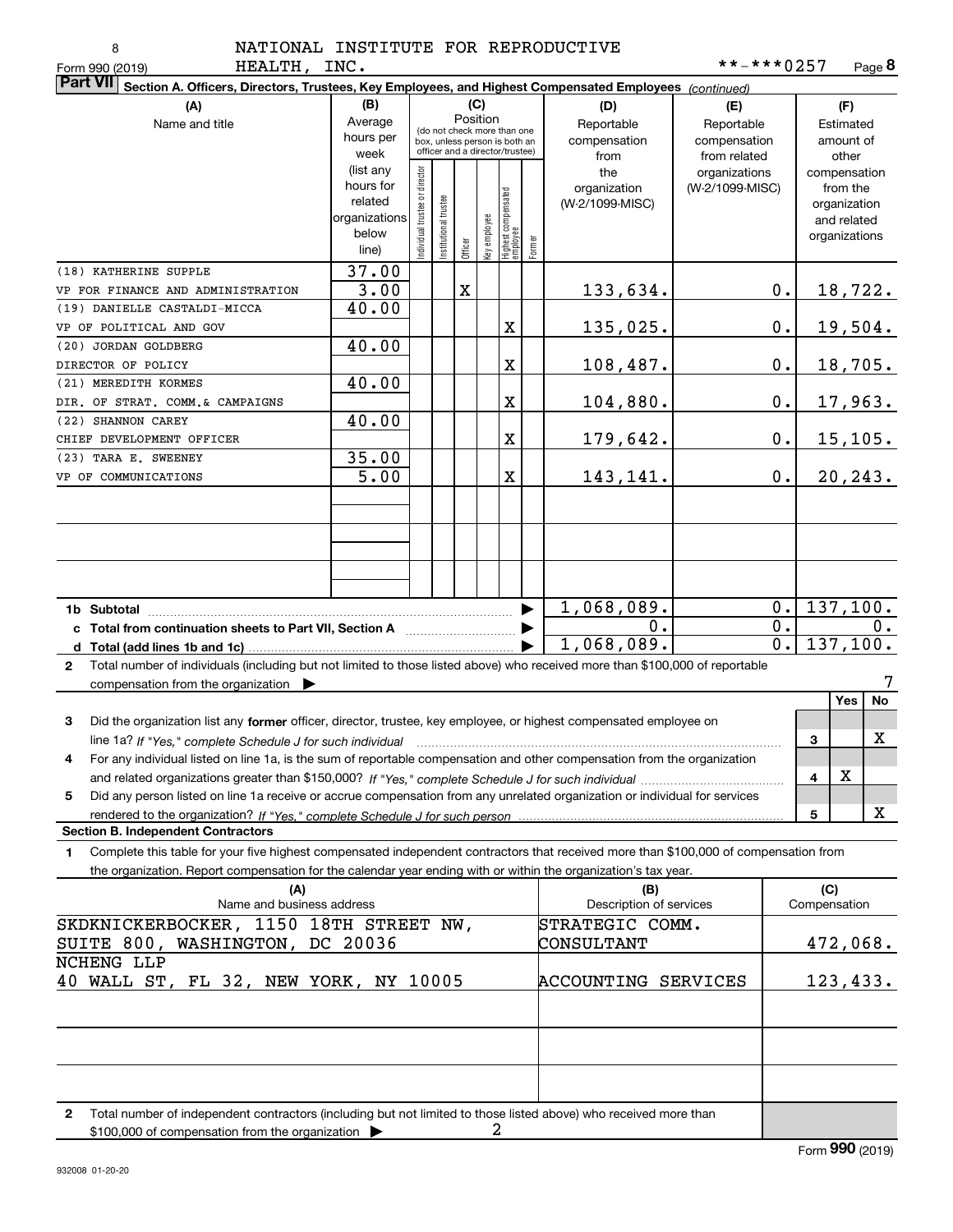| NATIONAL INSTITUTE FOR REPRODUCTIVE |  |  |
|-------------------------------------|--|--|
|                                     |  |  |

|                                                           | <b>Part VIII</b> | <b>Statement of Revenue</b>                                                                                           |                                                               |               |                                              |                                      |                                                                 |
|-----------------------------------------------------------|------------------|-----------------------------------------------------------------------------------------------------------------------|---------------------------------------------------------------|---------------|----------------------------------------------|--------------------------------------|-----------------------------------------------------------------|
|                                                           |                  | Check if Schedule O contains a response or note to any line in this Part VIII                                         |                                                               |               |                                              |                                      |                                                                 |
|                                                           |                  |                                                                                                                       |                                                               | Total revenue | (B)<br>Related or exempt<br>function revenue | (C)<br>Unrelated<br>business revenue | (D)<br>Revenue excluded<br>from tax under<br>sections 512 - 514 |
|                                                           |                  | <b>1 a</b> Federated campaigns<br>1a                                                                                  |                                                               |               |                                              |                                      |                                                                 |
|                                                           |                  | .<br>1 <sub>b</sub><br><b>b</b> Membership dues                                                                       |                                                               |               |                                              |                                      |                                                                 |
|                                                           |                  | 1 <sub>c</sub><br>c Fundraising events                                                                                |                                                               |               |                                              |                                      |                                                                 |
|                                                           |                  | 1 <sub>d</sub><br>d Related organizations                                                                             |                                                               |               |                                              |                                      |                                                                 |
|                                                           |                  | 1e<br>e Government grants (contributions)                                                                             | 176,000.                                                      |               |                                              |                                      |                                                                 |
|                                                           |                  | f All other contributions, gifts, grants, and                                                                         |                                                               |               |                                              |                                      |                                                                 |
|                                                           |                  | similar amounts not included above                                                                                    |                                                               |               |                                              |                                      |                                                                 |
| Contributions, Gifts, Grants<br>and Other Similar Amounts |                  | g Noncash contributions included in lines 1a-1f                                                                       | $\frac{11}{19}$ 5, 278, 698.<br>$\frac{1}{19}$ \$2, 021, 576. |               |                                              |                                      |                                                                 |
|                                                           |                  |                                                                                                                       | $\blacktriangleright$                                         | 5,454,698.    |                                              |                                      |                                                                 |
|                                                           |                  |                                                                                                                       | <b>Business Code</b>                                          |               |                                              |                                      |                                                                 |
|                                                           | 2 a              |                                                                                                                       |                                                               |               |                                              |                                      |                                                                 |
|                                                           | b                | <u> 1989 - Johann Barn, mars eta bainar eta idazlea (</u>                                                             |                                                               |               |                                              |                                      |                                                                 |
|                                                           |                  | <u> 1989 - Johann Stoff, deutscher Stoff, der Stoff, der Stoff, der Stoff, der Stoff, der Stoff, der Stoff, der S</u> |                                                               |               |                                              |                                      |                                                                 |
|                                                           | с<br>d           | <u> 1999 - Johann Harry Harry Harry Harry Harry Harry Harry Harry Harry Harry Harry Harry Harry Harry Harry Harry</u> |                                                               |               |                                              |                                      |                                                                 |
|                                                           | е                | <u> 1989 - Johann Barn, amerikansk politiker (</u>                                                                    |                                                               |               |                                              |                                      |                                                                 |
| Program Service<br>Revenue                                |                  | f All other program service revenue                                                                                   |                                                               |               |                                              |                                      |                                                                 |
|                                                           |                  |                                                                                                                       | ▶                                                             |               |                                              |                                      |                                                                 |
|                                                           | З                | Investment income (including dividends, interest, and                                                                 |                                                               |               |                                              |                                      |                                                                 |
|                                                           |                  |                                                                                                                       | ▶                                                             | 23,902.       |                                              |                                      | 23,902.                                                         |
|                                                           | 4                | Income from investment of tax-exempt bond proceeds                                                                    |                                                               |               |                                              |                                      |                                                                 |
|                                                           | 5                |                                                                                                                       |                                                               |               |                                              |                                      |                                                                 |
|                                                           |                  | (i) Real                                                                                                              | (ii) Personal                                                 |               |                                              |                                      |                                                                 |
|                                                           |                  | 6 a Gross rents<br>6а<br>.                                                                                            |                                                               |               |                                              |                                      |                                                                 |
|                                                           |                  | 6 <sub>b</sub><br><b>b</b> Less: rental expenses                                                                      |                                                               |               |                                              |                                      |                                                                 |
|                                                           |                  | 6c<br>c Rental income or (loss)                                                                                       |                                                               |               |                                              |                                      |                                                                 |
|                                                           |                  | d Net rental income or (loss)                                                                                         |                                                               |               |                                              |                                      |                                                                 |
|                                                           |                  | (i) Securities<br>7 a Gross amount from sales of                                                                      | (ii) Other                                                    |               |                                              |                                      |                                                                 |
|                                                           |                  | 26,000.<br>7a<br>assets other than inventory                                                                          |                                                               |               |                                              |                                      |                                                                 |
|                                                           |                  | <b>b</b> Less: cost or other basis                                                                                    |                                                               |               |                                              |                                      |                                                                 |
|                                                           |                  | and sales expenses $\ldots$   7b   20,671.                                                                            |                                                               |               |                                              |                                      |                                                                 |
|                                                           |                  | $7c \ 5,329.$<br>c Gain or (loss)                                                                                     |                                                               |               |                                              |                                      |                                                                 |
| Revenue                                                   |                  |                                                                                                                       | ▶                                                             | 5,329.        |                                              |                                      | 5,329.                                                          |
| Other                                                     |                  | 8 a Gross income from fundraising events (not<br>including \$                                                         |                                                               |               |                                              |                                      |                                                                 |
|                                                           |                  | contributions reported on line 1c). See                                                                               |                                                               |               |                                              |                                      |                                                                 |
|                                                           |                  | 8a                                                                                                                    |                                                               |               |                                              |                                      |                                                                 |
|                                                           |                  | 8b<br>b Less: direct expenses                                                                                         |                                                               |               |                                              |                                      |                                                                 |
|                                                           |                  | c Net income or (loss) from fundraising events                                                                        |                                                               |               |                                              |                                      |                                                                 |
|                                                           |                  | 9 a Gross income from gaming activities. See                                                                          |                                                               |               |                                              |                                      |                                                                 |
|                                                           |                  | 9a                                                                                                                    |                                                               |               |                                              |                                      |                                                                 |
|                                                           |                  | 9 <sub>b</sub>                                                                                                        |                                                               |               |                                              |                                      |                                                                 |
|                                                           |                  | c Net income or (loss) from gaming activities                                                                         |                                                               |               |                                              |                                      |                                                                 |
|                                                           |                  | 10 a Gross sales of inventory, less returns                                                                           |                                                               |               |                                              |                                      |                                                                 |
|                                                           |                  | 10a                                                                                                                   |                                                               |               |                                              |                                      |                                                                 |
|                                                           |                  | 10bl<br><b>b</b> Less: cost of goods sold                                                                             |                                                               |               |                                              |                                      |                                                                 |
|                                                           |                  | c Net income or (loss) from sales of inventory                                                                        |                                                               |               |                                              |                                      |                                                                 |
|                                                           |                  |                                                                                                                       | <b>Business Code</b>                                          |               |                                              |                                      |                                                                 |
| Miscellaneous<br>Revenue                                  |                  | 11 a MISCELLANEOUS INCOME                                                                                             | 900099                                                        | 30,765.       | 30, 765.                                     |                                      |                                                                 |
|                                                           | b                |                                                                                                                       |                                                               |               |                                              |                                      |                                                                 |
|                                                           | c                |                                                                                                                       |                                                               |               |                                              |                                      |                                                                 |
|                                                           |                  |                                                                                                                       |                                                               |               |                                              |                                      |                                                                 |
|                                                           |                  |                                                                                                                       | $\blacktriangleright$                                         | 30,765.       |                                              |                                      |                                                                 |
|                                                           | 12               |                                                                                                                       |                                                               | 5,514,694.    | 30,765.                                      | $0$ .                                | 29,231.                                                         |

9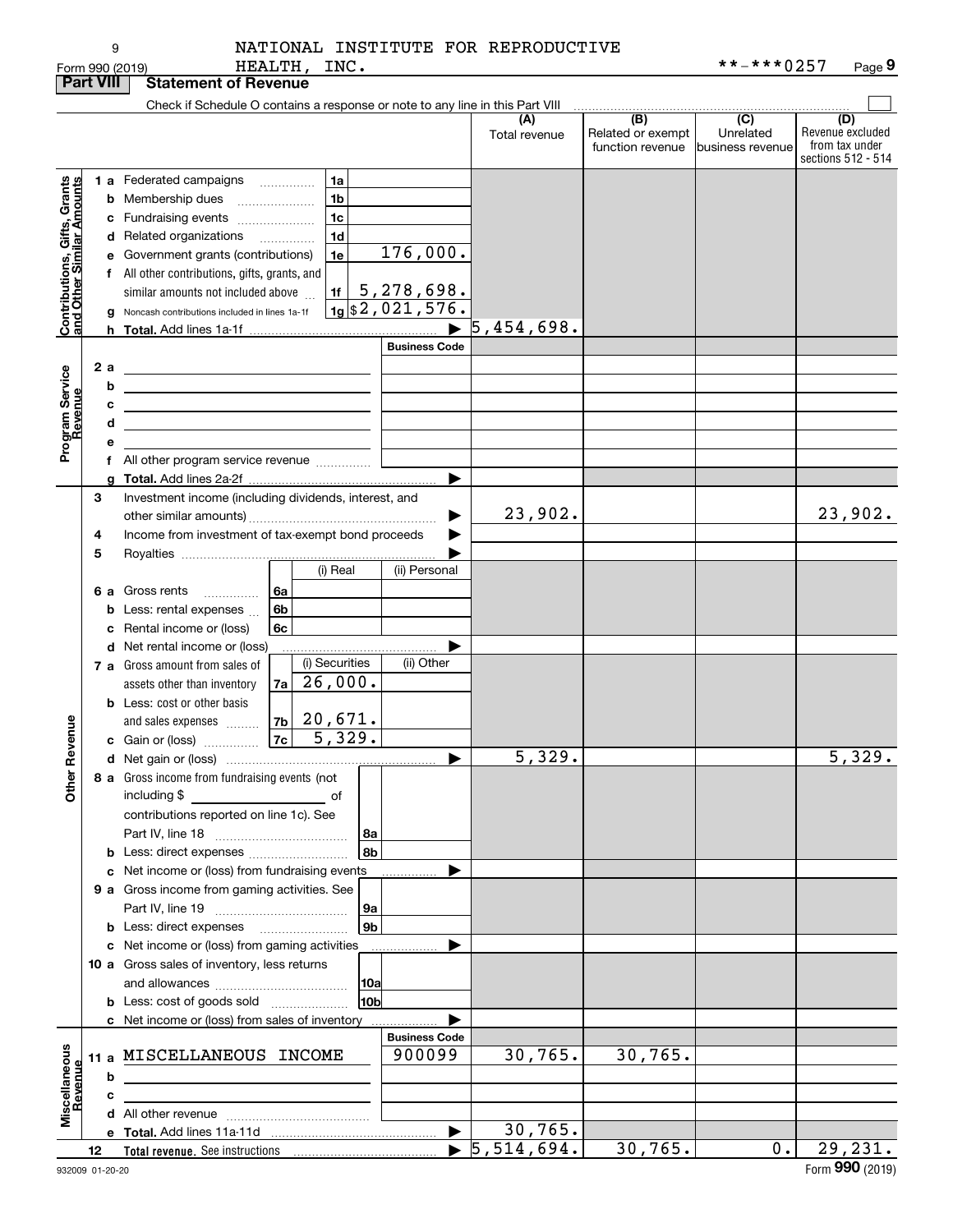## 10

#### Form 990 (2019) **HEALTH, INC.** \* \* - \* \* \* 0 2 5 7 <sub>Page</sub> 1**0** HEALTH, INC. NATIONAL INSTITUTE FOR REPRODUCTIVE

|              | HEALTH, INC.<br>Form 990 (2019)                                                                                            |                                 |                                  |                       | **-***0257<br>$P_{\text{aqe}}$ 10 |
|--------------|----------------------------------------------------------------------------------------------------------------------------|---------------------------------|----------------------------------|-----------------------|-----------------------------------|
|              | <b>Part IX   Statement of Functional Expenses</b>                                                                          |                                 |                                  |                       |                                   |
|              | Section 501(c)(3) and 501(c)(4) organizations must complete all columns. All other organizations must complete column (A). |                                 |                                  |                       | $\overline{\mathbf{x}}$           |
|              |                                                                                                                            | (A)                             | $\overline{(B)}$                 | (C)                   | (D)                               |
|              | Do not include amounts reported on lines 6b,<br>7b, 8b, 9b, and 10b of Part VIII.                                          | Total expenses                  | Program service                  | Management and        | Fundraising                       |
| 1            | Grants and other assistance to domestic organizations                                                                      |                                 | expenses                         | general expenses      | expenses                          |
|              | and domestic governments. See Part IV, line 21                                                                             | 1,581,019.                      | 1,581,019.                       |                       |                                   |
| $\mathbf{2}$ | Grants and other assistance to domestic                                                                                    |                                 |                                  |                       |                                   |
|              | individuals. See Part IV, line 22                                                                                          |                                 |                                  |                       |                                   |
| 3            | Grants and other assistance to foreign                                                                                     |                                 |                                  |                       |                                   |
|              | organizations, foreign governments, and foreign                                                                            |                                 |                                  |                       |                                   |
|              | individuals. See Part IV, lines 15 and 16                                                                                  |                                 |                                  |                       |                                   |
| 4            | Benefits paid to or for members                                                                                            |                                 |                                  |                       |                                   |
| 5            | Compensation of current officers, directors,                                                                               |                                 |                                  |                       |                                   |
|              | trustees, and key employees                                                                                                | 625,728.                        | 439,319.                         | 119,959.              | 66,450.                           |
| 6            | Compensation not included above to disqualified                                                                            |                                 |                                  |                       |                                   |
|              | persons (as defined under section 4958(f)(1)) and                                                                          |                                 |                                  |                       |                                   |
|              | persons described in section $4958(c)(3)(B)$                                                                               |                                 |                                  |                       |                                   |
| 7            |                                                                                                                            | 1,847,614.                      | 1,373,130.                       | 184,334.              | 290, 150.                         |
| 8            | Pension plan accruals and contributions (include                                                                           |                                 |                                  |                       |                                   |
|              | section 401(k) and 403(b) employer contributions)                                                                          | 14,782.<br>$\frac{1}{306,263.}$ | $\frac{12,581}{231,210}$         | 230.                  | $\frac{1,971}{50,209}$ .          |
| 9            |                                                                                                                            |                                 |                                  | 24,844.               |                                   |
| 10           |                                                                                                                            | 204,979.                        | 150,833.                         | $\overline{24,161}$ . | 29,985.                           |
| 11           | Fees for services (nonemployees):                                                                                          |                                 |                                  |                       |                                   |
| a            |                                                                                                                            | 12,544.                         |                                  | 12,544.               |                                   |
| b            |                                                                                                                            |                                 |                                  |                       |                                   |
|              |                                                                                                                            | 272,942.                        | 272,942.                         |                       |                                   |
| d            | Professional fundraising services. See Part IV, line 17                                                                    |                                 |                                  |                       |                                   |
| f            | Investment management fees                                                                                                 |                                 |                                  |                       |                                   |
| g            | Other. (If line 11g amount exceeds 10% of line 25,                                                                         |                                 |                                  |                       |                                   |
|              | column (A) amount, list line 11g expenses on Sch O.)                                                                       | 1,139,781.                      | 737,461.                         | 224,813.              | 177,507.                          |
| 12           |                                                                                                                            | 135, 300.                       | 135,300.                         |                       |                                   |
| 13           |                                                                                                                            | 184, 550.                       | 106,888.                         | 51,041.               | 26,621.                           |
| 14           |                                                                                                                            | 91, 134.                        | 91, 134.                         |                       |                                   |
| 15           |                                                                                                                            |                                 |                                  |                       |                                   |
| 16           |                                                                                                                            | 554,826.                        | 408,267.                         | 65,396.               | 81, 163.                          |
| 17           | Travel                                                                                                                     | 111,467.                        | 111,467.                         |                       |                                   |
| 18           | Payments of travel or entertainment expenses                                                                               |                                 |                                  |                       |                                   |
|              | for any federal, state, or local public officials                                                                          |                                 |                                  |                       |                                   |
| 19           | Conferences, conventions, and meetings                                                                                     | 111,658.                        | 79,804.                          | 6,352.                | 25,502.                           |
| 20           | Interest                                                                                                                   |                                 |                                  |                       |                                   |
| 21           |                                                                                                                            |                                 |                                  |                       |                                   |
| 22           | Depreciation, depletion, and amortization                                                                                  | 20,376.<br>61,442.              | 14,994.<br>$\overline{45,212}$ . | 2,401.<br>7,242.      | 2,981.<br>8,988.                  |
| 23           | Insurance<br>Other expenses. Itemize expenses not covered                                                                  |                                 |                                  |                       |                                   |
| 24           | above (List miscellaneous expenses on line 24e. If<br>line 24e amount exceeds 10% of line 25, column (A)                   |                                 |                                  |                       |                                   |
|              | amount, list line 24e expenses on Schedule O.)<br>STIPENDS                                                                 | 65,360.                         | 65,360.                          |                       |                                   |
| a<br>b       | BAD DEBT EXPENSE                                                                                                           | 41,050.                         |                                  | 41,050.               |                                   |
| C            | INDIRECT EXPENSES                                                                                                          | 19,990.                         |                                  |                       | 19,990.                           |
| d            | DIRECT MAIL                                                                                                                | $\overline{5,402}$ .            |                                  |                       | 5,402.                            |
|              | e All other expenses                                                                                                       | 6,216.                          | 2,329.                           | 1,283.                | 2,604.                            |
| 25           | Total functional expenses. Add lines 1 through 24e                                                                         | 7,414,423.                      | 5,859,250.                       | 765,650.              | 789,523.                          |
| 26           | Joint costs. Complete this line only if the organization                                                                   |                                 |                                  |                       |                                   |
|              | reported in column (B) joint costs from a combined                                                                         |                                 |                                  |                       |                                   |
|              | educational campaign and fundraising solicitation.                                                                         |                                 |                                  |                       |                                   |

Check here  $\begin{array}{|c|c|c|c|c|}\hline \text{ } & \text{ if following SOP 98-2 (ASC 958-720)} \\\hline \end{array}$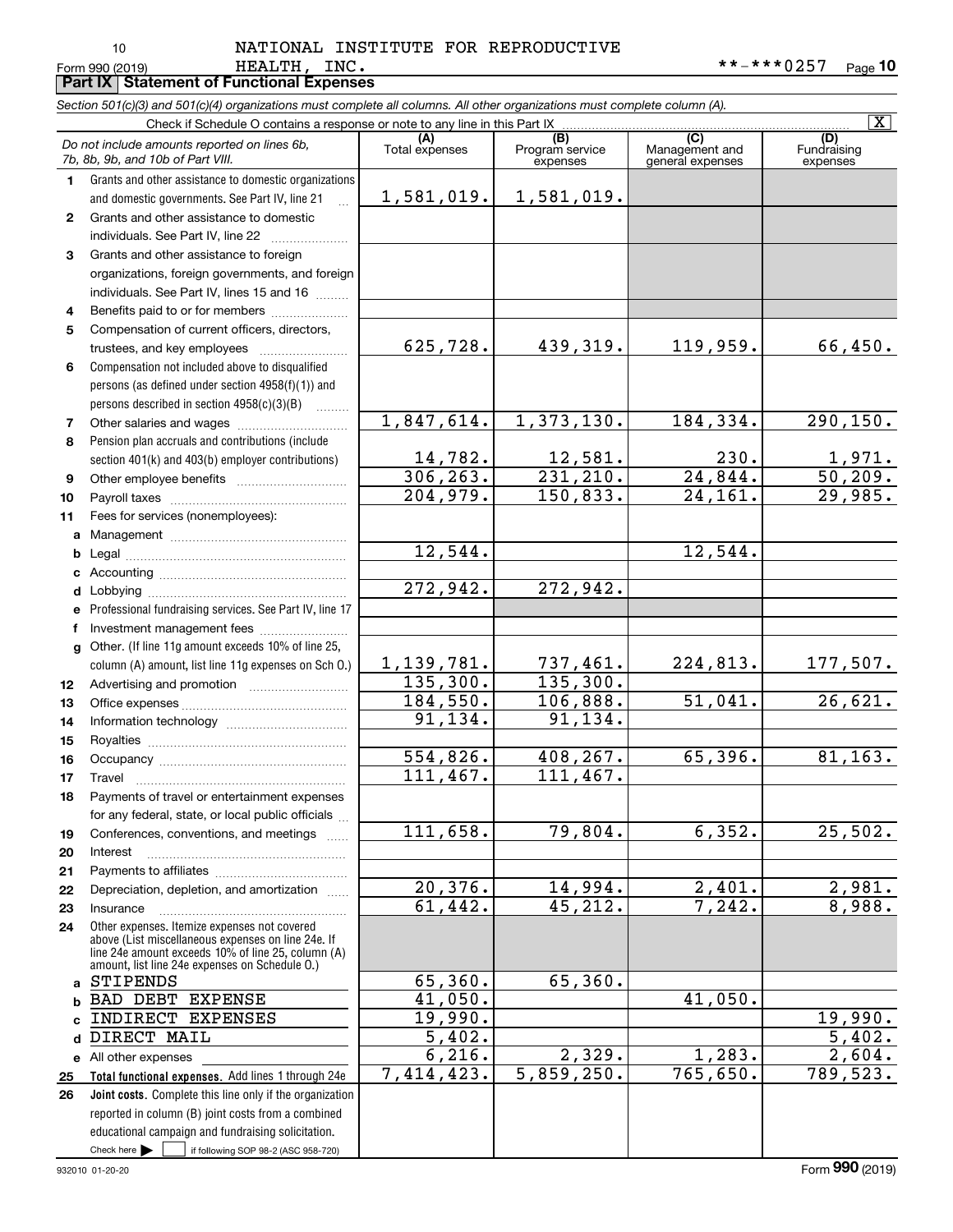## HEALTH, INC. NATIONAL INSTITUTE FOR REPRODUCTIVE

|                             | Part X   | <b>Balance Sheet</b>                                                                                                           |          |                          |                          |                 |                         |  |  |
|-----------------------------|----------|--------------------------------------------------------------------------------------------------------------------------------|----------|--------------------------|--------------------------|-----------------|-------------------------|--|--|
|                             |          |                                                                                                                                |          |                          |                          |                 |                         |  |  |
|                             |          |                                                                                                                                |          |                          | (A)<br>Beginning of year |                 | (B)<br>End of year      |  |  |
|                             | 1        |                                                                                                                                |          |                          | 38,451.                  | $\mathbf{1}$    | 38, 113.                |  |  |
|                             | 2        |                                                                                                                                |          |                          | 4,731,677.               | $\overline{2}$  | 3,637,943.              |  |  |
|                             | З        |                                                                                                                                |          |                          | 1,997,511.               | $\mathbf{3}$    | 1,947,635.              |  |  |
|                             | 4        |                                                                                                                                | 9,517.   | $\overline{4}$           | 14,589.                  |                 |                         |  |  |
|                             | 5        | Loans and other receivables from any current or former officer, director,                                                      |          |                          |                          |                 |                         |  |  |
|                             |          | trustee, key employee, creator or founder, substantial contributor, or 35%                                                     |          |                          |                          |                 |                         |  |  |
|                             |          | controlled entity or family member of any of these persons                                                                     |          |                          |                          | 5               |                         |  |  |
|                             | 6        | Loans and other receivables from other disqualified persons (as defined                                                        |          |                          |                          |                 |                         |  |  |
|                             |          | under section $4958(f)(1)$ , and persons described in section $4958(c)(3)(B)$                                                  |          | 1.1.1.1                  |                          | 6               |                         |  |  |
|                             | 7        |                                                                                                                                |          |                          |                          | $\overline{7}$  |                         |  |  |
| Assets                      | 8        |                                                                                                                                |          |                          |                          | 8               |                         |  |  |
|                             | 9        | Prepaid expenses and deferred charges                                                                                          |          |                          | 122,471.                 | 9               | 83,595.                 |  |  |
|                             |          | <b>10a</b> Land, buildings, and equipment: cost or other                                                                       |          |                          |                          |                 |                         |  |  |
|                             |          | basis. Complete Part VI of Schedule D  10a                                                                                     |          | 221,196.                 |                          |                 |                         |  |  |
|                             | b        | Less: accumulated depreciation                                                                                                 |          | 186,061.                 | 33,437.                  | 10 <sub>c</sub> | 35,135.                 |  |  |
|                             | 11       |                                                                                                                                |          |                          | 1,505,425.               | 11<br>12        | 1,518,369.              |  |  |
|                             | 12       |                                                                                                                                |          |                          |                          |                 |                         |  |  |
|                             | 13       |                                                                                                                                |          |                          |                          | 13              |                         |  |  |
|                             | 14       |                                                                                                                                |          |                          | 14                       |                 |                         |  |  |
|                             | 15       |                                                                                                                                | 202,077. | 15                       | 202,077.                 |                 |                         |  |  |
|                             | 16       |                                                                                                                                |          |                          | 8,640,566.               | 16              | 7,477,456.              |  |  |
|                             | 17       |                                                                                                                                |          |                          | 263,502.                 | 17              | 340,766.                |  |  |
|                             | 18       |                                                                                                                                |          |                          | 18                       |                 |                         |  |  |
|                             | 19       | Deferred revenue manual contracts and contracts are all the manual contracts and contracts are all the contracts of            |          |                          |                          | 19              |                         |  |  |
|                             | 20       |                                                                                                                                |          |                          |                          | 20              |                         |  |  |
|                             | 21       | Escrow or custodial account liability. Complete Part IV of Schedule D                                                          |          | $\overline{\phantom{a}}$ |                          | 21              |                         |  |  |
|                             | 22       | Loans and other payables to any current or former officer, director,                                                           |          |                          |                          |                 |                         |  |  |
| Liabilities                 |          | trustee, key employee, creator or founder, substantial contributor, or 35%                                                     |          |                          |                          |                 |                         |  |  |
|                             |          | controlled entity or family member of any of these persons                                                                     |          |                          |                          | 22<br>23        |                         |  |  |
|                             | 23<br>24 | Secured mortgages and notes payable to unrelated third parties<br>Unsecured notes and loans payable to unrelated third parties |          |                          |                          | 24              | 434,000.                |  |  |
|                             | 25       | Other liabilities (including federal income tax, payables to related third                                                     |          |                          |                          |                 |                         |  |  |
|                             |          | parties, and other liabilities not included on lines 17-24). Complete Part X                                                   |          |                          |                          |                 |                         |  |  |
|                             |          | of Schedule D                                                                                                                  |          |                          | 454,261.                 | 25              | 684,922.                |  |  |
|                             | 26       | Total liabilities. Add lines 17 through 25                                                                                     |          |                          | 717,763.                 | 26              | $\overline{1,}459,688.$ |  |  |
|                             |          | Organizations that follow FASB ASC 958, check here $\blacktriangleright \boxed{X}$                                             |          |                          |                          |                 |                         |  |  |
|                             |          | and complete lines 27, 28, 32, and 33.                                                                                         |          |                          |                          |                 |                         |  |  |
|                             | 27       | Net assets without donor restrictions                                                                                          |          |                          | 5,684,609.               | 27              | 4,653,993.              |  |  |
|                             | 28       |                                                                                                                                |          |                          | 2, 238, 194.             | 28              | 1,363,775.              |  |  |
|                             |          | Organizations that do not follow FASB ASC 958, check here ▶ □                                                                  |          |                          |                          |                 |                         |  |  |
|                             |          | and complete lines 29 through 33.                                                                                              |          |                          |                          |                 |                         |  |  |
|                             | 29       |                                                                                                                                |          |                          |                          | 29              |                         |  |  |
|                             | 30       | Paid-in or capital surplus, or land, building, or equipment fund                                                               |          |                          |                          | 30              |                         |  |  |
|                             | 31       | Retained earnings, endowment, accumulated income, or other funds                                                               |          | .                        |                          | 31              |                         |  |  |
| Net Assets or Fund Balances | 32       |                                                                                                                                |          |                          | 7,922,803.               | 32              | 6,017,768.              |  |  |
|                             | 33       |                                                                                                                                |          |                          | 8,640,566.               | 33              | 7,477,456.              |  |  |
|                             |          |                                                                                                                                |          |                          |                          |                 | Form 990 (2019)         |  |  |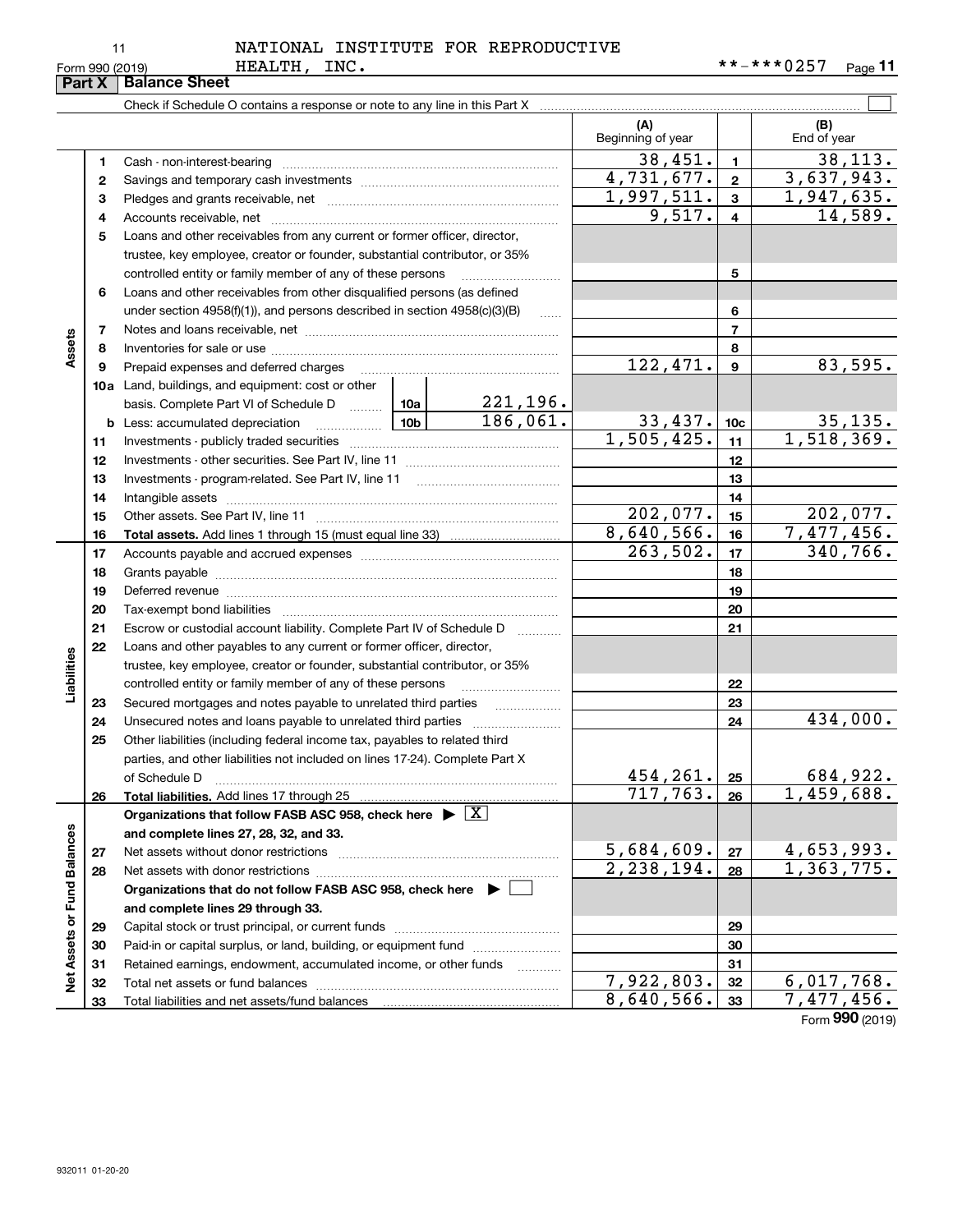|    | NATIONAL INSTITUTE FOR REPRODUCTIVE<br>12                                                                                       |                |                |     |                         |
|----|---------------------------------------------------------------------------------------------------------------------------------|----------------|----------------|-----|-------------------------|
|    | HEALTH, INC.<br>Form 990 (2019)                                                                                                 | **-***0257     |                |     | Page 12                 |
|    | <b>Reconciliation of Net Assets</b><br>Part XI                                                                                  |                |                |     |                         |
|    |                                                                                                                                 |                |                |     |                         |
|    |                                                                                                                                 |                |                |     |                         |
| 1  |                                                                                                                                 | 1              | 5,514,694.     |     |                         |
| 2  | Total expenses (must equal Part IX, column (A), line 25)                                                                        | $\mathbf{2}$   | 7,414,423.     |     |                         |
| з  | Revenue less expenses. Subtract line 2 from line 1                                                                              | 3              | $-1,899,729.$  |     |                         |
| 4  |                                                                                                                                 | 4              | 7,922,803.     |     |                         |
| 5  |                                                                                                                                 | 5              |                |     | $-5,306.$               |
| 6  |                                                                                                                                 | 6              |                |     |                         |
| 7  | Investment expenses www.communication.com/www.communication.com/www.communication.com/www.com/www.com/www.com/                  | $\overline{7}$ |                |     |                         |
| 8  | Prior period adjustments                                                                                                        | 8              |                |     |                         |
| 9  | Other changes in net assets or fund balances (explain on Schedule O)                                                            | 9              |                |     | 0.                      |
| 10 | Net assets or fund balances at end of year. Combine lines 3 through 9 (must equal Part X, line 32,                              |                |                |     |                         |
|    |                                                                                                                                 | 10             | 6,017,768.     |     |                         |
|    | Part XII Financial Statements and Reporting                                                                                     |                |                |     |                         |
|    |                                                                                                                                 |                |                |     | $\overline{\mathbf{X}}$ |
|    |                                                                                                                                 |                |                | Yes | No                      |
| 1  | $\boxed{\mathbf{X}}$ Accrual<br>Accounting method used to prepare the Form 990: <u>I</u> Cash<br>Other                          |                |                |     |                         |
|    | If the organization changed its method of accounting from a prior year or checked "Other," explain in Schedule O.               |                |                |     |                         |
|    | 2a Were the organization's financial statements compiled or reviewed by an independent accountant?                              |                | 2a             |     | Χ                       |
|    | If "Yes," check a box below to indicate whether the financial statements for the year were compiled or reviewed on a            |                |                |     |                         |
|    | separate basis, consolidated basis, or both:                                                                                    |                |                |     |                         |
|    | <b>Consolidated basis</b><br>Separate basis<br>Both consolidated and separate basis                                             |                |                |     |                         |
|    | <b>b</b> Were the organization's financial statements audited by an independent accountant?                                     |                | 2 <sub>b</sub> | x   |                         |
|    | If "Yes," check a box below to indicate whether the financial statements for the year were audited on a separate basis,         |                |                |     |                         |
|    | consolidated basis, or both:                                                                                                    |                |                |     |                         |
|    | $\boxed{\textbf{X}}$ Separate basis<br>Consolidated basis<br>Both consolidated and separate basis                               |                |                |     |                         |
|    | c If "Yes" to line 2a or 2b, does the organization have a committee that assumes responsibility for oversight of the audit,     |                |                |     |                         |
|    |                                                                                                                                 |                | 2c             | X   |                         |
|    | If the organization changed either its oversight process or selection process during the tax year, explain on Schedule O.       |                |                |     |                         |
|    | 3a As a result of a federal award, was the organization required to undergo an audit or audits as set forth in the Single Audit |                |                |     |                         |
|    | Act and OMB Circular A-133?                                                                                                     |                | За             |     | x                       |
|    | b If "Yes," did the organization undergo the required audit or audits? If the organization did not undergo the required audit   |                |                |     |                         |
|    |                                                                                                                                 |                | 3 <sub>b</sub> |     |                         |

Form (2019) **990**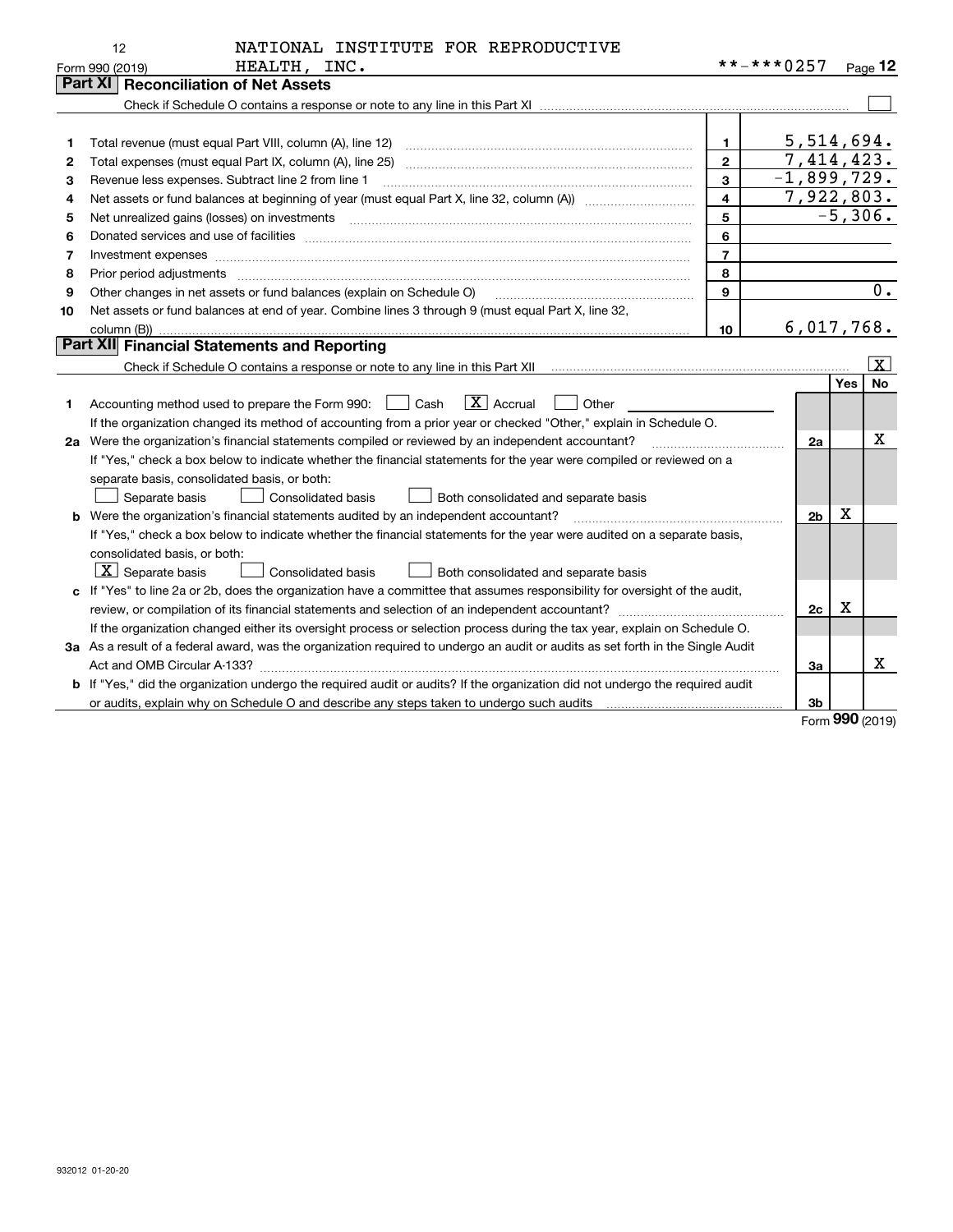|                      | 13                                                     |  |                                                                               |                                                                                                                                                                                                                                                                                            |      |                                                                |                            |  |                                       |
|----------------------|--------------------------------------------------------|--|-------------------------------------------------------------------------------|--------------------------------------------------------------------------------------------------------------------------------------------------------------------------------------------------------------------------------------------------------------------------------------------|------|----------------------------------------------------------------|----------------------------|--|---------------------------------------|
|                      | <b>SCHEDULE A</b>                                      |  | <b>Public Charity Status and Public Support</b>                               |                                                                                                                                                                                                                                                                                            |      |                                                                |                            |  | OMB No. 1545-0047                     |
| (Form 990 or 990-EZ) |                                                        |  | Complete if the organization is a section 501(c)(3) organization or a section |                                                                                                                                                                                                                                                                                            | 2019 |                                                                |                            |  |                                       |
|                      |                                                        |  | 4947(a)(1) nonexempt charitable trust.                                        |                                                                                                                                                                                                                                                                                            |      |                                                                |                            |  | <b>Open to Public</b>                 |
|                      | Department of the Treasury<br>Internal Revenue Service |  |                                                                               | Attach to Form 990 or Form 990-EZ.<br>Go to www.irs.gov/Form990 for instructions and the latest information.                                                                                                                                                                               |      |                                                                |                            |  |                                       |
|                      | Name of the organization                               |  |                                                                               | NATIONAL INSTITUTE FOR REPRODUCTIVE                                                                                                                                                                                                                                                        |      |                                                                |                            |  | <b>Employer identification number</b> |
|                      |                                                        |  | HEALTH, INC.                                                                  |                                                                                                                                                                                                                                                                                            |      |                                                                |                            |  | **-***0257                            |
|                      | <b>Part I</b>                                          |  |                                                                               | Reason for Public Charity Status (All organizations must complete this part.) See instructions.                                                                                                                                                                                            |      |                                                                |                            |  |                                       |
|                      |                                                        |  |                                                                               | The organization is not a private foundation because it is: (For lines 1 through 12, check only one box.)                                                                                                                                                                                  |      |                                                                |                            |  |                                       |
| 1                    |                                                        |  |                                                                               | A church, convention of churches, or association of churches described in section $170(b)(1)(A)(i)$ .                                                                                                                                                                                      |      |                                                                |                            |  |                                       |
| 2                    |                                                        |  |                                                                               | A school described in section 170(b)(1)(A)(ii). (Attach Schedule E (Form 990 or 990-EZ).)                                                                                                                                                                                                  |      |                                                                |                            |  |                                       |
| 3                    |                                                        |  |                                                                               | A hospital or a cooperative hospital service organization described in section 170(b)(1)(A)(iii).                                                                                                                                                                                          |      |                                                                |                            |  |                                       |
| 4                    |                                                        |  |                                                                               | A medical research organization operated in conjunction with a hospital described in section 170(b)(1)(A)(iii). Enter the hospital's name,                                                                                                                                                 |      |                                                                |                            |  |                                       |
| 5                    | city, and state:                                       |  |                                                                               | An organization operated for the benefit of a college or university owned or operated by a governmental unit described in                                                                                                                                                                  |      |                                                                |                            |  |                                       |
|                      |                                                        |  | section 170(b)(1)(A)(iv). (Complete Part II.)                                 |                                                                                                                                                                                                                                                                                            |      |                                                                |                            |  |                                       |
| 6                    |                                                        |  |                                                                               | A federal, state, or local government or governmental unit described in section 170(b)(1)(A)(v).                                                                                                                                                                                           |      |                                                                |                            |  |                                       |
| $\overline{7}$       | $\lfloor x \rfloor$                                    |  |                                                                               | An organization that normally receives a substantial part of its support from a governmental unit or from the general public described in                                                                                                                                                  |      |                                                                |                            |  |                                       |
|                      |                                                        |  | section 170(b)(1)(A)(vi). (Complete Part II.)                                 |                                                                                                                                                                                                                                                                                            |      |                                                                |                            |  |                                       |
| 8                    |                                                        |  |                                                                               | A community trust described in section 170(b)(1)(A)(vi). (Complete Part II.)                                                                                                                                                                                                               |      |                                                                |                            |  |                                       |
| 9                    |                                                        |  |                                                                               | An agricultural research organization described in section 170(b)(1)(A)(ix) operated in conjunction with a land-grant college                                                                                                                                                              |      |                                                                |                            |  |                                       |
|                      |                                                        |  |                                                                               | or university or a non-land-grant college of agriculture (see instructions). Enter the name, city, and state of the college or                                                                                                                                                             |      |                                                                |                            |  |                                       |
|                      | university:                                            |  |                                                                               |                                                                                                                                                                                                                                                                                            |      |                                                                |                            |  |                                       |
| 10                   |                                                        |  |                                                                               | An organization that normally receives: (1) more than 33 1/3% of its support from contributions, membership fees, and gross receipts from<br>activities related to its exempt functions - subject to certain exceptions, and (2) no more than 33 1/3% of its support from gross investment |      |                                                                |                            |  |                                       |
|                      |                                                        |  |                                                                               | income and unrelated business taxable income (less section 511 tax) from businesses acquired by the organization after June 30, 1975.                                                                                                                                                      |      |                                                                |                            |  |                                       |
|                      |                                                        |  | See section 509(a)(2). (Complete Part III.)                                   |                                                                                                                                                                                                                                                                                            |      |                                                                |                            |  |                                       |
| 11                   |                                                        |  |                                                                               | An organization organized and operated exclusively to test for public safety. See section 509(a)(4).                                                                                                                                                                                       |      |                                                                |                            |  |                                       |
| 12                   |                                                        |  |                                                                               | An organization organized and operated exclusively for the benefit of, to perform the functions of, or to carry out the purposes of one or                                                                                                                                                 |      |                                                                |                            |  |                                       |
|                      |                                                        |  |                                                                               | more publicly supported organizations described in section 509(a)(1) or section 509(a)(2). See section 509(a)(3). Check the box in                                                                                                                                                         |      |                                                                |                            |  |                                       |
|                      |                                                        |  |                                                                               | lines 12a through 12d that describes the type of supporting organization and complete lines 12e, 12f, and 12g.                                                                                                                                                                             |      |                                                                |                            |  |                                       |
| а                    |                                                        |  |                                                                               | Type I. A supporting organization operated, supervised, or controlled by its supported organization(s), typically by giving                                                                                                                                                                |      |                                                                |                            |  |                                       |
|                      |                                                        |  |                                                                               | the supported organization(s) the power to regularly appoint or elect a majority of the directors or trustees of the supporting                                                                                                                                                            |      |                                                                |                            |  |                                       |
|                      |                                                        |  | organization. You must complete Part IV, Sections A and B.                    |                                                                                                                                                                                                                                                                                            |      |                                                                |                            |  |                                       |
| b                    |                                                        |  |                                                                               | Type II. A supporting organization supervised or controlled in connection with its supported organization(s), by having                                                                                                                                                                    |      |                                                                |                            |  |                                       |
|                      |                                                        |  |                                                                               | control or management of the supporting organization vested in the same persons that control or manage the supported                                                                                                                                                                       |      |                                                                |                            |  |                                       |
|                      |                                                        |  | organization(s). You must complete Part IV, Sections A and C.                 |                                                                                                                                                                                                                                                                                            |      |                                                                |                            |  |                                       |
| с                    |                                                        |  |                                                                               | Type III functionally integrated. A supporting organization operated in connection with, and functionally integrated with,                                                                                                                                                                 |      |                                                                |                            |  |                                       |
|                      |                                                        |  |                                                                               | its supported organization(s) (see instructions). You must complete Part IV, Sections A, D, and E.                                                                                                                                                                                         |      |                                                                |                            |  |                                       |
| d                    |                                                        |  |                                                                               | Type III non-functionally integrated. A supporting organization operated in connection with its supported organization(s)<br>that is not functionally integrated. The organization generally must satisfy a distribution requirement and an attentiveness                                  |      |                                                                |                            |  |                                       |
|                      |                                                        |  |                                                                               | requirement (see instructions). You must complete Part IV, Sections A and D, and Part V.                                                                                                                                                                                                   |      |                                                                |                            |  |                                       |
| е                    |                                                        |  |                                                                               | Check this box if the organization received a written determination from the IRS that it is a Type I, Type II, Type III                                                                                                                                                                    |      |                                                                |                            |  |                                       |
|                      |                                                        |  |                                                                               | functionally integrated, or Type III non-functionally integrated supporting organization.                                                                                                                                                                                                  |      |                                                                |                            |  |                                       |
| f                    | Enter the number of supported organizations            |  |                                                                               |                                                                                                                                                                                                                                                                                            |      |                                                                |                            |  |                                       |
|                      |                                                        |  | g Provide the following information about the supported organization(s).      |                                                                                                                                                                                                                                                                                            |      |                                                                |                            |  |                                       |
|                      | (i) Name of supported                                  |  | (ii) $EIN$                                                                    | (iii) Type of organization<br>(described on lines 1-10                                                                                                                                                                                                                                     |      | (iv) Is the organization listed<br>in your governing document? | (v) Amount of monetary     |  | (vi) Amount of other                  |
|                      | organization                                           |  |                                                                               | above (see instructions))                                                                                                                                                                                                                                                                  | Yes  | No.                                                            | support (see instructions) |  | support (see instructions)            |
|                      |                                                        |  |                                                                               |                                                                                                                                                                                                                                                                                            |      |                                                                |                            |  |                                       |
|                      |                                                        |  |                                                                               |                                                                                                                                                                                                                                                                                            |      |                                                                |                            |  |                                       |
|                      |                                                        |  |                                                                               |                                                                                                                                                                                                                                                                                            |      |                                                                |                            |  |                                       |
|                      |                                                        |  |                                                                               |                                                                                                                                                                                                                                                                                            |      |                                                                |                            |  |                                       |
|                      |                                                        |  |                                                                               |                                                                                                                                                                                                                                                                                            |      |                                                                |                            |  |                                       |
|                      |                                                        |  |                                                                               |                                                                                                                                                                                                                                                                                            |      |                                                                |                            |  |                                       |
|                      |                                                        |  |                                                                               |                                                                                                                                                                                                                                                                                            |      |                                                                |                            |  |                                       |
|                      |                                                        |  |                                                                               |                                                                                                                                                                                                                                                                                            |      |                                                                |                            |  |                                       |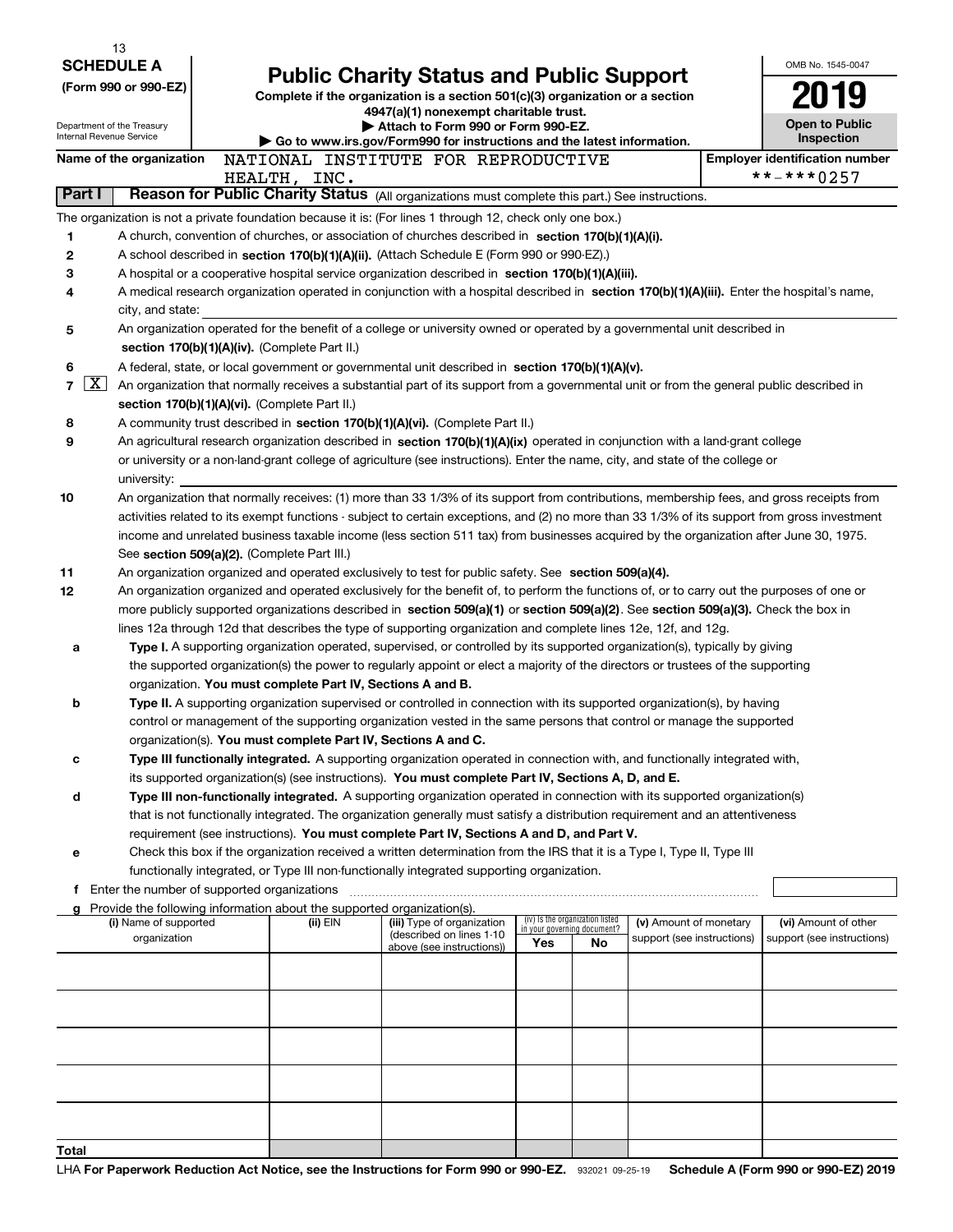**2** HEALTH, INC. \*\*-\*\*\*0257

| dule A (Form |  |
|--------------|--|

Schedule A (Form 990 or 990-EZ) 2019 HEALTH, INC.<br>**Part II** Support Schedule for Organizations De **Part II Support Schedule for Organizations Described in Sections 170(b)(1)(A)(iv) and 170(b)(1)(A)(vi)**

(Complete only if you checked the box on line 5, 7, or 8 of Part I or if the organization failed to qualify under Part III. If the organization fails to qualify under the tests listed below, please complete Part III.)

|   | <b>Section A. Public Support</b>                                                                                                               |          |            |            |            |                                             |                                 |
|---|------------------------------------------------------------------------------------------------------------------------------------------------|----------|------------|------------|------------|---------------------------------------------|---------------------------------|
|   | Calendar year (or fiscal year beginning in)                                                                                                    | (a) 2015 | $(b)$ 2016 | $(c)$ 2017 | $(d)$ 2018 | (e) 2019                                    | (f) Total                       |
|   | 1 Gifts, grants, contributions, and                                                                                                            |          |            |            |            |                                             |                                 |
|   | membership fees received. (Do not                                                                                                              |          |            |            |            |                                             |                                 |
|   | include any "unusual grants.")                                                                                                                 | 6208937. | 7409653.   | 8755607.   | 5138834.   |                                             | 5516573.33029604.               |
|   | 2 Tax revenues levied for the organ-                                                                                                           |          |            |            |            |                                             |                                 |
|   | ization's benefit and either paid to                                                                                                           |          |            |            |            |                                             |                                 |
|   | or expended on its behalf                                                                                                                      |          |            |            |            |                                             |                                 |
|   | 3 The value of services or facilities                                                                                                          |          |            |            |            |                                             |                                 |
|   | furnished by a governmental unit to                                                                                                            |          |            |            |            |                                             |                                 |
|   | the organization without charge                                                                                                                |          |            |            |            |                                             |                                 |
|   | 4 Total. Add lines 1 through 3                                                                                                                 | 6208937. | 7409653.   | 8755607.   | 5138834.   |                                             | 5516573.33029604.               |
|   | 5 The portion of total contributions                                                                                                           |          |            |            |            |                                             |                                 |
|   | by each person (other than a                                                                                                                   |          |            |            |            |                                             |                                 |
|   | governmental unit or publicly                                                                                                                  |          |            |            |            |                                             |                                 |
|   | supported organization) included                                                                                                               |          |            |            |            |                                             |                                 |
|   | on line 1 that exceeds 2% of the                                                                                                               |          |            |            |            |                                             |                                 |
|   | amount shown on line 11,                                                                                                                       |          |            |            |            |                                             |                                 |
|   | column (f)                                                                                                                                     |          |            |            |            |                                             | 18929300.                       |
|   | 6 Public support. Subtract line 5 from line 4.                                                                                                 |          |            |            |            |                                             | 14100304.                       |
|   | <b>Section B. Total Support</b>                                                                                                                |          |            |            |            |                                             |                                 |
|   | Calendar year (or fiscal year beginning in)                                                                                                    | (a) 2015 | (b) 2016   | (c) 2017   | $(d)$ 2018 | (e) 2019                                    | (f) Total                       |
|   | <b>7</b> Amounts from line 4                                                                                                                   | 6208937. | 7409653.   | 8755607.   | 5138834.   |                                             | 5516573.33029604.               |
| 8 | Gross income from interest,                                                                                                                    |          |            |            |            |                                             |                                 |
|   | dividends, payments received on                                                                                                                |          |            |            |            |                                             |                                 |
|   | securities loans, rents, royalties,                                                                                                            |          |            |            |            |                                             |                                 |
|   | and income from similar sources                                                                                                                | 2,559.   | 3,632.     | 14,248.    | 36,930.    | 23,902.                                     | 81,271.                         |
|   | 9 Net income from unrelated business                                                                                                           |          |            |            |            |                                             |                                 |
|   | activities, whether or not the                                                                                                                 |          |            |            |            |                                             |                                 |
|   | business is regularly carried on                                                                                                               |          |            |            |            |                                             |                                 |
|   | 10 Other income. Do not include gain                                                                                                           |          |            |            |            |                                             |                                 |
|   | or loss from the sale of capital                                                                                                               |          |            |            |            |                                             |                                 |
|   | assets (Explain in Part VI.)                                                                                                                   |          | 56,466.    | 51,993.    | 67,869.    |                                             | $30, 765.$ 207,093.             |
|   | 11 Total support. Add lines 7 through 10                                                                                                       |          |            |            |            |                                             | 33317968.                       |
|   | 12 Gross receipts from related activities, etc. (see instructions)                                                                             |          |            |            |            | 12                                          |                                 |
|   | 13 First five years. If the Form 990 is for the organization's first, second, third, fourth, or fifth tax year as a section 501(c)(3)          |          |            |            |            |                                             |                                 |
|   | organization, check this box and stop here                                                                                                     |          |            |            |            |                                             |                                 |
|   | Section C. Computation of Public Support Percentage                                                                                            |          |            |            |            |                                             |                                 |
|   | 14 Public support percentage for 2019 (line 6, column (f) divided by line 11, column (f) <i>mummumumumum</i>                                   |          |            |            |            | 14                                          | 42.32<br>%                      |
|   |                                                                                                                                                |          |            |            |            | 15                                          | 43.66<br>%                      |
|   | 16a 33 1/3% support test - 2019. If the organization did not check the box on line 13, and line 14 is 33 1/3% or more, check this box and      |          |            |            |            |                                             |                                 |
|   | stop here. The organization qualifies as a publicly supported organization                                                                     |          |            |            |            |                                             | $\blacktriangleright$ $\vert$ X |
|   | b 33 1/3% support test - 2018. If the organization did not check a box on line 13 or 16a, and line 15 is 33 1/3% or more, check this box       |          |            |            |            |                                             |                                 |
|   | and stop here. The organization qualifies as a publicly supported organization                                                                 |          |            |            |            |                                             |                                 |
|   | 17a 10% -facts-and-circumstances test - 2019. If the organization did not check a box on line 13, 16a, or 16b, and line 14 is 10% or more,     |          |            |            |            |                                             |                                 |
|   | and if the organization meets the "facts-and-circumstances" test, check this box and stop here. Explain in Part VI how the organization        |          |            |            |            |                                             |                                 |
|   | meets the "facts-and-circumstances" test. The organization qualifies as a publicly supported organization                                      |          |            |            |            |                                             |                                 |
|   | <b>b 10% -facts-and-circumstances test - 2018.</b> If the organization did not check a box on line 13, 16a, 16b, or 17a, and line 15 is 10% or |          |            |            |            |                                             |                                 |
|   | more, and if the organization meets the "facts-and-circumstances" test, check this box and stop here. Explain in Part VI how the               |          |            |            |            |                                             |                                 |
|   | organization meets the "facts-and-circumstances" test. The organization qualifies as a publicly supported organization                         |          |            |            |            |                                             |                                 |
|   | 18 Private foundation. If the organization did not check a box on line 13, 16a, 16b, 17a, or 17b, check this box and see instructions          |          |            |            |            |                                             |                                 |
|   |                                                                                                                                                |          |            |            |            | <b>Cohodulo A (Form 000 or 000 F7) 2010</b> |                                 |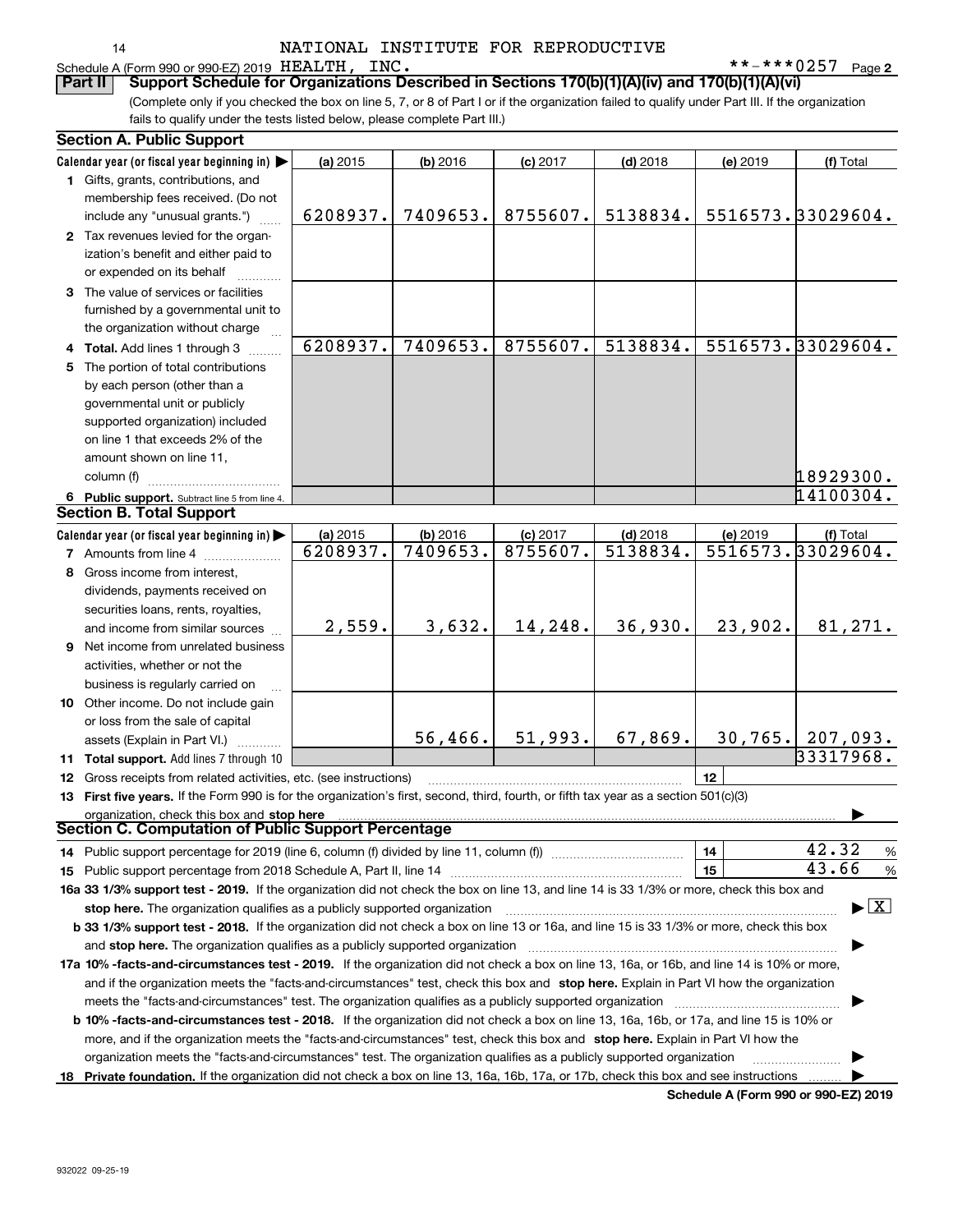Schedule A (Form 990 or 990-EZ) 2019 HEALTH, INC.

15

## **Part III** | Support Schedule for Organizations Described in Section 509(a)(2)

(Complete only if you checked the box on line 10 of Part I or if the organization failed to qualify under Part II. If the organization fails to qualify under the tests listed below, please complete Part II.)

| <b>Section A. Public Support</b>                                                                                                                                                                                                                                                                                                                                                      |          |            |            |            |          |                                             |
|---------------------------------------------------------------------------------------------------------------------------------------------------------------------------------------------------------------------------------------------------------------------------------------------------------------------------------------------------------------------------------------|----------|------------|------------|------------|----------|---------------------------------------------|
| Calendar year (or fiscal year beginning in)                                                                                                                                                                                                                                                                                                                                           | (a) 2015 | (b) 2016   | $(c)$ 2017 | $(d)$ 2018 | (e) 2019 | (f) Total                                   |
| 1 Gifts, grants, contributions, and                                                                                                                                                                                                                                                                                                                                                   |          |            |            |            |          |                                             |
| membership fees received. (Do not                                                                                                                                                                                                                                                                                                                                                     |          |            |            |            |          |                                             |
| include any "unusual grants.")                                                                                                                                                                                                                                                                                                                                                        |          |            |            |            |          |                                             |
| <b>2</b> Gross receipts from admissions,<br>merchandise sold or services per-<br>formed, or facilities furnished in<br>any activity that is related to the<br>organization's tax-exempt purpose                                                                                                                                                                                       |          |            |            |            |          |                                             |
| 3 Gross receipts from activities that<br>are not an unrelated trade or bus-                                                                                                                                                                                                                                                                                                           |          |            |            |            |          |                                             |
| iness under section 513                                                                                                                                                                                                                                                                                                                                                               |          |            |            |            |          |                                             |
| 4 Tax revenues levied for the organ-<br>ization's benefit and either paid to                                                                                                                                                                                                                                                                                                          |          |            |            |            |          |                                             |
| or expended on its behalf<br>.                                                                                                                                                                                                                                                                                                                                                        |          |            |            |            |          |                                             |
| 5 The value of services or facilities<br>furnished by a governmental unit to<br>the organization without charge                                                                                                                                                                                                                                                                       |          |            |            |            |          |                                             |
| <b>6 Total.</b> Add lines 1 through 5                                                                                                                                                                                                                                                                                                                                                 |          |            |            |            |          |                                             |
| 7a Amounts included on lines 1, 2, and                                                                                                                                                                                                                                                                                                                                                |          |            |            |            |          |                                             |
| 3 received from disqualified persons                                                                                                                                                                                                                                                                                                                                                  |          |            |            |            |          |                                             |
| <b>b</b> Amounts included on lines 2 and 3 received<br>from other than disqualified persons that<br>exceed the greater of \$5,000 or 1% of the<br>amount on line 13 for the year                                                                                                                                                                                                      |          |            |            |            |          |                                             |
| c Add lines 7a and 7b                                                                                                                                                                                                                                                                                                                                                                 |          |            |            |            |          |                                             |
| 8 Public support. (Subtract line 7c from line 6.)                                                                                                                                                                                                                                                                                                                                     |          |            |            |            |          |                                             |
| <b>Section B. Total Support</b>                                                                                                                                                                                                                                                                                                                                                       |          |            |            |            |          |                                             |
| Calendar year (or fiscal year beginning in)                                                                                                                                                                                                                                                                                                                                           | (a) 2015 | $(b)$ 2016 | $(c)$ 2017 | $(d)$ 2018 | (e) 2019 | (f) Total                                   |
| 9 Amounts from line 6<br>10a Gross income from interest,<br>dividends, payments received on<br>securities loans, rents, royalties,<br>and income from similar sources                                                                                                                                                                                                                 |          |            |            |            |          |                                             |
| <b>b</b> Unrelated business taxable income                                                                                                                                                                                                                                                                                                                                            |          |            |            |            |          |                                             |
| (less section 511 taxes) from businesses<br>acquired after June 30, 1975                                                                                                                                                                                                                                                                                                              |          |            |            |            |          |                                             |
| c Add lines 10a and 10b                                                                                                                                                                                                                                                                                                                                                               |          |            |            |            |          |                                             |
| <b>11</b> Net income from unrelated business<br>activities not included in line 10b.<br>whether or not the business is<br>regularly carried on                                                                                                                                                                                                                                        |          |            |            |            |          |                                             |
| <b>12</b> Other income. Do not include gain<br>or loss from the sale of capital<br>assets (Explain in Part VI.)                                                                                                                                                                                                                                                                       |          |            |            |            |          |                                             |
| 13 Total support. (Add lines 9, 10c, 11, and 12.)                                                                                                                                                                                                                                                                                                                                     |          |            |            |            |          |                                             |
| 14 First five years. If the Form 990 is for the organization's first, second, third, fourth, or fifth tax year as a section 501(c)(3) organization,<br>check this box and stop here with the continuum control to the control of the change of the change of the change of the change of the change of the change of the change of the change of the change of the change of the chan |          |            |            |            |          |                                             |
| <b>Section C. Computation of Public Support Percentage</b>                                                                                                                                                                                                                                                                                                                            |          |            |            |            |          |                                             |
| 15 Public support percentage for 2019 (line 8, column (f), divided by line 13, column (f))                                                                                                                                                                                                                                                                                            |          |            |            |            | 15       | %                                           |
| 16 Public support percentage from 2018 Schedule A, Part III, line 15<br><b>Section D. Computation of Investment Income Percentage</b>                                                                                                                                                                                                                                                 |          |            |            |            | 16       | %                                           |
|                                                                                                                                                                                                                                                                                                                                                                                       |          |            |            |            |          |                                             |
| 17 Investment income percentage for 2019 (line 10c, column (f), divided by line 13, column (f))                                                                                                                                                                                                                                                                                       |          |            |            |            | 17       | %                                           |
| 18 Investment income percentage from 2018 Schedule A, Part III, line 17                                                                                                                                                                                                                                                                                                               |          |            |            |            | 18       | %                                           |
| 19a 33 1/3% support tests - 2019. If the organization did not check the box on line 14, and line 15 is more than 33 1/3%, and line 17 is not                                                                                                                                                                                                                                          |          |            |            |            |          |                                             |
| more than 33 1/3%, check this box and stop here. The organization qualifies as a publicly supported organization                                                                                                                                                                                                                                                                      |          |            |            |            |          |                                             |
| b 33 1/3% support tests - 2018. If the organization did not check a box on line 14 or line 19a, and line 16 is more than 33 1/3%, and                                                                                                                                                                                                                                                 |          |            |            |            |          |                                             |
| line 18 is not more than 33 1/3%, check this box and stop here. The organization qualifies as a publicly supported organization                                                                                                                                                                                                                                                       |          |            |            |            |          |                                             |
| 20 Private foundation. If the organization did not check a box on line 14, 19a, or 19b, check this box and see instructions                                                                                                                                                                                                                                                           |          |            |            |            |          | <b>Cohodulo A (Form 000 or 000 EZ) 2010</b> |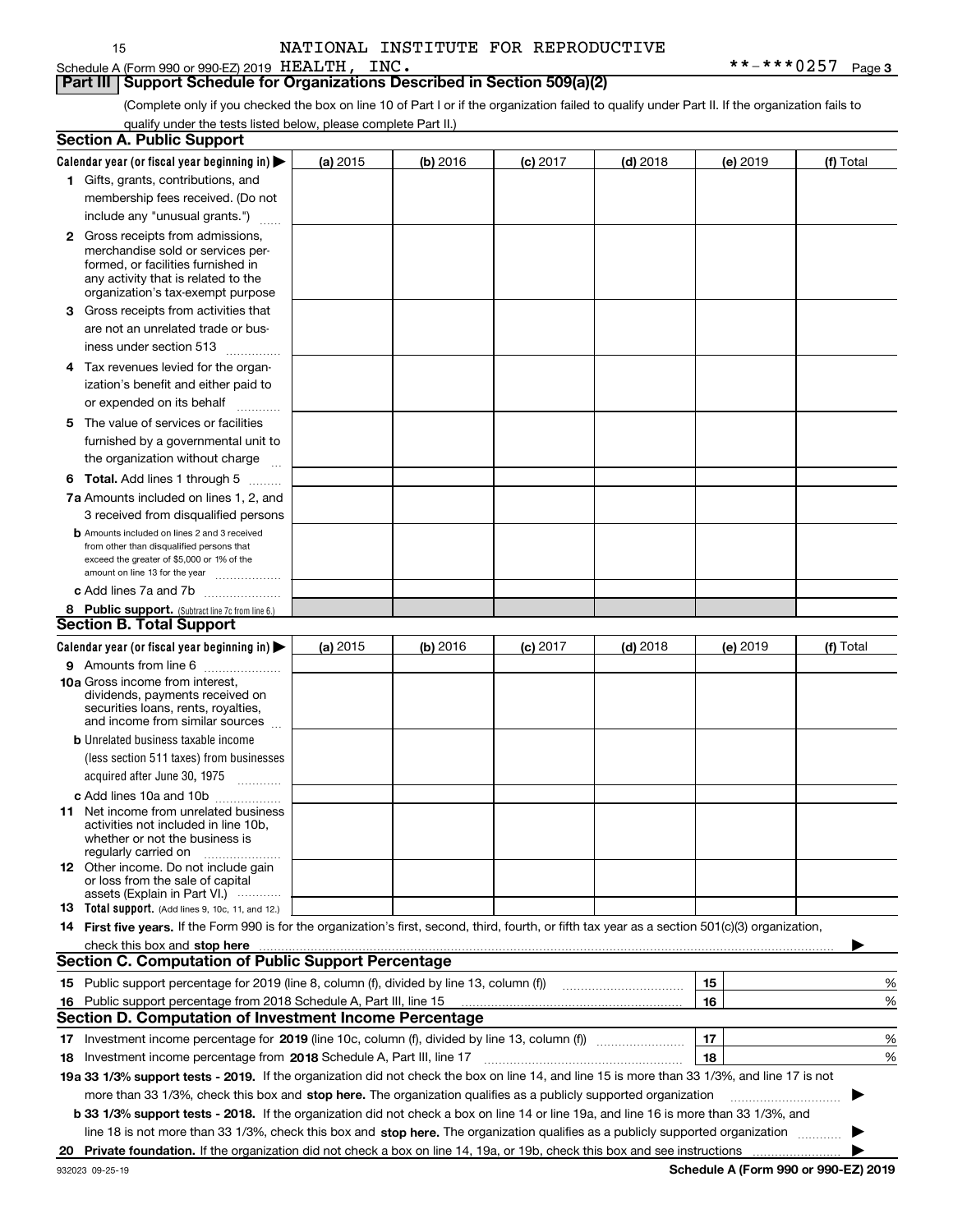**1**

**2**

**3a**

**3b**

**Yes No**

## **Part IV Supporting Organizations**

(Complete only if you checked a box in line 12 on Part I. If you checked 12a of Part I, complete Sections A and B. If you checked 12b of Part I, complete Sections A and C. If you checked 12c of Part I, complete Sections A, D, and E. If you checked 12d of Part I, complete Sections A and D, and complete Part V.)

### **Section A. All Supporting Organizations**

- **1** Are all of the organization's supported organizations listed by name in the organization's governing documents? If "No," describe in **Part VI** how the supported organizations are designated. If designated by *class or purpose, describe the designation. If historic and continuing relationship, explain.*
- **2** Did the organization have any supported organization that does not have an IRS determination of status under section 509(a)(1) or (2)? If "Yes," explain in Part VI how the organization determined that the supported *organization was described in section 509(a)(1) or (2).*
- **3a** Did the organization have a supported organization described in section 501(c)(4), (5), or (6)? If "Yes," answer *(b) and (c) below.*
- **b** Did the organization confirm that each supported organization qualified under section 501(c)(4), (5), or (6) and satisfied the public support tests under section 509(a)(2)? If "Yes," describe in **Part VI** when and how the *organization made the determination.*
- **c**Did the organization ensure that all support to such organizations was used exclusively for section 170(c)(2)(B) purposes? If "Yes," explain in **Part VI** what controls the organization put in place to ensure such use.
- **4a***If* Was any supported organization not organized in the United States ("foreign supported organization")? *"Yes," and if you checked 12a or 12b in Part I, answer (b) and (c) below.*
- **b** Did the organization have ultimate control and discretion in deciding whether to make grants to the foreign supported organization? If "Yes," describe in **Part VI** how the organization had such control and discretion *despite being controlled or supervised by or in connection with its supported organizations.*
- **c** Did the organization support any foreign supported organization that does not have an IRS determination under sections 501(c)(3) and 509(a)(1) or (2)? If "Yes," explain in **Part VI** what controls the organization used *to ensure that all support to the foreign supported organization was used exclusively for section 170(c)(2)(B) purposes.*
- **5a***If "Yes,"* Did the organization add, substitute, or remove any supported organizations during the tax year? answer (b) and (c) below (if applicable). Also, provide detail in **Part VI,** including (i) the names and EIN *numbers of the supported organizations added, substituted, or removed; (ii) the reasons for each such action; (iii) the authority under the organization's organizing document authorizing such action; and (iv) how the action was accomplished (such as by amendment to the organizing document).*
- **b** Type I or Type II only. Was any added or substituted supported organization part of a class already designated in the organization's organizing document?
- **cSubstitutions only.**  Was the substitution the result of an event beyond the organization's control?
- **6** Did the organization provide support (whether in the form of grants or the provision of services or facilities) to **Part VI.** *If "Yes," provide detail in* support or benefit one or more of the filing organization's supported organizations? anyone other than (i) its supported organizations, (ii) individuals that are part of the charitable class benefited by one or more of its supported organizations, or (iii) other supporting organizations that also
- **7**Did the organization provide a grant, loan, compensation, or other similar payment to a substantial contributor *If "Yes," complete Part I of Schedule L (Form 990 or 990-EZ).* regard to a substantial contributor? (as defined in section 4958(c)(3)(C)), a family member of a substantial contributor, or a 35% controlled entity with
- **8** Did the organization make a loan to a disqualified person (as defined in section 4958) not described in line 7? *If "Yes," complete Part I of Schedule L (Form 990 or 990-EZ).*
- **9a** Was the organization controlled directly or indirectly at any time during the tax year by one or more in section 509(a)(1) or (2))? If "Yes," *provide detail in* <code>Part VI.</code> disqualified persons as defined in section 4946 (other than foundation managers and organizations described
- **b** Did one or more disqualified persons (as defined in line 9a) hold a controlling interest in any entity in which the supporting organization had an interest? If "Yes," provide detail in P**art VI**.
- **c**Did a disqualified person (as defined in line 9a) have an ownership interest in, or derive any personal benefit from, assets in which the supporting organization also had an interest? If "Yes," provide detail in P**art VI.**
- **10a** Was the organization subject to the excess business holdings rules of section 4943 because of section supporting organizations)? If "Yes," answer 10b below. 4943(f) (regarding certain Type II supporting organizations, and all Type III non-functionally integrated
- **b** Did the organization have any excess business holdings in the tax year? (Use Schedule C, Form 4720, to *determine whether the organization had excess business holdings.)*

**10b**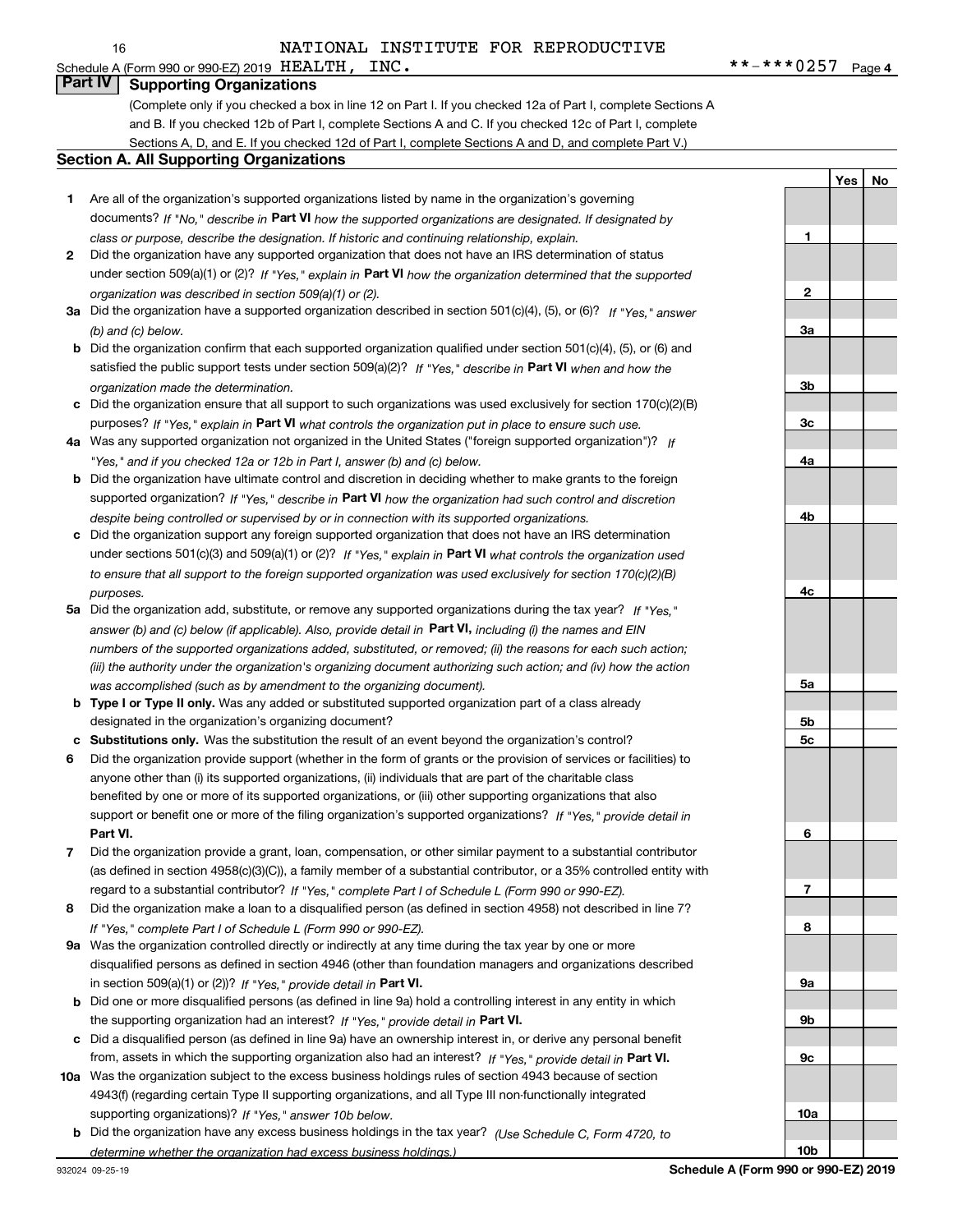17

## NATIONAL INSTITUTE FOR REPRODUCTIVE

**5** Schedule A (Form 990 or 990-EZ) 2019 Page HEALTH, INC. \*\*-\*\*\*0257

|    | Part IV<br><b>Supporting Organizations (continued)</b>                                                                                                                       |              |     |    |
|----|------------------------------------------------------------------------------------------------------------------------------------------------------------------------------|--------------|-----|----|
|    |                                                                                                                                                                              |              | Yes | No |
| 11 | Has the organization accepted a gift or contribution from any of the following persons?                                                                                      |              |     |    |
| a  | A person who directly or indirectly controls, either alone or together with persons described in (b) and (c)                                                                 |              |     |    |
|    | below, the governing body of a supported organization?                                                                                                                       | 11a          |     |    |
|    | <b>b</b> A family member of a person described in (a) above?                                                                                                                 | 11b          |     |    |
|    | c A 35% controlled entity of a person described in (a) or (b) above? If "Yes" to a, b, or c, provide detail in Part VI.                                                      | 11c          |     |    |
|    | <b>Section B. Type I Supporting Organizations</b>                                                                                                                            |              |     |    |
|    |                                                                                                                                                                              |              | Yes | No |
| 1  | Did the directors, trustees, or membership of one or more supported organizations have the power to                                                                          |              |     |    |
|    | regularly appoint or elect at least a majority of the organization's directors or trustees at all times during the                                                           |              |     |    |
|    | tax year? If "No," describe in Part VI how the supported organization(s) effectively operated, supervised, or                                                                |              |     |    |
|    |                                                                                                                                                                              |              |     |    |
|    | controlled the organization's activities. If the organization had more than one supported organization,                                                                      |              |     |    |
|    | describe how the powers to appoint and/or remove directors or trustees were allocated among the supported                                                                    | 1            |     |    |
|    | organizations and what conditions or restrictions, if any, applied to such powers during the tax year.                                                                       |              |     |    |
| 2  | Did the organization operate for the benefit of any supported organization other than the supported                                                                          |              |     |    |
|    | organization(s) that operated, supervised, or controlled the supporting organization? If "Yes," explain in                                                                   |              |     |    |
|    | Part VI how providing such benefit carried out the purposes of the supported organization(s) that operated,                                                                  | 2            |     |    |
|    | supervised, or controlled the supporting organization.<br><b>Section C. Type II Supporting Organizations</b>                                                                 |              |     |    |
|    |                                                                                                                                                                              |              | Yes | No |
|    |                                                                                                                                                                              |              |     |    |
| 1  | Were a majority of the organization's directors or trustees during the tax year also a majority of the directors                                                             |              |     |    |
|    | or trustees of each of the organization's supported organization(s)? If "No." describe in Part VI how control                                                                |              |     |    |
|    | or management of the supporting organization was vested in the same persons that controlled or managed                                                                       | 1            |     |    |
|    | the supported organization(s).<br><b>Section D. All Type III Supporting Organizations</b>                                                                                    |              |     |    |
|    |                                                                                                                                                                              |              |     |    |
|    |                                                                                                                                                                              |              | Yes | No |
| 1  | Did the organization provide to each of its supported organizations, by the last day of the fifth month of the                                                               |              |     |    |
|    | organization's tax year, (i) a written notice describing the type and amount of support provided during the prior tax                                                        |              |     |    |
|    | year, (ii) a copy of the Form 990 that was most recently filed as of the date of notification, and (iii) copies of the                                                       |              |     |    |
|    | organization's governing documents in effect on the date of notification, to the extent not previously provided?                                                             | 1            |     |    |
| 2  | Were any of the organization's officers, directors, or trustees either (i) appointed or elected by the supported                                                             |              |     |    |
|    | organization(s) or (ii) serving on the governing body of a supported organization? If "No," explain in Part VI how                                                           |              |     |    |
|    | the organization maintained a close and continuous working relationship with the supported organization(s).                                                                  | $\mathbf{2}$ |     |    |
| з  | By reason of the relationship described in (2), did the organization's supported organizations have a                                                                        |              |     |    |
|    | significant voice in the organization's investment policies and in directing the use of the organization's                                                                   |              |     |    |
|    | income or assets at all times during the tax year? If "Yes," describe in Part VI the role the organization's                                                                 |              |     |    |
|    | supported organizations played in this regard.<br>Section E. Type III Functionally Integrated Supporting Organizations                                                       | 3            |     |    |
|    |                                                                                                                                                                              |              |     |    |
| 1  | Check the box next to the method that the organization used to satisfy the Integral Part Test during the year (see instructions).                                            |              |     |    |
| a  | The organization satisfied the Activities Test. Complete line 2 below.                                                                                                       |              |     |    |
| b  | The organization is the parent of each of its supported organizations. Complete line 3 below.                                                                                |              |     |    |
| c  | The organization supported a governmental entity. Describe in Part VI how you supported a government entity (see instructions)<br>Activities Test. Answer (a) and (b) below. |              | Yes |    |
| 2  |                                                                                                                                                                              |              |     | No |
| а  | Did substantially all of the organization's activities during the tax year directly further the exempt purposes of                                                           |              |     |    |
|    | the supported organization(s) to which the organization was responsive? If "Yes," then in Part VI identify                                                                   |              |     |    |
|    | those supported organizations and explain how these activities directly furthered their exempt purposes,                                                                     |              |     |    |
|    | how the organization was responsive to those supported organizations, and how the organization determined                                                                    |              |     |    |
|    | that these activities constituted substantially all of its activities.                                                                                                       | 2a           |     |    |
|    | <b>b</b> Did the activities described in (a) constitute activities that, but for the organization's involvement, one or more                                                 |              |     |    |
|    | of the organization's supported organization(s) would have been engaged in? If "Yes," explain in Part VI the                                                                 |              |     |    |
|    | reasons for the organization's position that its supported organization(s) would have engaged in these                                                                       |              |     |    |
|    | activities but for the organization's involvement.                                                                                                                           | 2b           |     |    |
| з  | Parent of Supported Organizations. Answer (a) and (b) below.                                                                                                                 |              |     |    |
| а  | Did the organization have the power to regularly appoint or elect a majority of the officers, directors, or                                                                  |              |     |    |
|    | trustees of each of the supported organizations? Provide details in Part VI.                                                                                                 | За           |     |    |
|    | <b>b</b> Did the organization exercise a substantial degree of direction over the policies, programs, and activities of each                                                 |              |     |    |
|    | of its supported organizations? If "Yes," describe in Part VI the role played by the organization in this regard.                                                            | Зb           |     |    |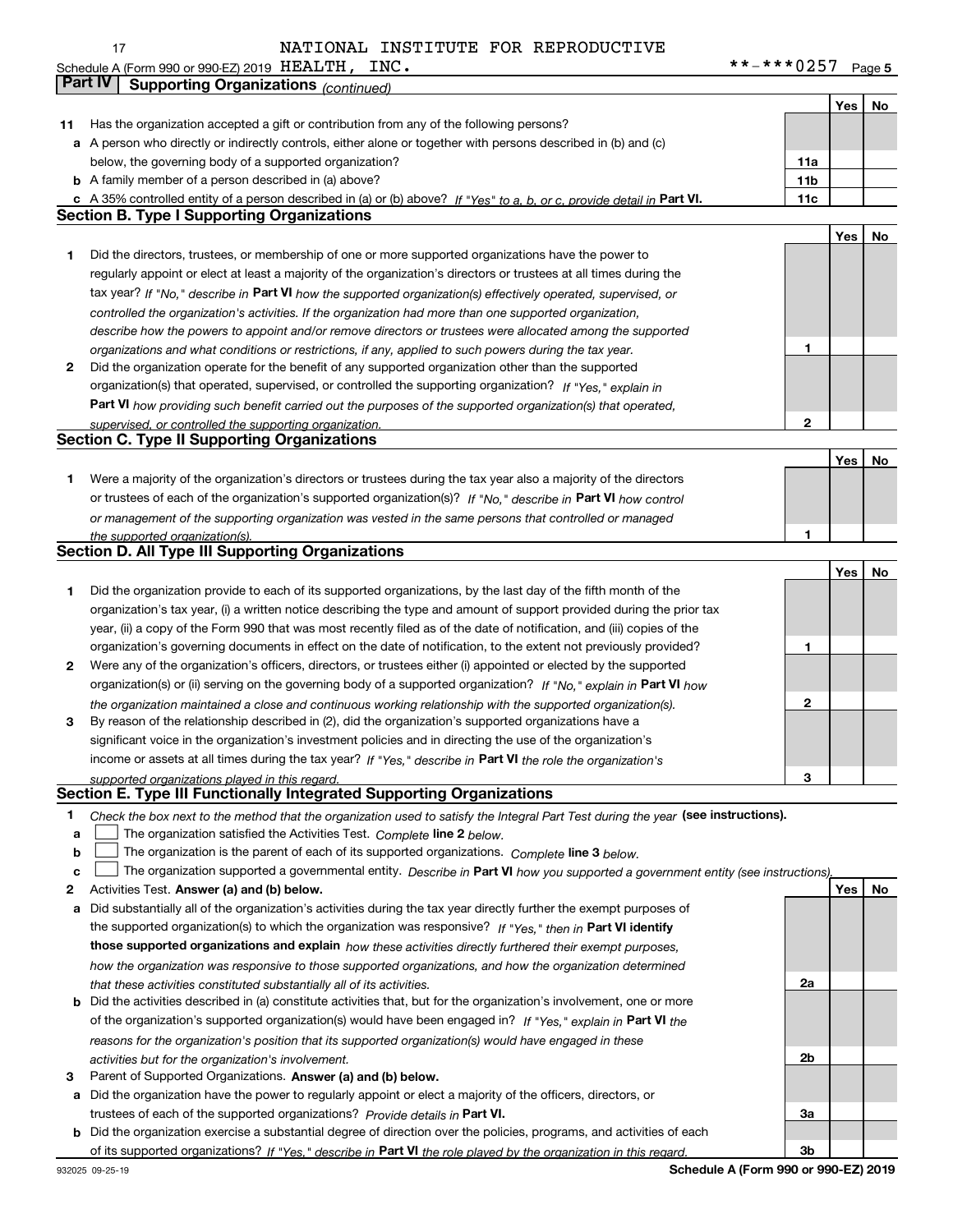|               | NATIONAL INSTITUTE FOR REPRODUCTIVE<br>18                                                                                                         |              |                | **-***0257 Page 6              |
|---------------|---------------------------------------------------------------------------------------------------------------------------------------------------|--------------|----------------|--------------------------------|
| <b>Part V</b> | Schedule A (Form 990 or 990-EZ) 2019 HEALTH, INC.<br>Type III Non-Functionally Integrated 509(a)(3) Supporting Organizations                      |              |                |                                |
| 1             | Check here if the organization satisfied the Integral Part Test as a qualifying trust on Nov. 20, 1970 (explain in Part VI). See instructions. Al |              |                |                                |
|               | other Type III non-functionally integrated supporting organizations must complete Sections A through E.                                           |              |                |                                |
|               |                                                                                                                                                   |              |                | (B) Current Year               |
|               | Section A - Adjusted Net Income                                                                                                                   |              | (A) Prior Year | (optional)                     |
| 1             | Net short-term capital gain                                                                                                                       | 1.           |                |                                |
| $\mathbf{2}$  | Recoveries of prior-year distributions                                                                                                            | $\mathbf{2}$ |                |                                |
| 3             | Other gross income (see instructions)                                                                                                             | 3            |                |                                |
| 4             | Add lines 1 through 3.                                                                                                                            | 4            |                |                                |
| 5             | Depreciation and depletion                                                                                                                        | 5            |                |                                |
| 6             | Portion of operating expenses paid or incurred for production or                                                                                  |              |                |                                |
|               | collection of gross income or for management, conservation, or                                                                                    |              |                |                                |
|               | maintenance of property held for production of income (see instructions)                                                                          | 6            |                |                                |
| 7             | Other expenses (see instructions)                                                                                                                 | 7            |                |                                |
| 8             | Adjusted Net Income (subtract lines 5, 6, and 7 from line 4)                                                                                      | 8            |                |                                |
|               | <b>Section B - Minimum Asset Amount</b>                                                                                                           |              | (A) Prior Year | (B) Current Year<br>(optional) |
| 1             | Aggregate fair market value of all non-exempt-use assets (see                                                                                     |              |                |                                |
|               | instructions for short tax year or assets held for part of year):                                                                                 |              |                |                                |
|               | <b>a</b> Average monthly value of securities                                                                                                      | 1a           |                |                                |
|               | <b>b</b> Average monthly cash balances                                                                                                            | 1b           |                |                                |
|               | c Fair market value of other non-exempt-use assets                                                                                                | 1c           |                |                                |
|               | d Total (add lines 1a, 1b, and 1c)                                                                                                                | 1d           |                |                                |
|               | e Discount claimed for blockage or other                                                                                                          |              |                |                                |
|               | factors (explain in detail in Part VI):                                                                                                           |              |                |                                |
| 2             | Acquisition indebtedness applicable to non-exempt-use assets                                                                                      | $\mathbf{2}$ |                |                                |
| 3             | Subtract line 2 from line 1d.                                                                                                                     | 3            |                |                                |
| 4             | Cash deemed held for exempt use. Enter 1-1/2% of line 3 (for greater amount,                                                                      |              |                |                                |
|               | see instructions).                                                                                                                                | 4            |                |                                |
| 5             | Net value of non-exempt-use assets (subtract line 4 from line 3)                                                                                  | 5            |                |                                |
| 6             | Multiply line 5 by .035.                                                                                                                          | 6            |                |                                |
| 7             | Recoveries of prior-year distributions                                                                                                            | 7            |                |                                |
| 8             | Minimum Asset Amount (add line 7 to line 6)                                                                                                       | 8            |                |                                |
|               | <b>Section C - Distributable Amount</b>                                                                                                           |              |                | <b>Current Year</b>            |
| 1             | Adjusted net income for prior year (from Section A, line 8, Column A)                                                                             | 1            |                |                                |
| 2             | Enter 85% of line 1.                                                                                                                              | 2            |                |                                |
| 3             | Minimum asset amount for prior year (from Section B, line 8, Column A)                                                                            | 3            |                |                                |
| 4             | Enter greater of line 2 or line 3.                                                                                                                | 4            |                |                                |
| 5             | Income tax imposed in prior year                                                                                                                  | 5            |                |                                |
| 6             | Distributable Amount. Subtract line 5 from line 4, unless subject to                                                                              |              |                |                                |
|               | emergency temporary reduction (see instructions).                                                                                                 | 6            |                |                                |
| 7             | Check here if the current year is the organization's first as a non-functionally integrated Type III supporting organization (see                 |              |                |                                |

instructions).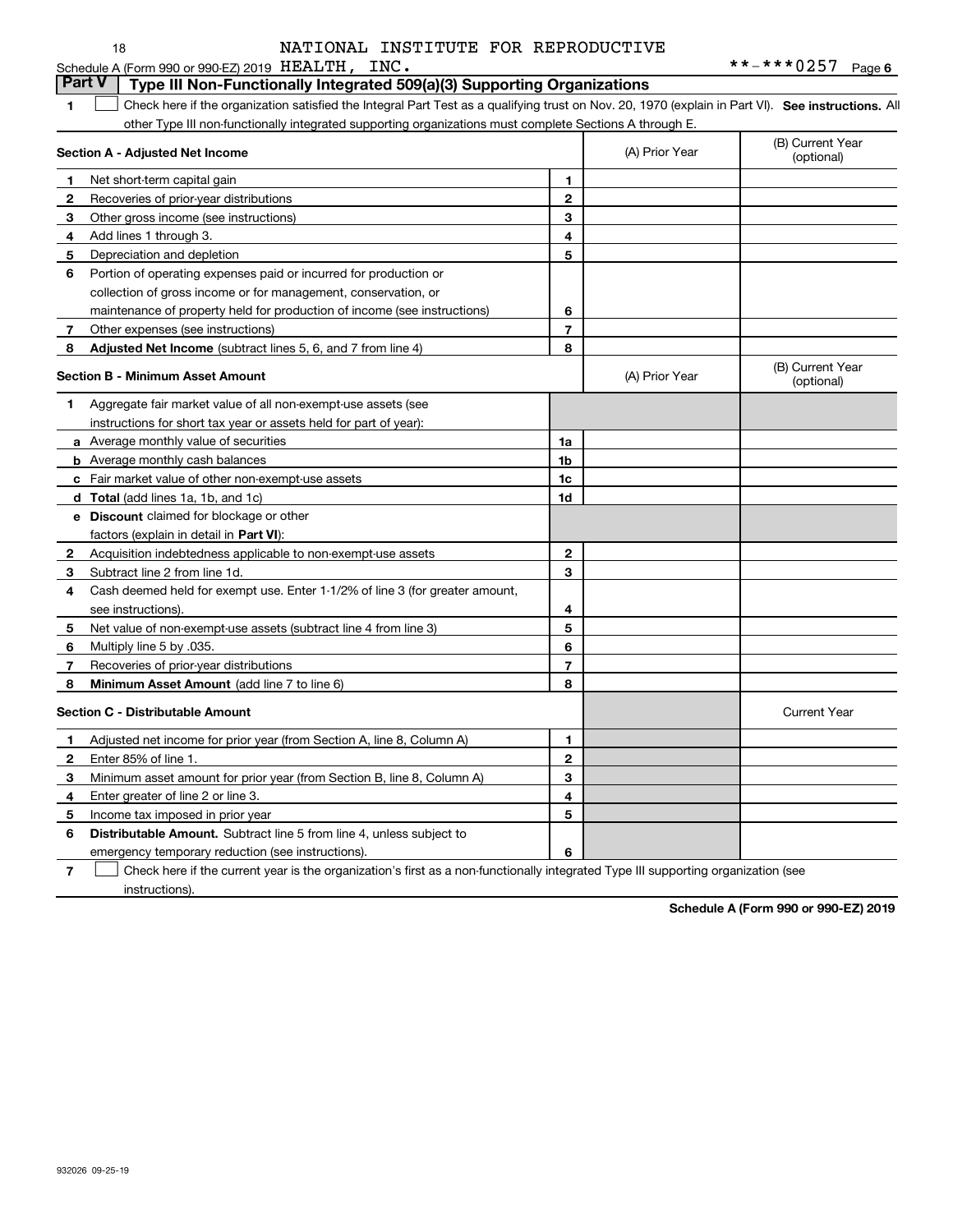| <b>Part V</b> | Schedule A (Form 990 or 990-EZ) 2019 HEALTH,<br>INC.<br>Type III Non-Functionally Integrated 509(a)(3) Supporting Organizations |                                    | (continued)                                   | **-***0257<br>Page 7                             |
|---------------|---------------------------------------------------------------------------------------------------------------------------------|------------------------------------|-----------------------------------------------|--------------------------------------------------|
|               | <b>Section D - Distributions</b>                                                                                                |                                    |                                               | <b>Current Year</b>                              |
| 1             | Amounts paid to supported organizations to accomplish exempt purposes                                                           |                                    |                                               |                                                  |
| 2             | Amounts paid to perform activity that directly furthers exempt purposes of supported                                            |                                    |                                               |                                                  |
|               | organizations, in excess of income from activity                                                                                |                                    |                                               |                                                  |
| 3             | Administrative expenses paid to accomplish exempt purposes of supported organizations                                           |                                    |                                               |                                                  |
| 4             | Amounts paid to acquire exempt-use assets                                                                                       |                                    |                                               |                                                  |
| 5             | Qualified set-aside amounts (prior IRS approval required)                                                                       |                                    |                                               |                                                  |
| 6             | Other distributions (describe in Part VI). See instructions.                                                                    |                                    |                                               |                                                  |
| 7             | <b>Total annual distributions.</b> Add lines 1 through 6.                                                                       |                                    |                                               |                                                  |
| 8             | Distributions to attentive supported organizations to which the organization is responsive                                      |                                    |                                               |                                                  |
|               | (provide details in Part VI). See instructions.                                                                                 |                                    |                                               |                                                  |
| 9             | Distributable amount for 2019 from Section C, line 6                                                                            |                                    |                                               |                                                  |
| 10            | Line 8 amount divided by line 9 amount                                                                                          |                                    |                                               |                                                  |
|               | <b>Section E - Distribution Allocations</b> (see instructions)                                                                  | (i)<br><b>Excess Distributions</b> | (ii)<br><b>Underdistributions</b><br>Pre-2019 | (iii)<br><b>Distributable</b><br>Amount for 2019 |
| 1             | Distributable amount for 2019 from Section C, line 6                                                                            |                                    |                                               |                                                  |
| 2             | Underdistributions, if any, for years prior to 2019 (reason-                                                                    |                                    |                                               |                                                  |
|               | able cause required-explain in Part VI). See instructions.                                                                      |                                    |                                               |                                                  |
| 3             | Excess distributions carryover, if any, to 2019                                                                                 |                                    |                                               |                                                  |
|               | <b>a</b> From 2014                                                                                                              |                                    |                                               |                                                  |
|               | <b>b</b> From 2015                                                                                                              |                                    |                                               |                                                  |
|               | $c$ From 2016                                                                                                                   |                                    |                                               |                                                  |
|               | d From 2017                                                                                                                     |                                    |                                               |                                                  |
|               | e From 2018                                                                                                                     |                                    |                                               |                                                  |
|               | f Total of lines 3a through e                                                                                                   |                                    |                                               |                                                  |
|               | g Applied to underdistributions of prior years                                                                                  |                                    |                                               |                                                  |
|               | <b>h</b> Applied to 2019 distributable amount                                                                                   |                                    |                                               |                                                  |
|               | i Carryover from 2014 not applied (see instructions)                                                                            |                                    |                                               |                                                  |
|               | Remainder. Subtract lines 3g, 3h, and 3i from 3f.                                                                               |                                    |                                               |                                                  |
| 4             | Distributions for 2019 from Section D.                                                                                          |                                    |                                               |                                                  |
|               | \$<br>line $7:$                                                                                                                 |                                    |                                               |                                                  |
|               | <b>a</b> Applied to underdistributions of prior years                                                                           |                                    |                                               |                                                  |
|               | <b>b</b> Applied to 2019 distributable amount                                                                                   |                                    |                                               |                                                  |
|               | c Remainder. Subtract lines 4a and 4b from 4.                                                                                   |                                    |                                               |                                                  |
| 5             | Remaining underdistributions for years prior to 2019, if                                                                        |                                    |                                               |                                                  |
|               | any. Subtract lines 3g and 4a from line 2. For result greater                                                                   |                                    |                                               |                                                  |
|               | than zero, explain in Part VI. See instructions.                                                                                |                                    |                                               |                                                  |
| 6             | Remaining underdistributions for 2019. Subtract lines 3h                                                                        |                                    |                                               |                                                  |
|               | and 4b from line 1. For result greater than zero, explain in                                                                    |                                    |                                               |                                                  |

**8**Breakdown of line 7:

and 4c.

**a** Excess from 2015 **b** Excess from 2016 **c** Excess from 2017 **d** Excess from 2018 **e** Excess from 2019

**Part VI** . See instructions.

**7 Excess distributions carryover to 2020.**  Add lines 3j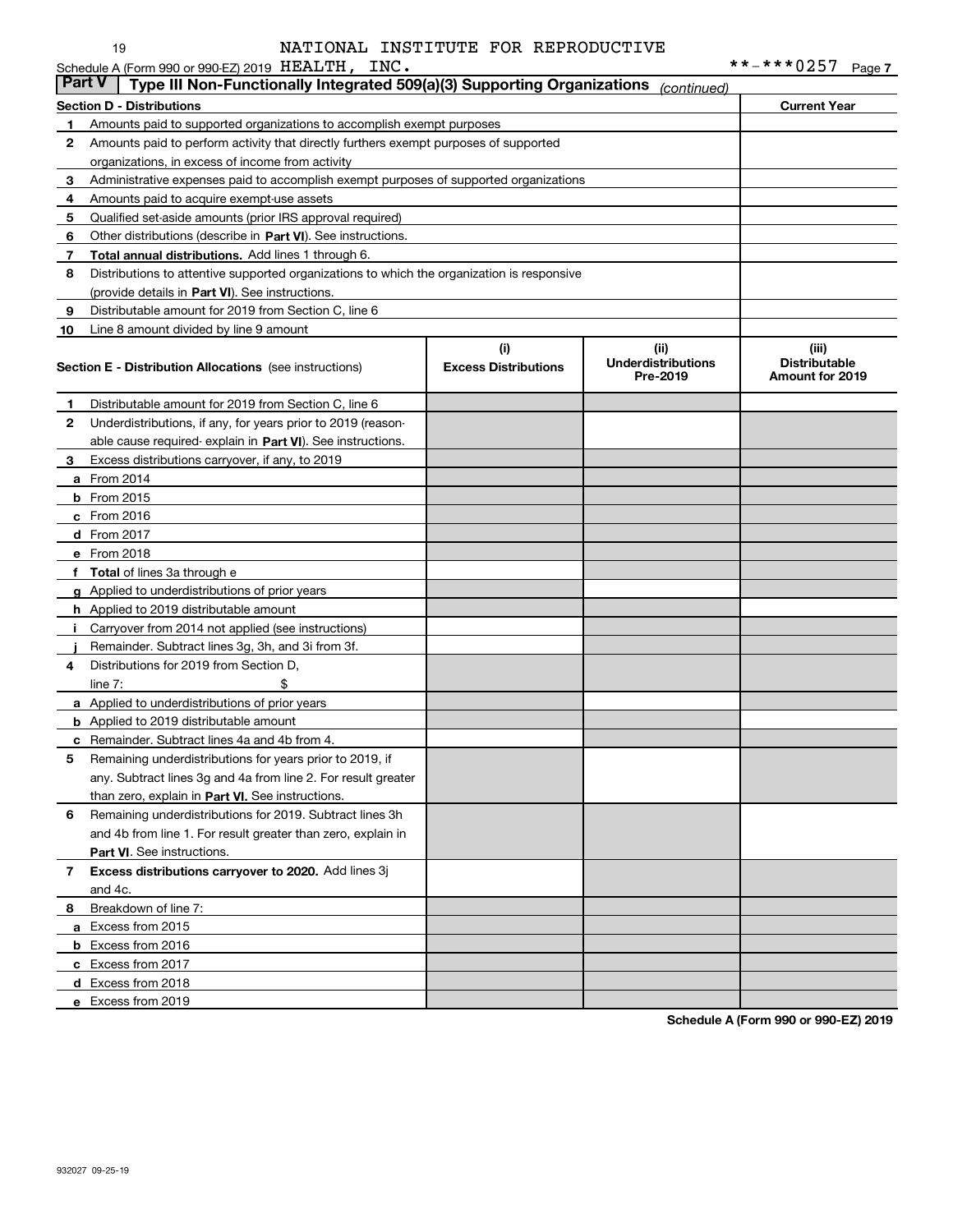Part VI | Supplemental Information. Provide the explanations required by Part II, line 10; Part II, line 17a or 17b; Part III, line 12; Part IV, Section A, lines 1, 2, 3b, 3c, 4b, 4c, 5a, 6, 9a, 9b, 9c, 11a, 11b, and 11c; Part IV, Section B, lines 1 and 2; Part IV, Section C, line 1; Part IV, Section D, lines 2 and 3; Part IV, Section E, lines 1c, 2a, 2b, 3a, and 3b; Part V, line 1; Part V, Section B, line 1e; Part V, Section D, lines 5, 6, and 8; and Part V, Section E, lines 2, 5, and 6. Also complete this part for any additional information. (See instructions.)

SCHEDULE A, PART II, LINE 10, EXPLANATION FOR OTHER INCOME:

| FUNDRAISING INCOME      |                |
|-------------------------|----------------|
| 2016 AMOUNT: \$         | 38,814.        |
| 2017 AMOUNT: \$ 49,267. |                |
| 2018 AMOUNT: \$ 51,875. |                |
|                         |                |
| MISCELLANEOUS INCOME    |                |
| 2016 AMOUNT: \$         | <u>17,652.</u> |
| 2017 AMOUNT: \$ 2,726.  |                |
| 2018 AMOUNT: \$ 15,994. |                |
| 2019 AMOUNT: \$         | 30,765.        |
|                         |                |
|                         |                |
|                         |                |
|                         |                |
|                         |                |
|                         |                |
|                         |                |
|                         |                |
|                         |                |
|                         |                |
|                         |                |
|                         |                |
|                         |                |
|                         |                |
|                         |                |
|                         |                |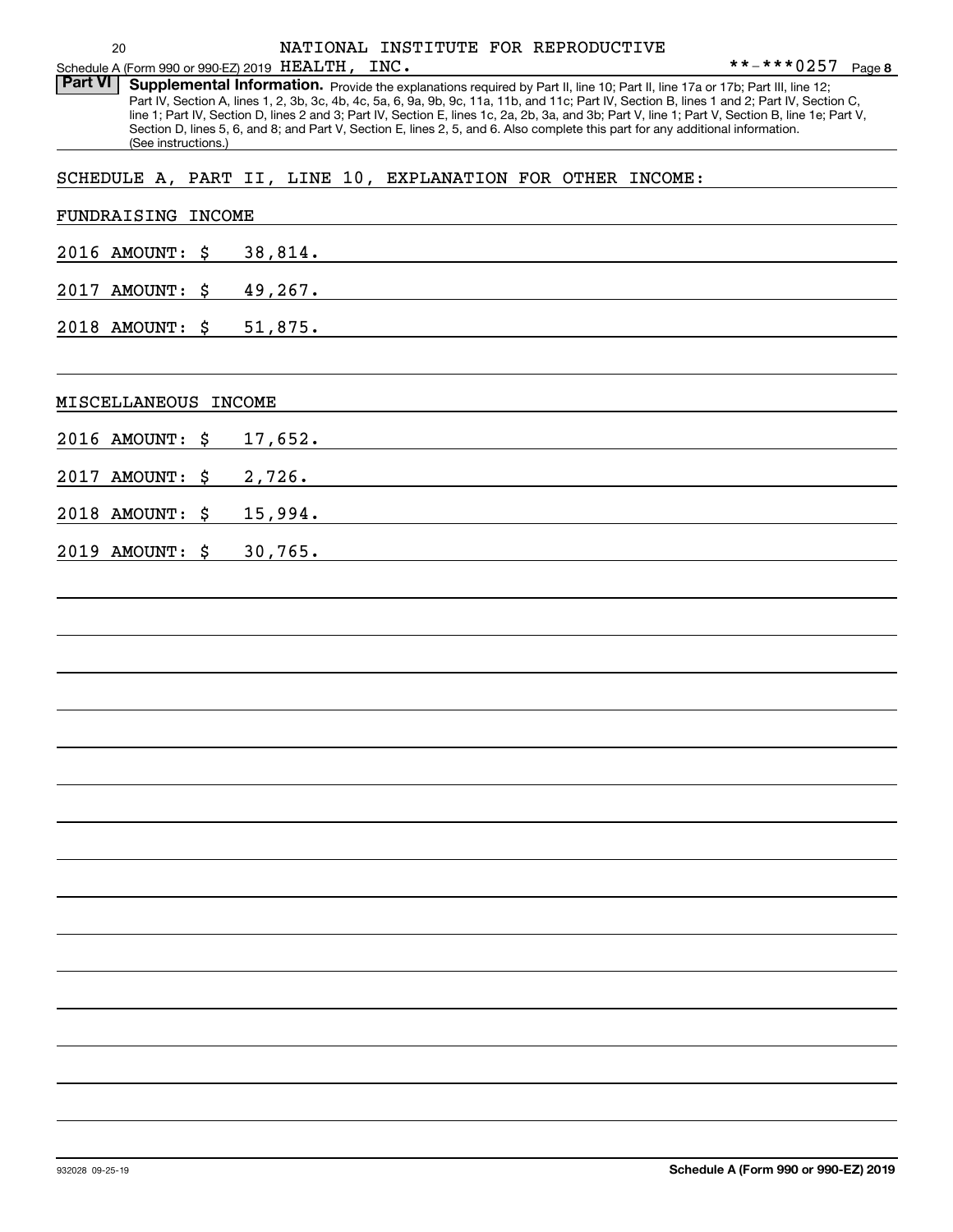Department of the Treasury **(Form 990, 990-EZ, or 990-PF)**

22

Internal Revenue Service

## \*\* PUBLIC DISCLOSURE COPY \*\*

## **Schedule B Schedule of Contributors**

**| Attach to Form 990, Form 990-EZ, or Form 990-PF. | Go to www.irs.gov/Form990 for the latest information.** OMB No. 1545-0047

**2019**

**Employer identification number**

|  | Name of the organization |  |
|--|--------------------------|--|
|  |                          |  |

**Organization type** (check one):

## NATIONAL INSTITUTE FOR REPRODUCTIVE

HEALTH, INC. \*\*-\*\*\*0257

| Filers of:         | Section:                                                                           |
|--------------------|------------------------------------------------------------------------------------|
| Form 990 or 990-EZ | $\lfloor x \rfloor$ 501(c)( 3) (enter number) organization                         |
|                    | $4947(a)(1)$ nonexempt charitable trust <b>not</b> treated as a private foundation |
|                    | 527 political organization                                                         |
| Form 990-PF        | 501(c)(3) exempt private foundation                                                |
|                    | 4947(a)(1) nonexempt charitable trust treated as a private foundation              |
|                    | 501(c)(3) taxable private foundation                                               |

Check if your organization is covered by the **General Rule** or a **Special Rule.**<br>Nota: Only a section 501(c)(7), (8), or (10) erganization can chock boxes for be **Note:**  Only a section 501(c)(7), (8), or (10) organization can check boxes for both the General Rule and a Special Rule. See instructions.

### **General Rule**

For an organization filing Form 990, 990-EZ, or 990-PF that received, during the year, contributions totaling \$5,000 or more (in money or property) from any one contributor. Complete Parts I and II. See instructions for determining a contributor's total contributions.

### **Special Rules**

any one contributor, during the year, total contributions of the greater of  $\,$  (1) \$5,000; or **(2)** 2% of the amount on (i) Form 990, Part VIII, line 1h;  $\boxed{\textbf{X}}$  For an organization described in section 501(c)(3) filing Form 990 or 990-EZ that met the 33 1/3% support test of the regulations under sections 509(a)(1) and 170(b)(1)(A)(vi), that checked Schedule A (Form 990 or 990-EZ), Part II, line 13, 16a, or 16b, and that received from or (ii) Form 990-EZ, line 1. Complete Parts I and II.

year, total contributions of more than \$1,000 *exclusively* for religious, charitable, scientific, literary, or educational purposes, or for the For an organization described in section 501(c)(7), (8), or (10) filing Form 990 or 990-EZ that received from any one contributor, during the prevention of cruelty to children or animals. Complete Parts I, II, and III.

purpose. Don't complete any of the parts unless the **General Rule** applies to this organization because it received *nonexclusively* year, contributions <sub>exclusively</sub> for religious, charitable, etc., purposes, but no such contributions totaled more than \$1,000. If this box is checked, enter here the total contributions that were received during the year for an  $\;$ exclusively religious, charitable, etc., For an organization described in section 501(c)(7), (8), or (10) filing Form 990 or 990-EZ that received from any one contributor, during the religious, charitable, etc., contributions totaling \$5,000 or more during the year  $\Box$ — $\Box$   $\Box$ 

**Caution:**  An organization that isn't covered by the General Rule and/or the Special Rules doesn't file Schedule B (Form 990, 990-EZ, or 990-PF), but it **must** answer "No" on Part IV, line 2, of its Form 990; or check the box on line H of its Form 990-EZ or on its Form 990-PF, Part I, line 2, to<br>cortify that it doesn't meet the filipe requirements of Schodule B (Fer certify that it doesn't meet the filing requirements of Schedule B (Form 990, 990-EZ, or 990-PF).

**For Paperwork Reduction Act Notice, see the instructions for Form 990, 990-EZ, or 990-PF. Schedule B (Form 990, 990-EZ, or 990-PF) (2019)** LHA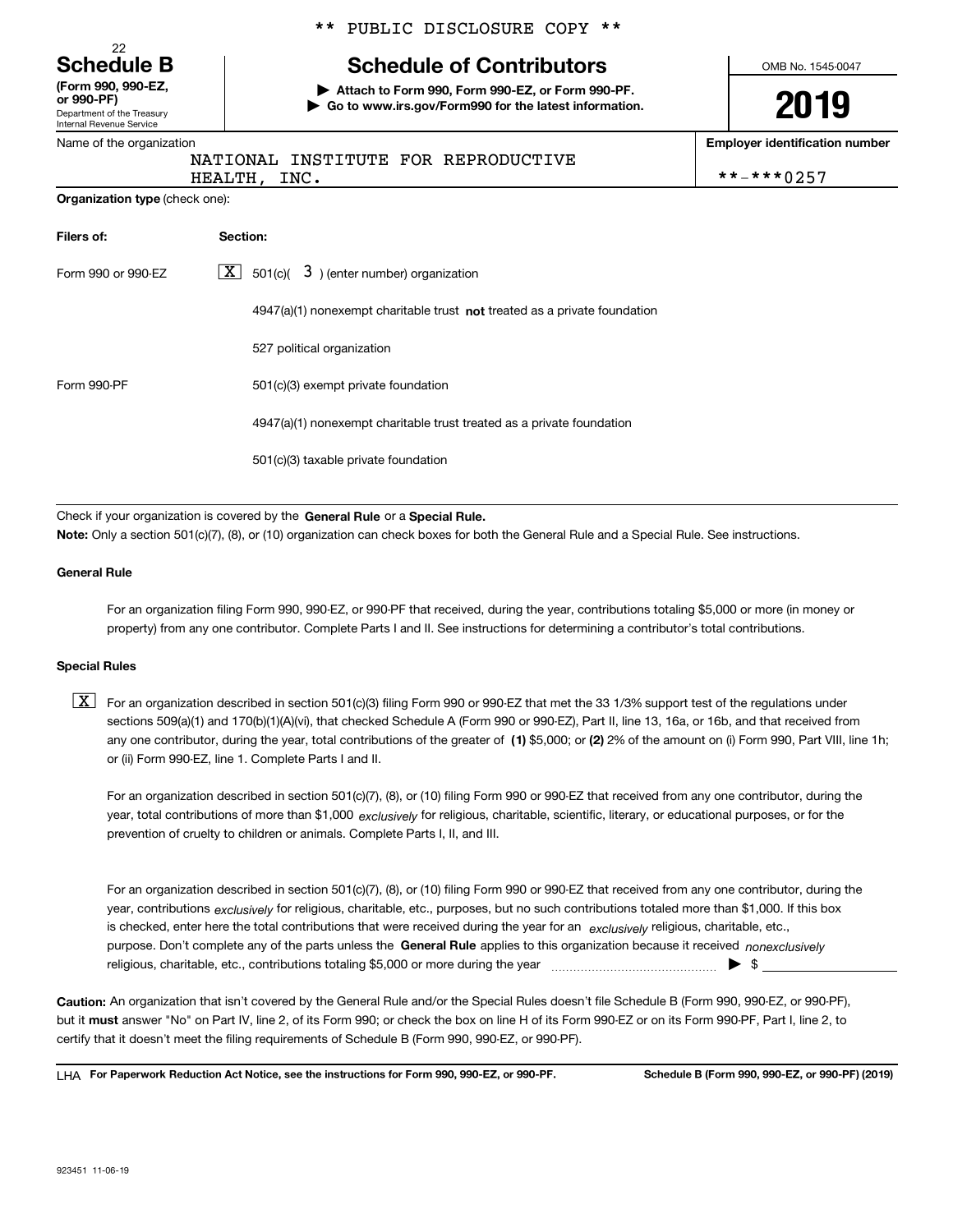|            | Schedule B (Form 990, 990-EZ, or 990-PF) (2019)                                                       |                                   | Page 2                                                                                                                          |
|------------|-------------------------------------------------------------------------------------------------------|-----------------------------------|---------------------------------------------------------------------------------------------------------------------------------|
|            | Name of organization<br>NATIONAL INSTITUTE FOR REPRODUCTIVE                                           |                                   | <b>Employer identification number</b>                                                                                           |
|            | HEALTH, INC.                                                                                          |                                   | **-***0257                                                                                                                      |
| Part I     | <b>Contributors</b> (see instructions). Use duplicate copies of Part I if additional space is needed. |                                   |                                                                                                                                 |
| (a)<br>No. | (b)<br>Name, address, and ZIP + 4                                                                     | (c)<br><b>Total contributions</b> | (d)<br>Type of contribution                                                                                                     |
| 1          |                                                                                                       | 207, 250.<br>$\mathfrak{S}$       | X<br>Person<br>Payroll<br>Noncash<br>(Complete Part II for<br>noncash contributions.)                                           |
| (a)<br>No. | (b)<br>Name, address, and ZIP + 4                                                                     | (c)<br><b>Total contributions</b> | (d)<br>Type of contribution                                                                                                     |
| 2          |                                                                                                       | 500,000.<br>\$                    | X<br>Person<br>Payroll<br>Noncash<br>(Complete Part II for<br>noncash contributions.)                                           |
| (a)<br>No. | (b)<br>Name, address, and ZIP + 4                                                                     | (c)<br><b>Total contributions</b> | (d)<br>Type of contribution                                                                                                     |
| 3          |                                                                                                       | 176,000.<br>$\mathfrak{S}$        | X<br>Person<br>Payroll<br>Noncash<br>(Complete Part II for<br>noncash contributions.)                                           |
| (a)<br>No. | (b)<br>Name, address, and ZIP + 4                                                                     | (c)<br><b>Total contributions</b> | (d)<br>Type of contribution                                                                                                     |
| 4          |                                                                                                       | 3,448,407.<br>$\frac{1}{2}$       | $\boxed{\text{X}}$<br>Person<br>Payroll<br>Noncash<br>$\overline{\text{X}}$<br>(Complete Part II for<br>noncash contributions.) |
| (a)<br>No. | (b)<br>Name, address, and ZIP + 4                                                                     | (c)<br><b>Total contributions</b> | (d)<br>Type of contribution                                                                                                     |
| 5          |                                                                                                       | 125,000.<br>\$                    | $\vert$ X<br>Person<br>Payroll<br><b>Noncash</b><br>(Complete Part II for<br>noncash contributions.)                            |
| (a)<br>No. | (b)<br>Name, address, and ZIP + 4                                                                     | (c)<br><b>Total contributions</b> | (d)<br>Type of contribution                                                                                                     |
|            |                                                                                                       | \$                                | Person<br>Payroll<br>Noncash<br>(Complete Part II for<br>noncash contributions.)                                                |

23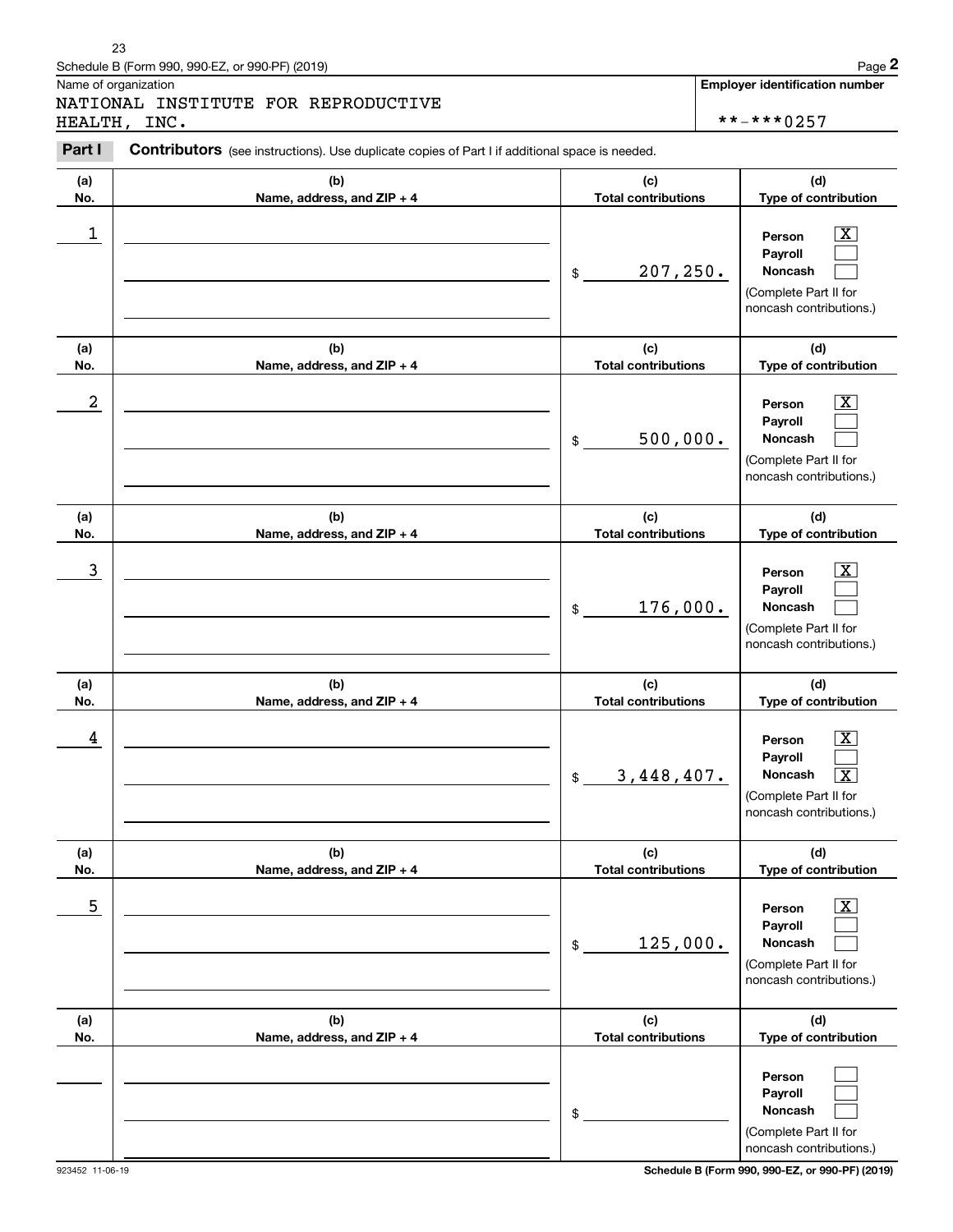|                              | 24<br>Schedule B (Form 990, 990-EZ, or 990-PF) (2019)                                               |                                                 | Page 3                                              |
|------------------------------|-----------------------------------------------------------------------------------------------------|-------------------------------------------------|-----------------------------------------------------|
|                              | Name of organization<br>NATIONAL INSTITUTE FOR REPRODUCTIVE<br>HEALTH, INC.                         |                                                 | <b>Employer identification number</b><br>**-***0257 |
| Part II                      | Noncash Property (see instructions). Use duplicate copies of Part II if additional space is needed. |                                                 |                                                     |
| (a)<br>No.<br>from<br>Part I | (b)<br>Description of noncash property given                                                        | (c)<br>FMV (or estimate)<br>(See instructions.) | (d)<br>Date received                                |
| 4                            | 8985 SHARES OF BERKSHIRE HATHAWAY CL-B<br>FOR BUFFETT GRANTS                                        |                                                 |                                                     |
|                              |                                                                                                     | 2,018,581.<br>$$\mathbb{S}$$                    | 02/20/20                                            |
| (a)<br>No.<br>from<br>Part I | (b)<br>Description of noncash property given                                                        | (c)<br>FMV (or estimate)<br>(See instructions.) | (d)<br>Date received                                |
|                              |                                                                                                     | \$                                              |                                                     |
| (a)<br>No.<br>from<br>Part I | (b)<br>Description of noncash property given                                                        | (c)<br>FMV (or estimate)<br>(See instructions.) | (d)<br>Date received                                |
|                              |                                                                                                     | \$                                              |                                                     |
| (a)<br>No.<br>from<br>Part I | (b)<br>Description of noncash property given                                                        | (c)<br>FMV (or estimate)<br>(See instructions.) | (d)<br>Date received                                |
|                              |                                                                                                     | \$                                              |                                                     |
| (a)<br>No.<br>from<br>Part I | (b)<br>Description of noncash property given                                                        | (c)<br>FMV (or estimate)<br>(See instructions.) | (d)<br>Date received                                |
|                              |                                                                                                     | \$                                              |                                                     |
| (a)<br>No.<br>from<br>Part I | (b)<br>Description of noncash property given                                                        | (c)<br>FMV (or estimate)<br>(See instructions.) | (d)<br>Date received                                |
|                              |                                                                                                     | \$                                              |                                                     |

923453 11-06-19 **Schedule B (Form 990, 990-EZ, or 990-PF) (2019)**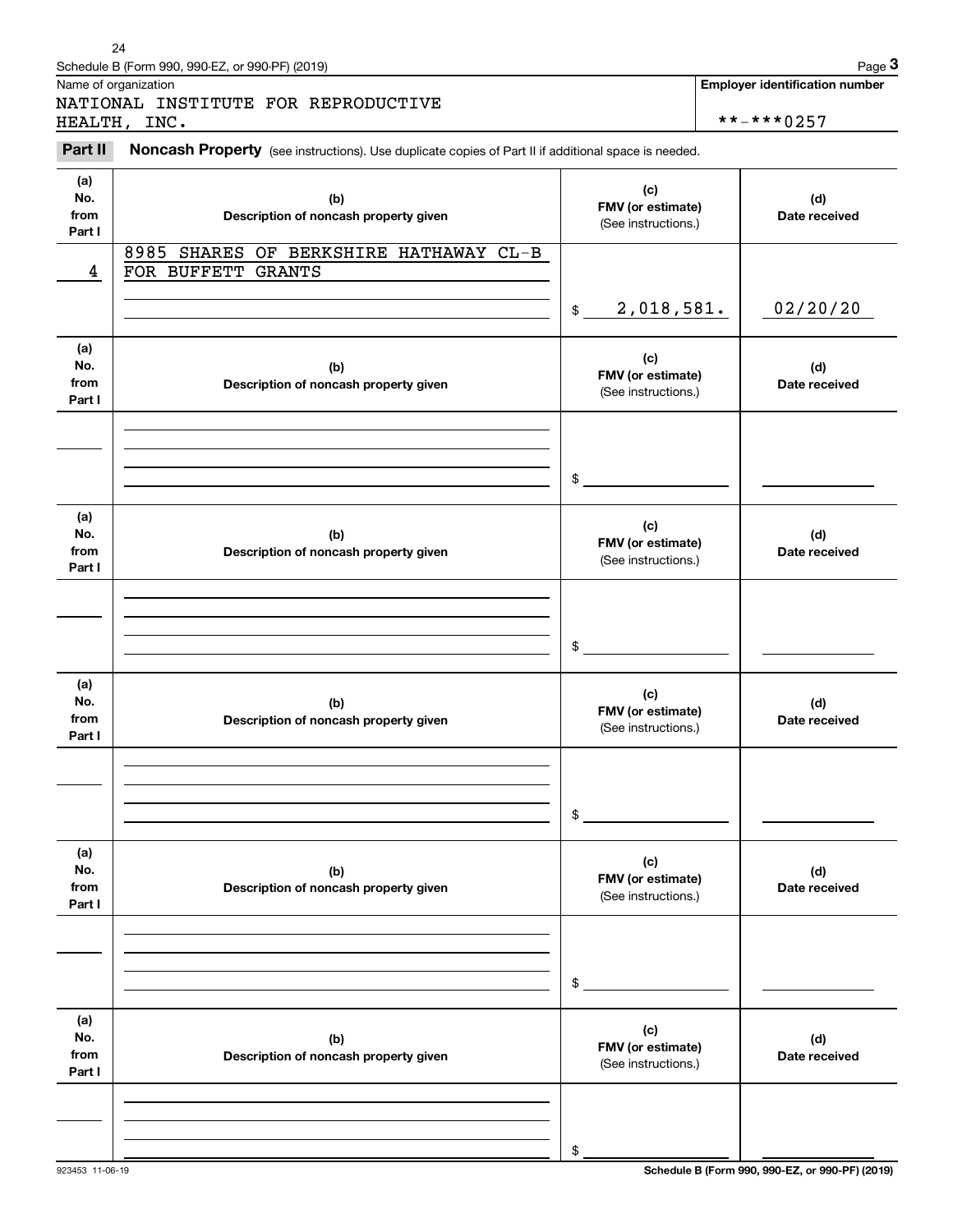|                           | Schedule B (Form 990, 990-EZ, or 990-PF) (2019)                                                                                                                                                                                                                            |                      | Page 4                                                                                                                                                         |  |  |  |  |  |
|---------------------------|----------------------------------------------------------------------------------------------------------------------------------------------------------------------------------------------------------------------------------------------------------------------------|----------------------|----------------------------------------------------------------------------------------------------------------------------------------------------------------|--|--|--|--|--|
| Name of organization      |                                                                                                                                                                                                                                                                            |                      | <b>Employer identification number</b>                                                                                                                          |  |  |  |  |  |
|                           | NATIONAL INSTITUTE FOR REPRODUCTIVE                                                                                                                                                                                                                                        |                      |                                                                                                                                                                |  |  |  |  |  |
|                           | HEALTH, INC.                                                                                                                                                                                                                                                               |                      | **-***0257                                                                                                                                                     |  |  |  |  |  |
| Part III                  | from any one contributor. Complete columns (a) through (e) and the following line entry. For organizations<br>completing Part III, enter the total of exclusively religious, charitable, etc., contributions of \$1,000 or less for the year. (Enter this info. once.) \\$ |                      | Exclusively religious, charitable, etc., contributions to organizations described in section 501(c)(7), (8), or (10) that total more than \$1,000 for the year |  |  |  |  |  |
|                           | Use duplicate copies of Part III if additional space is needed.                                                                                                                                                                                                            |                      |                                                                                                                                                                |  |  |  |  |  |
| (a) No.<br>from<br>Part I | (b) Purpose of gift                                                                                                                                                                                                                                                        | (c) Use of gift      | (d) Description of how gift is held                                                                                                                            |  |  |  |  |  |
|                           |                                                                                                                                                                                                                                                                            |                      |                                                                                                                                                                |  |  |  |  |  |
|                           |                                                                                                                                                                                                                                                                            | (e) Transfer of gift |                                                                                                                                                                |  |  |  |  |  |
|                           | Transferee's name, address, and $ZIP + 4$                                                                                                                                                                                                                                  |                      | Relationship of transferor to transferee                                                                                                                       |  |  |  |  |  |
|                           |                                                                                                                                                                                                                                                                            |                      |                                                                                                                                                                |  |  |  |  |  |
| (a) No.<br>from<br>Part I | (b) Purpose of gift                                                                                                                                                                                                                                                        | (c) Use of gift      | (d) Description of how gift is held                                                                                                                            |  |  |  |  |  |
|                           |                                                                                                                                                                                                                                                                            |                      |                                                                                                                                                                |  |  |  |  |  |
|                           | (e) Transfer of gift                                                                                                                                                                                                                                                       |                      |                                                                                                                                                                |  |  |  |  |  |
|                           |                                                                                                                                                                                                                                                                            |                      |                                                                                                                                                                |  |  |  |  |  |
|                           | Transferee's name, address, and $ZIP + 4$                                                                                                                                                                                                                                  |                      | Relationship of transferor to transferee                                                                                                                       |  |  |  |  |  |
|                           |                                                                                                                                                                                                                                                                            |                      |                                                                                                                                                                |  |  |  |  |  |
| (a) No.<br>from<br>Part I | (b) Purpose of gift                                                                                                                                                                                                                                                        | (c) Use of gift      | (d) Description of how gift is held                                                                                                                            |  |  |  |  |  |
|                           |                                                                                                                                                                                                                                                                            |                      |                                                                                                                                                                |  |  |  |  |  |
|                           |                                                                                                                                                                                                                                                                            | (e) Transfer of gift |                                                                                                                                                                |  |  |  |  |  |
|                           | Transferee's name, address, and ZIP + 4                                                                                                                                                                                                                                    |                      | Relationship of transferor to transferee                                                                                                                       |  |  |  |  |  |
|                           |                                                                                                                                                                                                                                                                            |                      |                                                                                                                                                                |  |  |  |  |  |
| (a) No.<br>from<br>Part I | (b) Purpose of gift                                                                                                                                                                                                                                                        | (c) Use of gift      | (d) Description of how gift is held                                                                                                                            |  |  |  |  |  |
|                           |                                                                                                                                                                                                                                                                            |                      |                                                                                                                                                                |  |  |  |  |  |
|                           |                                                                                                                                                                                                                                                                            | (e) Transfer of gift |                                                                                                                                                                |  |  |  |  |  |
|                           | Transferee's name, address, and ZIP + 4                                                                                                                                                                                                                                    |                      | Relationship of transferor to transferee                                                                                                                       |  |  |  |  |  |
|                           |                                                                                                                                                                                                                                                                            |                      |                                                                                                                                                                |  |  |  |  |  |
|                           |                                                                                                                                                                                                                                                                            |                      |                                                                                                                                                                |  |  |  |  |  |

25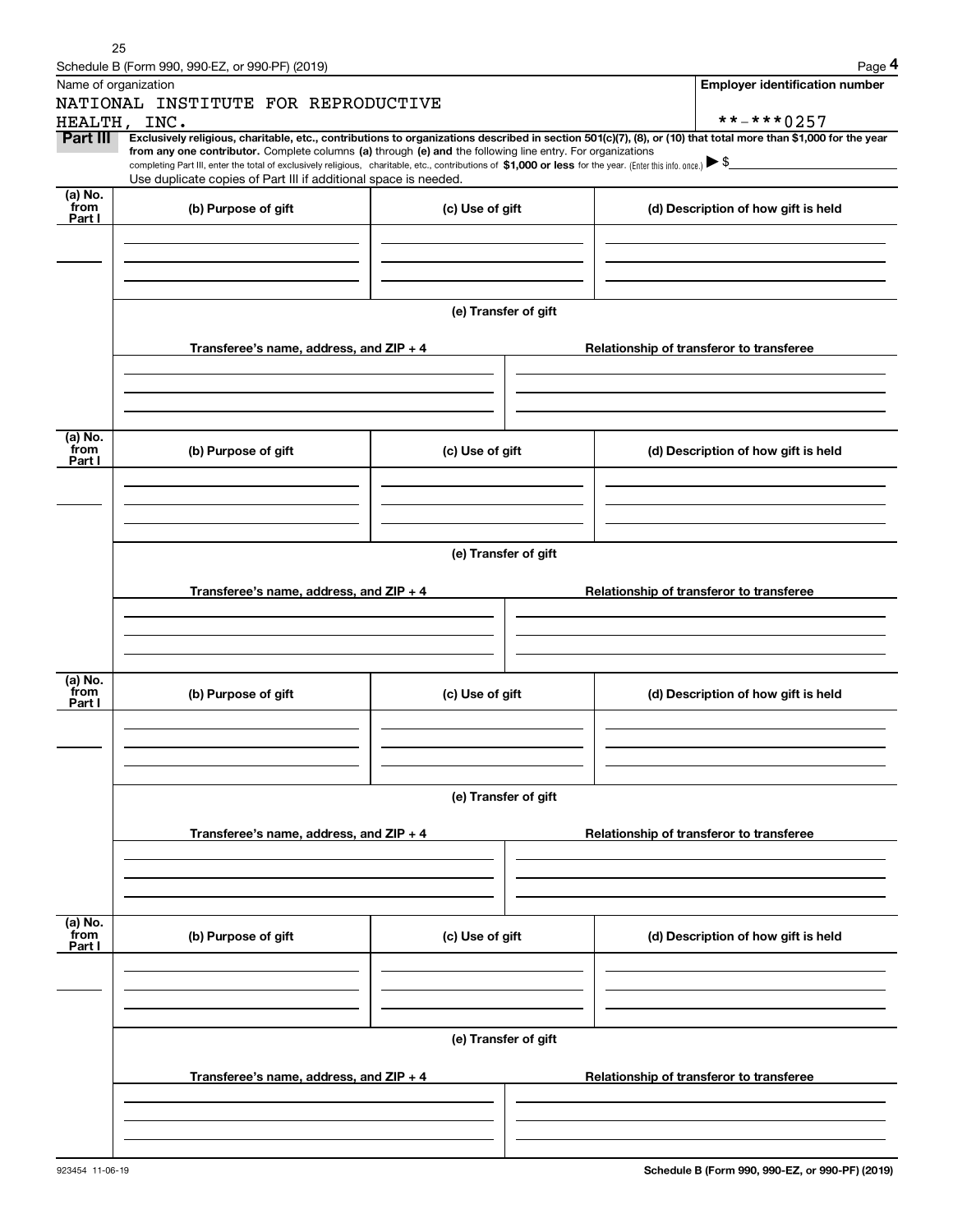| 26                                                                   |                                                                                                                                                                                                                                                                               |                                                                                                                                                                                                                                |           |                                                                        | OMB No. 1545-0047                                   |  |  |  |  |
|----------------------------------------------------------------------|-------------------------------------------------------------------------------------------------------------------------------------------------------------------------------------------------------------------------------------------------------------------------------|--------------------------------------------------------------------------------------------------------------------------------------------------------------------------------------------------------------------------------|-----------|------------------------------------------------------------------------|-----------------------------------------------------|--|--|--|--|
| <b>SCHEDULE C</b>                                                    | <b>Political Campaign and Lobbying Activities</b>                                                                                                                                                                                                                             |                                                                                                                                                                                                                                |           |                                                                        |                                                     |  |  |  |  |
| (Form 990 or 990-EZ)                                                 | For Organizations Exempt From Income Tax Under section 501(c) and section 527                                                                                                                                                                                                 |                                                                                                                                                                                                                                |           |                                                                        |                                                     |  |  |  |  |
|                                                                      |                                                                                                                                                                                                                                                                               | Complete if the organization is described below. > Attach to Form 990 or Form 990-EZ.                                                                                                                                          |           |                                                                        | <b>Open to Public</b>                               |  |  |  |  |
| Department of the Treasury<br>Internal Revenue Service               | Go to www.irs.gov/Form990 for instructions and the latest information.                                                                                                                                                                                                        |                                                                                                                                                                                                                                |           |                                                                        |                                                     |  |  |  |  |
|                                                                      |                                                                                                                                                                                                                                                                               | If the organization answered "Yes," on Form 990, Part IV, line 3, or Form 990-EZ, Part V, line 46 (Political Campaign Activities), then                                                                                        |           |                                                                        |                                                     |  |  |  |  |
|                                                                      |                                                                                                                                                                                                                                                                               | • Section 501(c)(3) organizations: Complete Parts I-A and B. Do not complete Part I-C.                                                                                                                                         |           |                                                                        |                                                     |  |  |  |  |
|                                                                      |                                                                                                                                                                                                                                                                               | • Section 501(c) (other than section 501(c)(3)) organizations: Complete Parts I-A and C below. Do not complete Part I-B.                                                                                                       |           |                                                                        |                                                     |  |  |  |  |
| • Section 527 organizations: Complete Part I-A only.                 |                                                                                                                                                                                                                                                                               |                                                                                                                                                                                                                                |           |                                                                        |                                                     |  |  |  |  |
|                                                                      | If the organization answered "Yes," on Form 990, Part IV, line 4, or Form 990-EZ, Part VI, line 47 (Lobbying Activities), then<br>● Section 501(c)(3) organizations that have filed Form 5768 (election under section 501(h)): Complete Part II-A. Do not complete Part II-B. |                                                                                                                                                                                                                                |           |                                                                        |                                                     |  |  |  |  |
|                                                                      |                                                                                                                                                                                                                                                                               | • Section 501(c)(3) organizations that have NOT filed Form 5768 (election under section 501(h)): Complete Part II-B. Do not complete Part II-A.                                                                                |           |                                                                        |                                                     |  |  |  |  |
|                                                                      |                                                                                                                                                                                                                                                                               | If the organization answered "Yes," on Form 990, Part IV, line 5 (Proxy Tax) (see separate instructions) or Form 990-EZ, Part V, line 35c (Proxy                                                                               |           |                                                                        |                                                     |  |  |  |  |
| Tax) (see separate instructions), then                               |                                                                                                                                                                                                                                                                               |                                                                                                                                                                                                                                |           |                                                                        |                                                     |  |  |  |  |
| • Section 501(c)(4), (5), or (6) organizations: Complete Part III.   |                                                                                                                                                                                                                                                                               |                                                                                                                                                                                                                                |           |                                                                        |                                                     |  |  |  |  |
| Name of organization                                                 |                                                                                                                                                                                                                                                                               | NATIONAL INSTITUTE FOR REPRODUCTIVE                                                                                                                                                                                            |           |                                                                        | <b>Employer identification number</b>               |  |  |  |  |
|                                                                      | HEALTH, INC.                                                                                                                                                                                                                                                                  |                                                                                                                                                                                                                                |           |                                                                        | **-***0257                                          |  |  |  |  |
| Part I-A                                                             |                                                                                                                                                                                                                                                                               | Complete if the organization is exempt under section 501(c) or is a section 527 organization.                                                                                                                                  |           |                                                                        |                                                     |  |  |  |  |
|                                                                      |                                                                                                                                                                                                                                                                               |                                                                                                                                                                                                                                |           |                                                                        |                                                     |  |  |  |  |
| 1.<br>Political campaign activity expenditures<br>2                  |                                                                                                                                                                                                                                                                               | Provide a description of the organization's direct and indirect political campaign activities in Part IV.                                                                                                                      |           |                                                                        | $\triangleright$ \$                                 |  |  |  |  |
| з                                                                    |                                                                                                                                                                                                                                                                               | Volunteer hours for political campaign activities [11] matter content to the state of political campaign activities [11] matter content to the state of the state of the state of the state of the state of the state of the s |           |                                                                        |                                                     |  |  |  |  |
|                                                                      |                                                                                                                                                                                                                                                                               |                                                                                                                                                                                                                                |           |                                                                        |                                                     |  |  |  |  |
| Part I-B                                                             |                                                                                                                                                                                                                                                                               | Complete if the organization is exempt under section 501(c)(3).                                                                                                                                                                |           |                                                                        |                                                     |  |  |  |  |
|                                                                      |                                                                                                                                                                                                                                                                               | Enter the amount of any excise tax incurred by the organization under section 4955                                                                                                                                             |           | $\bullet \mathsf{s} \hspace{2em} \longrightarrow \hspace{2em} \bullet$ |                                                     |  |  |  |  |
| 2                                                                    |                                                                                                                                                                                                                                                                               |                                                                                                                                                                                                                                |           |                                                                        |                                                     |  |  |  |  |
| з                                                                    |                                                                                                                                                                                                                                                                               |                                                                                                                                                                                                                                |           |                                                                        | Yes<br>No                                           |  |  |  |  |
| 4a Was a correction made?<br><b>b</b> If "Yes," describe in Part IV. |                                                                                                                                                                                                                                                                               |                                                                                                                                                                                                                                |           |                                                                        | Yes<br><b>No</b>                                    |  |  |  |  |
| Part I-C                                                             |                                                                                                                                                                                                                                                                               | Complete if the organization is exempt under section 501(c), except section 501(c)(3).                                                                                                                                         |           |                                                                        |                                                     |  |  |  |  |
| 1.                                                                   |                                                                                                                                                                                                                                                                               | Enter the amount directly expended by the filing organization for section 527 exempt function activities                                                                                                                       |           |                                                                        | $\blacktriangleright$ \$                            |  |  |  |  |
| 2                                                                    |                                                                                                                                                                                                                                                                               | Enter the amount of the filing organization's funds contributed to other organizations for section 527                                                                                                                         |           |                                                                        |                                                     |  |  |  |  |
| exempt function activities                                           |                                                                                                                                                                                                                                                                               |                                                                                                                                                                                                                                |           |                                                                        | $\blacktriangleright$ \$                            |  |  |  |  |
| З.                                                                   |                                                                                                                                                                                                                                                                               | Total exempt function expenditures. Add lines 1 and 2. Enter here and on Form 1120-POL,                                                                                                                                        |           |                                                                        |                                                     |  |  |  |  |
| line 17b                                                             |                                                                                                                                                                                                                                                                               |                                                                                                                                                                                                                                |           | $\blacktriangleright$ \$                                               |                                                     |  |  |  |  |
|                                                                      |                                                                                                                                                                                                                                                                               | Enter the names, addresses and employer identification number (EIN) of all section 527 political organizations to which the filing organization                                                                                |           |                                                                        | Yes<br><b>No</b>                                    |  |  |  |  |
| 5                                                                    |                                                                                                                                                                                                                                                                               | made payments. For each organization listed, enter the amount paid from the filing organization's funds. Also enter the amount of political                                                                                    |           |                                                                        |                                                     |  |  |  |  |
|                                                                      |                                                                                                                                                                                                                                                                               | contributions received that were promptly and directly delivered to a separate political organization, such as a separate segregated fund or a                                                                                 |           |                                                                        |                                                     |  |  |  |  |
|                                                                      |                                                                                                                                                                                                                                                                               | political action committee (PAC). If additional space is needed, provide information in Part IV.                                                                                                                               |           |                                                                        |                                                     |  |  |  |  |
| (a) Name                                                             |                                                                                                                                                                                                                                                                               | (b) Address                                                                                                                                                                                                                    | $(c)$ EIN | (d) Amount paid from                                                   | (e) Amount of political                             |  |  |  |  |
|                                                                      |                                                                                                                                                                                                                                                                               |                                                                                                                                                                                                                                |           | filing organization's<br>funds. If none, enter -0-.                    | contributions received and<br>promptly and directly |  |  |  |  |
|                                                                      |                                                                                                                                                                                                                                                                               |                                                                                                                                                                                                                                |           |                                                                        | delivered to a separate                             |  |  |  |  |
|                                                                      |                                                                                                                                                                                                                                                                               |                                                                                                                                                                                                                                |           |                                                                        | political organization.<br>If none, enter -0-.      |  |  |  |  |
|                                                                      |                                                                                                                                                                                                                                                                               |                                                                                                                                                                                                                                |           |                                                                        |                                                     |  |  |  |  |
|                                                                      |                                                                                                                                                                                                                                                                               |                                                                                                                                                                                                                                |           |                                                                        |                                                     |  |  |  |  |
|                                                                      |                                                                                                                                                                                                                                                                               |                                                                                                                                                                                                                                |           |                                                                        |                                                     |  |  |  |  |
|                                                                      |                                                                                                                                                                                                                                                                               |                                                                                                                                                                                                                                |           |                                                                        |                                                     |  |  |  |  |
|                                                                      |                                                                                                                                                                                                                                                                               |                                                                                                                                                                                                                                |           |                                                                        |                                                     |  |  |  |  |
|                                                                      |                                                                                                                                                                                                                                                                               |                                                                                                                                                                                                                                |           |                                                                        |                                                     |  |  |  |  |
|                                                                      |                                                                                                                                                                                                                                                                               |                                                                                                                                                                                                                                |           |                                                                        |                                                     |  |  |  |  |
|                                                                      |                                                                                                                                                                                                                                                                               |                                                                                                                                                                                                                                |           |                                                                        |                                                     |  |  |  |  |
|                                                                      |                                                                                                                                                                                                                                                                               |                                                                                                                                                                                                                                |           |                                                                        |                                                     |  |  |  |  |
|                                                                      |                                                                                                                                                                                                                                                                               |                                                                                                                                                                                                                                |           |                                                                        |                                                     |  |  |  |  |
|                                                                      |                                                                                                                                                                                                                                                                               |                                                                                                                                                                                                                                |           |                                                                        |                                                     |  |  |  |  |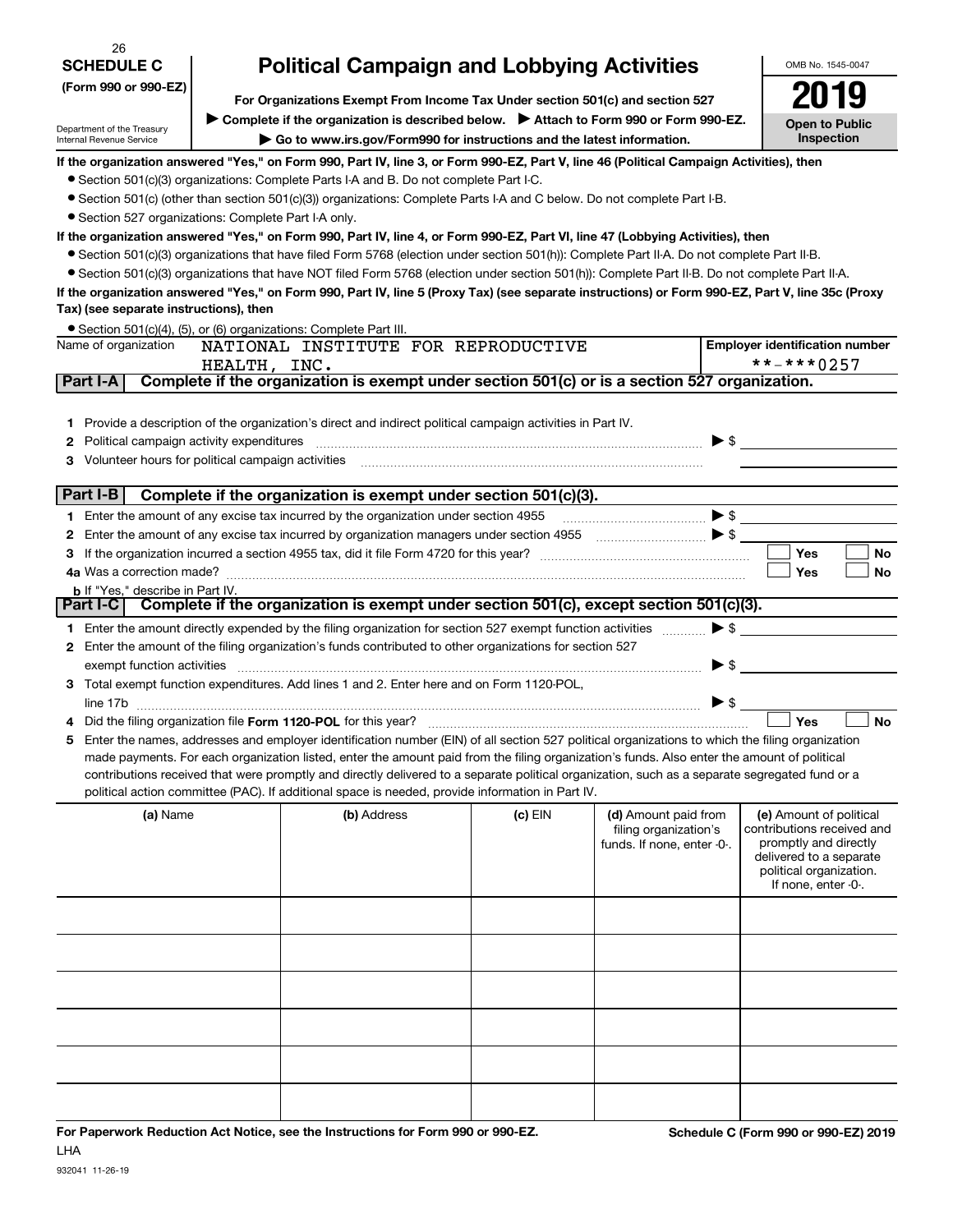| 27<br>Schedule C (Form 990 or 990-EZ) 2019 HEALTH, INC.                                                                             |                                        |                                                                                  | NATIONAL INSTITUTE FOR REPRODUCTIVE |                                                                                                                                   | **-***0257 Page 2                    |
|-------------------------------------------------------------------------------------------------------------------------------------|----------------------------------------|----------------------------------------------------------------------------------|-------------------------------------|-----------------------------------------------------------------------------------------------------------------------------------|--------------------------------------|
| Complete if the organization is exempt under section 501(c)(3) and filed Form 5768 (election under<br>Part II-A<br>section 501(h)). |                                        |                                                                                  |                                     |                                                                                                                                   |                                      |
| A Check $\blacktriangleright$                                                                                                       |                                        |                                                                                  |                                     | if the filing organization belongs to an affiliated group (and list in Part IV each affiliated group member's name, address, EIN, |                                      |
| expenses, and share of excess lobbying expenditures).                                                                               |                                        |                                                                                  |                                     |                                                                                                                                   |                                      |
| <b>B</b> Check $\blacktriangleright$                                                                                                |                                        | if the filing organization checked box A and "limited control" provisions apply. |                                     |                                                                                                                                   |                                      |
|                                                                                                                                     | <b>Limits on Lobbying Expenditures</b> | (The term "expenditures" means amounts paid or incurred.)                        |                                     | (a) Filing<br>organization's<br>totals                                                                                            | (b) Affiliated group<br>totals       |
| 1a Total lobbying expenditures to influence public opinion (grassroots lobbying)                                                    |                                        |                                                                                  |                                     | 2,454.                                                                                                                            |                                      |
| <b>b</b> Total lobbying expenditures to influence a legislative body (direct lobbying)                                              | 270,488.                               |                                                                                  |                                     |                                                                                                                                   |                                      |
| c                                                                                                                                   |                                        |                                                                                  |                                     | 272,942.                                                                                                                          |                                      |
| d Other exempt purpose expenditures                                                                                                 |                                        |                                                                                  |                                     | 7, 141, 481.                                                                                                                      |                                      |
| e Total exempt purpose expenditures (add lines 1c and 1d)                                                                           |                                        |                                                                                  |                                     | 7,414,423.                                                                                                                        |                                      |
| f Lobbying nontaxable amount. Enter the amount from the following table in both columns.                                            |                                        |                                                                                  |                                     | 520,721.                                                                                                                          |                                      |
| If the amount on line 1e, column (a) or (b) is:                                                                                     |                                        | The lobbying nontaxable amount is:                                               |                                     |                                                                                                                                   |                                      |
| Not over \$500,000                                                                                                                  |                                        | 20% of the amount on line 1e.                                                    |                                     |                                                                                                                                   |                                      |
| Over \$500,000 but not over \$1,000,000                                                                                             |                                        | \$100,000 plus 15% of the excess over \$500,000.                                 |                                     |                                                                                                                                   |                                      |
| Over \$1,000,000 but not over \$1,500,000                                                                                           |                                        | \$175,000 plus 10% of the excess over \$1,000,000.                               |                                     |                                                                                                                                   |                                      |
| Over \$1,500,000 but not over \$17,000,000                                                                                          |                                        | \$225,000 plus 5% of the excess over \$1,500,000.                                |                                     |                                                                                                                                   |                                      |
| Over \$17,000,000                                                                                                                   | \$1,000,000.                           |                                                                                  |                                     |                                                                                                                                   |                                      |
|                                                                                                                                     |                                        |                                                                                  |                                     |                                                                                                                                   |                                      |
| g Grassroots nontaxable amount (enter 25% of line 1f)                                                                               |                                        |                                                                                  |                                     | 130,180.                                                                                                                          |                                      |
| h Subtract line 1g from line 1a. If zero or less, enter -0-                                                                         |                                        |                                                                                  |                                     | 0.                                                                                                                                |                                      |
| i Subtract line 1f from line 1c. If zero or less, enter -0-                                                                         |                                        |                                                                                  |                                     | 0.                                                                                                                                |                                      |
| If there is an amount other than zero on either line 1h or line 1i, did the organization file Form 4720                             |                                        |                                                                                  |                                     |                                                                                                                                   | Yes                                  |
| reporting section 4911 tax for this year?                                                                                           |                                        | 4-Year Averaging Period Under Section 501(h)                                     |                                     |                                                                                                                                   | No                                   |
| (Some organizations that made a section 501(h) election do not have to complete all of the five columns below.                      |                                        | See the separate instructions for lines 2a through 2f.)                          |                                     |                                                                                                                                   |                                      |
|                                                                                                                                     |                                        | Lobbying Expenditures During 4-Year Averaging Period                             |                                     |                                                                                                                                   |                                      |
| Calendar year<br>(or fiscal year beginning in)                                                                                      | (a) 2016                               | (b) $2017$                                                                       | $(c)$ 2018                          | $(d)$ 2019                                                                                                                        | (e) Total                            |
| 2a Lobbying nontaxable amount                                                                                                       | 431,376.                               | 461,226.                                                                         | 546, 795.                           |                                                                                                                                   | $520, 721.$ 1, 960, 118.             |
| <b>b</b> Lobbying ceiling amount<br>(150% of line 2a, column(e))                                                                    |                                        |                                                                                  |                                     |                                                                                                                                   | 2,940,177.                           |
| c Total lobbying expenditures                                                                                                       |                                        |                                                                                  | 447,706.                            | 272,942.                                                                                                                          | 720,648.                             |
| d Grassroots nontaxable amount                                                                                                      | 107,844.                               | 115,316.                                                                         | 136,699.                            | 130,180.                                                                                                                          | 490,039.                             |
| e Grassroots ceiling amount<br>(150% of line 2d, column (e))                                                                        |                                        |                                                                                  |                                     |                                                                                                                                   | 735,059.                             |
| f Grassroots lobbying expenditures                                                                                                  |                                        |                                                                                  | 193,163.                            | 2,454.                                                                                                                            | 195,617.                             |
|                                                                                                                                     |                                        |                                                                                  |                                     |                                                                                                                                   | Schedule C (Form 990 or 990-EZ) 2019 |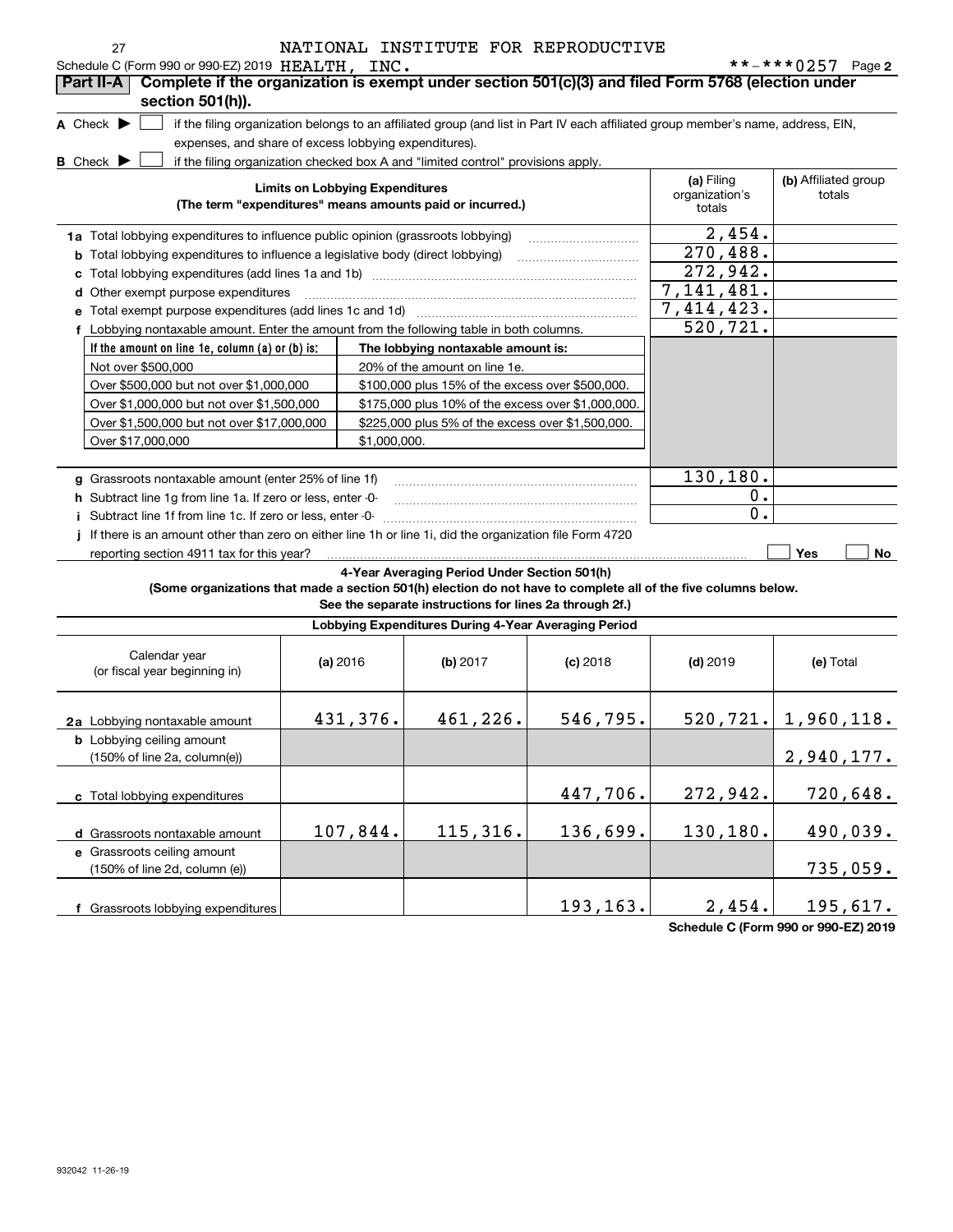## **Part II-B** Complete if the organization is exempt under section 501(c)(3) and has NOT filed Form 5768 **(election under section 501(h)).**

|              | For each "Yes" response on lines 1a through 1i below, provide in Part IV a detailed description                                                                                                                                                                                                                                         | (a) |              |        | (b) |
|--------------|-----------------------------------------------------------------------------------------------------------------------------------------------------------------------------------------------------------------------------------------------------------------------------------------------------------------------------------------|-----|--------------|--------|-----|
|              | of the lobbying activity.                                                                                                                                                                                                                                                                                                               | Yes | No           | Amount |     |
| 1            | During the year, did the filing organization attempt to influence foreign, national, state, or<br>local legislation, including any attempt to influence public opinion on a legislative matter<br>or referendum, through the use of:                                                                                                    |     |              |        |     |
|              | <b>b</b> Paid staff or management (include compensation in expenses reported on lines 1c through 1i)?<br>$\ddotsc$                                                                                                                                                                                                                      |     |              |        |     |
|              |                                                                                                                                                                                                                                                                                                                                         |     |              |        |     |
|              |                                                                                                                                                                                                                                                                                                                                         |     |              |        |     |
|              | e Publications, or published or broadcast statements?                                                                                                                                                                                                                                                                                   |     |              |        |     |
|              |                                                                                                                                                                                                                                                                                                                                         |     |              |        |     |
|              | g Direct contact with legislators, their staffs, government officials, or a legislative body?                                                                                                                                                                                                                                           |     |              |        |     |
|              | h Rallies, demonstrations, seminars, conventions, speeches, lectures, or any similar means?                                                                                                                                                                                                                                             |     |              |        |     |
|              | <i>i</i> Other activities?                                                                                                                                                                                                                                                                                                              |     |              |        |     |
|              |                                                                                                                                                                                                                                                                                                                                         |     |              |        |     |
|              | 2a Did the activities in line 1 cause the organization to be not described in section 501(c)(3)?                                                                                                                                                                                                                                        |     |              |        |     |
|              | <b>b</b> If "Yes," enter the amount of any tax incurred under section 4912 <i>managerana content</i> in the amount of any tax                                                                                                                                                                                                           |     |              |        |     |
|              | c If "Yes," enter the amount of any tax incurred by organization managers under section 4912                                                                                                                                                                                                                                            |     |              |        |     |
|              | d If the filing organization incurred a section 4912 tax, did it file Form 4720 for this year?                                                                                                                                                                                                                                          |     |              |        |     |
|              | Complete if the organization is exempt under section 501(c)(4), section 501(c)(5), or section<br> Part III-A                                                                                                                                                                                                                            |     |              |        |     |
|              | $501(c)(6)$ .                                                                                                                                                                                                                                                                                                                           |     |              |        |     |
|              |                                                                                                                                                                                                                                                                                                                                         |     |              | Yes    | No  |
| 1            |                                                                                                                                                                                                                                                                                                                                         |     | $\mathbf{1}$ |        |     |
| $\mathbf{2}$ |                                                                                                                                                                                                                                                                                                                                         |     | $\mathbf{2}$ |        |     |
| з            | Did the organization agree to carry over lobbying and political campaign activity expenditures from the prior year?<br>Complete if the organization is exempt under section 501(c)(4), section 501(c)(5), or section<br>Part III-B                                                                                                      |     |              |        |     |
|              | 501(c)(6) and if either (a) BOTH Part III-A, lines 1 and 2, are answered "No" OR (b) Part III-A, line 3, is                                                                                                                                                                                                                             |     |              |        |     |
|              | answered "Yes."                                                                                                                                                                                                                                                                                                                         |     |              |        |     |
| 1            |                                                                                                                                                                                                                                                                                                                                         |     | 1            |        |     |
| 2            | Dues, assessments and similar amounts from members [111] matter continuum matter and similar amounts and similar amounts from members [11] matter continuum matter and similar amounts from members [11] matter and similar an<br>Section 162(e) nondeductible lobbying and political expenditures (do not include amounts of political |     |              |        |     |
|              | expenses for which the section 527(f) tax was paid).                                                                                                                                                                                                                                                                                    |     |              |        |     |
|              |                                                                                                                                                                                                                                                                                                                                         |     | 2a           |        |     |
|              | <b>b</b> Carryover from last year <b>contained to the contract of the contract of contract of the contract of contract of contract of contract of contract of contract of contract of contract of contract of contract of contract of</b>                                                                                               |     | 2b           |        |     |
|              |                                                                                                                                                                                                                                                                                                                                         |     | 2c           |        |     |
| з            | Aggregate amount reported in section 6033(e)(1)(A) notices of nondeductible section 162(e) dues                                                                                                                                                                                                                                         |     | 3            |        |     |
| 4            | If notices were sent and the amount on line 2c exceeds the amount on line 3, what portion of the excess                                                                                                                                                                                                                                 |     |              |        |     |
|              | does the organization agree to carryover to the reasonable estimate of nondeductible lobbying and political                                                                                                                                                                                                                             |     |              |        |     |
|              |                                                                                                                                                                                                                                                                                                                                         |     | 4            |        |     |
| 5            |                                                                                                                                                                                                                                                                                                                                         |     | 5            |        |     |
|              | Part IV  <br><b>Supplemental Information</b>                                                                                                                                                                                                                                                                                            |     |              |        |     |
|              | Provide the descriptions required for Part I-A, line 1; Part I-B, line 4; Part I-C, line 5; Part II-A (affiliated group list); Part II-A, lines 1 and 2 (see                                                                                                                                                                            |     |              |        |     |

instructions); and Part II-B, line 1. Also, complete this part for any additional information.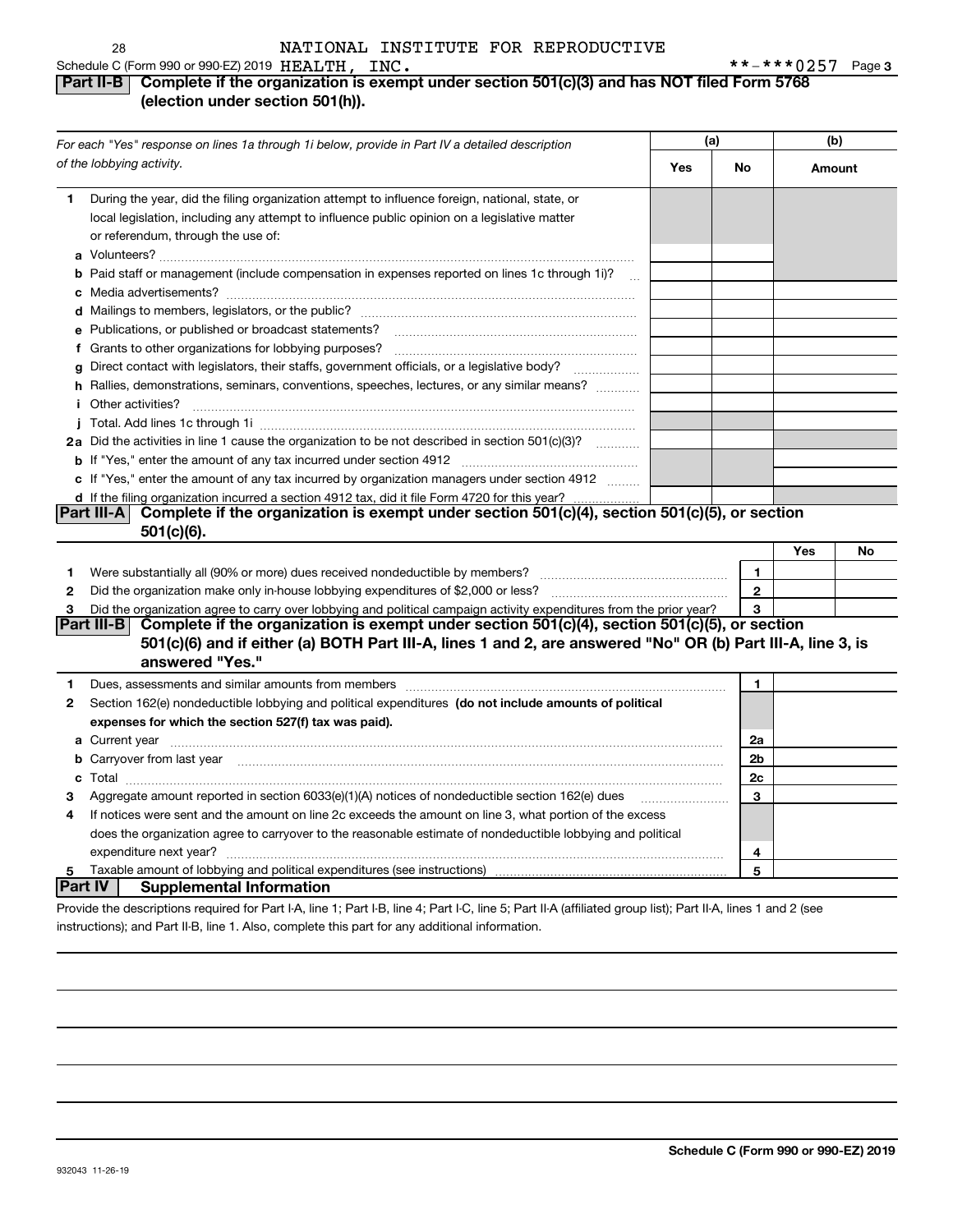|              | 29                                                   |                                                                                                                                                                                                                               |                                                          |                                                    |                |                              | OMB No. 1545-0047                     |
|--------------|------------------------------------------------------|-------------------------------------------------------------------------------------------------------------------------------------------------------------------------------------------------------------------------------|----------------------------------------------------------|----------------------------------------------------|----------------|------------------------------|---------------------------------------|
|              | <b>SCHEDULE D</b>                                    |                                                                                                                                                                                                                               | <b>Supplemental Financial Statements</b>                 |                                                    |                |                              |                                       |
|              | (Form 990)                                           | Part IV, line 6, 7, 8, 9, 10, 11a, 11b, 11c, 11d, 11e, 11f, 12a, or 12b.                                                                                                                                                      | Complete if the organization answered "Yes" on Form 990, |                                                    |                |                              |                                       |
|              | Department of the Treasury                           |                                                                                                                                                                                                                               | Attach to Form 990.                                      |                                                    |                |                              | Open to Public<br><b>Inspection</b>   |
|              | Internal Revenue Service<br>Name of the organization | Go to www.irs.gov/Form990 for instructions and the latest information.<br>NATIONAL INSTITUTE FOR REPRODUCTIVE                                                                                                                 |                                                          |                                                    |                |                              | <b>Employer identification number</b> |
|              |                                                      | HEALTH, INC.                                                                                                                                                                                                                  |                                                          |                                                    |                | **-***0257                   |                                       |
| Part I       |                                                      | Organizations Maintaining Donor Advised Funds or Other Similar Funds or Accounts. Complete if the                                                                                                                             |                                                          |                                                    |                |                              |                                       |
|              |                                                      | organization answered "Yes" on Form 990, Part IV, line 6.                                                                                                                                                                     |                                                          |                                                    |                |                              |                                       |
|              |                                                      |                                                                                                                                                                                                                               | (a) Donor advised funds                                  |                                                    |                | (b) Funds and other accounts |                                       |
| $\mathbf{1}$ |                                                      |                                                                                                                                                                                                                               |                                                          |                                                    |                |                              |                                       |
| 2            |                                                      | Aggregate value of contributions to (during year)                                                                                                                                                                             |                                                          |                                                    |                |                              |                                       |
| 3            |                                                      | Aggregate value of grants from (during year) <i>mimimimimial</i>                                                                                                                                                              |                                                          |                                                    |                |                              |                                       |
| 4<br>5       |                                                      | Did the organization inform all donors and donor advisors in writing that the assets held in donor advised funds                                                                                                              |                                                          |                                                    |                |                              |                                       |
|              |                                                      |                                                                                                                                                                                                                               |                                                          |                                                    |                | Yes                          | No                                    |
| 6            |                                                      | Did the organization inform all grantees, donors, and donor advisors in writing that grant funds can be used only                                                                                                             |                                                          |                                                    |                |                              |                                       |
|              |                                                      | for charitable purposes and not for the benefit of the donor or donor advisor, or for any other purpose conferring                                                                                                            |                                                          |                                                    |                |                              |                                       |
|              | impermissible private benefit?                       |                                                                                                                                                                                                                               |                                                          |                                                    |                | Yes                          | No                                    |
| Part II      |                                                      | Conservation Easements. Complete if the organization answered "Yes" on Form 990, Part IV, line 7.                                                                                                                             |                                                          |                                                    |                |                              |                                       |
| 1            |                                                      | Purpose(s) of conservation easements held by the organization (check all that apply).                                                                                                                                         |                                                          |                                                    |                |                              |                                       |
|              |                                                      | Preservation of land for public use (for example, recreation or education)                                                                                                                                                    |                                                          | Preservation of a historically important land area |                |                              |                                       |
|              |                                                      | Protection of natural habitat                                                                                                                                                                                                 |                                                          | Preservation of a certified historic structure     |                |                              |                                       |
|              |                                                      | Preservation of open space                                                                                                                                                                                                    |                                                          |                                                    |                |                              |                                       |
| 2            |                                                      | Complete lines 2a through 2d if the organization held a qualified conservation contribution in the form of a conservation easement on the last                                                                                |                                                          |                                                    |                |                              |                                       |
|              | day of the tax year.                                 | Total number of conservation easements                                                                                                                                                                                        |                                                          |                                                    | 2a             |                              | Held at the End of the Tax Year       |
| а            |                                                      | Total acreage restricted by conservation easements                                                                                                                                                                            |                                                          |                                                    | 2 <sub>b</sub> |                              |                                       |
|              |                                                      | Number of conservation easements on a certified historic structure included in (a) manufacture of conservation                                                                                                                |                                                          |                                                    | 2c             |                              |                                       |
| d            |                                                      | Number of conservation easements included in (c) acquired after 7/25/06, and not on a historic structure                                                                                                                      |                                                          |                                                    |                |                              |                                       |
|              |                                                      | listed in the National Register [11, 1200] and the National Register [11, 1200] and the Mational Register [11, 1200] and the Mational Register [11, 1200] and the Mational Register [11, 1200] and the Mational Register [11, |                                                          |                                                    | 2d             |                              |                                       |
| 3            |                                                      | Number of conservation easements modified, transferred, released, extinguished, or terminated by the organization during the tax                                                                                              |                                                          |                                                    |                |                              |                                       |
|              | vear                                                 |                                                                                                                                                                                                                               |                                                          |                                                    |                |                              |                                       |
| 4            |                                                      | Number of states where property subject to conservation easement is located $\blacktriangleright$                                                                                                                             |                                                          |                                                    |                |                              |                                       |
| 5            |                                                      | Does the organization have a written policy regarding the periodic monitoring, inspection, handling of                                                                                                                        |                                                          |                                                    |                |                              |                                       |
|              |                                                      | violations, and enforcement of the conservation easements it holds?                                                                                                                                                           |                                                          |                                                    |                | Yes                          | No                                    |
|              |                                                      | Staff and volunteer hours devoted to monitoring, inspecting, handling of violations, and enforcing conservation easements during the year                                                                                     |                                                          |                                                    |                |                              |                                       |
| 7            |                                                      | Amount of expenses incurred in monitoring, inspecting, handling of violations, and enforcing conservation easements during the year                                                                                           |                                                          |                                                    |                |                              |                                       |
|              | $\blacktriangleright$ \$                             |                                                                                                                                                                                                                               |                                                          |                                                    |                |                              |                                       |
| 8            |                                                      | Does each conservation easement reported on line 2(d) above satisfy the requirements of section 170(h)(4)(B)(i)                                                                                                               |                                                          |                                                    |                |                              |                                       |
|              |                                                      |                                                                                                                                                                                                                               |                                                          |                                                    |                | Yes                          | No                                    |
| 9            |                                                      | In Part XIII, describe how the organization reports conservation easements in its revenue and expense statement and                                                                                                           |                                                          |                                                    |                |                              |                                       |
|              |                                                      | balance sheet, and include, if applicable, the text of the footnote to the organization's financial statements that describes the                                                                                             |                                                          |                                                    |                |                              |                                       |
|              |                                                      | organization's accounting for conservation easements.                                                                                                                                                                         |                                                          |                                                    |                |                              |                                       |
|              | Part III                                             | Organizations Maintaining Collections of Art, Historical Treasures, or Other Similar Assets.<br>Complete if the organization answered "Yes" on Form 990, Part IV, line 8.                                                     |                                                          |                                                    |                |                              |                                       |
|              |                                                      | 1a If the organization elected, as permitted under FASB ASC 958, not to report in its revenue statement and balance sheet works                                                                                               |                                                          |                                                    |                |                              |                                       |
|              |                                                      | of art, historical treasures, or other similar assets held for public exhibition, education, or research in furtherance of public                                                                                             |                                                          |                                                    |                |                              |                                       |
|              |                                                      | service, provide in Part XIII the text of the footnote to its financial statements that describes these items.                                                                                                                |                                                          |                                                    |                |                              |                                       |
|              |                                                      | <b>b</b> If the organization elected, as permitted under FASB ASC 958, to report in its revenue statement and balance sheet works of                                                                                          |                                                          |                                                    |                |                              |                                       |
|              |                                                      | art, historical treasures, or other similar assets held for public exhibition, education, or research in furtherance of public service,                                                                                       |                                                          |                                                    |                |                              |                                       |
|              |                                                      | provide the following amounts relating to these items:                                                                                                                                                                        |                                                          |                                                    |                |                              |                                       |
|              |                                                      |                                                                                                                                                                                                                               |                                                          |                                                    |                |                              |                                       |
|              |                                                      | (ii) Assets included in Form 990, Part X                                                                                                                                                                                      |                                                          |                                                    |                |                              |                                       |
| 2            |                                                      | If the organization received or held works of art, historical treasures, or other similar assets for financial gain, provide                                                                                                  |                                                          |                                                    |                |                              |                                       |
|              |                                                      | the following amounts required to be reported under FASB ASC 958 relating to these items:                                                                                                                                     |                                                          |                                                    |                |                              |                                       |
| а            |                                                      |                                                                                                                                                                                                                               |                                                          |                                                    |                | \$                           |                                       |
| b            |                                                      | Assets included in Form 990, Part X [11, 2008] [2010] [2010] [2010] [2010] [2010] [2010] [2010] [2010] [2010] [<br>LHA For Paperwork Reduction Act Notice, see the Instructions for Form 990.                                 |                                                          |                                                    |                |                              | Schedule D (Form 990) 2019            |
|              |                                                      |                                                                                                                                                                                                                               |                                                          |                                                    |                |                              |                                       |

932051 10-02-19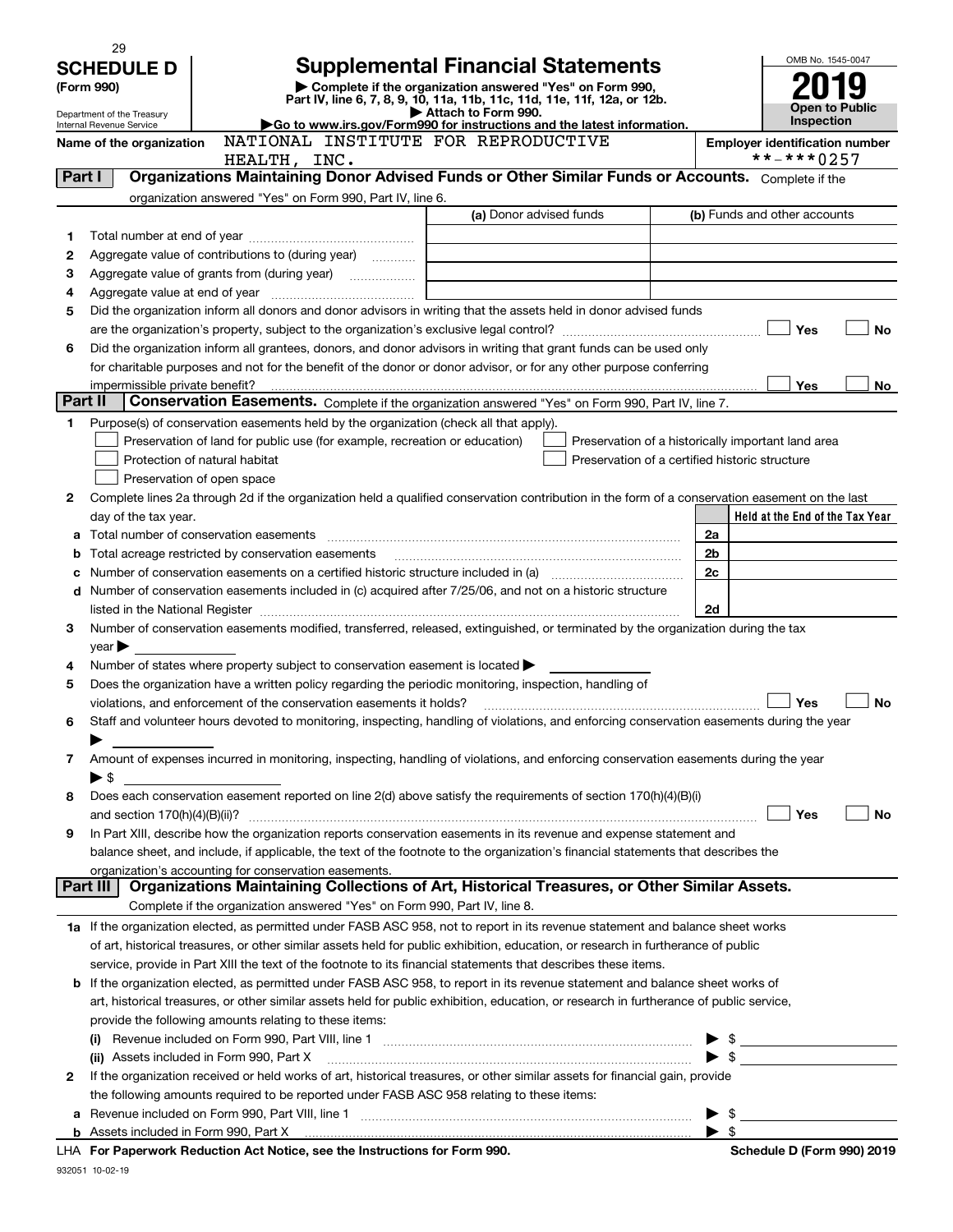|                | 30                                                                                                                                                                                                                             | NATIONAL INSTITUTE FOR REPRODUCTIVE |   |                |                                                                                                                                                                                                                                |                                                                             |                  |             |
|----------------|--------------------------------------------------------------------------------------------------------------------------------------------------------------------------------------------------------------------------------|-------------------------------------|---|----------------|--------------------------------------------------------------------------------------------------------------------------------------------------------------------------------------------------------------------------------|-----------------------------------------------------------------------------|------------------|-------------|
|                | HEALTH, INC.<br>Schedule D (Form 990) 2019                                                                                                                                                                                     |                                     |   |                |                                                                                                                                                                                                                                |                                                                             | $***$ $***$ 0257 | Page $2$    |
|                | Part III   Organizations Maintaining Collections of Art, Historical Treasures, or Other Similar Assets (continued)                                                                                                             |                                     |   |                |                                                                                                                                                                                                                                |                                                                             |                  |             |
| 3              | Using the organization's acquisition, accession, and other records, check any of the following that make significant use of its                                                                                                |                                     |   |                |                                                                                                                                                                                                                                |                                                                             |                  |             |
|                | collection items (check all that apply):                                                                                                                                                                                       |                                     |   |                |                                                                                                                                                                                                                                |                                                                             |                  |             |
| a              | Public exhibition                                                                                                                                                                                                              |                                     | d |                | Loan or exchange program                                                                                                                                                                                                       |                                                                             |                  |             |
| b              | Scholarly research                                                                                                                                                                                                             |                                     | e |                | Other and the control of the control of the control of the control of the control of the control of the control of the control of the control of the control of the control of the control of the control of the control of th |                                                                             |                  |             |
| c              | Preservation for future generations                                                                                                                                                                                            |                                     |   |                |                                                                                                                                                                                                                                |                                                                             |                  |             |
| 4              | Provide a description of the organization's collections and explain how they further the organization's exempt purpose in Part XIII.                                                                                           |                                     |   |                |                                                                                                                                                                                                                                |                                                                             |                  |             |
| 5              | During the year, did the organization solicit or receive donations of art, historical treasures, or other similar assets                                                                                                       |                                     |   |                |                                                                                                                                                                                                                                |                                                                             |                  |             |
|                |                                                                                                                                                                                                                                |                                     |   |                |                                                                                                                                                                                                                                |                                                                             | Yes              | No.         |
|                | <b>Part IV</b><br>Escrow and Custodial Arrangements. Complete if the organization answered "Yes" on Form 990, Part IV, line 9, or                                                                                              |                                     |   |                |                                                                                                                                                                                                                                |                                                                             |                  |             |
|                | reported an amount on Form 990, Part X, line 21.                                                                                                                                                                               |                                     |   |                |                                                                                                                                                                                                                                |                                                                             |                  |             |
|                |                                                                                                                                                                                                                                |                                     |   |                |                                                                                                                                                                                                                                |                                                                             |                  |             |
|                | 1a Is the organization an agent, trustee, custodian or other intermediary for contributions or other assets not included                                                                                                       |                                     |   |                |                                                                                                                                                                                                                                |                                                                             |                  |             |
|                |                                                                                                                                                                                                                                |                                     |   |                |                                                                                                                                                                                                                                |                                                                             | Yes              | No          |
|                | b If "Yes," explain the arrangement in Part XIII and complete the following table:                                                                                                                                             |                                     |   |                |                                                                                                                                                                                                                                |                                                                             |                  |             |
|                |                                                                                                                                                                                                                                |                                     |   |                |                                                                                                                                                                                                                                |                                                                             | Amount           |             |
|                | c Beginning balance measurements and the contract of the contract of the contract of the contract of the contract of the contract of the contract of the contract of the contract of the contract of the contract of the contr |                                     |   |                |                                                                                                                                                                                                                                | 1c                                                                          |                  |             |
|                |                                                                                                                                                                                                                                |                                     |   |                |                                                                                                                                                                                                                                | 1d                                                                          |                  |             |
|                | Distributions during the year manufactured and an account of the state of the state of the state of the state o                                                                                                                |                                     |   |                |                                                                                                                                                                                                                                | 1e                                                                          |                  |             |
| f              | Ending balance manufactured and contract the contract of the contract of the contract of the contract of the contract of the contract of the contract of the contract of the contract of the contract of the contract of the c |                                     |   |                |                                                                                                                                                                                                                                | 1f                                                                          |                  |             |
|                | 2a Did the organization include an amount on Form 990, Part X, line 21, for escrow or custodial account liability?                                                                                                             |                                     |   |                |                                                                                                                                                                                                                                |                                                                             | Yes              | No          |
|                | <b>b</b> If "Yes," explain the arrangement in Part XIII. Check here if the explanation has been provided on Part XIII                                                                                                          |                                     |   |                |                                                                                                                                                                                                                                |                                                                             |                  |             |
| <b>Part V</b>  | Endowment Funds. Complete if the organization answered "Yes" on Form 990, Part IV, line 10.                                                                                                                                    |                                     |   |                |                                                                                                                                                                                                                                |                                                                             |                  |             |
|                |                                                                                                                                                                                                                                | (a) Current year                    |   | (b) Prior year |                                                                                                                                                                                                                                | (c) Two years back $\vert$ (d) Three years back $\vert$ (e) Four years back |                  |             |
|                | 1a Beginning of year balance                                                                                                                                                                                                   |                                     |   |                |                                                                                                                                                                                                                                |                                                                             |                  |             |
| b              |                                                                                                                                                                                                                                |                                     |   |                |                                                                                                                                                                                                                                |                                                                             |                  |             |
| c              | Net investment earnings, gains, and losses                                                                                                                                                                                     |                                     |   |                |                                                                                                                                                                                                                                |                                                                             |                  |             |
| d              |                                                                                                                                                                                                                                |                                     |   |                |                                                                                                                                                                                                                                |                                                                             |                  |             |
|                | <b>e</b> Other expenditures for facilities                                                                                                                                                                                     |                                     |   |                |                                                                                                                                                                                                                                |                                                                             |                  |             |
|                |                                                                                                                                                                                                                                |                                     |   |                |                                                                                                                                                                                                                                |                                                                             |                  |             |
|                | and programs                                                                                                                                                                                                                   |                                     |   |                |                                                                                                                                                                                                                                |                                                                             |                  |             |
|                | f Administrative expenses                                                                                                                                                                                                      |                                     |   |                |                                                                                                                                                                                                                                |                                                                             |                  |             |
| g              | End of year balance                                                                                                                                                                                                            |                                     |   |                |                                                                                                                                                                                                                                |                                                                             |                  |             |
| 2              | Provide the estimated percentage of the current year end balance (line 1g, column (a)) held as:                                                                                                                                |                                     |   |                |                                                                                                                                                                                                                                |                                                                             |                  |             |
|                | a Board designated or quasi-endowment >                                                                                                                                                                                        |                                     | % |                |                                                                                                                                                                                                                                |                                                                             |                  |             |
| b              | Permanent endowment > 1                                                                                                                                                                                                        | %                                   |   |                |                                                                                                                                                                                                                                |                                                                             |                  |             |
|                |                                                                                                                                                                                                                                | %                                   |   |                |                                                                                                                                                                                                                                |                                                                             |                  |             |
|                | The percentages on lines 2a, 2b, and 2c should equal 100%.                                                                                                                                                                     |                                     |   |                |                                                                                                                                                                                                                                |                                                                             |                  |             |
|                | 3a Are there endowment funds not in the possession of the organization that are held and administered for the organization                                                                                                     |                                     |   |                |                                                                                                                                                                                                                                |                                                                             |                  |             |
|                | by:                                                                                                                                                                                                                            |                                     |   |                |                                                                                                                                                                                                                                |                                                                             |                  | Yes  <br>No |
|                | (i)                                                                                                                                                                                                                            |                                     |   |                |                                                                                                                                                                                                                                |                                                                             | 3a(i)            |             |
|                | (ii)                                                                                                                                                                                                                           |                                     |   |                |                                                                                                                                                                                                                                |                                                                             | 3a(ii)           |             |
|                |                                                                                                                                                                                                                                |                                     |   |                |                                                                                                                                                                                                                                |                                                                             | 3b               |             |
| 4              | Describe in Part XIII the intended uses of the organization's endowment funds.                                                                                                                                                 |                                     |   |                |                                                                                                                                                                                                                                |                                                                             |                  |             |
| <b>Part VI</b> | Land, Buildings, and Equipment.                                                                                                                                                                                                |                                     |   |                |                                                                                                                                                                                                                                |                                                                             |                  |             |
|                | Complete if the organization answered "Yes" on Form 990, Part IV, line 11a. See Form 990, Part X, line 10.                                                                                                                     |                                     |   |                |                                                                                                                                                                                                                                |                                                                             |                  |             |
|                | Description of property                                                                                                                                                                                                        | (a) Cost or other                   |   |                | (b) Cost or other                                                                                                                                                                                                              | (c) Accumulated                                                             | (d) Book value   |             |
|                |                                                                                                                                                                                                                                | basis (investment)                  |   |                | basis (other)                                                                                                                                                                                                                  | depreciation                                                                |                  |             |
|                |                                                                                                                                                                                                                                |                                     |   |                |                                                                                                                                                                                                                                |                                                                             |                  |             |
|                |                                                                                                                                                                                                                                |                                     |   |                |                                                                                                                                                                                                                                |                                                                             |                  |             |
|                |                                                                                                                                                                                                                                |                                     |   |                |                                                                                                                                                                                                                                |                                                                             |                  |             |
|                |                                                                                                                                                                                                                                |                                     |   |                | 98,980.                                                                                                                                                                                                                        | 98,980.                                                                     |                  | 0.          |
|                |                                                                                                                                                                                                                                |                                     |   |                | 79,930.                                                                                                                                                                                                                        | 58,973.                                                                     |                  | 20,957.     |
|                |                                                                                                                                                                                                                                |                                     |   |                | 42,286.                                                                                                                                                                                                                        | 28,108.                                                                     |                  | 14, 178.    |
|                |                                                                                                                                                                                                                                |                                     |   |                |                                                                                                                                                                                                                                |                                                                             |                  | 35, 135.    |

**Schedule D (Form 990) 2019**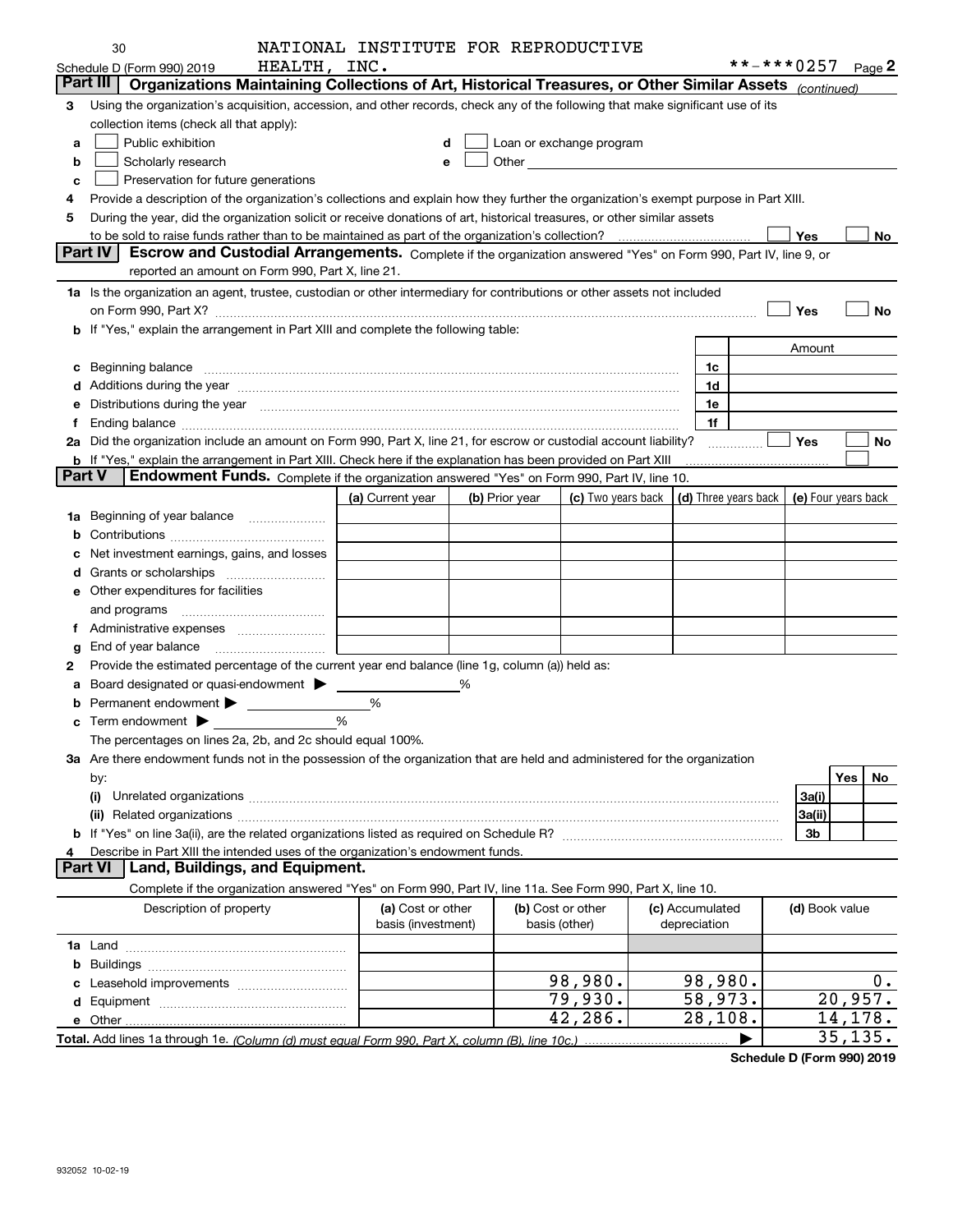| 31                                                                                                               |                              | NATIONAL INSTITUTE FOR REPRODUCTIVE |                                                                                                                   |                   |
|------------------------------------------------------------------------------------------------------------------|------------------------------|-------------------------------------|-------------------------------------------------------------------------------------------------------------------|-------------------|
| Schedule D (Form 990) 2019                                                                                       | HEALTH, INC.                 |                                     |                                                                                                                   | **-***0257 Page 3 |
| Part VII Investments - Other Securities.                                                                         |                              |                                     |                                                                                                                   |                   |
|                                                                                                                  |                              |                                     | Complete if the organization answered "Yes" on Form 990, Part IV, line 11b. See Form 990, Part X, line 12.        |                   |
| (a) Description of security or category (including name of security)                                             |                              | (b) Book value                      | (c) Method of valuation: Cost or end-of-year market value                                                         |                   |
| (1) Financial derivatives                                                                                        |                              |                                     |                                                                                                                   |                   |
|                                                                                                                  |                              |                                     |                                                                                                                   |                   |
| $(3)$ Other                                                                                                      |                              |                                     |                                                                                                                   |                   |
| (A)                                                                                                              |                              |                                     |                                                                                                                   |                   |
| (B)                                                                                                              |                              |                                     |                                                                                                                   |                   |
| (C)                                                                                                              |                              |                                     |                                                                                                                   |                   |
| (D)                                                                                                              |                              |                                     |                                                                                                                   |                   |
| (E)                                                                                                              |                              |                                     |                                                                                                                   |                   |
| (F)                                                                                                              |                              |                                     |                                                                                                                   |                   |
| (G)                                                                                                              |                              |                                     |                                                                                                                   |                   |
| (H)                                                                                                              |                              |                                     |                                                                                                                   |                   |
| Total. (Col. (b) must equal Form 990, Part X, col. (B) line 12.) $\blacktriangleright$                           |                              |                                     |                                                                                                                   |                   |
| Part VIII Investments - Program Related.                                                                         |                              |                                     |                                                                                                                   |                   |
|                                                                                                                  |                              |                                     | Complete if the organization answered "Yes" on Form 990, Part IV, line 11c. See Form 990, Part X, line 13.        |                   |
| (a) Description of investment                                                                                    |                              | (b) Book value                      | (c) Method of valuation: Cost or end-of-year market value                                                         |                   |
| (1)                                                                                                              |                              |                                     |                                                                                                                   |                   |
| (2)                                                                                                              |                              |                                     |                                                                                                                   |                   |
| (3)                                                                                                              |                              |                                     |                                                                                                                   |                   |
| (4)                                                                                                              |                              |                                     |                                                                                                                   |                   |
| (5)                                                                                                              |                              |                                     |                                                                                                                   |                   |
| (6)                                                                                                              |                              |                                     |                                                                                                                   |                   |
| (7)                                                                                                              |                              |                                     |                                                                                                                   |                   |
| (8)                                                                                                              |                              |                                     |                                                                                                                   |                   |
| (9)                                                                                                              |                              |                                     |                                                                                                                   |                   |
| Total. (Col. (b) must equal Form 990, Part X, col. (B) line 13.)                                                 |                              |                                     |                                                                                                                   |                   |
| <b>Other Assets.</b><br><b>Part IX</b>                                                                           |                              |                                     |                                                                                                                   |                   |
|                                                                                                                  |                              |                                     | Complete if the organization answered "Yes" on Form 990, Part IV, line 11d. See Form 990, Part X, line 15.        |                   |
|                                                                                                                  |                              | (a) Description                     |                                                                                                                   | (b) Book value    |
| (1)                                                                                                              |                              |                                     |                                                                                                                   |                   |
| (2)                                                                                                              |                              |                                     |                                                                                                                   |                   |
| (3)                                                                                                              |                              |                                     |                                                                                                                   |                   |
| (4)                                                                                                              |                              |                                     |                                                                                                                   |                   |
| (5)                                                                                                              |                              |                                     |                                                                                                                   |                   |
| (6)                                                                                                              |                              |                                     |                                                                                                                   |                   |
| (7)                                                                                                              |                              |                                     |                                                                                                                   |                   |
| (8)                                                                                                              |                              |                                     |                                                                                                                   |                   |
| (9)                                                                                                              |                              |                                     |                                                                                                                   |                   |
| Total. (Column (b) must equal Form 990. Part X, col. (B) line 15.)<br><b>Part X</b><br><b>Other Liabilities.</b> |                              |                                     |                                                                                                                   |                   |
|                                                                                                                  |                              |                                     | Complete if the organization answered "Yes" on Form 990, Part IV, line 11e or 11f. See Form 990, Part X, line 25. |                   |
| 1.                                                                                                               | (a) Description of liability |                                     |                                                                                                                   | (b) Book value    |
| Federal income taxes<br>(1)                                                                                      |                              |                                     |                                                                                                                   |                   |
| DEFERRED RENT<br>(2)                                                                                             |                              |                                     |                                                                                                                   | 438,860.          |
| DUE TO NIRH AF<br>(3)                                                                                            |                              |                                     |                                                                                                                   | 246,062.          |
| (4)                                                                                                              |                              |                                     |                                                                                                                   |                   |
| (5)                                                                                                              |                              |                                     |                                                                                                                   |                   |

**Total.**  *(Column (b) must equal Form 990, Part X, col. (B) line 25.)* (9)

**2.** | Liability for uncertain tax positions. In Part XIII, provide the text of the footnote to the organization's financial statements that reports the 684,922.

organization's liability for uncertain tax positions under FASB ASC 740. Check here if the text of the footnote has been provided in Part XIII

 $\boxed{\text{X}}$ 

(6) (7) (8)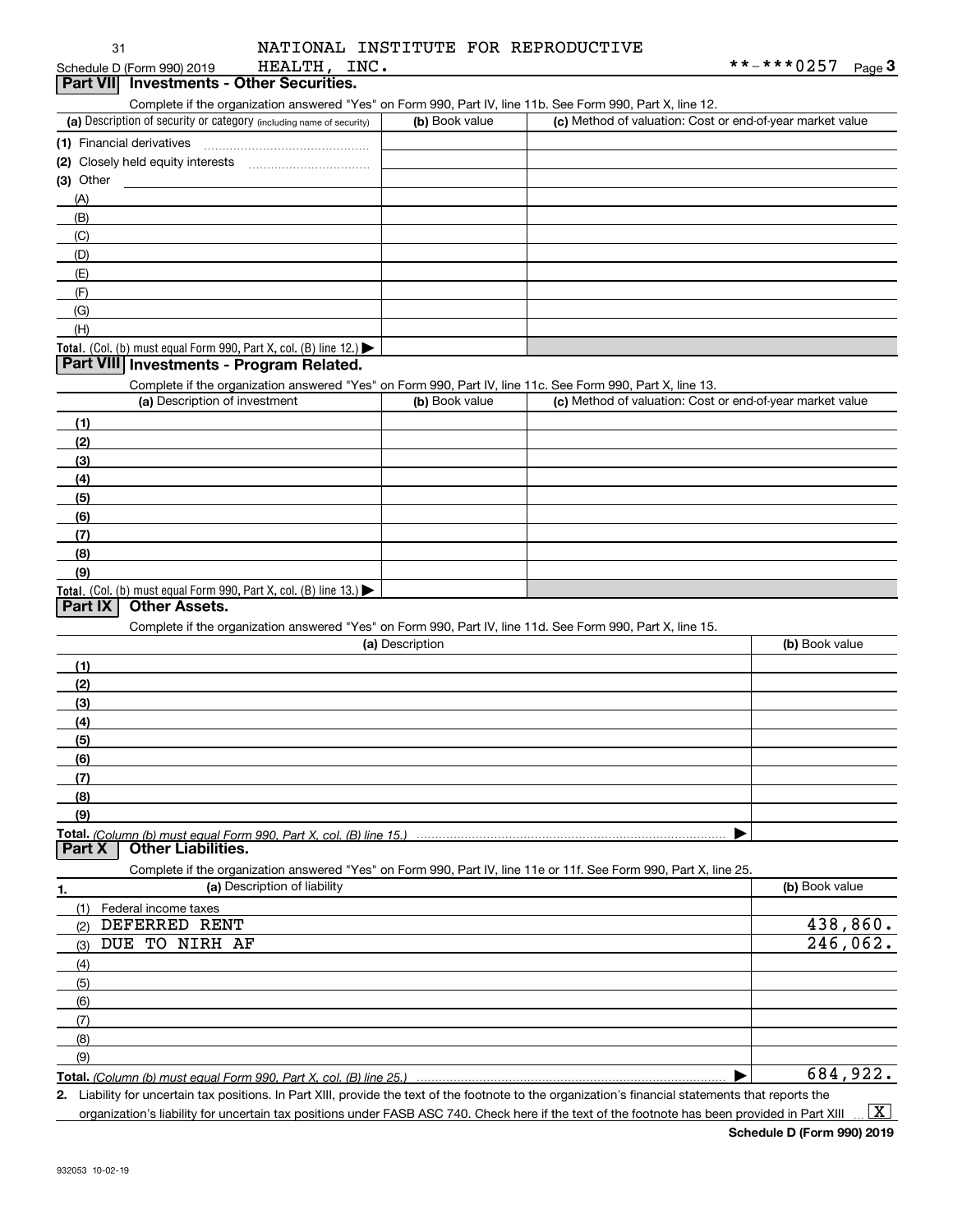|    | NATIONAL INSTITUTE FOR REPRODUCTIVE<br>32                                                                                                                                                                                           |                |           |                |                   |
|----|-------------------------------------------------------------------------------------------------------------------------------------------------------------------------------------------------------------------------------------|----------------|-----------|----------------|-------------------|
|    | HEALTH, INC.<br>Schedule D (Form 990) 2019                                                                                                                                                                                          |                |           |                | **-***0257 Page 4 |
|    | Reconciliation of Revenue per Audited Financial Statements With Revenue per Return.<br>Part XI                                                                                                                                      |                |           |                |                   |
|    | Complete if the organization answered "Yes" on Form 990, Part IV, line 12a.                                                                                                                                                         |                |           |                |                   |
| 1  | Total revenue, gains, and other support per audited financial statements                                                                                                                                                            |                |           | $\blacksquare$ | 5,509,388.        |
| 2  | Amounts included on line 1 but not on Form 990, Part VIII, line 12:                                                                                                                                                                 |                |           |                |                   |
| a  | Net unrealized gains (losses) on investments [11] [12] matter and all the unrealized gains (losses) on investments                                                                                                                  | 2a             | $-5,306.$ |                |                   |
| b  |                                                                                                                                                                                                                                     | 2 <sub>b</sub> |           |                |                   |
| c  |                                                                                                                                                                                                                                     | 2c             |           |                |                   |
| d  |                                                                                                                                                                                                                                     | 2d             |           |                |                   |
| е  | Add lines 2a through 2d                                                                                                                                                                                                             |                |           | 2e             | <u>-5,306.</u>    |
| 3  |                                                                                                                                                                                                                                     |                |           | 3              | 5,514,694.        |
| 4  | Amounts included on Form 990, Part VIII, line 12, but not on line 1:                                                                                                                                                                |                |           |                |                   |
| a  |                                                                                                                                                                                                                                     | 4a             |           |                |                   |
| b  | Other (Describe in Part XIII.) <b>Construction Contract Construction</b> Chemical Construction Chemical Chemical Chemical Chemical Chemical Chemical Chemical Chemical Chemical Chemical Chemical Chemical Chemical Chemical Chemic | 4 <sub>b</sub> |           |                |                   |
|    | Add lines 4a and 4b                                                                                                                                                                                                                 |                |           | 4c             |                   |
| 5. |                                                                                                                                                                                                                                     |                |           | 5              | 5,514,694.        |
|    | Part XII   Reconciliation of Expenses per Audited Financial Statements With Expenses per Return.                                                                                                                                    |                |           |                |                   |
|    | Complete if the organization answered "Yes" on Form 990, Part IV, line 12a.                                                                                                                                                         |                |           |                |                   |
| 1  | Total expenses and losses per audited financial statements [11] [11] Total expenses and losses per audited financial statements [11] [11] Total expenses and losses per audited financial statements                                |                |           | $\mathbf{1}$   | 7,414,423.        |
| 2  | Amounts included on line 1 but not on Form 990, Part IX, line 25:                                                                                                                                                                   |                |           |                |                   |
| a  |                                                                                                                                                                                                                                     | 2a             |           |                |                   |
| b  |                                                                                                                                                                                                                                     | 2 <sub>b</sub> |           |                |                   |
| c  |                                                                                                                                                                                                                                     | 2c             |           |                |                   |
| d  |                                                                                                                                                                                                                                     | 2d             |           |                |                   |
| е  | Add lines 2a through 2d <b>contained a contained a contained a contained a</b> contained a contact the state of the state of the state of the state of the state of the state of the state of the state of the state of the state o |                |           | 2e             |                   |
| з  |                                                                                                                                                                                                                                     |                |           | 3              | 7,414,423.        |
| 4  | Amounts included on Form 990, Part IX, line 25, but not on line 1:                                                                                                                                                                  |                |           |                |                   |
| a  |                                                                                                                                                                                                                                     | 4a             |           |                |                   |
| b  |                                                                                                                                                                                                                                     | 4 <sub>h</sub> |           |                |                   |
|    | c Add lines 4a and 4b                                                                                                                                                                                                               |                |           | 4c             | $0 \cdot$         |
| 5. |                                                                                                                                                                                                                                     |                |           | 5              | 7,414,423.        |
|    | Part XIII Supplemental Information.                                                                                                                                                                                                 |                |           |                |                   |
|    | Provide the descriptions required for Part II, lines 3, 5, and 9; Part III, lines 1a and 4; Part IV, lines 1b and 2b; Part V, line 4; Part X, line 2; Part XI,                                                                      |                |           |                |                   |

lines 2d and 4b; and Part XII, lines 2d and 4b. Also complete this part to provide any additional information.

PART X, LINE 2:

NATIONAL INSTITUTE FOR REPRODUCTIVE HEALTH, INC HAS DETERMINED THAT THERE

ARE NO MATERIAL UNCERTAIN TAX POSITIONS THAT REQUIRE RECOGNITION OR

DISCLOSURE IN THE FINANCIAL STATEMENTS PERIODS ENDING JUNE 30, 2020 AND

SUBSEQUENT REMAIN SUBJECT TO EXAMINATION BY APPLICABLE TAXING AUTHORITIES.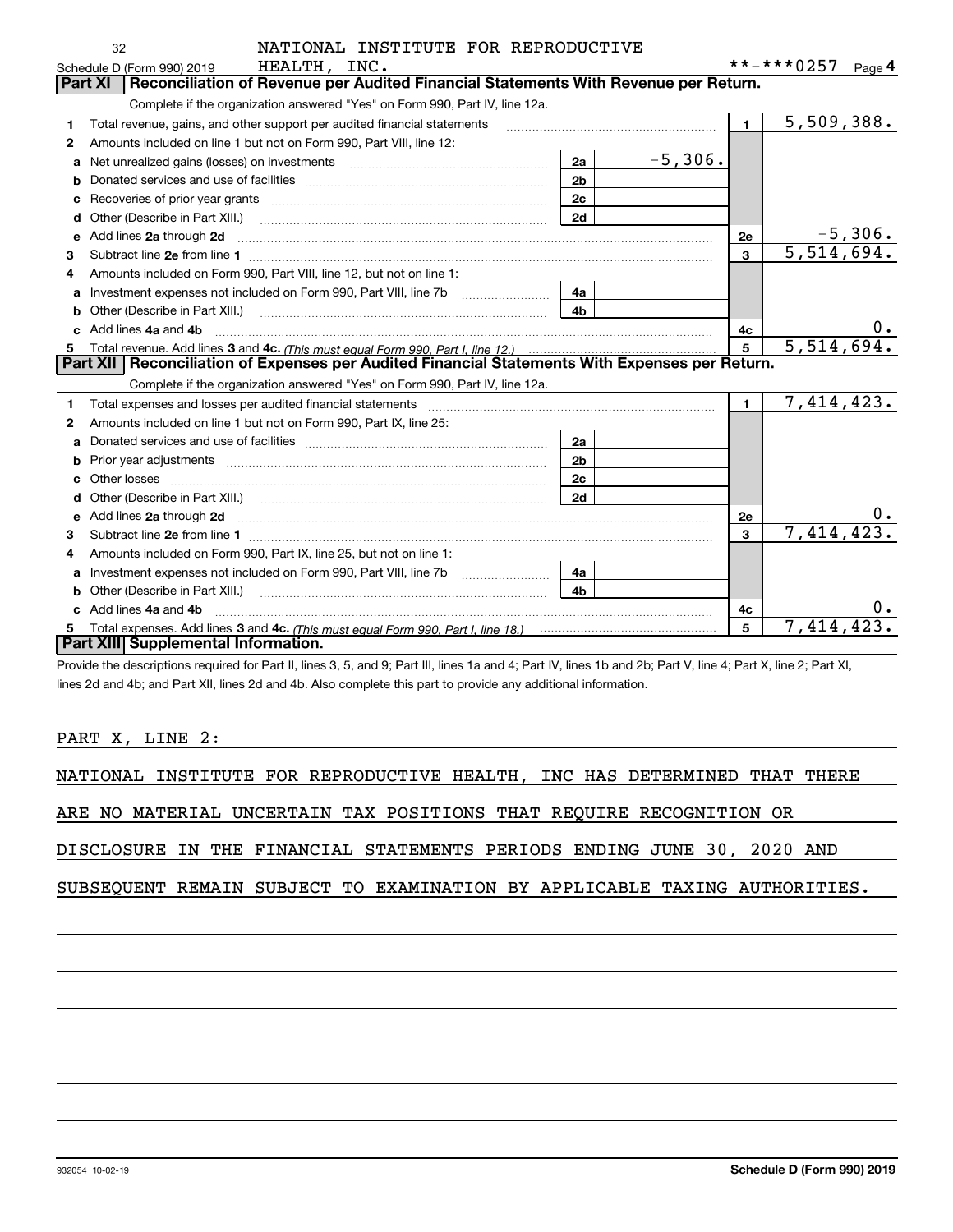| 33                                |                                                                                                                                                                          |            |                                                                                  |                                                       |                                         |                                                                |                                          |                                                     |
|-----------------------------------|--------------------------------------------------------------------------------------------------------------------------------------------------------------------------|------------|----------------------------------------------------------------------------------|-------------------------------------------------------|-----------------------------------------|----------------------------------------------------------------|------------------------------------------|-----------------------------------------------------|
| <b>SCHEDULE I</b>                 |                                                                                                                                                                          |            | <b>Grants and Other Assistance to Organizations,</b>                             |                                                       |                                         |                                                                |                                          | OMB No. 1545-0047                                   |
| (Form 990)                        |                                                                                                                                                                          |            | Governments, and Individuals in the United States                                |                                                       |                                         |                                                                |                                          | 2019                                                |
|                                   |                                                                                                                                                                          |            | Complete if the organization answered "Yes" on Form 990, Part IV, line 21 or 22. |                                                       |                                         |                                                                |                                          |                                                     |
| Department of the Treasury        |                                                                                                                                                                          |            |                                                                                  | Attach to Form 990.                                   |                                         |                                                                |                                          | <b>Open to Public</b>                               |
| Internal Revenue Service          |                                                                                                                                                                          |            |                                                                                  | Go to www.irs.gov/Form990 for the latest information. |                                         |                                                                |                                          | Inspection                                          |
| Name of the organization          | HEALTH, INC.                                                                                                                                                             |            | NATIONAL INSTITUTE FOR REPRODUCTIVE                                              |                                                       |                                         |                                                                |                                          | <b>Employer identification number</b><br>**-***0257 |
| Part I                            | <b>General Information on Grants and Assistance</b>                                                                                                                      |            |                                                                                  |                                                       |                                         |                                                                |                                          |                                                     |
| -1                                | Does the organization maintain records to substantiate the amount of the grants or assistance, the grantees' eligibility for the grants or assistance, and the selection |            |                                                                                  |                                                       |                                         |                                                                |                                          |                                                     |
|                                   | criteria used to award the grants or assistance?                                                                                                                         |            |                                                                                  |                                                       |                                         |                                                                |                                          | $X$ Yes<br>l No                                     |
| 2                                 | Describe in Part IV the organization's procedures for monitoring the use of grant funds in the United States.                                                            |            |                                                                                  |                                                       |                                         |                                                                |                                          |                                                     |
| Part II                           | Grants and Other Assistance to Domestic Organizations and Domestic Governments. Complete if the organization answered "Yes" on Form 990, Part IV, line 21, for any       |            |                                                                                  |                                                       |                                         |                                                                |                                          |                                                     |
|                                   | recipient that received more than \$5,000. Part II can be duplicated if additional space is needed                                                                       |            |                                                                                  |                                                       |                                         |                                                                |                                          |                                                     |
|                                   | <b>1 (a)</b> Name and address of organization<br>or government                                                                                                           | $(b)$ EIN  | (c) IRC section<br>(if applicable)                                               | (d) Amount of<br>cash grant                           | (e) Amount of<br>non-cash<br>assistance | (f) Method of<br>valuation (book,<br>FMV, appraisal,<br>other) | (g) Description of<br>noncash assistance | (h) Purpose of grant<br>or assistance               |
|                                   |                                                                                                                                                                          |            |                                                                                  |                                                       |                                         |                                                                |                                          |                                                     |
| ACCESS WOMEN'S HEALTH JUSTICE     |                                                                                                                                                                          |            |                                                                                  |                                                       |                                         |                                                                |                                          |                                                     |
| PO BOX 94609                      |                                                                                                                                                                          |            |                                                                                  |                                                       |                                         |                                                                |                                          | URBAN INITIATIVE - LOCAL                            |
| OAKLAND, CA 94609                 |                                                                                                                                                                          | **-***3201 | 501(C)(3)                                                                        | 20,000                                                | 0.                                      |                                                                |                                          | GRANTS FOR PARTNERS                                 |
|                                   |                                                                                                                                                                          |            |                                                                                  |                                                       |                                         |                                                                |                                          |                                                     |
| ARIZONA FAMILY HEALTH PARTNERSHIP |                                                                                                                                                                          |            |                                                                                  |                                                       |                                         |                                                                |                                          |                                                     |
| 3101 N CENTRAL AVE STE 1120       |                                                                                                                                                                          | **-***9607 | 501(C)(3)                                                                        |                                                       | 0.                                      |                                                                |                                          | LARC ACCESS PROJECT                                 |
| PHOENIX, AZ 85012                 |                                                                                                                                                                          |            |                                                                                  | 15,000                                                |                                         |                                                                |                                          |                                                     |
| CHERRY HILL WOMEN'S CENTER        |                                                                                                                                                                          |            |                                                                                  |                                                       |                                         |                                                                |                                          |                                                     |
| 601 CHAPEL AVENUE EAST            |                                                                                                                                                                          |            |                                                                                  |                                                       |                                         |                                                                |                                          |                                                     |
| CHERRY HILL, NJ 08034             |                                                                                                                                                                          | **-***8660 | 501(C)(3)                                                                        | 85,000                                                | 0.                                      |                                                                |                                          | <b>NIRH STATE GRANT</b>                             |
|                                   |                                                                                                                                                                          |            |                                                                                  |                                                       |                                         |                                                                |                                          |                                                     |
| CHICAGO ABORTION FUND             |                                                                                                                                                                          |            |                                                                                  |                                                       |                                         |                                                                |                                          |                                                     |
| 333 W NORTH AVE                   |                                                                                                                                                                          |            |                                                                                  |                                                       |                                         |                                                                |                                          | URBAN INITIATIVE - LOCAL                            |
| CHICAGO, IL 60610                 |                                                                                                                                                                          | **-***1293 | 501(C)(3)                                                                        | 20,000                                                | 0.                                      |                                                                |                                          | GRANTS FOR PARTNERS                                 |
|                                   |                                                                                                                                                                          |            |                                                                                  |                                                       |                                         |                                                                |                                          | SEED FUNDING FOR DESERT                             |
| DESERT STAR INSTITUTE FOR FAMILY  |                                                                                                                                                                          |            |                                                                                  |                                                       |                                         |                                                                |                                          | STAR INSTITUTE TO HOLD                              |
| PLANNING - 5501 N 19TH AVE -      |                                                                                                                                                                          |            |                                                                                  |                                                       |                                         |                                                                |                                          | REPRODUCTIVE JUSTICE                                |
| PHOENIX, AZ 85015                 |                                                                                                                                                                          | **-***3284 | 501(C)(3)                                                                        | 15,000                                                | 0.                                      |                                                                |                                          | CONVENING WITH LOCAL                                |
|                                   |                                                                                                                                                                          |            |                                                                                  |                                                       |                                         |                                                                |                                          |                                                     |
| FRACTURED ATLAS                   |                                                                                                                                                                          |            |                                                                                  |                                                       |                                         |                                                                |                                          |                                                     |
| 228 PARK AVE SOUTH 56651          |                                                                                                                                                                          |            |                                                                                  |                                                       |                                         |                                                                |                                          |                                                     |
| NEW YORK, NY 10003                |                                                                                                                                                                          | **_***1703 | 501(C)(3)                                                                        | 25,000.                                               | 0.                                      |                                                                |                                          | GENREAL PROGRAM GRANT                               |
| 2                                 | Enter total number of section 501(c)(3) and government organizations listed in the line 1 table                                                                          |            |                                                                                  |                                                       |                                         |                                                                |                                          | 19.                                                 |
| 3                                 | Enter total number of other organizations listed in the line 1 table                                                                                                     |            |                                                                                  |                                                       |                                         |                                                                |                                          |                                                     |
|                                   | LHA For Paperwork Reduction Act Notice, see the Instructions for Form 990.                                                                                               |            |                                                                                  |                                                       |                                         |                                                                |                                          | Schedule I (Form 990) (2019)                        |

SEE PART IV FOR COLUMN (H) DESCRIPTIONS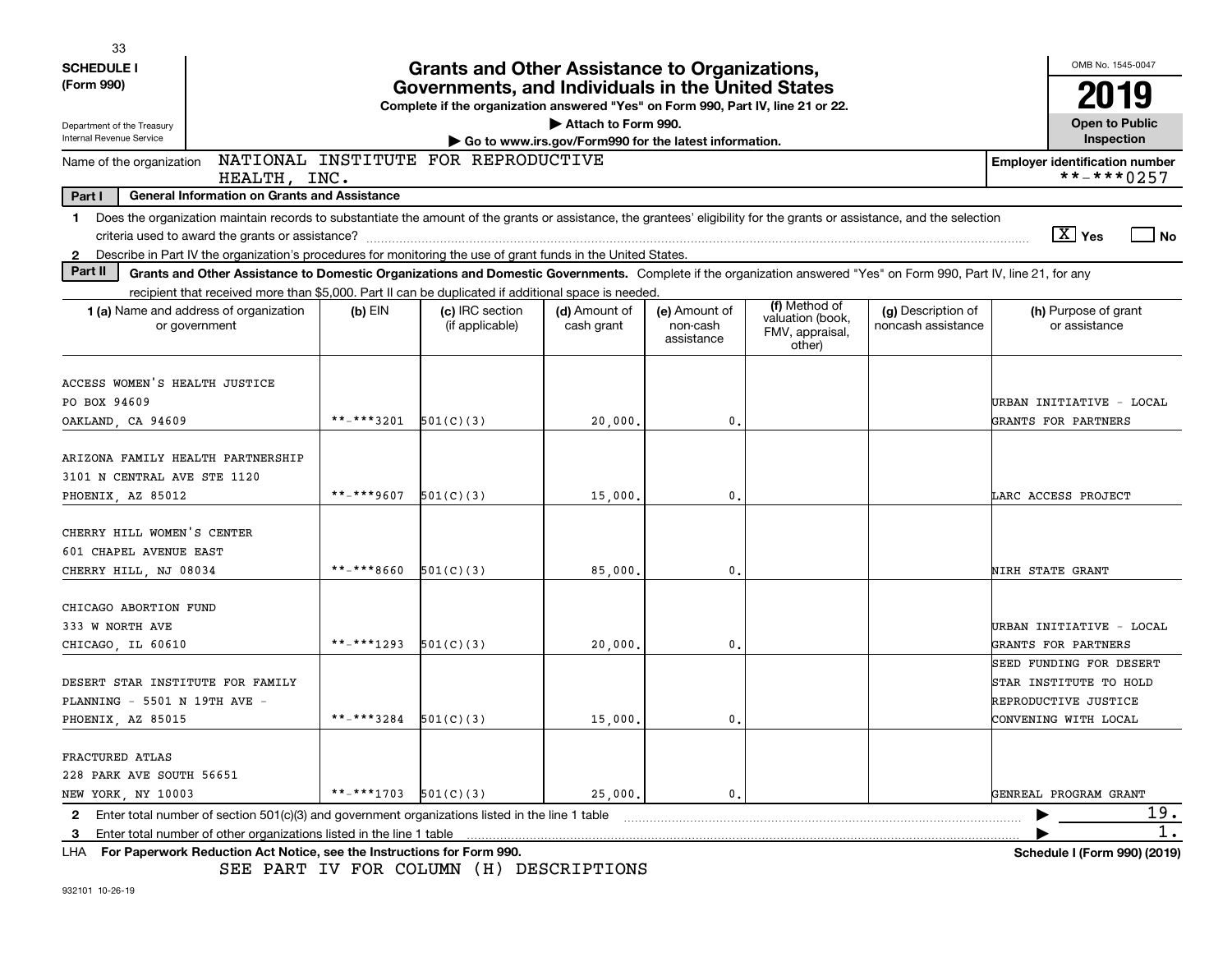# 34<br>Schedule I (Form 990)

## NATIONAL INSTITUTE FOR REPRODUCTIVE

|                                                       | Part II   Continuation of Grants and Other Assistance to Governments and Organizations in the United States (Schedule I (Form 990), Part II.) |                                  |                             |                                         |                                                                |                                           |                                                 |  |  |  |  |
|-------------------------------------------------------|-----------------------------------------------------------------------------------------------------------------------------------------------|----------------------------------|-----------------------------|-----------------------------------------|----------------------------------------------------------------|-------------------------------------------|-------------------------------------------------|--|--|--|--|
| (a) Name and address of<br>organization or government | $(b)$ EIN                                                                                                                                     | (c) IRC section<br>if applicable | (d) Amount of<br>cash grant | (e) Amount of<br>non-cash<br>assistance | (f) Method of<br>valuation<br>(book, FMV,<br>appraisal, other) | (g) Description of<br>non-cash assistance | (h) Purpose of grant<br>or assistance           |  |  |  |  |
|                                                       |                                                                                                                                               |                                  |                             |                                         |                                                                |                                           |                                                 |  |  |  |  |
| <b>GENDER JUSTICE</b>                                 |                                                                                                                                               |                                  |                             |                                         |                                                                |                                           |                                                 |  |  |  |  |
| 200 UNIVERSITY AVE NO 200<br>ST PAUL, MN 55103        | **-***3630                                                                                                                                    | 501(C)(3)                        | 20,000.                     | 0.                                      |                                                                |                                           | URBAN INITIATIVE - LOCAL<br>GRANTS FOR PARTNERS |  |  |  |  |
|                                                       |                                                                                                                                               |                                  |                             |                                         |                                                                |                                           |                                                 |  |  |  |  |
| HEALTH EQUITY SOLUTIONS                               |                                                                                                                                               |                                  |                             |                                         |                                                                |                                           |                                                 |  |  |  |  |
| 175 MAIN STREET 3RD FLOOR WEST                        |                                                                                                                                               |                                  |                             |                                         |                                                                |                                           |                                                 |  |  |  |  |
| HARTFORD, CT 06106                                    | **-***1055                                                                                                                                    | 501(C)(3)                        | 35,000                      | $\mathbf{0}$                            |                                                                |                                           | NIRH STATE GRANT                                |  |  |  |  |
|                                                       |                                                                                                                                               |                                  |                             |                                         |                                                                |                                           |                                                 |  |  |  |  |
| INTERMOUNTAIN PLANNED PARENTHOOD                      |                                                                                                                                               |                                  |                             |                                         |                                                                |                                           |                                                 |  |  |  |  |
| 1116 GRAND AVE, SUITE 201                             |                                                                                                                                               |                                  |                             |                                         |                                                                |                                           |                                                 |  |  |  |  |
| BILLINGS, MT 59102                                    | **-***7201                                                                                                                                    | 501(C)(3)                        | 15,000.                     | 0.                                      |                                                                |                                           | LARC ACCESS PROJECT                             |  |  |  |  |
| MICHIGAN ORGANIZATION ON                              |                                                                                                                                               |                                  |                             |                                         |                                                                |                                           |                                                 |  |  |  |  |
| ADOLESCENT SEXUAL HEALTH - PO BOX                     |                                                                                                                                               |                                  |                             |                                         |                                                                |                                           | URBAN INITIATIVE - LOCAL                        |  |  |  |  |
| 1386 - EAST LANSING, MI 48826                         | **_***6862                                                                                                                                    | 501(C)(3)                        | 20,000                      | $\mathbf{0}$                            |                                                                |                                           | GRANTS FOR PARTNERS                             |  |  |  |  |
|                                                       |                                                                                                                                               |                                  |                             |                                         |                                                                |                                           |                                                 |  |  |  |  |
| NARAL PRO-CHOICE CONNECTICUT INC                      |                                                                                                                                               |                                  |                             |                                         |                                                                |                                           |                                                 |  |  |  |  |
| 1 MAIN ST T4                                          |                                                                                                                                               |                                  |                             |                                         |                                                                |                                           |                                                 |  |  |  |  |
| HARTFORD, CT 06106                                    | **-***0165                                                                                                                                    | 501(C)(3)                        | 35,000                      | 0.                                      |                                                                |                                           | NIRH STATE GRANT                                |  |  |  |  |
| NARAL PRO-CHOICE VIRGINA                              |                                                                                                                                               |                                  |                             |                                         |                                                                |                                           |                                                 |  |  |  |  |
| FOUNDATION - 901 N WASHINGTON                         |                                                                                                                                               |                                  |                             |                                         |                                                                |                                           |                                                 |  |  |  |  |
| STREET NO 603 - ALEXANDRIA, VA                        |                                                                                                                                               |                                  |                             |                                         |                                                                |                                           |                                                 |  |  |  |  |
| 22314                                                 | **-***1790                                                                                                                                    | 501(C)(3)                        | 7,500                       | 0.                                      |                                                                |                                           | NIRH STATE GRANT                                |  |  |  |  |
|                                                       |                                                                                                                                               |                                  |                             |                                         |                                                                |                                           |                                                 |  |  |  |  |
| NATIONAL INSTITUTE FOR                                |                                                                                                                                               |                                  |                             |                                         |                                                                |                                           |                                                 |  |  |  |  |
| REPRODUCTIVE HEALTH ACTION FUND -                     |                                                                                                                                               |                                  |                             |                                         |                                                                |                                           |                                                 |  |  |  |  |
| 14 WALL SREET - NEW YORK, NY 10005                    | **-****4132                                                                                                                                   | 501(C)(4)                        | 919,769.                    | 0.                                      |                                                                |                                           | WOMEN'S HEALTH PROGRAM                          |  |  |  |  |
| NC SURVIORS UNION                                     |                                                                                                                                               |                                  |                             |                                         |                                                                |                                           |                                                 |  |  |  |  |
| 1114 GROVE STREET                                     |                                                                                                                                               |                                  |                             |                                         |                                                                |                                           | URBAN INITIATIVE - LOCAL                        |  |  |  |  |
| GREENSBORO, NC 27403                                  | **_****9340                                                                                                                                   | 501(C)(3)                        | 20,000                      | 0.                                      |                                                                |                                           | GRANTS FOR PARTNERS                             |  |  |  |  |
|                                                       |                                                                                                                                               |                                  |                             |                                         |                                                                |                                           |                                                 |  |  |  |  |
| NEW JERSEY POLICY PERSPECTIVE                         |                                                                                                                                               |                                  |                             |                                         |                                                                |                                           |                                                 |  |  |  |  |
| 137 WEST JANOVER ST                                   |                                                                                                                                               |                                  |                             |                                         |                                                                |                                           |                                                 |  |  |  |  |
| TRENTON, NJ 08608                                     | **_****2715                                                                                                                                   | 501(C)(3)                        | 55,000,                     | 0.                                      |                                                                |                                           | NIRH STATE GRANT                                |  |  |  |  |
|                                                       |                                                                                                                                               |                                  |                             |                                         |                                                                |                                           |                                                 |  |  |  |  |

**Schedule I (Form 990)**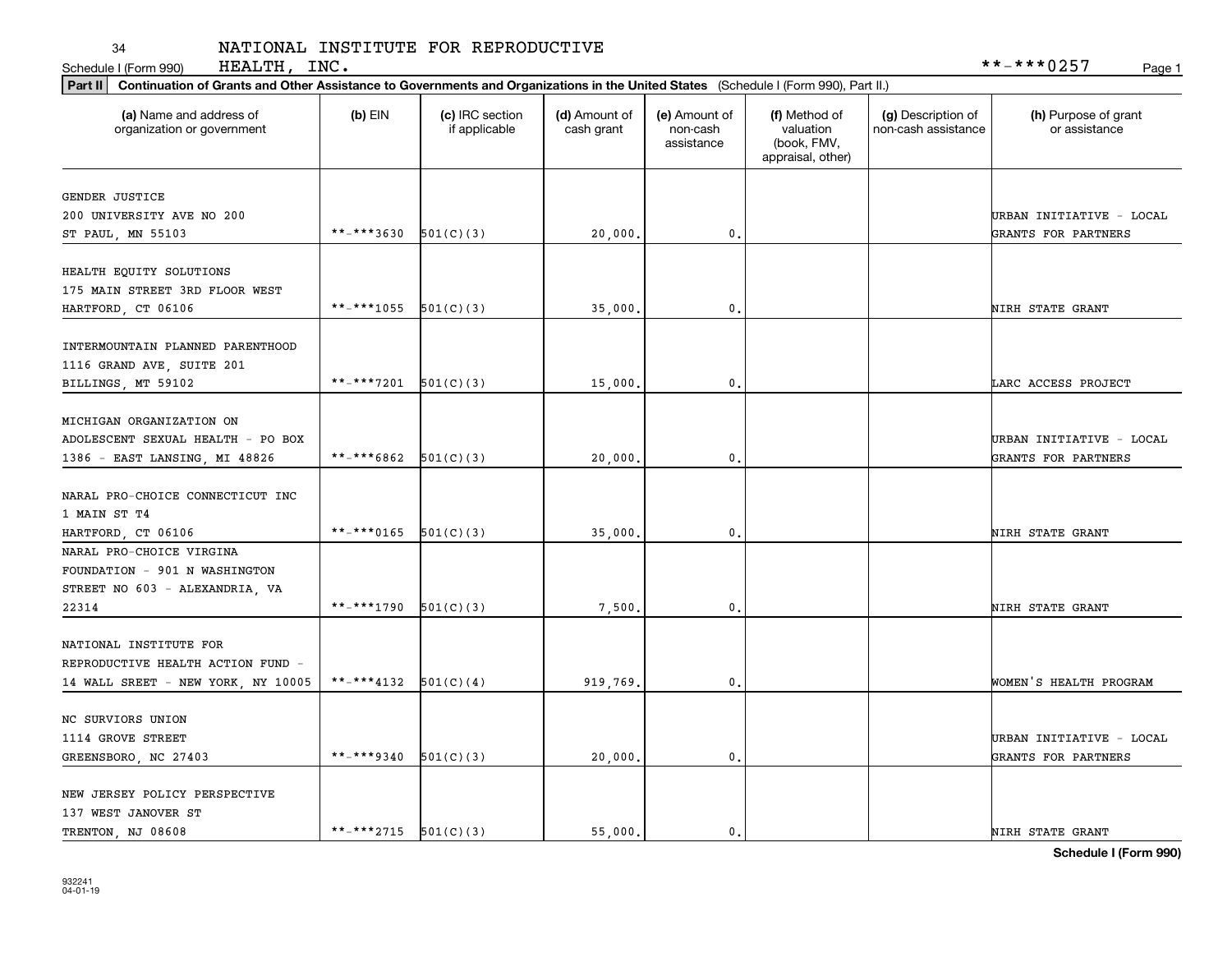Schedule I (Form 990) Page 1 HEALTH, INC. 35<br>Schedule I (Form 990)

| Part II   Continuation of Grants and Other Assistance to Governments and Organizations in the United States (Schedule I (Form 990), Part II.) |             |                                  |                             |                                         |                                                                |                                           |                                       |
|-----------------------------------------------------------------------------------------------------------------------------------------------|-------------|----------------------------------|-----------------------------|-----------------------------------------|----------------------------------------------------------------|-------------------------------------------|---------------------------------------|
| (a) Name and address of<br>organization or government                                                                                         | $(b)$ EIN   | (c) IRC section<br>if applicable | (d) Amount of<br>cash grant | (e) Amount of<br>non-cash<br>assistance | (f) Method of<br>valuation<br>(book, FMV,<br>appraisal, other) | (g) Description of<br>non-cash assistance | (h) Purpose of grant<br>or assistance |
| PRO-CHOICE MASSACHUSETTS                                                                                                                      |             |                                  |                             |                                         |                                                                |                                           |                                       |
| FOUNDATION - 15 COURT SQUARE #900                                                                                                             |             |                                  |                             |                                         |                                                                |                                           |                                       |
| $-$ BOSTON, MA 02108                                                                                                                          | **_****9358 | 501(C)(3)                        | 182,000.                    | $\mathbf{0}$ .                          |                                                                |                                           | NIRH STATE GRANT                      |
|                                                                                                                                               |             |                                  |                             |                                         |                                                                |                                           |                                       |
| PROGRESS NOW EDUCATION                                                                                                                        |             |                                  |                             |                                         |                                                                |                                           |                                       |
| 614 N SEYMOUR AVENUE                                                                                                                          |             |                                  |                             |                                         |                                                                |                                           |                                       |
| LANSING, MI 48933                                                                                                                             | **-***0291  | 501(C)(3)                        | 7,500.                      | 0.                                      |                                                                |                                           | NIRH STATE GRANT                      |
|                                                                                                                                               |             |                                  |                             |                                         |                                                                |                                           |                                       |
| WEST FUND INC.                                                                                                                                |             |                                  |                             |                                         |                                                                |                                           |                                       |
| PO BOX 920088                                                                                                                                 |             |                                  |                             |                                         |                                                                |                                           | URBAN INITIATIVE - LOCAL              |
| EL PASO, TX 79902                                                                                                                             | **-***3283  | 501(C)(3)                        | 20,000.                     | 0.                                      |                                                                |                                           | GRANTS FOR PARTNERS                   |
| WHOLE WOMAN'S HEALTH ALLIANCE                                                                                                                 |             |                                  |                             |                                         |                                                                |                                           |                                       |
|                                                                                                                                               |             |                                  |                             |                                         |                                                                |                                           |                                       |
| 1812 CENTRE CREEK DRIVE, SUITE 205                                                                                                            | **-***8393  |                                  |                             |                                         |                                                                |                                           | URBAN INITIATIVE - LOCAL              |
| AUSTIN, TX 78754                                                                                                                              |             | 501(C)(3)                        | 20,000.                     | 0.                                      |                                                                |                                           | GRANTS FOR PARTNERS                   |
| WISCONSIN ALLIANCE FOR WOMEN'S                                                                                                                |             |                                  |                             |                                         |                                                                |                                           |                                       |
| HEALTH - P.O. BOX 1726 - MADISON,                                                                                                             |             |                                  |                             |                                         |                                                                |                                           |                                       |
| WI 53701                                                                                                                                      | **-***7566  | 501(C)(3)                        | 25,000.                     | 0.                                      |                                                                |                                           | NIRH STATE GRANT                      |
|                                                                                                                                               |             |                                  |                             |                                         |                                                                |                                           |                                       |
|                                                                                                                                               |             |                                  |                             |                                         |                                                                |                                           |                                       |
|                                                                                                                                               |             |                                  |                             |                                         |                                                                |                                           |                                       |
|                                                                                                                                               |             |                                  |                             |                                         |                                                                |                                           |                                       |
|                                                                                                                                               |             |                                  |                             |                                         |                                                                |                                           |                                       |
|                                                                                                                                               |             |                                  |                             |                                         |                                                                |                                           |                                       |
|                                                                                                                                               |             |                                  |                             |                                         |                                                                |                                           |                                       |
|                                                                                                                                               |             |                                  |                             |                                         |                                                                |                                           |                                       |
|                                                                                                                                               |             |                                  |                             |                                         |                                                                |                                           |                                       |
|                                                                                                                                               |             |                                  |                             |                                         |                                                                |                                           |                                       |
|                                                                                                                                               |             |                                  |                             |                                         |                                                                |                                           |                                       |
|                                                                                                                                               |             |                                  |                             |                                         |                                                                |                                           |                                       |
|                                                                                                                                               |             |                                  |                             |                                         |                                                                |                                           |                                       |
|                                                                                                                                               |             |                                  |                             |                                         |                                                                |                                           |                                       |
|                                                                                                                                               |             |                                  |                             |                                         |                                                                |                                           |                                       |

**Schedule I (Form 990)**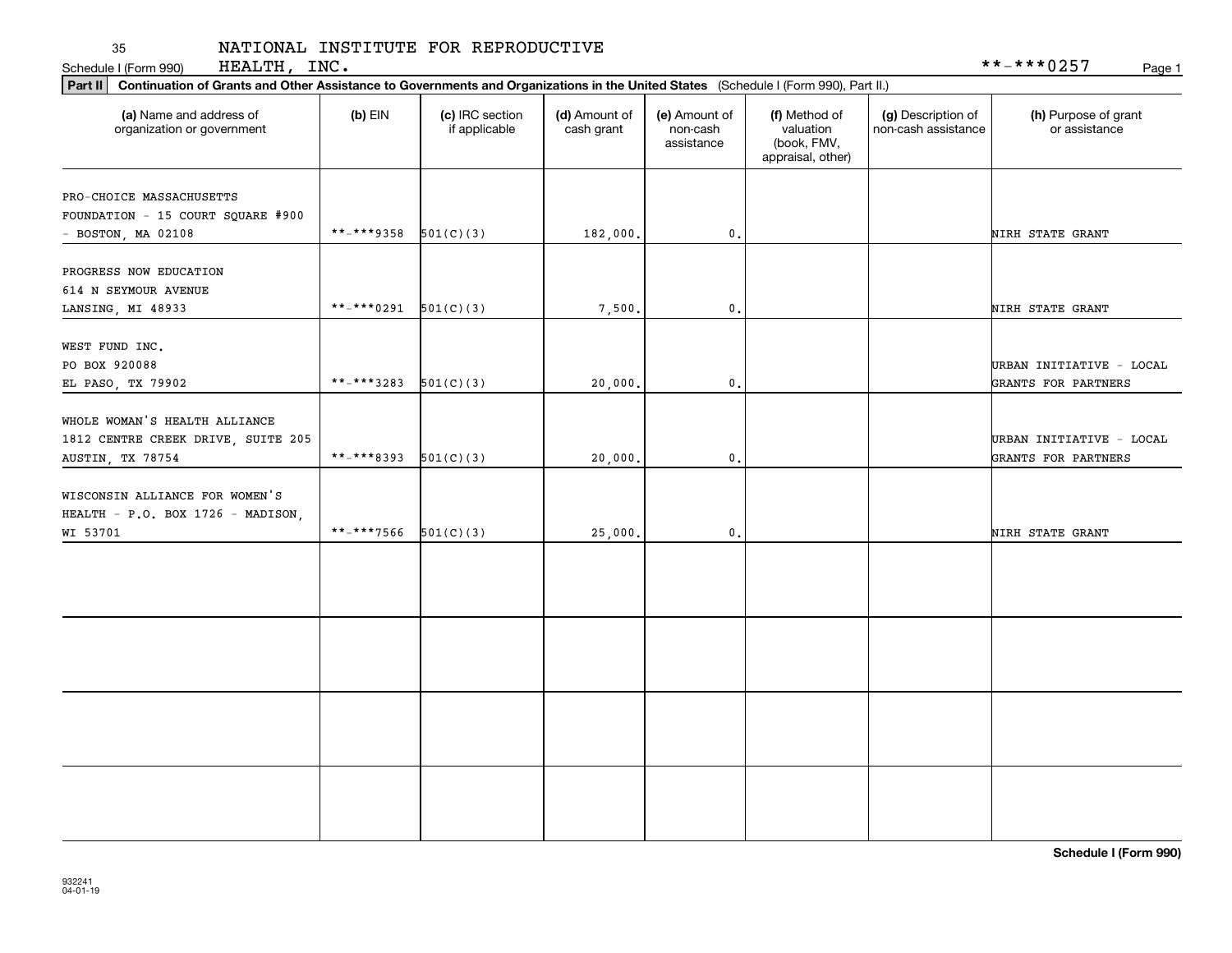HEALTH, INC.

Schedule I (Form 990) (2019) HEALTH, INC.

**2**

**Part III** | Grants and Other Assistance to Domestic Individuals. Complete if the organization answered "Yes" on Form 990, Part IV, line 22. Part III can be duplicated if additional space is needed.

| (a) Type of grant or assistance | (b) Number of<br>recipients | (c) Amount of<br>cash grant | (d) Amount of non-<br>cash assistance | (e) Method of valuation<br>(book, FMV, appraisal, other) | (f) Description of noncash assistance |
|---------------------------------|-----------------------------|-----------------------------|---------------------------------------|----------------------------------------------------------|---------------------------------------|
|                                 |                             |                             |                                       |                                                          |                                       |
|                                 |                             |                             |                                       |                                                          |                                       |
|                                 |                             |                             |                                       |                                                          |                                       |
|                                 |                             |                             |                                       |                                                          |                                       |
|                                 |                             |                             |                                       |                                                          |                                       |
|                                 |                             |                             |                                       |                                                          |                                       |
|                                 |                             |                             |                                       |                                                          |                                       |
|                                 |                             |                             |                                       |                                                          |                                       |
|                                 |                             |                             |                                       |                                                          |                                       |
|                                 |                             |                             |                                       |                                                          |                                       |

**Part IV** | Supplemental Information. Provide the information required in Part I, line 2; Part III, column (b); and any other additional information.<br>

PART I, LINE 2:

THE NATIONAL INSTITUTE ISSUES A REQUEST FOR PROPOSALS ("RFP") FROM

501(C)(3) ORGANIZATIONS AROUND THE COUNTRY INTERESTED IN IMPLEMENTING A

SPECIFIC PROJECT RELATED TO OUR PROGRAM. THE RFP DELINEATES SPECIFIC

GUIDELINES THE ORGANIZATION MUST MEET IN ORDER TO QUALIFY, INCLUDING

BUDGET, TIMELINE, PROJECT GOALS, EVALUATION PLANS AND ORGANIZATIONAL

OVERVIEW. THE SUBMITTED PROPOSALS ARE THEN REVIEWED BY A STAFF COMMITTEE

AND RANKED BASED ON SEVERAL CRITERIA. THE STAFF RECOMMENDATIONS ARE

## REVIEWED BY THE PRESIDENT, WHO MAKES THE FINAL DECISION. ALL GROUPS THAT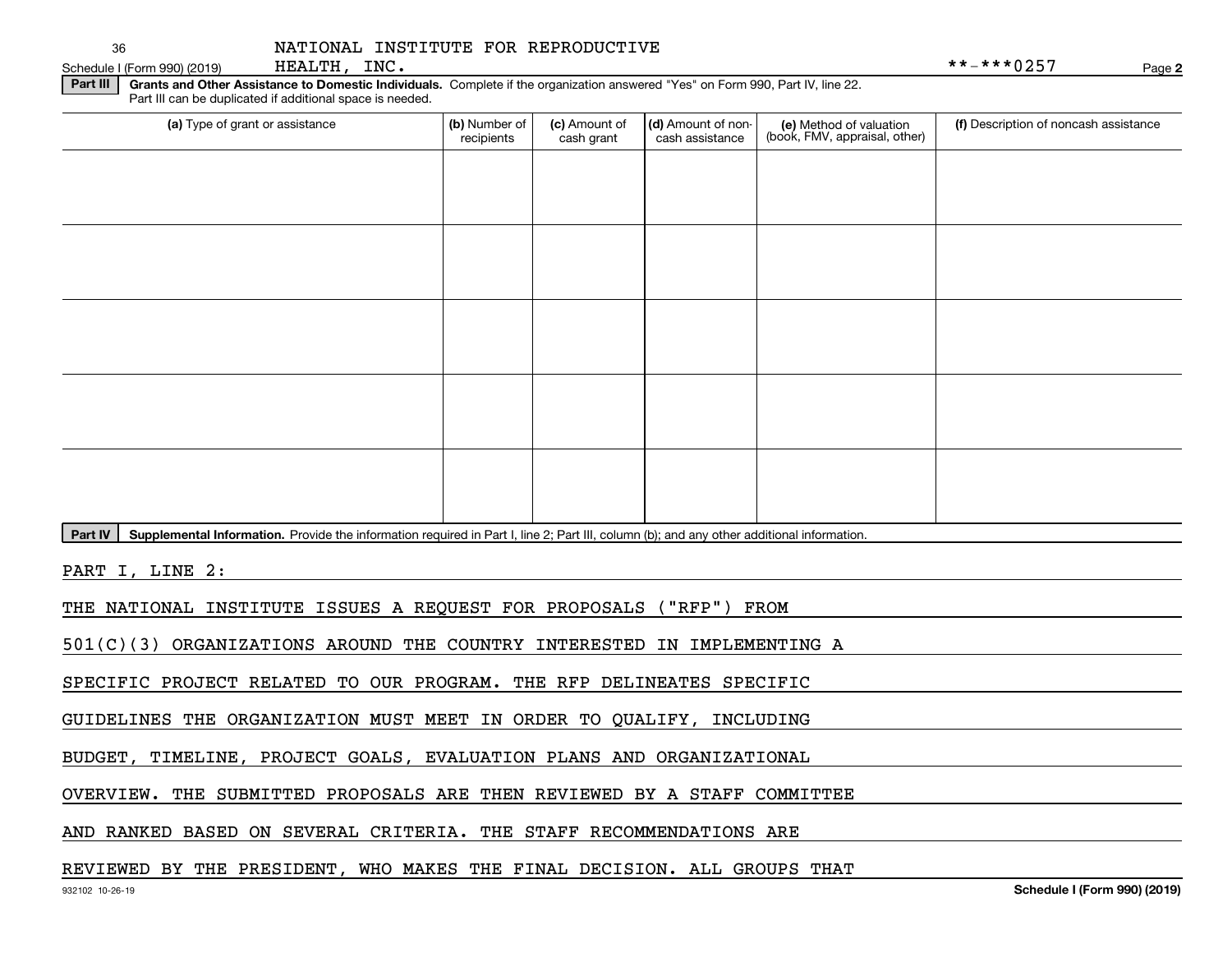| <b>Part IV   Supplemental Information</b> |              |  |                                     |                               |  |
|-------------------------------------------|--------------|--|-------------------------------------|-------------------------------|--|
| Schedule I (Form 990)                     | HEALTH, INC. |  |                                     | **-***0257 $_{\text{Page 2}}$ |  |
|                                           |              |  | NATIONAL INSTITUTE FOR REPRODUCTIVE |                               |  |

RECEIVE FINANCIAL SUPPORT FROM THE NATIONAL INSTITUTE ARE REQUIRED TO SIGN

A MEMORANDUM OF UNDERSTANDING AND SUBMIT A DETAILED STRATEGIC PLAN THAT

INCLUDES A SET OF SPECIFIC GOALS AND DELIVERABLES THROUGHOUT THE COURSE OF

THE PROJECT. THE NATIONAL INSTITUTE STAFF HOLDS REGULAR CONFERENCE CALLS

AND, WHERE APPROPRIATE, SITE VISITS. AT THE CONCLUSION OF ALL GRANT CYCLES,

GRANTEES ARE REQUIRED TO SUBMIT A DETAILED REPORT THAT INCLUDES AN

EVALUATION AND FINANCIAL ACCOUNTING TO THE GRANT.

PART II, LINE 1, COLUMN (H):

NAME OF ORGANIZATION OR GOVERNMENT:

DESERT STAR INSTITUTE FOR FAMILY PLANNING

(H) PURPOSE OF GRANT OR ASSISTANCE: SEED FUNDING FOR DESERT STAR

INSTITUTE TO HOLD REPRODUCTIVE JUSTICE CONVENING WITH LOCAL LEADER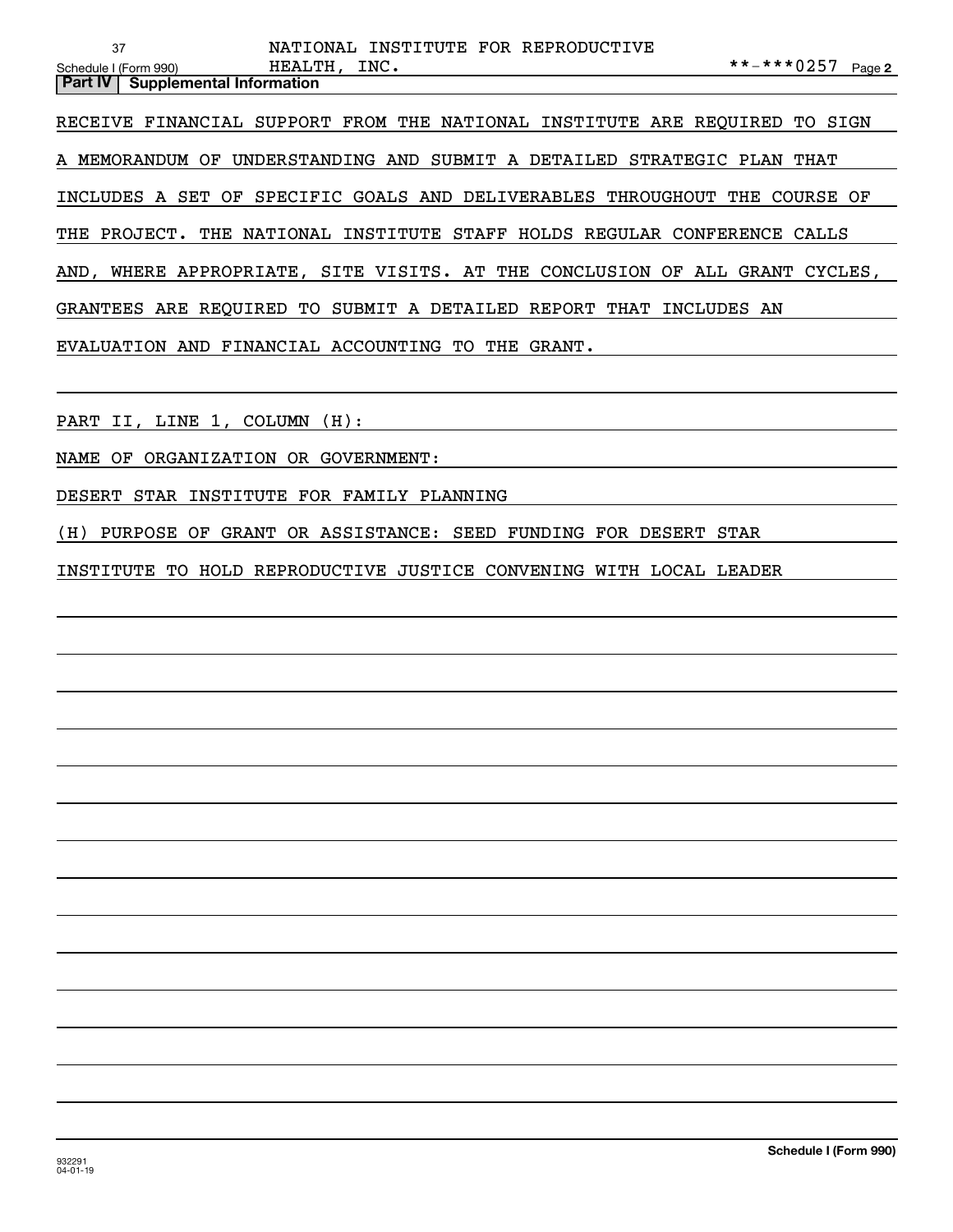| <b>Compensation Information</b><br><b>SCHEDULE J</b><br>OMB No. 1545-0047<br>(Form 990)<br>For certain Officers, Directors, Trustees, Key Employees, and Highest<br><b>Compensated Employees</b><br>Complete if the organization answered "Yes" on Form 990, Part IV, line 23.<br><b>Open to Public</b><br>Attach to Form 990.<br>Department of the Treasury<br>Inspection<br>Go to www.irs.gov/Form990 for instructions and the latest information.<br>Internal Revenue Service<br>NATIONAL INSTITUTE FOR REPRODUCTIVE<br><b>Employer identification number</b><br>Name of the organization<br>**-***0257<br>HEALTH, INC.<br><b>Questions Regarding Compensation</b><br>Part I<br>Yes<br>No.<br><b>1a</b> Check the appropriate box(es) if the organization provided any of the following to or for a person listed on Form 990,<br>Part VII, Section A, line 1a. Complete Part III to provide any relevant information regarding these items.<br>First-class or charter travel<br>Housing allowance or residence for personal use<br>Travel for companions<br>Payments for business use of personal residence<br>Tax indemnification and gross-up payments<br>Health or social club dues or initiation fees<br>Discretionary spending account<br>Personal services (such as maid, chauffeur, chef)<br><b>b</b> If any of the boxes on line 1a are checked, did the organization follow a written policy regarding payment or<br>1b<br>2<br>Did the organization require substantiation prior to reimbursing or allowing expenses incurred by all directors,<br>$\mathbf{2}$<br>trustees, and officers, including the CEO/Executive Director, regarding the items checked on line 1a?<br>Indicate which, if any, of the following the organization used to establish the compensation of the organization's<br>З<br>CEO/Executive Director. Check all that apply. Do not check any boxes for methods used by a related organization to<br>establish compensation of the CEO/Executive Director, but explain in Part III.<br>$X$ Compensation committee<br>Written employment contract<br>$ \mathbf{X} $ Compensation survey or study<br>Independent compensation consultant<br>$\overline{\mathbf{X}}$ Form 990 of other organizations<br>$\mathbf{X}$ Approval by the board or compensation committee<br>During the year, did any person listed on Form 990, Part VII, Section A, line 1a, with respect to the filing<br>4<br>organization or a related organization:<br>х<br>Receive a severance payment or change-of-control payment?<br>4a<br>а<br>$\mathbf X$<br>4b<br>b<br>$\mathbf X$<br>4c<br>If "Yes" to any of lines 4a-c, list the persons and provide the applicable amounts for each item in Part III.<br>Only section 501(c)(3), 501(c)(4), and 501(c)(29) organizations must complete lines 5-9.<br>For persons listed on Form 990, Part VII, Section A, line 1a, did the organization pay or accrue any compensation<br>5.<br>contingent on the revenues of:<br>х<br>a The organization? <b>Entitled Strategier Contract Contract Contract Contract Contract Contract Contract Contract Contract Contract Contract Contract Contract Contract Contract Contract Contract Contract Contract Contract C</b><br>5a<br>$\mathbf X$<br>5b<br>If "Yes" on line 5a or 5b, describe in Part III.<br>6 For persons listed on Form 990, Part VII, Section A, line 1a, did the organization pay or accrue any compensation<br>contingent on the net earnings of:<br>х<br>a The organization? <b>Constitution</b> and the organization?<br>6a<br>$\mathbf X$<br>6b<br>If "Yes" on line 6a or 6b, describe in Part III.<br>7 For persons listed on Form 990, Part VII, Section A, line 1a, did the organization provide any nonfixed payments<br>x<br>7<br>Were any amounts reported on Form 990, Part VII, paid or accrued pursuant to a contract that was subject to the<br>8<br>x<br>8<br>If "Yes" on line 8, did the organization also follow the rebuttable presumption procedure described in<br>9<br>9<br>LHA For Paperwork Reduction Act Notice, see the Instructions for Form 990.<br>Schedule J (Form 990) 2019 | 38 |  |  |  |  |
|-------------------------------------------------------------------------------------------------------------------------------------------------------------------------------------------------------------------------------------------------------------------------------------------------------------------------------------------------------------------------------------------------------------------------------------------------------------------------------------------------------------------------------------------------------------------------------------------------------------------------------------------------------------------------------------------------------------------------------------------------------------------------------------------------------------------------------------------------------------------------------------------------------------------------------------------------------------------------------------------------------------------------------------------------------------------------------------------------------------------------------------------------------------------------------------------------------------------------------------------------------------------------------------------------------------------------------------------------------------------------------------------------------------------------------------------------------------------------------------------------------------------------------------------------------------------------------------------------------------------------------------------------------------------------------------------------------------------------------------------------------------------------------------------------------------------------------------------------------------------------------------------------------------------------------------------------------------------------------------------------------------------------------------------------------------------------------------------------------------------------------------------------------------------------------------------------------------------------------------------------------------------------------------------------------------------------------------------------------------------------------------------------------------------------------------------------------------------------------------------------------------------------------------------------------------------------------------------------------------------------------------------------------------------------------------------------------------------------------------------------------------------------------------------------------------------------------------------------------------------------------------------------------------------------------------------------------------------------------------------------------------------------------------------------------------------------------------------------------------------------------------------------------------------------------------------------------------------------------------------------------------------------------------------------------------------------------------------------------------------------------------------------------------------------------------------------------------------------------------------------------------------------------------------------------------------------------------------------------------------------------------------------------------------------------------------------------------------------------------------------------------------------------------------------------------------------------------------------------------------------------------------------------------------------------------------------------------------------------------------------------------------------------------------------------------------------------------------------------------------------------|----|--|--|--|--|
|                                                                                                                                                                                                                                                                                                                                                                                                                                                                                                                                                                                                                                                                                                                                                                                                                                                                                                                                                                                                                                                                                                                                                                                                                                                                                                                                                                                                                                                                                                                                                                                                                                                                                                                                                                                                                                                                                                                                                                                                                                                                                                                                                                                                                                                                                                                                                                                                                                                                                                                                                                                                                                                                                                                                                                                                                                                                                                                                                                                                                                                                                                                                                                                                                                                                                                                                                                                                                                                                                                                                                                                                                                                                                                                                                                                                                                                                                                                                                                                                                                                                                                                               |    |  |  |  |  |
|                                                                                                                                                                                                                                                                                                                                                                                                                                                                                                                                                                                                                                                                                                                                                                                                                                                                                                                                                                                                                                                                                                                                                                                                                                                                                                                                                                                                                                                                                                                                                                                                                                                                                                                                                                                                                                                                                                                                                                                                                                                                                                                                                                                                                                                                                                                                                                                                                                                                                                                                                                                                                                                                                                                                                                                                                                                                                                                                                                                                                                                                                                                                                                                                                                                                                                                                                                                                                                                                                                                                                                                                                                                                                                                                                                                                                                                                                                                                                                                                                                                                                                                               |    |  |  |  |  |
|                                                                                                                                                                                                                                                                                                                                                                                                                                                                                                                                                                                                                                                                                                                                                                                                                                                                                                                                                                                                                                                                                                                                                                                                                                                                                                                                                                                                                                                                                                                                                                                                                                                                                                                                                                                                                                                                                                                                                                                                                                                                                                                                                                                                                                                                                                                                                                                                                                                                                                                                                                                                                                                                                                                                                                                                                                                                                                                                                                                                                                                                                                                                                                                                                                                                                                                                                                                                                                                                                                                                                                                                                                                                                                                                                                                                                                                                                                                                                                                                                                                                                                                               |    |  |  |  |  |
|                                                                                                                                                                                                                                                                                                                                                                                                                                                                                                                                                                                                                                                                                                                                                                                                                                                                                                                                                                                                                                                                                                                                                                                                                                                                                                                                                                                                                                                                                                                                                                                                                                                                                                                                                                                                                                                                                                                                                                                                                                                                                                                                                                                                                                                                                                                                                                                                                                                                                                                                                                                                                                                                                                                                                                                                                                                                                                                                                                                                                                                                                                                                                                                                                                                                                                                                                                                                                                                                                                                                                                                                                                                                                                                                                                                                                                                                                                                                                                                                                                                                                                                               |    |  |  |  |  |
|                                                                                                                                                                                                                                                                                                                                                                                                                                                                                                                                                                                                                                                                                                                                                                                                                                                                                                                                                                                                                                                                                                                                                                                                                                                                                                                                                                                                                                                                                                                                                                                                                                                                                                                                                                                                                                                                                                                                                                                                                                                                                                                                                                                                                                                                                                                                                                                                                                                                                                                                                                                                                                                                                                                                                                                                                                                                                                                                                                                                                                                                                                                                                                                                                                                                                                                                                                                                                                                                                                                                                                                                                                                                                                                                                                                                                                                                                                                                                                                                                                                                                                                               |    |  |  |  |  |
|                                                                                                                                                                                                                                                                                                                                                                                                                                                                                                                                                                                                                                                                                                                                                                                                                                                                                                                                                                                                                                                                                                                                                                                                                                                                                                                                                                                                                                                                                                                                                                                                                                                                                                                                                                                                                                                                                                                                                                                                                                                                                                                                                                                                                                                                                                                                                                                                                                                                                                                                                                                                                                                                                                                                                                                                                                                                                                                                                                                                                                                                                                                                                                                                                                                                                                                                                                                                                                                                                                                                                                                                                                                                                                                                                                                                                                                                                                                                                                                                                                                                                                                               |    |  |  |  |  |
|                                                                                                                                                                                                                                                                                                                                                                                                                                                                                                                                                                                                                                                                                                                                                                                                                                                                                                                                                                                                                                                                                                                                                                                                                                                                                                                                                                                                                                                                                                                                                                                                                                                                                                                                                                                                                                                                                                                                                                                                                                                                                                                                                                                                                                                                                                                                                                                                                                                                                                                                                                                                                                                                                                                                                                                                                                                                                                                                                                                                                                                                                                                                                                                                                                                                                                                                                                                                                                                                                                                                                                                                                                                                                                                                                                                                                                                                                                                                                                                                                                                                                                                               |    |  |  |  |  |
|                                                                                                                                                                                                                                                                                                                                                                                                                                                                                                                                                                                                                                                                                                                                                                                                                                                                                                                                                                                                                                                                                                                                                                                                                                                                                                                                                                                                                                                                                                                                                                                                                                                                                                                                                                                                                                                                                                                                                                                                                                                                                                                                                                                                                                                                                                                                                                                                                                                                                                                                                                                                                                                                                                                                                                                                                                                                                                                                                                                                                                                                                                                                                                                                                                                                                                                                                                                                                                                                                                                                                                                                                                                                                                                                                                                                                                                                                                                                                                                                                                                                                                                               |    |  |  |  |  |
|                                                                                                                                                                                                                                                                                                                                                                                                                                                                                                                                                                                                                                                                                                                                                                                                                                                                                                                                                                                                                                                                                                                                                                                                                                                                                                                                                                                                                                                                                                                                                                                                                                                                                                                                                                                                                                                                                                                                                                                                                                                                                                                                                                                                                                                                                                                                                                                                                                                                                                                                                                                                                                                                                                                                                                                                                                                                                                                                                                                                                                                                                                                                                                                                                                                                                                                                                                                                                                                                                                                                                                                                                                                                                                                                                                                                                                                                                                                                                                                                                                                                                                                               |    |  |  |  |  |
|                                                                                                                                                                                                                                                                                                                                                                                                                                                                                                                                                                                                                                                                                                                                                                                                                                                                                                                                                                                                                                                                                                                                                                                                                                                                                                                                                                                                                                                                                                                                                                                                                                                                                                                                                                                                                                                                                                                                                                                                                                                                                                                                                                                                                                                                                                                                                                                                                                                                                                                                                                                                                                                                                                                                                                                                                                                                                                                                                                                                                                                                                                                                                                                                                                                                                                                                                                                                                                                                                                                                                                                                                                                                                                                                                                                                                                                                                                                                                                                                                                                                                                                               |    |  |  |  |  |
|                                                                                                                                                                                                                                                                                                                                                                                                                                                                                                                                                                                                                                                                                                                                                                                                                                                                                                                                                                                                                                                                                                                                                                                                                                                                                                                                                                                                                                                                                                                                                                                                                                                                                                                                                                                                                                                                                                                                                                                                                                                                                                                                                                                                                                                                                                                                                                                                                                                                                                                                                                                                                                                                                                                                                                                                                                                                                                                                                                                                                                                                                                                                                                                                                                                                                                                                                                                                                                                                                                                                                                                                                                                                                                                                                                                                                                                                                                                                                                                                                                                                                                                               |    |  |  |  |  |
|                                                                                                                                                                                                                                                                                                                                                                                                                                                                                                                                                                                                                                                                                                                                                                                                                                                                                                                                                                                                                                                                                                                                                                                                                                                                                                                                                                                                                                                                                                                                                                                                                                                                                                                                                                                                                                                                                                                                                                                                                                                                                                                                                                                                                                                                                                                                                                                                                                                                                                                                                                                                                                                                                                                                                                                                                                                                                                                                                                                                                                                                                                                                                                                                                                                                                                                                                                                                                                                                                                                                                                                                                                                                                                                                                                                                                                                                                                                                                                                                                                                                                                                               |    |  |  |  |  |
|                                                                                                                                                                                                                                                                                                                                                                                                                                                                                                                                                                                                                                                                                                                                                                                                                                                                                                                                                                                                                                                                                                                                                                                                                                                                                                                                                                                                                                                                                                                                                                                                                                                                                                                                                                                                                                                                                                                                                                                                                                                                                                                                                                                                                                                                                                                                                                                                                                                                                                                                                                                                                                                                                                                                                                                                                                                                                                                                                                                                                                                                                                                                                                                                                                                                                                                                                                                                                                                                                                                                                                                                                                                                                                                                                                                                                                                                                                                                                                                                                                                                                                                               |    |  |  |  |  |
|                                                                                                                                                                                                                                                                                                                                                                                                                                                                                                                                                                                                                                                                                                                                                                                                                                                                                                                                                                                                                                                                                                                                                                                                                                                                                                                                                                                                                                                                                                                                                                                                                                                                                                                                                                                                                                                                                                                                                                                                                                                                                                                                                                                                                                                                                                                                                                                                                                                                                                                                                                                                                                                                                                                                                                                                                                                                                                                                                                                                                                                                                                                                                                                                                                                                                                                                                                                                                                                                                                                                                                                                                                                                                                                                                                                                                                                                                                                                                                                                                                                                                                                               |    |  |  |  |  |
|                                                                                                                                                                                                                                                                                                                                                                                                                                                                                                                                                                                                                                                                                                                                                                                                                                                                                                                                                                                                                                                                                                                                                                                                                                                                                                                                                                                                                                                                                                                                                                                                                                                                                                                                                                                                                                                                                                                                                                                                                                                                                                                                                                                                                                                                                                                                                                                                                                                                                                                                                                                                                                                                                                                                                                                                                                                                                                                                                                                                                                                                                                                                                                                                                                                                                                                                                                                                                                                                                                                                                                                                                                                                                                                                                                                                                                                                                                                                                                                                                                                                                                                               |    |  |  |  |  |
|                                                                                                                                                                                                                                                                                                                                                                                                                                                                                                                                                                                                                                                                                                                                                                                                                                                                                                                                                                                                                                                                                                                                                                                                                                                                                                                                                                                                                                                                                                                                                                                                                                                                                                                                                                                                                                                                                                                                                                                                                                                                                                                                                                                                                                                                                                                                                                                                                                                                                                                                                                                                                                                                                                                                                                                                                                                                                                                                                                                                                                                                                                                                                                                                                                                                                                                                                                                                                                                                                                                                                                                                                                                                                                                                                                                                                                                                                                                                                                                                                                                                                                                               |    |  |  |  |  |
|                                                                                                                                                                                                                                                                                                                                                                                                                                                                                                                                                                                                                                                                                                                                                                                                                                                                                                                                                                                                                                                                                                                                                                                                                                                                                                                                                                                                                                                                                                                                                                                                                                                                                                                                                                                                                                                                                                                                                                                                                                                                                                                                                                                                                                                                                                                                                                                                                                                                                                                                                                                                                                                                                                                                                                                                                                                                                                                                                                                                                                                                                                                                                                                                                                                                                                                                                                                                                                                                                                                                                                                                                                                                                                                                                                                                                                                                                                                                                                                                                                                                                                                               |    |  |  |  |  |
|                                                                                                                                                                                                                                                                                                                                                                                                                                                                                                                                                                                                                                                                                                                                                                                                                                                                                                                                                                                                                                                                                                                                                                                                                                                                                                                                                                                                                                                                                                                                                                                                                                                                                                                                                                                                                                                                                                                                                                                                                                                                                                                                                                                                                                                                                                                                                                                                                                                                                                                                                                                                                                                                                                                                                                                                                                                                                                                                                                                                                                                                                                                                                                                                                                                                                                                                                                                                                                                                                                                                                                                                                                                                                                                                                                                                                                                                                                                                                                                                                                                                                                                               |    |  |  |  |  |
|                                                                                                                                                                                                                                                                                                                                                                                                                                                                                                                                                                                                                                                                                                                                                                                                                                                                                                                                                                                                                                                                                                                                                                                                                                                                                                                                                                                                                                                                                                                                                                                                                                                                                                                                                                                                                                                                                                                                                                                                                                                                                                                                                                                                                                                                                                                                                                                                                                                                                                                                                                                                                                                                                                                                                                                                                                                                                                                                                                                                                                                                                                                                                                                                                                                                                                                                                                                                                                                                                                                                                                                                                                                                                                                                                                                                                                                                                                                                                                                                                                                                                                                               |    |  |  |  |  |
|                                                                                                                                                                                                                                                                                                                                                                                                                                                                                                                                                                                                                                                                                                                                                                                                                                                                                                                                                                                                                                                                                                                                                                                                                                                                                                                                                                                                                                                                                                                                                                                                                                                                                                                                                                                                                                                                                                                                                                                                                                                                                                                                                                                                                                                                                                                                                                                                                                                                                                                                                                                                                                                                                                                                                                                                                                                                                                                                                                                                                                                                                                                                                                                                                                                                                                                                                                                                                                                                                                                                                                                                                                                                                                                                                                                                                                                                                                                                                                                                                                                                                                                               |    |  |  |  |  |
|                                                                                                                                                                                                                                                                                                                                                                                                                                                                                                                                                                                                                                                                                                                                                                                                                                                                                                                                                                                                                                                                                                                                                                                                                                                                                                                                                                                                                                                                                                                                                                                                                                                                                                                                                                                                                                                                                                                                                                                                                                                                                                                                                                                                                                                                                                                                                                                                                                                                                                                                                                                                                                                                                                                                                                                                                                                                                                                                                                                                                                                                                                                                                                                                                                                                                                                                                                                                                                                                                                                                                                                                                                                                                                                                                                                                                                                                                                                                                                                                                                                                                                                               |    |  |  |  |  |
|                                                                                                                                                                                                                                                                                                                                                                                                                                                                                                                                                                                                                                                                                                                                                                                                                                                                                                                                                                                                                                                                                                                                                                                                                                                                                                                                                                                                                                                                                                                                                                                                                                                                                                                                                                                                                                                                                                                                                                                                                                                                                                                                                                                                                                                                                                                                                                                                                                                                                                                                                                                                                                                                                                                                                                                                                                                                                                                                                                                                                                                                                                                                                                                                                                                                                                                                                                                                                                                                                                                                                                                                                                                                                                                                                                                                                                                                                                                                                                                                                                                                                                                               |    |  |  |  |  |
|                                                                                                                                                                                                                                                                                                                                                                                                                                                                                                                                                                                                                                                                                                                                                                                                                                                                                                                                                                                                                                                                                                                                                                                                                                                                                                                                                                                                                                                                                                                                                                                                                                                                                                                                                                                                                                                                                                                                                                                                                                                                                                                                                                                                                                                                                                                                                                                                                                                                                                                                                                                                                                                                                                                                                                                                                                                                                                                                                                                                                                                                                                                                                                                                                                                                                                                                                                                                                                                                                                                                                                                                                                                                                                                                                                                                                                                                                                                                                                                                                                                                                                                               |    |  |  |  |  |
|                                                                                                                                                                                                                                                                                                                                                                                                                                                                                                                                                                                                                                                                                                                                                                                                                                                                                                                                                                                                                                                                                                                                                                                                                                                                                                                                                                                                                                                                                                                                                                                                                                                                                                                                                                                                                                                                                                                                                                                                                                                                                                                                                                                                                                                                                                                                                                                                                                                                                                                                                                                                                                                                                                                                                                                                                                                                                                                                                                                                                                                                                                                                                                                                                                                                                                                                                                                                                                                                                                                                                                                                                                                                                                                                                                                                                                                                                                                                                                                                                                                                                                                               |    |  |  |  |  |
|                                                                                                                                                                                                                                                                                                                                                                                                                                                                                                                                                                                                                                                                                                                                                                                                                                                                                                                                                                                                                                                                                                                                                                                                                                                                                                                                                                                                                                                                                                                                                                                                                                                                                                                                                                                                                                                                                                                                                                                                                                                                                                                                                                                                                                                                                                                                                                                                                                                                                                                                                                                                                                                                                                                                                                                                                                                                                                                                                                                                                                                                                                                                                                                                                                                                                                                                                                                                                                                                                                                                                                                                                                                                                                                                                                                                                                                                                                                                                                                                                                                                                                                               |    |  |  |  |  |
|                                                                                                                                                                                                                                                                                                                                                                                                                                                                                                                                                                                                                                                                                                                                                                                                                                                                                                                                                                                                                                                                                                                                                                                                                                                                                                                                                                                                                                                                                                                                                                                                                                                                                                                                                                                                                                                                                                                                                                                                                                                                                                                                                                                                                                                                                                                                                                                                                                                                                                                                                                                                                                                                                                                                                                                                                                                                                                                                                                                                                                                                                                                                                                                                                                                                                                                                                                                                                                                                                                                                                                                                                                                                                                                                                                                                                                                                                                                                                                                                                                                                                                                               |    |  |  |  |  |
|                                                                                                                                                                                                                                                                                                                                                                                                                                                                                                                                                                                                                                                                                                                                                                                                                                                                                                                                                                                                                                                                                                                                                                                                                                                                                                                                                                                                                                                                                                                                                                                                                                                                                                                                                                                                                                                                                                                                                                                                                                                                                                                                                                                                                                                                                                                                                                                                                                                                                                                                                                                                                                                                                                                                                                                                                                                                                                                                                                                                                                                                                                                                                                                                                                                                                                                                                                                                                                                                                                                                                                                                                                                                                                                                                                                                                                                                                                                                                                                                                                                                                                                               |    |  |  |  |  |
|                                                                                                                                                                                                                                                                                                                                                                                                                                                                                                                                                                                                                                                                                                                                                                                                                                                                                                                                                                                                                                                                                                                                                                                                                                                                                                                                                                                                                                                                                                                                                                                                                                                                                                                                                                                                                                                                                                                                                                                                                                                                                                                                                                                                                                                                                                                                                                                                                                                                                                                                                                                                                                                                                                                                                                                                                                                                                                                                                                                                                                                                                                                                                                                                                                                                                                                                                                                                                                                                                                                                                                                                                                                                                                                                                                                                                                                                                                                                                                                                                                                                                                                               |    |  |  |  |  |
|                                                                                                                                                                                                                                                                                                                                                                                                                                                                                                                                                                                                                                                                                                                                                                                                                                                                                                                                                                                                                                                                                                                                                                                                                                                                                                                                                                                                                                                                                                                                                                                                                                                                                                                                                                                                                                                                                                                                                                                                                                                                                                                                                                                                                                                                                                                                                                                                                                                                                                                                                                                                                                                                                                                                                                                                                                                                                                                                                                                                                                                                                                                                                                                                                                                                                                                                                                                                                                                                                                                                                                                                                                                                                                                                                                                                                                                                                                                                                                                                                                                                                                                               |    |  |  |  |  |
|                                                                                                                                                                                                                                                                                                                                                                                                                                                                                                                                                                                                                                                                                                                                                                                                                                                                                                                                                                                                                                                                                                                                                                                                                                                                                                                                                                                                                                                                                                                                                                                                                                                                                                                                                                                                                                                                                                                                                                                                                                                                                                                                                                                                                                                                                                                                                                                                                                                                                                                                                                                                                                                                                                                                                                                                                                                                                                                                                                                                                                                                                                                                                                                                                                                                                                                                                                                                                                                                                                                                                                                                                                                                                                                                                                                                                                                                                                                                                                                                                                                                                                                               |    |  |  |  |  |
|                                                                                                                                                                                                                                                                                                                                                                                                                                                                                                                                                                                                                                                                                                                                                                                                                                                                                                                                                                                                                                                                                                                                                                                                                                                                                                                                                                                                                                                                                                                                                                                                                                                                                                                                                                                                                                                                                                                                                                                                                                                                                                                                                                                                                                                                                                                                                                                                                                                                                                                                                                                                                                                                                                                                                                                                                                                                                                                                                                                                                                                                                                                                                                                                                                                                                                                                                                                                                                                                                                                                                                                                                                                                                                                                                                                                                                                                                                                                                                                                                                                                                                                               |    |  |  |  |  |
|                                                                                                                                                                                                                                                                                                                                                                                                                                                                                                                                                                                                                                                                                                                                                                                                                                                                                                                                                                                                                                                                                                                                                                                                                                                                                                                                                                                                                                                                                                                                                                                                                                                                                                                                                                                                                                                                                                                                                                                                                                                                                                                                                                                                                                                                                                                                                                                                                                                                                                                                                                                                                                                                                                                                                                                                                                                                                                                                                                                                                                                                                                                                                                                                                                                                                                                                                                                                                                                                                                                                                                                                                                                                                                                                                                                                                                                                                                                                                                                                                                                                                                                               |    |  |  |  |  |
|                                                                                                                                                                                                                                                                                                                                                                                                                                                                                                                                                                                                                                                                                                                                                                                                                                                                                                                                                                                                                                                                                                                                                                                                                                                                                                                                                                                                                                                                                                                                                                                                                                                                                                                                                                                                                                                                                                                                                                                                                                                                                                                                                                                                                                                                                                                                                                                                                                                                                                                                                                                                                                                                                                                                                                                                                                                                                                                                                                                                                                                                                                                                                                                                                                                                                                                                                                                                                                                                                                                                                                                                                                                                                                                                                                                                                                                                                                                                                                                                                                                                                                                               |    |  |  |  |  |
|                                                                                                                                                                                                                                                                                                                                                                                                                                                                                                                                                                                                                                                                                                                                                                                                                                                                                                                                                                                                                                                                                                                                                                                                                                                                                                                                                                                                                                                                                                                                                                                                                                                                                                                                                                                                                                                                                                                                                                                                                                                                                                                                                                                                                                                                                                                                                                                                                                                                                                                                                                                                                                                                                                                                                                                                                                                                                                                                                                                                                                                                                                                                                                                                                                                                                                                                                                                                                                                                                                                                                                                                                                                                                                                                                                                                                                                                                                                                                                                                                                                                                                                               |    |  |  |  |  |
|                                                                                                                                                                                                                                                                                                                                                                                                                                                                                                                                                                                                                                                                                                                                                                                                                                                                                                                                                                                                                                                                                                                                                                                                                                                                                                                                                                                                                                                                                                                                                                                                                                                                                                                                                                                                                                                                                                                                                                                                                                                                                                                                                                                                                                                                                                                                                                                                                                                                                                                                                                                                                                                                                                                                                                                                                                                                                                                                                                                                                                                                                                                                                                                                                                                                                                                                                                                                                                                                                                                                                                                                                                                                                                                                                                                                                                                                                                                                                                                                                                                                                                                               |    |  |  |  |  |
|                                                                                                                                                                                                                                                                                                                                                                                                                                                                                                                                                                                                                                                                                                                                                                                                                                                                                                                                                                                                                                                                                                                                                                                                                                                                                                                                                                                                                                                                                                                                                                                                                                                                                                                                                                                                                                                                                                                                                                                                                                                                                                                                                                                                                                                                                                                                                                                                                                                                                                                                                                                                                                                                                                                                                                                                                                                                                                                                                                                                                                                                                                                                                                                                                                                                                                                                                                                                                                                                                                                                                                                                                                                                                                                                                                                                                                                                                                                                                                                                                                                                                                                               |    |  |  |  |  |
|                                                                                                                                                                                                                                                                                                                                                                                                                                                                                                                                                                                                                                                                                                                                                                                                                                                                                                                                                                                                                                                                                                                                                                                                                                                                                                                                                                                                                                                                                                                                                                                                                                                                                                                                                                                                                                                                                                                                                                                                                                                                                                                                                                                                                                                                                                                                                                                                                                                                                                                                                                                                                                                                                                                                                                                                                                                                                                                                                                                                                                                                                                                                                                                                                                                                                                                                                                                                                                                                                                                                                                                                                                                                                                                                                                                                                                                                                                                                                                                                                                                                                                                               |    |  |  |  |  |
|                                                                                                                                                                                                                                                                                                                                                                                                                                                                                                                                                                                                                                                                                                                                                                                                                                                                                                                                                                                                                                                                                                                                                                                                                                                                                                                                                                                                                                                                                                                                                                                                                                                                                                                                                                                                                                                                                                                                                                                                                                                                                                                                                                                                                                                                                                                                                                                                                                                                                                                                                                                                                                                                                                                                                                                                                                                                                                                                                                                                                                                                                                                                                                                                                                                                                                                                                                                                                                                                                                                                                                                                                                                                                                                                                                                                                                                                                                                                                                                                                                                                                                                               |    |  |  |  |  |
|                                                                                                                                                                                                                                                                                                                                                                                                                                                                                                                                                                                                                                                                                                                                                                                                                                                                                                                                                                                                                                                                                                                                                                                                                                                                                                                                                                                                                                                                                                                                                                                                                                                                                                                                                                                                                                                                                                                                                                                                                                                                                                                                                                                                                                                                                                                                                                                                                                                                                                                                                                                                                                                                                                                                                                                                                                                                                                                                                                                                                                                                                                                                                                                                                                                                                                                                                                                                                                                                                                                                                                                                                                                                                                                                                                                                                                                                                                                                                                                                                                                                                                                               |    |  |  |  |  |
|                                                                                                                                                                                                                                                                                                                                                                                                                                                                                                                                                                                                                                                                                                                                                                                                                                                                                                                                                                                                                                                                                                                                                                                                                                                                                                                                                                                                                                                                                                                                                                                                                                                                                                                                                                                                                                                                                                                                                                                                                                                                                                                                                                                                                                                                                                                                                                                                                                                                                                                                                                                                                                                                                                                                                                                                                                                                                                                                                                                                                                                                                                                                                                                                                                                                                                                                                                                                                                                                                                                                                                                                                                                                                                                                                                                                                                                                                                                                                                                                                                                                                                                               |    |  |  |  |  |
|                                                                                                                                                                                                                                                                                                                                                                                                                                                                                                                                                                                                                                                                                                                                                                                                                                                                                                                                                                                                                                                                                                                                                                                                                                                                                                                                                                                                                                                                                                                                                                                                                                                                                                                                                                                                                                                                                                                                                                                                                                                                                                                                                                                                                                                                                                                                                                                                                                                                                                                                                                                                                                                                                                                                                                                                                                                                                                                                                                                                                                                                                                                                                                                                                                                                                                                                                                                                                                                                                                                                                                                                                                                                                                                                                                                                                                                                                                                                                                                                                                                                                                                               |    |  |  |  |  |
|                                                                                                                                                                                                                                                                                                                                                                                                                                                                                                                                                                                                                                                                                                                                                                                                                                                                                                                                                                                                                                                                                                                                                                                                                                                                                                                                                                                                                                                                                                                                                                                                                                                                                                                                                                                                                                                                                                                                                                                                                                                                                                                                                                                                                                                                                                                                                                                                                                                                                                                                                                                                                                                                                                                                                                                                                                                                                                                                                                                                                                                                                                                                                                                                                                                                                                                                                                                                                                                                                                                                                                                                                                                                                                                                                                                                                                                                                                                                                                                                                                                                                                                               |    |  |  |  |  |
|                                                                                                                                                                                                                                                                                                                                                                                                                                                                                                                                                                                                                                                                                                                                                                                                                                                                                                                                                                                                                                                                                                                                                                                                                                                                                                                                                                                                                                                                                                                                                                                                                                                                                                                                                                                                                                                                                                                                                                                                                                                                                                                                                                                                                                                                                                                                                                                                                                                                                                                                                                                                                                                                                                                                                                                                                                                                                                                                                                                                                                                                                                                                                                                                                                                                                                                                                                                                                                                                                                                                                                                                                                                                                                                                                                                                                                                                                                                                                                                                                                                                                                                               |    |  |  |  |  |
|                                                                                                                                                                                                                                                                                                                                                                                                                                                                                                                                                                                                                                                                                                                                                                                                                                                                                                                                                                                                                                                                                                                                                                                                                                                                                                                                                                                                                                                                                                                                                                                                                                                                                                                                                                                                                                                                                                                                                                                                                                                                                                                                                                                                                                                                                                                                                                                                                                                                                                                                                                                                                                                                                                                                                                                                                                                                                                                                                                                                                                                                                                                                                                                                                                                                                                                                                                                                                                                                                                                                                                                                                                                                                                                                                                                                                                                                                                                                                                                                                                                                                                                               |    |  |  |  |  |
|                                                                                                                                                                                                                                                                                                                                                                                                                                                                                                                                                                                                                                                                                                                                                                                                                                                                                                                                                                                                                                                                                                                                                                                                                                                                                                                                                                                                                                                                                                                                                                                                                                                                                                                                                                                                                                                                                                                                                                                                                                                                                                                                                                                                                                                                                                                                                                                                                                                                                                                                                                                                                                                                                                                                                                                                                                                                                                                                                                                                                                                                                                                                                                                                                                                                                                                                                                                                                                                                                                                                                                                                                                                                                                                                                                                                                                                                                                                                                                                                                                                                                                                               |    |  |  |  |  |
|                                                                                                                                                                                                                                                                                                                                                                                                                                                                                                                                                                                                                                                                                                                                                                                                                                                                                                                                                                                                                                                                                                                                                                                                                                                                                                                                                                                                                                                                                                                                                                                                                                                                                                                                                                                                                                                                                                                                                                                                                                                                                                                                                                                                                                                                                                                                                                                                                                                                                                                                                                                                                                                                                                                                                                                                                                                                                                                                                                                                                                                                                                                                                                                                                                                                                                                                                                                                                                                                                                                                                                                                                                                                                                                                                                                                                                                                                                                                                                                                                                                                                                                               |    |  |  |  |  |
|                                                                                                                                                                                                                                                                                                                                                                                                                                                                                                                                                                                                                                                                                                                                                                                                                                                                                                                                                                                                                                                                                                                                                                                                                                                                                                                                                                                                                                                                                                                                                                                                                                                                                                                                                                                                                                                                                                                                                                                                                                                                                                                                                                                                                                                                                                                                                                                                                                                                                                                                                                                                                                                                                                                                                                                                                                                                                                                                                                                                                                                                                                                                                                                                                                                                                                                                                                                                                                                                                                                                                                                                                                                                                                                                                                                                                                                                                                                                                                                                                                                                                                                               |    |  |  |  |  |
|                                                                                                                                                                                                                                                                                                                                                                                                                                                                                                                                                                                                                                                                                                                                                                                                                                                                                                                                                                                                                                                                                                                                                                                                                                                                                                                                                                                                                                                                                                                                                                                                                                                                                                                                                                                                                                                                                                                                                                                                                                                                                                                                                                                                                                                                                                                                                                                                                                                                                                                                                                                                                                                                                                                                                                                                                                                                                                                                                                                                                                                                                                                                                                                                                                                                                                                                                                                                                                                                                                                                                                                                                                                                                                                                                                                                                                                                                                                                                                                                                                                                                                                               |    |  |  |  |  |
|                                                                                                                                                                                                                                                                                                                                                                                                                                                                                                                                                                                                                                                                                                                                                                                                                                                                                                                                                                                                                                                                                                                                                                                                                                                                                                                                                                                                                                                                                                                                                                                                                                                                                                                                                                                                                                                                                                                                                                                                                                                                                                                                                                                                                                                                                                                                                                                                                                                                                                                                                                                                                                                                                                                                                                                                                                                                                                                                                                                                                                                                                                                                                                                                                                                                                                                                                                                                                                                                                                                                                                                                                                                                                                                                                                                                                                                                                                                                                                                                                                                                                                                               |    |  |  |  |  |
|                                                                                                                                                                                                                                                                                                                                                                                                                                                                                                                                                                                                                                                                                                                                                                                                                                                                                                                                                                                                                                                                                                                                                                                                                                                                                                                                                                                                                                                                                                                                                                                                                                                                                                                                                                                                                                                                                                                                                                                                                                                                                                                                                                                                                                                                                                                                                                                                                                                                                                                                                                                                                                                                                                                                                                                                                                                                                                                                                                                                                                                                                                                                                                                                                                                                                                                                                                                                                                                                                                                                                                                                                                                                                                                                                                                                                                                                                                                                                                                                                                                                                                                               |    |  |  |  |  |
|                                                                                                                                                                                                                                                                                                                                                                                                                                                                                                                                                                                                                                                                                                                                                                                                                                                                                                                                                                                                                                                                                                                                                                                                                                                                                                                                                                                                                                                                                                                                                                                                                                                                                                                                                                                                                                                                                                                                                                                                                                                                                                                                                                                                                                                                                                                                                                                                                                                                                                                                                                                                                                                                                                                                                                                                                                                                                                                                                                                                                                                                                                                                                                                                                                                                                                                                                                                                                                                                                                                                                                                                                                                                                                                                                                                                                                                                                                                                                                                                                                                                                                                               |    |  |  |  |  |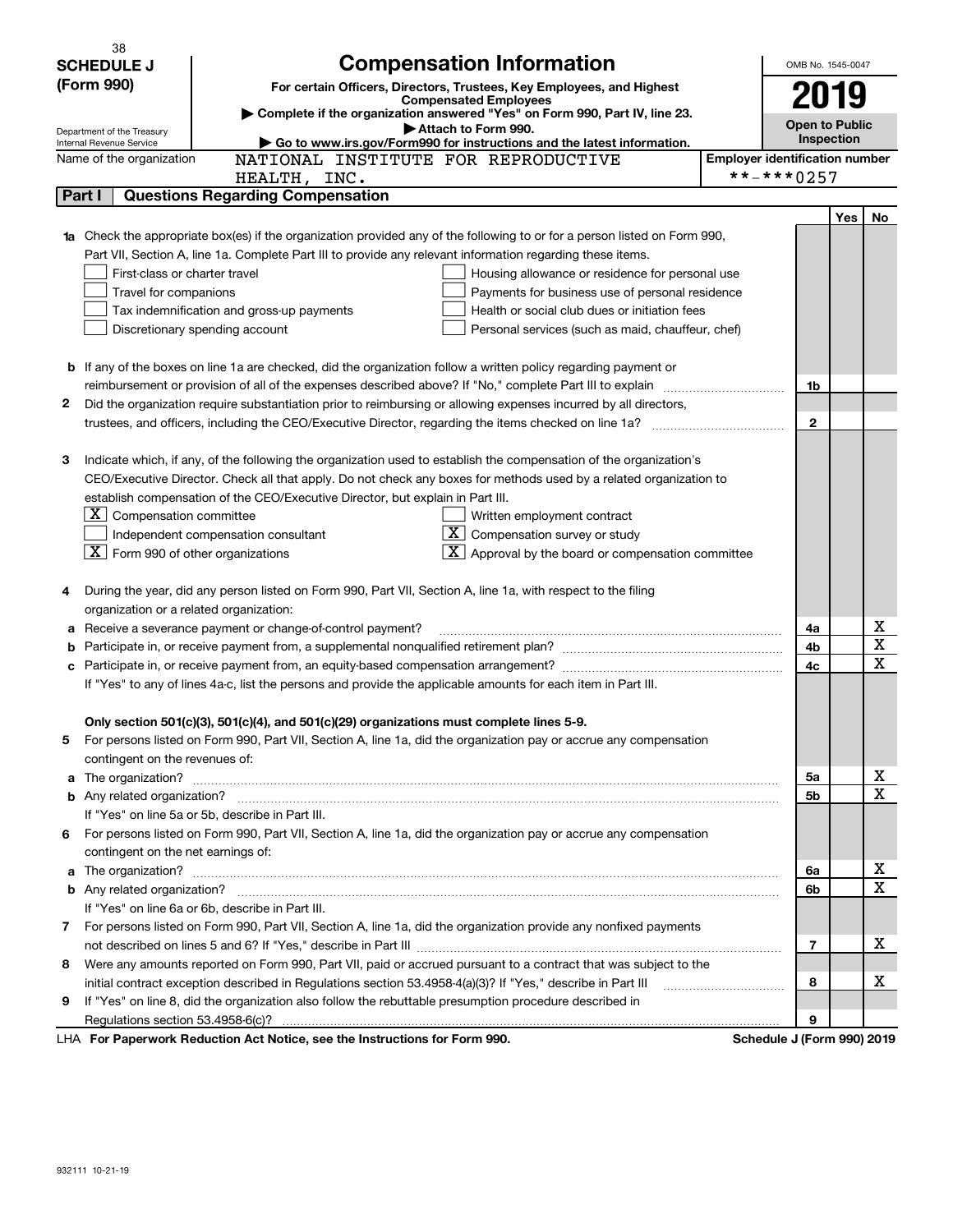39

|  | NATIONAL INSTITUTE FOR REPRODUCTIVE |
|--|-------------------------------------|
|  |                                     |

\*\*-\*\*\*0257

**2**

**Part II Officers, Directors, Trustees, Key Employees, and Highest Compensated Employees.**  Schedule J (Form 990) 2019 Page Use duplicate copies if additional space is needed.

HEALTH, INC.

For each individual whose compensation must be reported on Schedule J, report compensation from the organization on row (i) and from related organizations, described in the instructions, on row (ii). Do not list any individuals that aren't listed on Form 990, Part VII.

**Note:**  The sum of columns (B)(i)-(iii) for each listed individual must equal the total amount of Form 990, Part VII, Section A, line 1a, applicable column (D) and (E) amounts for that individual.

|                                   |      |                          | (B) Breakdown of W-2 and/or 1099-MISC compensation |                                           | (C) Retirement and<br>other deferred | (D) Nontaxable<br>benefits | (E) Total of columns<br>$(B)(i)-(D)$ | (F) Compensation<br>in column (B)         |
|-----------------------------------|------|--------------------------|----------------------------------------------------|-------------------------------------------|--------------------------------------|----------------------------|--------------------------------------|-------------------------------------------|
| (A) Name and Title                |      | (i) Base<br>compensation | (ii) Bonus &<br>incentive<br>compensation          | (iii) Other<br>reportable<br>compensation | compensation                         |                            |                                      | reported as deferred<br>on prior Form 990 |
| ANDREA MILLER<br>(1)              | (i)  | 263, 280.                | 0.                                                 | $\overline{0}$ .                          | 10,600.                              | 16, 258.                   | 290, 138.                            | 0.                                        |
| PRESIDENT                         | (ii) | 0.                       | $\overline{0}$ .                                   | $\overline{0}$ .                          | $\overline{0}$ .                     | 0.                         | $\mathbf 0$ .                        | $\overline{0}$ .                          |
| KATHERINE SUPPLE<br>(2)           | (i)  | 133,634.                 | $\overline{0}$ .                                   | $\overline{0}$ .                          | $\overline{5,135}$ .                 | 13,587.                    | 152, 356.                            | 0.                                        |
| VP FOR FINANCE AND ADMINISTRATION | (ii) | 0.                       | $\overline{0}$ .                                   | $\overline{0}$ .                          | 0.                                   | 0.                         | $\mathbf 0$ .                        | $\overline{0}$ .                          |
| DANIELLE CASTALDI-MICCA<br>(3)    | (i)  | 135,025.                 | $\overline{0}$ .                                   | $\overline{0}$ .                          | $\overline{5,535}$ .                 | 13,969.                    | 154, 529.                            | $\overline{0}$ .                          |
| VP OF POLITICAL AND GOV           | (ii) | 0.                       | $\overline{0}$ .                                   | $\overline{0}$ .                          | 0.                                   | 0.                         | 0.                                   | $\overline{0}$ .                          |
| SHANNON CAREY<br>(4)              | (i)  | 179, 642.                | 0.                                                 | $\overline{0}$ .                          | 0.                                   | 15, 105.                   | 194, 747.                            | $\overline{0}$ .                          |
| CHIEF DEVELOPMENT OFFICER         | (ii) | 0.                       | 0.                                                 | 0.                                        | 0.                                   | 0.                         | 0.                                   | $\overline{0}$ .                          |
| TARA E. SWEENEY<br>(5)            | (i)  | 143,141.                 | 0.                                                 | 0.                                        | 5,900.                               | 14,343.                    | 163,384.                             | 0.                                        |
| VP OF COMMUNICATIONS              | (ii) | 0.                       | 0.                                                 | 0.                                        | 0.                                   | 0.                         | 0.                                   | $\overline{0}$ .                          |
|                                   | (i)  |                          |                                                    |                                           |                                      |                            |                                      |                                           |
|                                   | (ii) |                          |                                                    |                                           |                                      |                            |                                      |                                           |
|                                   | (i)  |                          |                                                    |                                           |                                      |                            |                                      |                                           |
|                                   | (ii) |                          |                                                    |                                           |                                      |                            |                                      |                                           |
|                                   | (i)  |                          |                                                    |                                           |                                      |                            |                                      |                                           |
|                                   | (ii) |                          |                                                    |                                           |                                      |                            |                                      |                                           |
|                                   | (i)  |                          |                                                    |                                           |                                      |                            |                                      |                                           |
|                                   | (ii) |                          |                                                    |                                           |                                      |                            |                                      |                                           |
|                                   | (i)  |                          |                                                    |                                           |                                      |                            |                                      |                                           |
|                                   | (ii) |                          |                                                    |                                           |                                      |                            |                                      |                                           |
|                                   | (i)  |                          |                                                    |                                           |                                      |                            |                                      |                                           |
|                                   | (ii) |                          |                                                    |                                           |                                      |                            |                                      |                                           |
|                                   | (i)  |                          |                                                    |                                           |                                      |                            |                                      |                                           |
|                                   | (ii) |                          |                                                    |                                           |                                      |                            |                                      |                                           |
|                                   | (i)  |                          |                                                    |                                           |                                      |                            |                                      |                                           |
|                                   | (ii) |                          |                                                    |                                           |                                      |                            |                                      |                                           |
|                                   | (i)  |                          |                                                    |                                           |                                      |                            |                                      |                                           |
|                                   | (ii) |                          |                                                    |                                           |                                      |                            |                                      |                                           |
|                                   | (i)  |                          |                                                    |                                           |                                      |                            |                                      |                                           |
|                                   | (ii) |                          |                                                    |                                           |                                      |                            |                                      |                                           |
|                                   | (i)  |                          |                                                    |                                           |                                      |                            |                                      |                                           |
|                                   | (ii) |                          |                                                    |                                           |                                      |                            |                                      |                                           |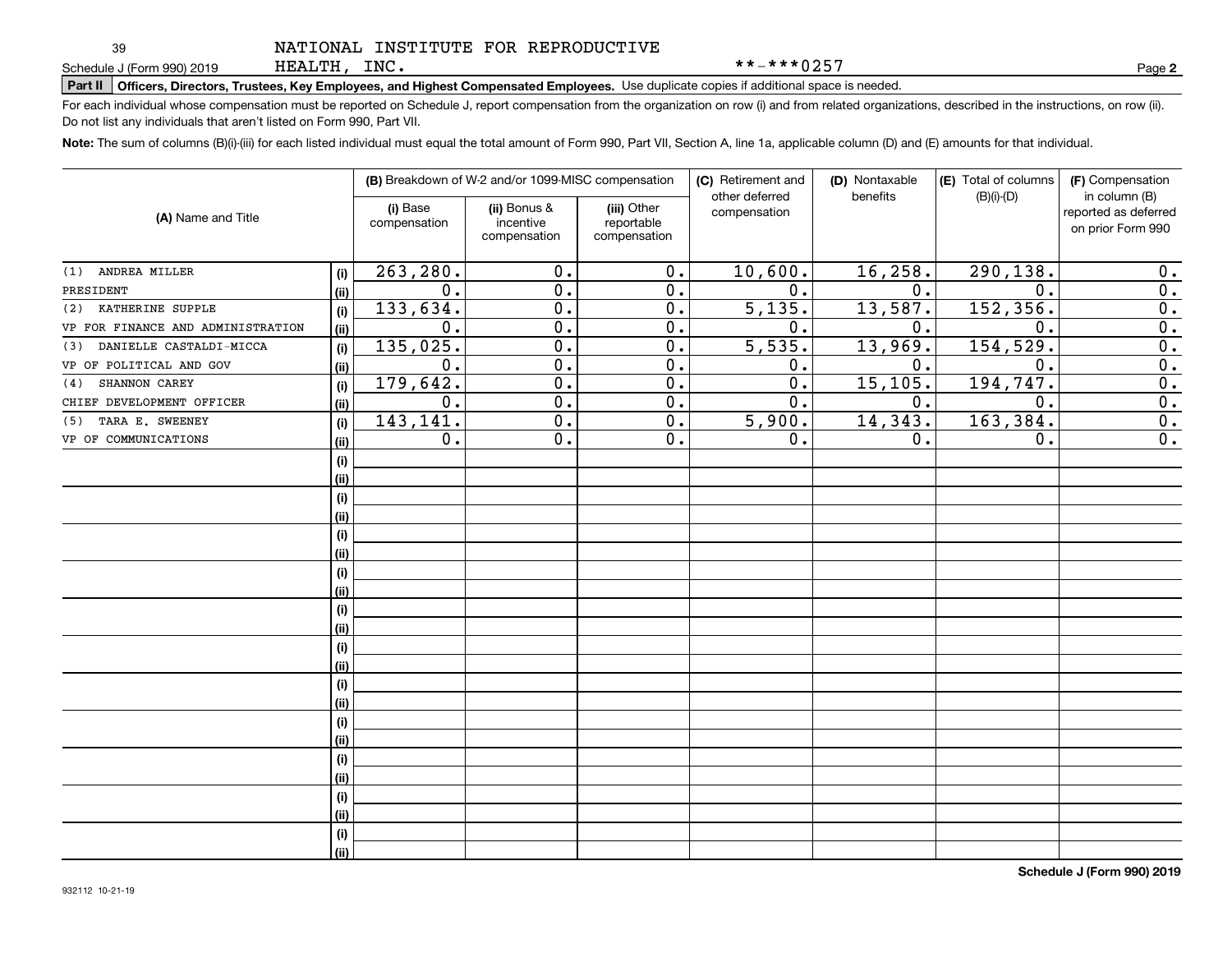Page 3

**Part III Supplemental Information**

Schedule J (Form 990) 2019 HEALTH, INC.<br>Part III Supplemental Information<br>Provide the information, explanation, or descriptions required for Part I, lines 1a, 1b, 3, 4a, 4b, 4c, 5a, 5b, 6a, 6b, 7, and 8, and for Part II. A

**Schedule J (Form 990) 2019**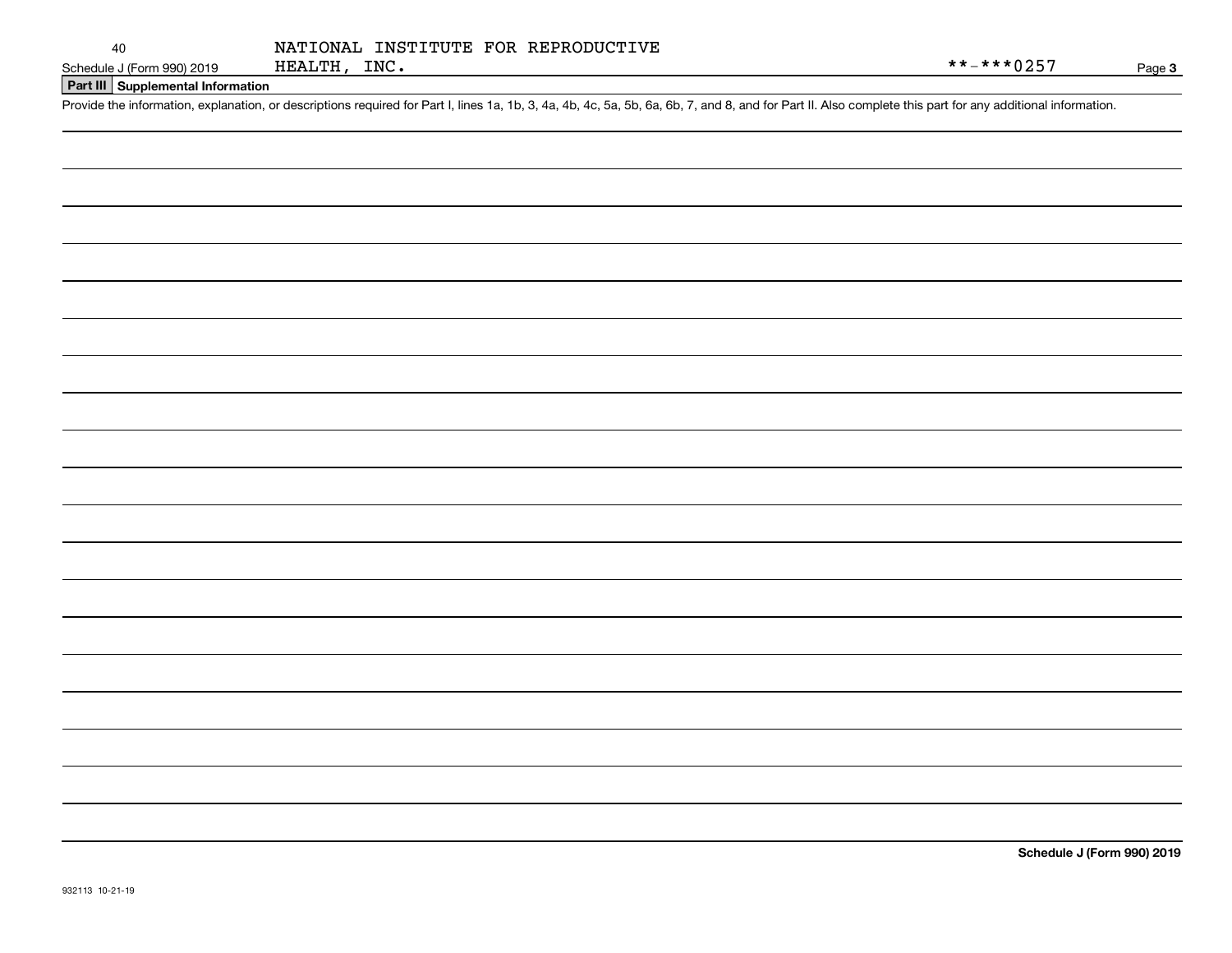| 41                |  |
|-------------------|--|
| <b>SCHEDULE M</b> |  |
| (Form 990)        |  |

## **Noncash Contributions**

OMB No. 1545-0047

| (Form 990) |  |
|------------|--|
|            |  |

Department of the Treasury Internal Revenue Service

**Part I** 

## **Complete if the organizations answered "Yes" on Form 990, Part IV, lines 29 or 30.** <sup>J</sup>**2019 Attach to Form 990.** J

**Open to Public Inspection**

| Name of the organization |
|--------------------------|
|--------------------------|

 **Go to www.irs.gov/Form990 for instructions and the latest information.** J

| $\overline{a}$ or the organization | INAI LUI        |
|------------------------------------|-----------------|
|                                    | <b>TTMAT MI</b> |

NATIONAL INSTITUTE FOR REPRODUCTIVE

**Employer identification number** \*\*-\*\*\*0257

|                          | ۱ م |  |
|--------------------------|-----|--|
| <b>Types of Property</b> |     |  |
| HEALTH, INC.             |     |  |

|    |                                                                                                                                                                                                                                                                                                                                                                                                                            | (a)<br>Check if | (b)<br>Number of | (c)<br>Noncash contribution                                           | (d)<br>Method of determining |     |     |    |
|----|----------------------------------------------------------------------------------------------------------------------------------------------------------------------------------------------------------------------------------------------------------------------------------------------------------------------------------------------------------------------------------------------------------------------------|-----------------|------------------|-----------------------------------------------------------------------|------------------------------|-----|-----|----|
|    |                                                                                                                                                                                                                                                                                                                                                                                                                            | applicable      | contributions or | amounts reported on<br>items contributed Form 990, Part VIII, line 1g | noncash contribution amounts |     |     |    |
| 1. |                                                                                                                                                                                                                                                                                                                                                                                                                            |                 |                  |                                                                       |                              |     |     |    |
| 2  |                                                                                                                                                                                                                                                                                                                                                                                                                            |                 |                  |                                                                       |                              |     |     |    |
| з  | Art - Fractional interests                                                                                                                                                                                                                                                                                                                                                                                                 |                 |                  |                                                                       |                              |     |     |    |
| 4  | Books and publications                                                                                                                                                                                                                                                                                                                                                                                                     |                 |                  |                                                                       |                              |     |     |    |
| 5  | Clothing and household goods                                                                                                                                                                                                                                                                                                                                                                                               |                 |                  |                                                                       |                              |     |     |    |
| 6  |                                                                                                                                                                                                                                                                                                                                                                                                                            |                 |                  |                                                                       |                              |     |     |    |
| 7  |                                                                                                                                                                                                                                                                                                                                                                                                                            |                 |                  |                                                                       |                              |     |     |    |
| 8  | Intellectual property                                                                                                                                                                                                                                                                                                                                                                                                      |                 |                  |                                                                       |                              |     |     |    |
| 9  | Securities - Publicly traded                                                                                                                                                                                                                                                                                                                                                                                               | $\mathbf X$     | 9,135            |                                                                       | 2,021,576. FAIR MARKET VALUE |     |     |    |
| 10 | Securities - Closely held stock                                                                                                                                                                                                                                                                                                                                                                                            |                 |                  |                                                                       |                              |     |     |    |
| 11 | Securities - Partnership, LLC, or                                                                                                                                                                                                                                                                                                                                                                                          |                 |                  |                                                                       |                              |     |     |    |
|    |                                                                                                                                                                                                                                                                                                                                                                                                                            |                 |                  |                                                                       |                              |     |     |    |
| 12 |                                                                                                                                                                                                                                                                                                                                                                                                                            |                 |                  |                                                                       |                              |     |     |    |
| 13 | Qualified conservation contribution -                                                                                                                                                                                                                                                                                                                                                                                      |                 |                  |                                                                       |                              |     |     |    |
|    | Historic structures                                                                                                                                                                                                                                                                                                                                                                                                        |                 |                  |                                                                       |                              |     |     |    |
| 14 | Qualified conservation contribution - Other                                                                                                                                                                                                                                                                                                                                                                                |                 |                  |                                                                       |                              |     |     |    |
| 15 | Real estate - Residential                                                                                                                                                                                                                                                                                                                                                                                                  |                 |                  |                                                                       |                              |     |     |    |
| 16 | Real estate - Commercial                                                                                                                                                                                                                                                                                                                                                                                                   |                 |                  |                                                                       |                              |     |     |    |
| 17 |                                                                                                                                                                                                                                                                                                                                                                                                                            |                 |                  |                                                                       |                              |     |     |    |
| 18 |                                                                                                                                                                                                                                                                                                                                                                                                                            |                 |                  |                                                                       |                              |     |     |    |
| 19 |                                                                                                                                                                                                                                                                                                                                                                                                                            |                 |                  |                                                                       |                              |     |     |    |
| 20 | Drugs and medical supplies                                                                                                                                                                                                                                                                                                                                                                                                 |                 |                  |                                                                       |                              |     |     |    |
| 21 |                                                                                                                                                                                                                                                                                                                                                                                                                            |                 |                  |                                                                       |                              |     |     |    |
| 22 |                                                                                                                                                                                                                                                                                                                                                                                                                            |                 |                  |                                                                       |                              |     |     |    |
| 23 |                                                                                                                                                                                                                                                                                                                                                                                                                            |                 |                  |                                                                       |                              |     |     |    |
| 24 |                                                                                                                                                                                                                                                                                                                                                                                                                            |                 |                  |                                                                       |                              |     |     |    |
| 25 | Other $\blacktriangleright$<br>$\left(\begin{array}{ccc}\n\frac{1}{2} & \frac{1}{2} & \frac{1}{2} \\ \frac{1}{2} & \frac{1}{2} & \frac{1}{2} \\ \frac{1}{2} & \frac{1}{2} & \frac{1}{2} \\ \frac{1}{2} & \frac{1}{2} & \frac{1}{2}\n\end{array}\right)$                                                                                                                                                                    |                 |                  |                                                                       |                              |     |     |    |
| 26 | $\left(\begin{array}{ccc} \rule{0pt}{2.5ex} & \rule{0pt}{2.5ex} & \rule{0pt}{2.5ex} & \rule{0pt}{2.5ex} & \rule{0pt}{2.5ex} & \rule{0pt}{2.5ex} & \rule{0pt}{2.5ex} & \rule{0pt}{2.5ex} & \rule{0pt}{2.5ex} & \rule{0pt}{2.5ex} & \rule{0pt}{2.5ex} & \rule{0pt}{2.5ex} & \rule{0pt}{2.5ex} & \rule{0pt}{2.5ex} & \rule{0pt}{2.5ex} & \rule{0pt}{2.5ex} & \rule{0pt}{2.5ex} & \rule{0pt}{2$<br>Other $\blacktriangleright$ |                 |                  |                                                                       |                              |     |     |    |
| 27 | Other $\blacktriangleright$                                                                                                                                                                                                                                                                                                                                                                                                |                 |                  |                                                                       |                              |     |     |    |
| 28 | Other $\blacktriangleright$                                                                                                                                                                                                                                                                                                                                                                                                |                 |                  |                                                                       |                              |     |     |    |
| 29 | Number of Forms 8283 received by the organization during the tax year for contributions                                                                                                                                                                                                                                                                                                                                    |                 |                  |                                                                       |                              |     |     |    |
|    | for which the organization completed Form 8283, Part IV, Donee Acknowledgement                                                                                                                                                                                                                                                                                                                                             |                 |                  | 29                                                                    |                              |     |     |    |
|    |                                                                                                                                                                                                                                                                                                                                                                                                                            |                 |                  |                                                                       |                              |     | Yes | No |
|    | 30a During the year, did the organization receive by contribution any property reported in Part I, lines 1 through 28, that it                                                                                                                                                                                                                                                                                             |                 |                  |                                                                       |                              |     |     |    |
|    | must hold for at least three years from the date of the initial contribution, and which isn't required to be used for                                                                                                                                                                                                                                                                                                      |                 |                  |                                                                       |                              |     |     |    |
|    | exempt purposes for the entire holding period?                                                                                                                                                                                                                                                                                                                                                                             |                 |                  |                                                                       |                              | 30a |     | х  |
|    | <b>b</b> If "Yes," describe the arrangement in Part II.                                                                                                                                                                                                                                                                                                                                                                    |                 |                  |                                                                       |                              |     |     |    |
| 31 | Does the organization have a gift acceptance policy that requires the review of any nonstandard contributions?                                                                                                                                                                                                                                                                                                             |                 |                  |                                                                       |                              | 31  |     | x  |
|    | 32a Does the organization hire or use third parties or related organizations to solicit, process, or sell noncash                                                                                                                                                                                                                                                                                                          |                 |                  |                                                                       |                              |     |     |    |
|    | contributions?                                                                                                                                                                                                                                                                                                                                                                                                             |                 |                  |                                                                       |                              | 32a | x   |    |
|    | <b>b</b> If "Yes," describe in Part II.                                                                                                                                                                                                                                                                                                                                                                                    |                 |                  |                                                                       |                              |     |     |    |

| 33 If the organization didn't report an amount in column (c) for a type of property for which column (a) is checked, |  |
|----------------------------------------------------------------------------------------------------------------------|--|
| describe in Part II.                                                                                                 |  |

| LHA | For Paperwork Reduction Act Notice, see the Instructions for Form 990. |  |
|-----|------------------------------------------------------------------------|--|
|-----|------------------------------------------------------------------------|--|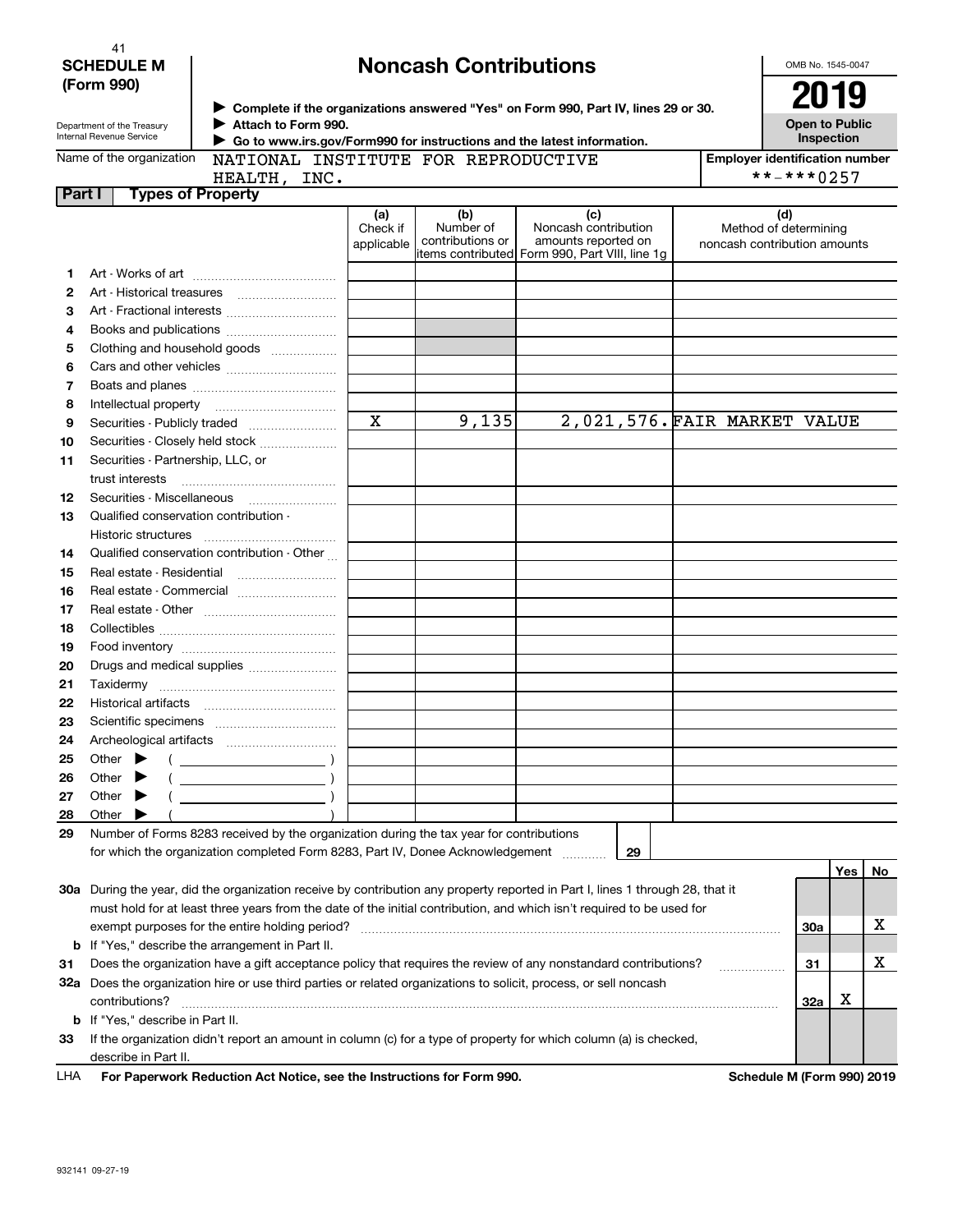Part II | Supplemental Information. Provide the information required by Part I, lines 30b, 32b, and 33, and whether the organization is reporting in Part I, column (b), the number of contributions, the number of items received, or a combination of both. Also complete this part for any additional information.

## SCHEDULE M, PART I, COLUMN (B):

THE NUMBER IN COLUMN (B) REPRESENTS THE NUMBER OF ITEMS CONTRIBUTED.

SCHEDULE M, LINE 32B:

NATIONAL INSTITUTE FOR REPRODUCTIVE HEALTH'S BROKERAGE ACCOUNT, WHERE

THE CORPORATION RECEIVES STOCK CONTRIBUTIONS, IS HELD AT MORGAN

STANLEY. WHEN DIRECTED, MORGAN STANLEY SELLS THE STOCK/NON-CASH

CONTRIBUTIONS.

**2**

 $***-***0257$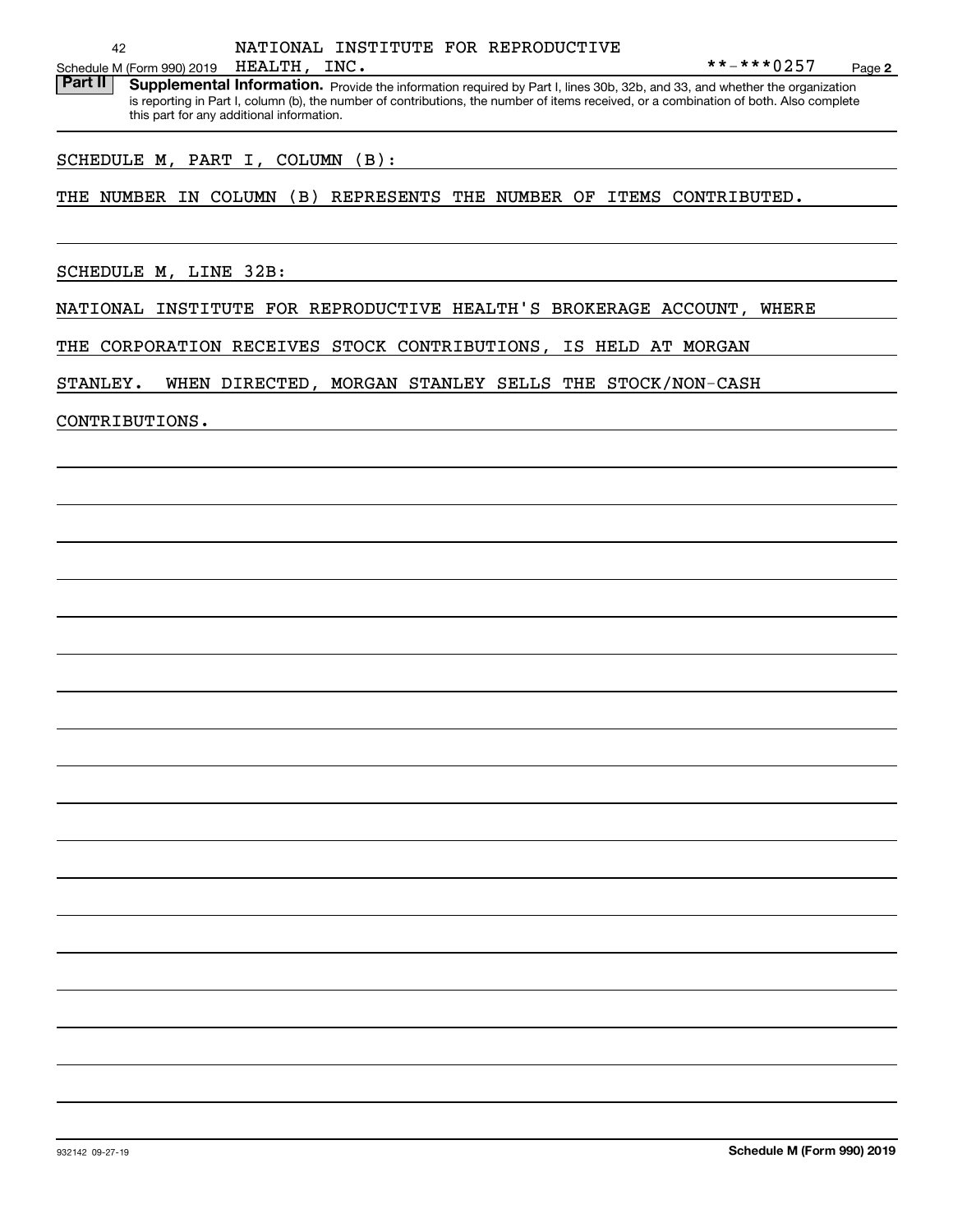43

**(Form 990 or 990-EZ)**

Department of the Treasury Internal Revenue Service Name of the organization

## **SCHEDULE O Supplemental Information to Form 990 or 990-EZ**

**Complete to provide information for responses to specific questions on Form 990 or 990-EZ or to provide any additional information. | Attach to Form 990 or 990-EZ. | Go to www.irs.gov/Form990 for the latest information.**



**Employer identification number** HEALTH, INC. \*\*-\*\*\*0257

FORM 990, PART I, LINE 1, DESCRIPTION OF ORGANIZATION MISSION:

UNAPOLOGETIC APPROACH TO, REPRODUCTIVE RIGHTS, HEALTH, AND JUSTICE

NATIONAL INSTITUTE FOR REPRODUCTIVE

THROUGH BOLD ADVOCACY, CREATIVE EDUCATION CAMPAIGNS, AND HIGH-IMPACT

PARTNERSHIPS DESIGNED TO CHANGE PUBLIC POLICY, GALVANIZE PUBLIC

SUPPORT, AND NORMALIZE WOMEN'S DECISIONS TO HAVE ABORTIONS AND USE

CONTRACEPTION. WE INVEST IN UP-AND-COMING LEADERS AND ASSIST ADVOCATES

ON THE GROUND, IDENTIFY AND SUPPORT INNOVATIVE PARTNERSHIPS, AND

FACILITATE COLLABORATION. WE LEVERAGE PRO-CHOICE SUPPORT IN PROGRESSIVE

AREAS TO STRENGTHEN ADVOCACY NETWORKS IN HOSTILE REGIONS, AND BUILD

GROUNDSWELLS OF SUPPORT TO ADVANCE THE PRO-CHOICE AGENDA FOR THE

FUTURE.

FORM 990, PART III, LINE 1, DESCRIPTION OF ORGANIZATION MISSION:

PUBLIC SUPPORT, AND NORMALIZE WOMENS DECISIONS TO HAVE ABORTIONS AND

USE CONTRACEPTION. WE INVEST IN UP-AND-COMING LEADERS AND ASSIST

ADVOCATES ON THE GROUND, IDENTIFY AND SUPPORT INNOVATIVE PARTNERSHIPS,

AND FACILITATE COLLABORATION. WE LEVERAGE PRO-CHOICE SUPPORT IN

PROGRESSIVE AREAS TO STRENGTHEN ADVOCACY NETWORKS IN HOSTILE REGIONS,

AND BUILD GROUNDSWELL OF SUPPORT TO ADVANCE THE PRO-CHOICE AGENDA FOR

THE FUTURE.

LHA For Paperwork Reduction Act Notice, see the Instructions for Form 990 or 990-EZ. Schedule O (Form 990 or 990-EZ) (2019) FORM 990, PART III, LINE 4A, PROGRAM SERVICE ACCOMPLISHMENTS: PROGRAM SERVICE ACCOMPLISHMENTS: INCLUDING ABORTION. THE NATIONAL INSTITUTE PROVIDES SPACE FOR PARTNERS WORKING ON SIMILAR INITIATIVES TO SHARE RESOURCES AND BEST PRACTICES AND OFFERS ACCESS TO OUR EXTENSIVE NETWORK OF ADVOCATES, OFFICIALS, AND ALLIED NATIONAL ORGANIZATIONS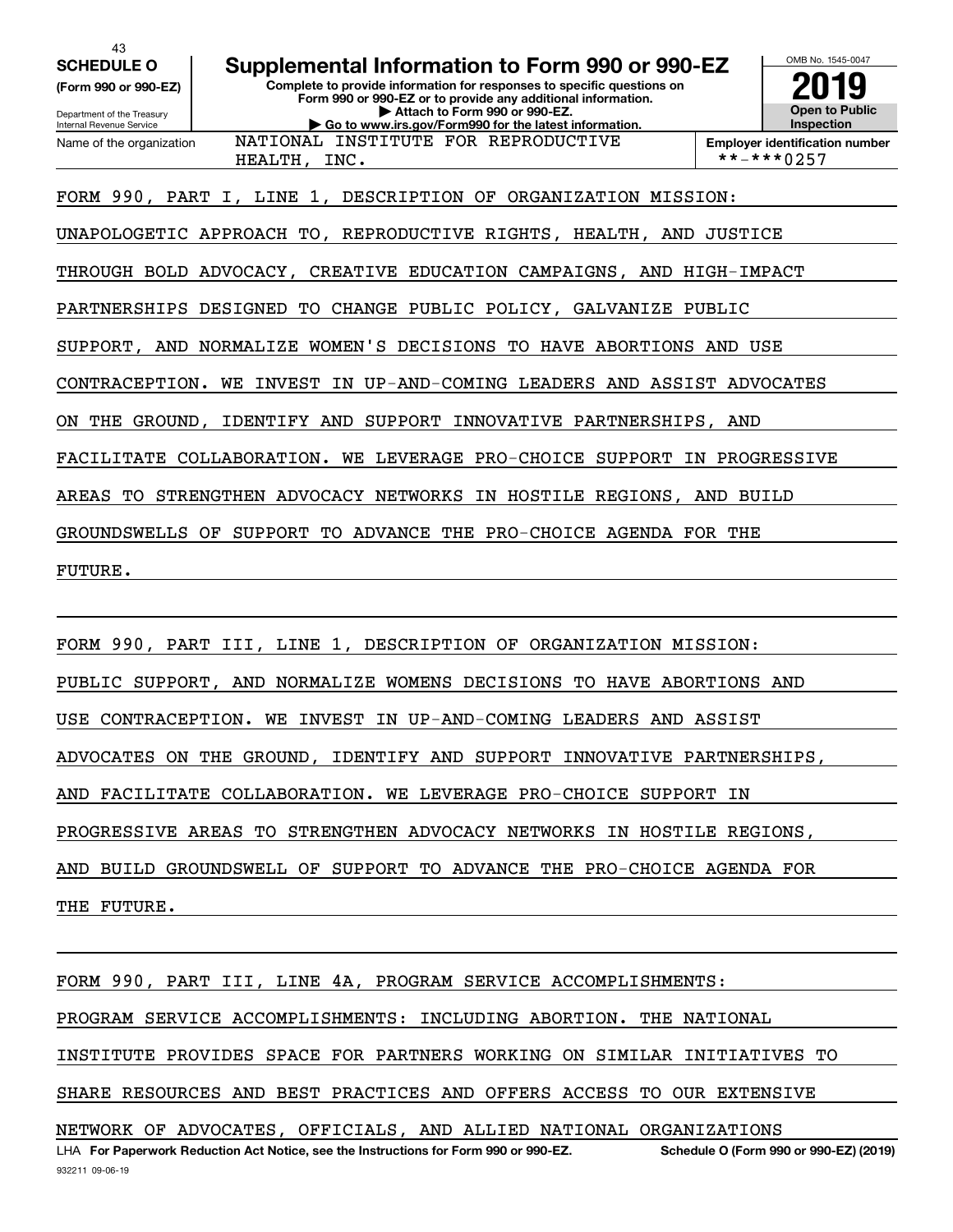| 44                                                                            |                                                     |  |
|-------------------------------------------------------------------------------|-----------------------------------------------------|--|
| Schedule O (Form 990 or 990-EZ) (2019)                                        | Page 2                                              |  |
| Name of the organization  NATIONAL INSTITUTE FOR REPRODUCTIVE<br>HEALTH, INC. | <b>Employer identification number</b><br>**-***0257 |  |
| SPANNING A BROAD RANGE OF EXPERTISE. WE HAVE SUPPORTED ADVOCATES AND          |                                                     |  |
| ELECTED OFFICIALS IN SUCH IMPORTANT WORK AS CREATING COMPREHENSIVE            |                                                     |  |
| POLICY AGENDAS THAT SUPPORT THE FULL SPECTRUM OF REPRODUCTIVE AND             |                                                     |  |
| MATERNAL HEALTH, INCLUDING ABORTION, DEVELOPING POLICIES AND OTHER            |                                                     |  |
| INITIATIVES TO INCREASE ACCESS TO REPRODUCTIVE HEALTH CARE, INCLUDING A       |                                                     |  |
| SPECIFIC FOCUS ON UNDERUTILIZED FORMS OF CONTRACEPTION, ENGAGING IN           |                                                     |  |
| CREATIVE AND BOLD DEFENSE AGAINST ANTI-CHOICE BILLS, AND SUPPORTING           |                                                     |  |
| PROACTIVE POLICY ON ABORTION.                                                 |                                                     |  |
|                                                                               |                                                     |  |
| IN 2020, THROUGH ITS PARTNERSHIP PROGRAMS AT THE STATE LEVEL, THE             |                                                     |  |
| NATIONAL INSTITUTE FOCUSED ON PROTECTING AND EXPANDING ACCESS TO              |                                                     |  |
|                                                                               |                                                     |  |

LIVES.

AMONG THE MOST NOTABLE SUCCESSES ACHIEVED BY NIRH AND ITS STATE

ABORTION CARE, STRENGTHENING ADVOCACY BY INDEPENDENT ABORTION

PROVIDERS, SECURING ACCESS TO CONFIDENTIAL FAMILY PLANNING SERVICES,

AND INCREASING ACCESS TO LONG-ACTING REVERSIBLE CONTRACEPTION (LARC).

AS IT DID SO, IT SOUGHT TO ADVANCE A PROACTIVE ABORTION RIGHTS VISION,

ENGAGE A NEW AND BROAD BASE OF SUPPORTERS, AND REDUCE SHAME AND STIGMA

BY PUBLICLY PROMOTING THE AFFIRMATIVE VALUE OF ABORTION IN WOMEN'S

PARTNERS IN 2020:

MASSACHUSETTS AND VIRGINIA ENACTED PROACTIVE ABORTION LEGISLATION,

REPEALING MAJOR BARRIERS TO ABORTION CARE. THE PASSAGE OF VIRGINIA'S

REPRODUCTIVE HEALTH PROTECTION ACT IS PARTICULARLY IMPORTANT, AS IT

LAID GROUNDWORK FOR THE COMMONWEALTH TO BECOME A CRITICAL POINT OF

ACCESS FOR PEOPLE SEEKING ABORTIONS ACROSS THE SOUTHEAST, A REGION IN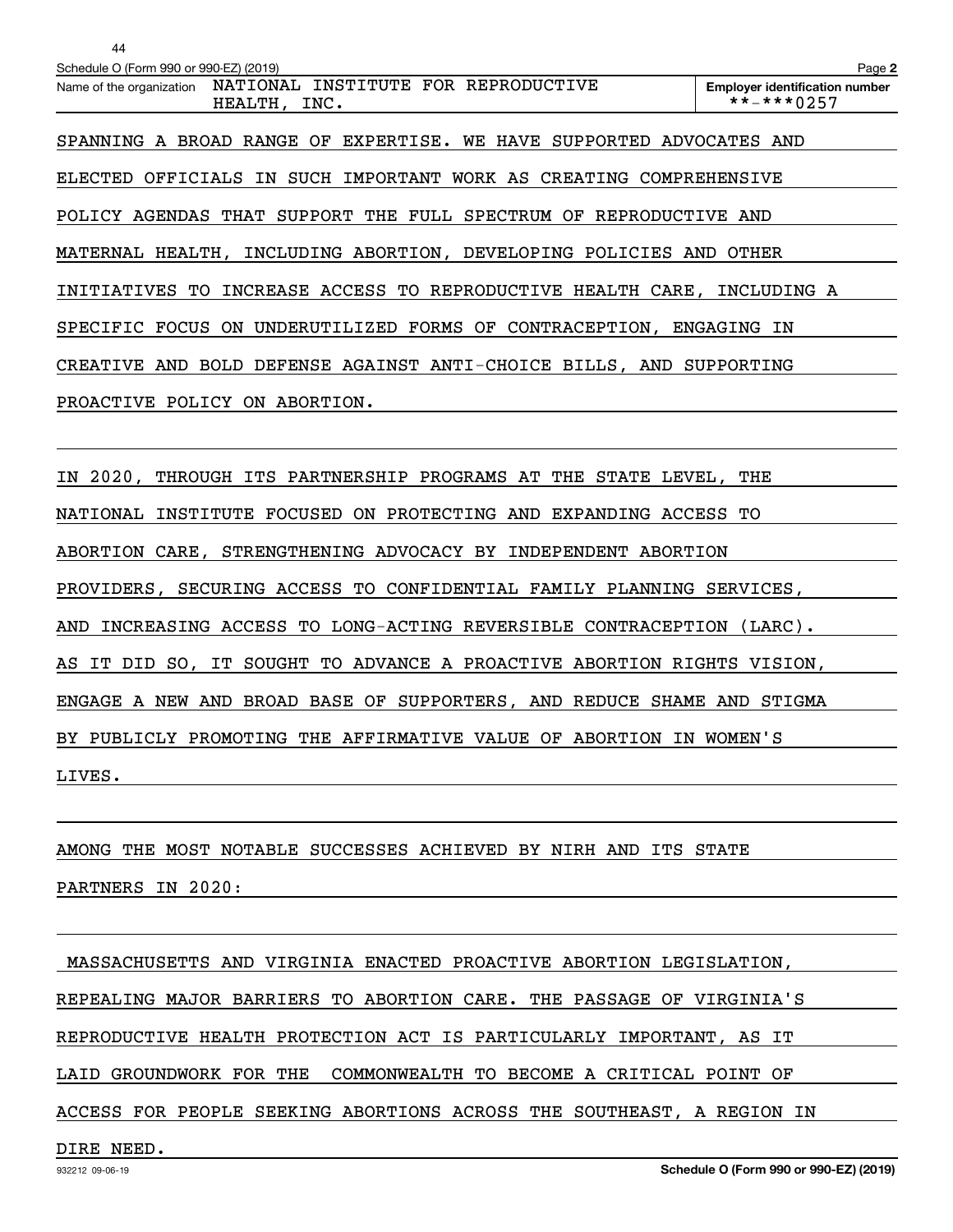| 45                                     |                                                          |                                                            |
|----------------------------------------|----------------------------------------------------------|------------------------------------------------------------|
| Schedule O (Form 990 or 990-EZ) (2019) |                                                          | Page 2                                                     |
| Name of the organization               | NATIONAL INSTITUTE FOR REPRODUCTIVE<br>INC.<br>HEALTH, I | <b>Employer identification number</b><br>$***$ $***$ 0.257 |

 AS SHUTDOWNS RELATED TO THE PANDEMIC BEGAN, NIRH WORKED TO ENSURE TO ENSURE THAT REPRODUCTIVE HEALTH CARE REMAINED CLASSIFIED AS ESSENTIAL IN NEW YORK, AS ITS PARTNERS DID SO IN STATES INCLUDING MASSACHUSETTS, NEW JERSEY, AND VIRGINIA. IN ADDITION, ITS CONNECTICUT PARTNER SECURED RESOLUTIONS IN SIXTEEN TOWNS CALLING OUT RACISM AS A PUBLIC HEALTH EMERGENCY.

 IN NORTH CAROLINA, ADVOCATES SECURED A VETO OF A BILL THAT WOULD HAVE CRIMINALIZED PREGNANT PEOPLE FOR USING RUGS, THEREBY DISCOURAGING THEM FROM SEEKING PRENATAL CARE AND CAUSING FAMILIES TO LOSE CUSTODY OF THEIR CHILDREN.

 AT THE BEGINNING OF OCTOBER, GOVERNOR MURPHY ANNOUNCED THE INTRODUCTION OF NEW JERSEY'S REPRODUCTIVE FREEDOM ACT, WHICH WOULD ENSHRINE THE RIGHT TO MAKE REPRODUCTIVE DECISIONS INTO STATE LAW, WHILE EXPANDING ACCESS TO REPRODUCTIVE HEALTH CARE, INCLUDING CONTRACEPTION AND ABORTION.

932212 09-06-19 **Schedule O (Form 990 or 990-EZ) (2019)** FORM 990, PART III, LINE 4B, PROGRAM SERVICE ACCOMPLISHMENTS: PROGRAM SERVICE ACCOMPLISHMENTS: INNOVATIVE AND BOLD STRATEGIES THAT SERVE THEIR COMMUNITY AND BUILD PROACTIVE MOMENTUM THAT REVERBERATES BEYOND THE COUNTY LINE. SINCE THE INITIATIVE'S LAUNCH, WE HAVE SUPPORTED ADVOCATES AND ELECTED OFFICIALS IN ADDRESSING THE ISSUES THAT IMPACT THEIR COMMUNITIES THE MOST, INCLUDING COMPREHENSIVE SEX EDUCATION AND TEEN-FRIENDLY REPRODUCTIVE HEALTH CARE, THE DECEPTIVE PRACTICES OF CRISIS PREGNANCY CENTERS, PUBLIC FUNDING FOR ABORTION, REPRODUCTIVE JUSTICE FOR INCARCERATED WOMEN, SAFE ACCESS TO ABORTION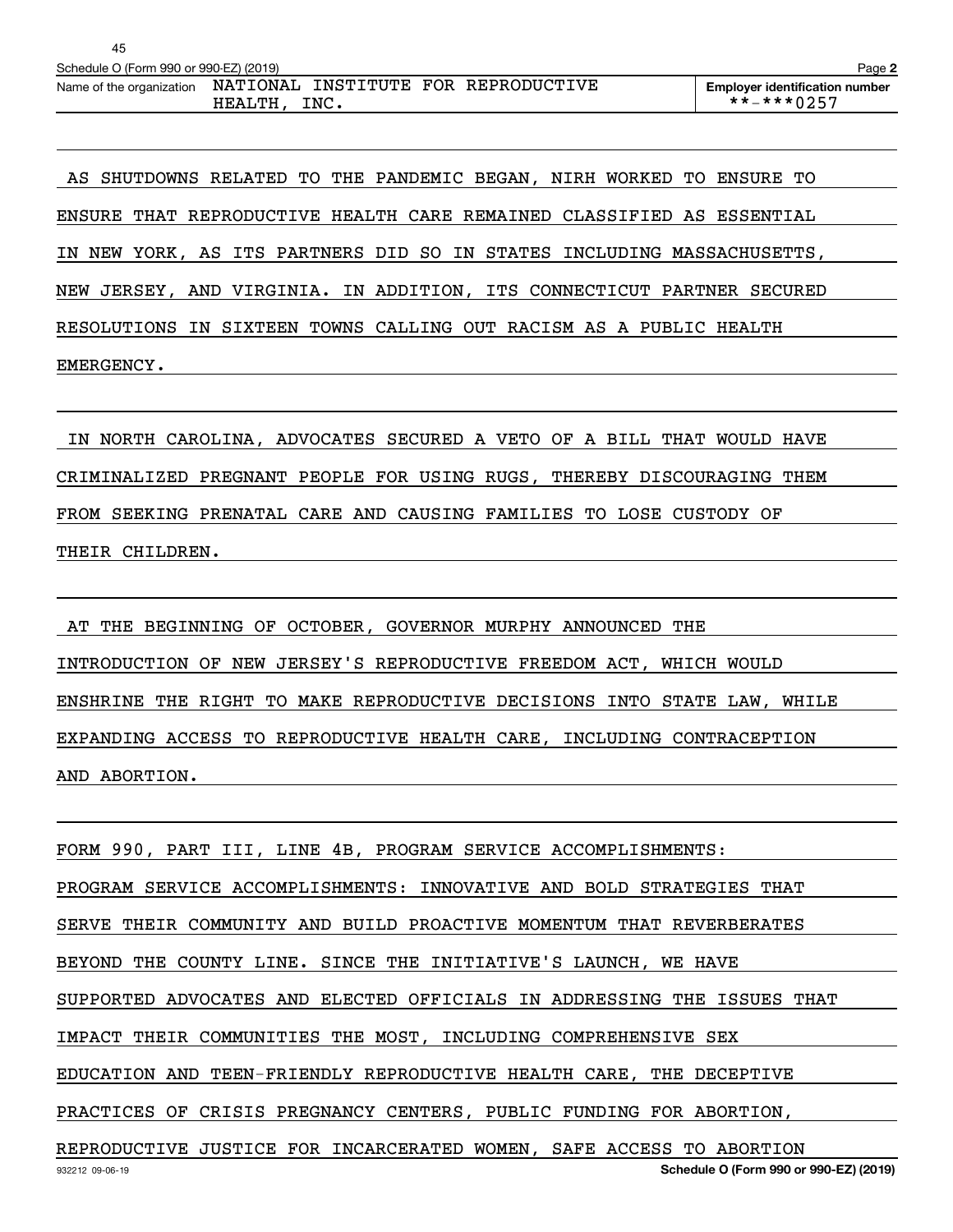| 46                                     |                                                        |                                                     |
|----------------------------------------|--------------------------------------------------------|-----------------------------------------------------|
| Schedule O (Form 990 or 990-EZ) (2019) |                                                        | Page 2                                              |
| Name of the organization               | NATIONAL INSTITUTE FOR REPRODUCTIVE<br>INC.<br>HEALTH, | <b>Employer identification number</b><br>**-***0257 |

CLINICS FOR PATIENTS, VOLUNTEERS, AND STAFF, AND MORE.

IN 2020, THROUGH ITS PARTNERSHIP PROGRAMS AT THE LOCAL LEVEL, THE NATIONAL INSTITUTE FOCUSED ON PROTECTING AND EXPANDING ACCESS TO ABORTION CARE. TO DO SO, IT PARTNERED WITH ORGANIZATIONS TO FOCUS SPECIFICALLY ON LOCALITIES ACROSS THE COUNTRY, INCLUDING CHICAGO, IL, COLUMBUS, OH, LOS ANGELES COUNTY, LOUISVILLE, KY, MINNEAPOLIS, MN, AND SOUTH BEND, IN; THESE EFFORTS FOCUSED ON ISSUES SUCH AS ABORTION FUNDING AND PROMOTING EFFORTS TO SAFEGUARD CLINICS AND HEALTH CARE PROVIDERS AGAINST ATTACKS. ITS WORK IN CITIES ALSO INCLUDED EFFORTS TO CULTIVATE YOUTH LEADERSHIP IN EL PASO, TX, MINNEAPOLIS AND ST. PAUL, MN, AND SAGINAW, MI, AND TO SUPPORT HEALTHY FAMILIES IN BLOOMINGTON, IN AND GREENSBORO, NC.

FORM 990, PART III, LINE 4C, PROGRAM SERVICE ACCOMPLISHMENTS: TO EXPLORING GENDER IDENTITY TO BODY IMAGE AND SELF-ESTEEM. TORCH PEER LEADERS ALSO DEVELOPED AND FACILITATED AN ENTIRELY YOUTH LED TEEN NIGHT ON RAPE CULTURE. OVER 40 YOUNG PEOPLE FROM ACROSS NYC PARTICIPATED IN THIS EVENT. ADDITIONALLY, TORCH STAFF PRESENTED AT TWO NATIONAL CONFERENCES ON THE INTERSECTIONALITY OF RACE AND SEXUALITY AND HOW TO ADVANCE SOCIAL JUSTICE IN THE SEX ED CLASSROOM. TORCH CONTINUED TO STRENGTHEN COMMUNITY RELATIONSHIPS IN THE BRONX AND BROOKLYN TO BUILD ON THE COMPREHENSIVE SITE PROJECT WHICH WILL BRING YOUTH INFORMED COMPREHENSIVE SEXUALITY EDUCATION TO NYC PUBLIC SCHOOL STUDENTS IN LOW NO RESOURCE NEIGHBORHOODS DURING THE SCHOOL DAY.

FORM 990, PART VI, SECTION B, LINE 11B:

932212 09-06-19 **Schedule O (Form 990 or 990-EZ) (2019)** SENIOR STAFF REVIEWS THE DRAFT FORM 990. DRAFT IS SUBSEQUENTLY SENT TO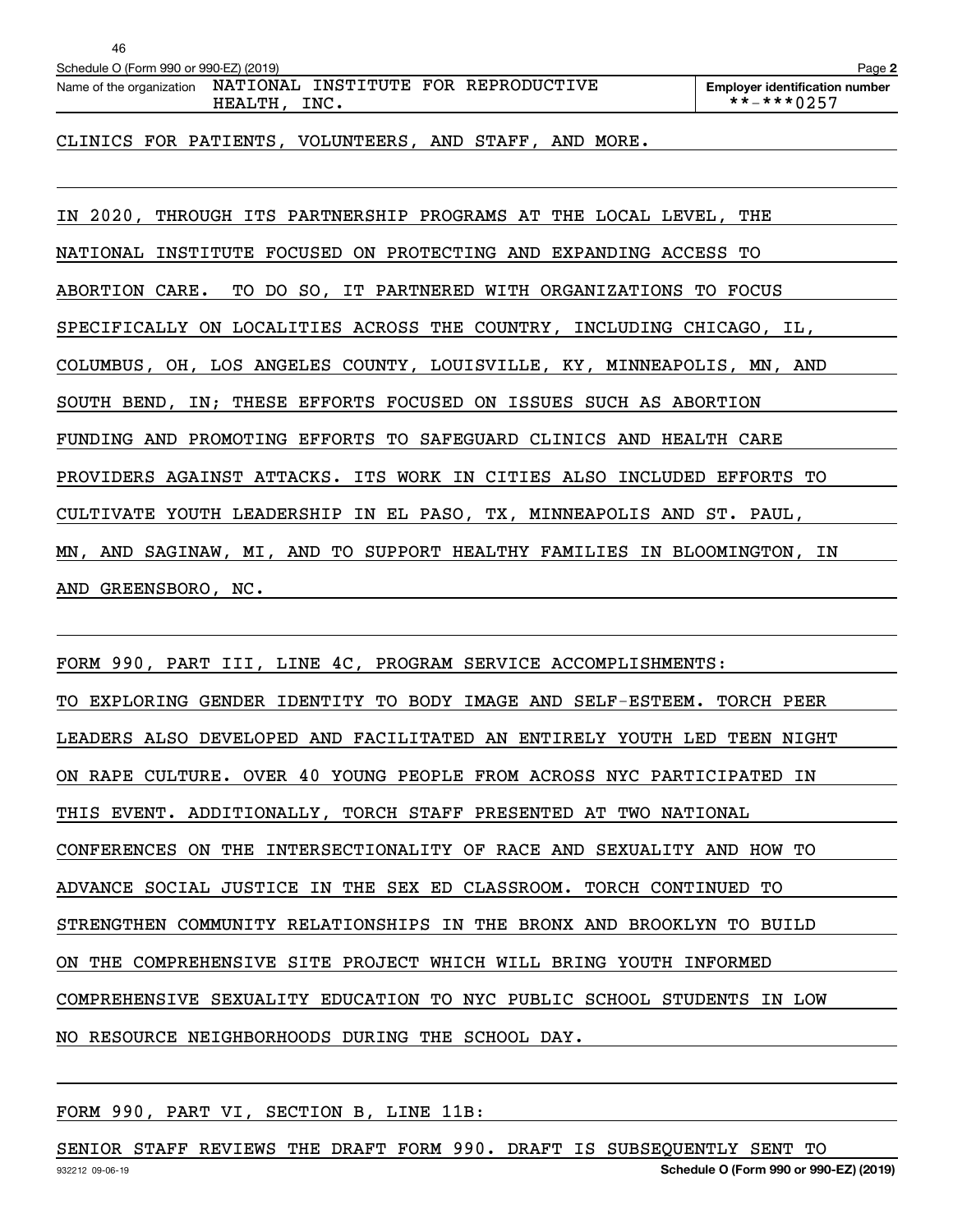| 47                                     |                                                                               |                                                            |
|----------------------------------------|-------------------------------------------------------------------------------|------------------------------------------------------------|
| Schedule O (Form 990 or 990-EZ) (2019) |                                                                               | Page 2                                                     |
|                                        | Name of the organization  NATIONAL INSTITUTE FOR REPRODUCTIVE<br>HEALTH, INC. | <b>Employer identification number</b><br>$***$ $***$ 0.257 |
|                                        | AUDIT COMMITTEE FOR ADDITIONAL REVIEW UPON COMMITTEE'S SATISFACTION,          | THE                                                        |

990 IS PRESENTED TO THE FULL BOARD PRIOR TO FILING.

FORM 990, PART VI, SECTION B, LINE 12C:

DISCLOSURE BY BOARD MEMBERS IS UPDATED AT LEAST ANNUALLY. DISCLOSURE OF ALL FACTS PERTAINING TO POTENTIAL CONFLICT SHALL BE MADE TO THE BOARD. FACT GATHERING AND REVIEW BY THE BOARD DETERMINES IF CONFLICT EXISTS. WHILE THE POTENTIAL FOR CONFLICT OF INTEREST IS UNDER REVIEW, ALL PERSONS UNDER REVIEW OF RELATING TO THE BUSINESS ACTION UNDER REVIEW WILL BE PROHIBITED FROM PARTICIPATING IN THE GOVERNING BODY'S DELIBERATIONS AND DECISIONS. THE BOARD SHALL DETERMINE BY A MAJORITY VOTE OF THE DISINTERESTED DIRECTORS WHETHER THE TRANSACTION OR ARRANGEMENT IS IN THE CORPORATION'S BEST INTEREST.

FORM 990, PART VI, SECTION B, LINE 15A:

THE COMPENSATION OF THE PRESIDENT IS REVIEWED ANNUALLY BY THE COMPENSATION COMMITTEE COMPOSED ENTIRELY OF INDIVIDUALS WHO DO NOT HAVE A CONFLICT OF INTEREST. THE BOARD'S CHAIRS WITH INPUT FROM THE BOARD OF DIRECTORS ARE RESPONSIBLE FOR CONDUCTING AN ANNUAL IN-PERSON OR VIDEO CONFERENCE, WRITTEN EVALUATION OF THE PRESIDENT AND RECOMMENDING COMPENSATION ADJUSTMENT FOR THE PRESIDENT TO THE COMPENSATION COMMITTEE. THE COMPENSATION COMMITTEE RELIES ON THIS RECOMMENDATION, HIGHLIGHTS OF THE PRESIDENT'S REVIEW, APPROPRIATE DATA AS TO THE COMPARABILITY OF SIMILAR NONPROFITS (AS REQUIRED BY THE IRS) AND OTHER RELEVANT FACTORS IN DETERMINING ITS RECOMMENDATION IN A WRITTEN REPORT TO THE BOARD OF DIRECTORS. THE BOARD OF DIRECTORS ARE RESPONSIBLE FOR APPROVAL OF THE PRESIDENT'S COMPENSATION ADJUSTMENT. BOARD MINUTES WILL REFLECT THIS ACTION.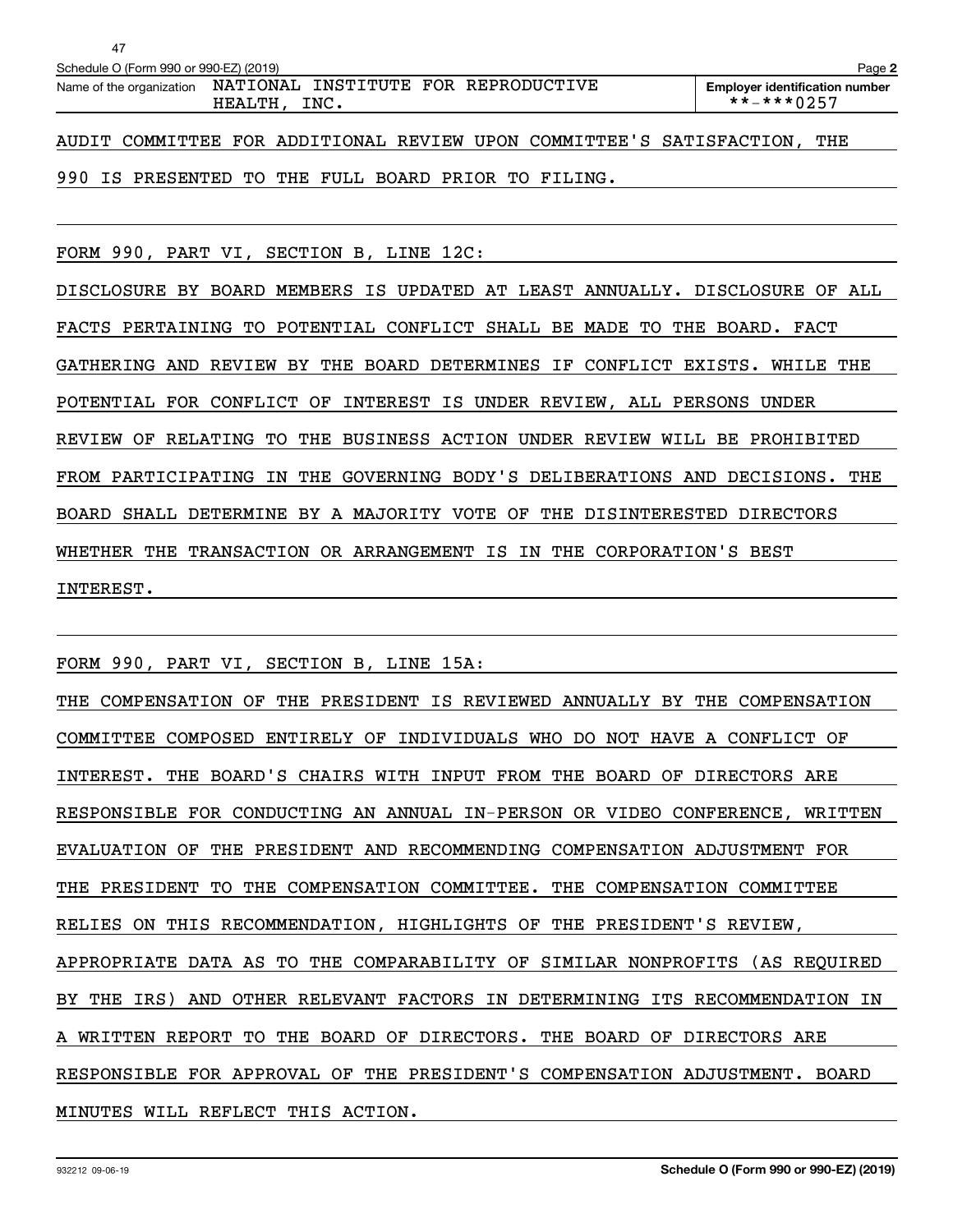| 48<br>Schedule O (Form 990 or 990-EZ) (2019)                                    | Page 2                                              |
|---------------------------------------------------------------------------------|-----------------------------------------------------|
| NATIONAL INSTITUTE FOR REPRODUCTIVE<br>Name of the organization<br>HEALTH, INC. | <b>Employer identification number</b><br>**-***0257 |
| FORM 990, PART VI, SECTION C, LINE 19:                                          |                                                     |
| THE ORGANIZATION MAKES ALL DOCUMENTS AVAILABLE UPON REQUEST TO FOUNDATION       |                                                     |
| SUPPORTERS, DONORS, AND GOVERNMENT ENTITIES.                                    |                                                     |
| FORM 990, PART IX, LINE 11G, OTHER FEES:                                        |                                                     |
| PROFESSIONAL FEES AND CONTRACTED SERVICES:                                      |                                                     |
| PROGRAM SERVICE EXPENSES                                                        | 737,461.                                            |
| MANAGEMENT AND GENERAL EXPENSES                                                 | 224,813.                                            |
| FUNDRAISING EXPENSES                                                            | 177,507.                                            |
| TOTAL EXPENSES                                                                  | 1,139,781.                                          |
| TOTAL OTHER FEES ON FORM 990, PART IX, LINE 11G, COL A                          | 1,139,781.                                          |
| FORM 990, PART XII, LINE 2C:                                                    |                                                     |
| THE PROCESS HAS NOT CHANGED FROM THE PRIOR YEAR.                                |                                                     |
|                                                                                 |                                                     |
|                                                                                 |                                                     |
|                                                                                 |                                                     |
|                                                                                 |                                                     |
|                                                                                 |                                                     |
|                                                                                 |                                                     |
|                                                                                 |                                                     |
|                                                                                 |                                                     |
|                                                                                 |                                                     |
|                                                                                 |                                                     |
|                                                                                 |                                                     |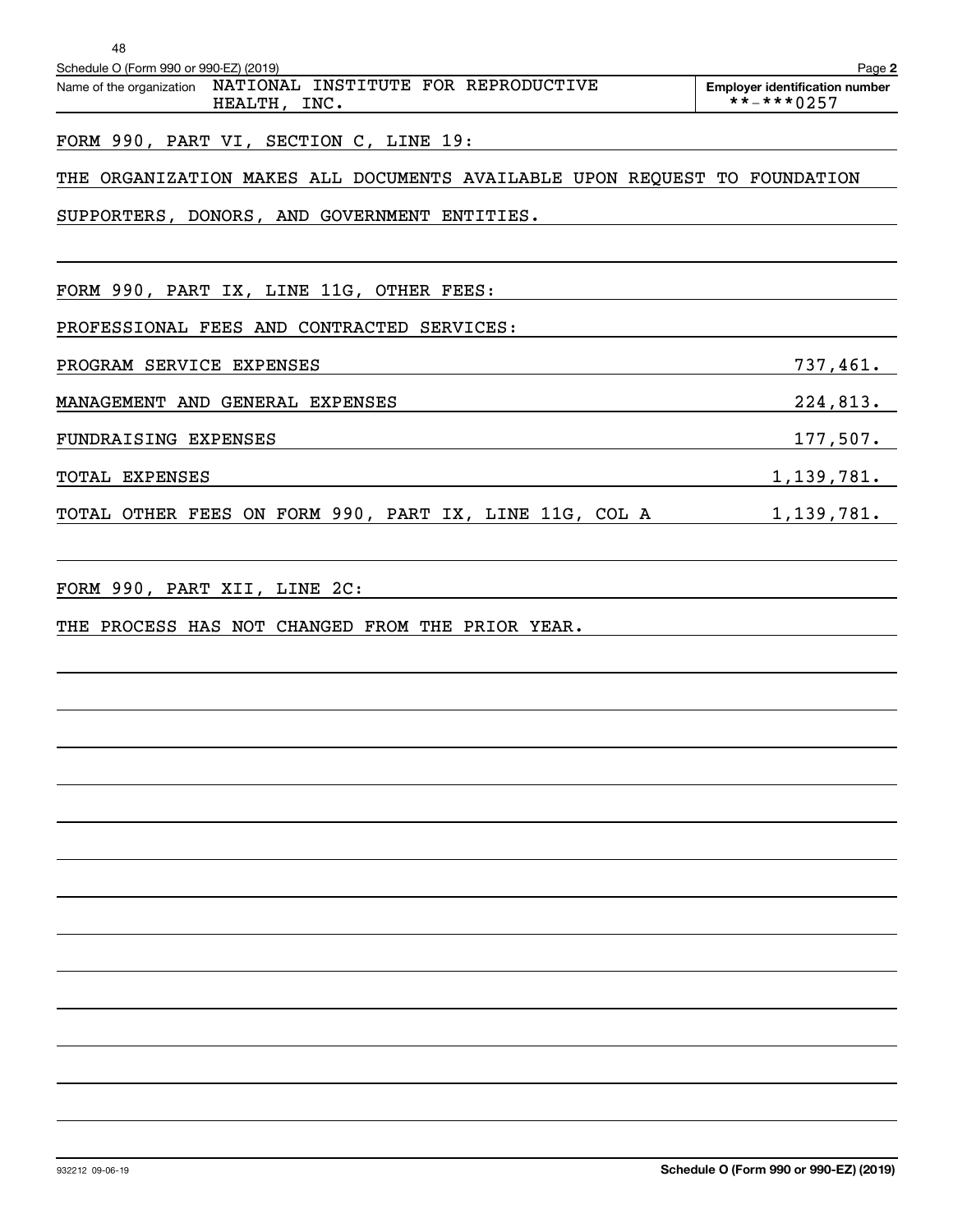| 49                |  |  |
|-------------------|--|--|
| <b>SCHEDULE R</b> |  |  |

| (Form 990) |  |
|------------|--|
|------------|--|

Department of the Treasury Internal Revenue Service

Name of the organization

## **Related Organizations and Unrelated Partnerships**

**Complete if the organization answered "Yes" on Form 990, Part IV, line 33, 34, 35b, 36, or 37.** |

**Attach to Form 990.**  |

HEALTH, INC.

**Part I Identification of Disregarded Entities.**  Complete if the organization answered "Yes" on Form 990, Part IV, line 33.

NATIONAL INSTITUTE FOR REPRODUCTIVE

| (a)<br>Name, address, and EIN (if applicable)<br>of disregarded entity | (b)<br>Primary activity | (c)<br>Legal domicile (state or<br>foreign country) | (d)<br>Total income | (e)<br>End-of-year assets | (f)<br>Direct controlling<br>entity |
|------------------------------------------------------------------------|-------------------------|-----------------------------------------------------|---------------------|---------------------------|-------------------------------------|
|                                                                        |                         |                                                     |                     |                           |                                     |
|                                                                        |                         |                                                     |                     |                           |                                     |
|                                                                        |                         |                                                     |                     |                           |                                     |
|                                                                        |                         |                                                     |                     |                           |                                     |

#### **Identification of Related Tax-Exempt Organizations.** Complete if the organization answered "Yes" on Form 990, Part IV, line 34, because it had one or more related tax-exempt **Part II** organizations during the tax year.

| (a)<br>Name, address, and EIN<br>of related organization | (b)<br>Primary activity    | (c)<br>Legal domicile (state or<br>foreign country) | (d)<br>Exempt Code<br>section | (e)<br>Public charity<br>status (if section | (f)<br>Direct controlling<br>entity |     | $(g)$<br>Section 512(b)(13)<br>controlled<br>entity? |
|----------------------------------------------------------|----------------------------|-----------------------------------------------------|-------------------------------|---------------------------------------------|-------------------------------------|-----|------------------------------------------------------|
|                                                          |                            |                                                     |                               | 501(c)(3))                                  |                                     | Yes | No                                                   |
| NATIONAL INSTITUTE FOR REPRODUCTIVE HEALTH               | TO PRESERVE AND EXPAND THE |                                                     |                               |                                             |                                     |     |                                                      |
| ACTION FUND - 13-2934132, 14 WALL STREET                 | FULL RANGE OF REPRODUCTIVE |                                                     |                               |                                             |                                     |     |                                                      |
| SUITE 3B, NEW YORK, NY 10005                             | HEALTH CARE                | NEW YORK                                            | 501(C)(4)                     |                                             | N/A                                 |     | х                                                    |
| WINNING MESSAGE ACTION FUND - 26-2118541                 | TO ADDRESS GROWING ATTACKS |                                                     |                               |                                             |                                     |     |                                                      |
| 14 WALL STREET SUITE 3B                                  | ON WOMEN'S REPRODUCTIVE    |                                                     |                               |                                             |                                     |     |                                                      |
| NEW YORK, NY 10005                                       | HEALTH CARE ACCESS         | NEW YORK                                            | 501(C)(4)                     |                                             | N/A                                 |     | х                                                    |
|                                                          |                            |                                                     |                               |                                             |                                     |     |                                                      |
|                                                          |                            |                                                     |                               |                                             |                                     |     |                                                      |
|                                                          |                            |                                                     |                               |                                             |                                     |     |                                                      |
|                                                          |                            |                                                     |                               |                                             |                                     |     |                                                      |

**For Paperwork Reduction Act Notice, see the Instructions for Form 990. Schedule R (Form 990) 2019**

OMB No. 1545-0047

**2019**

 $***$  \*\*\*\* 0257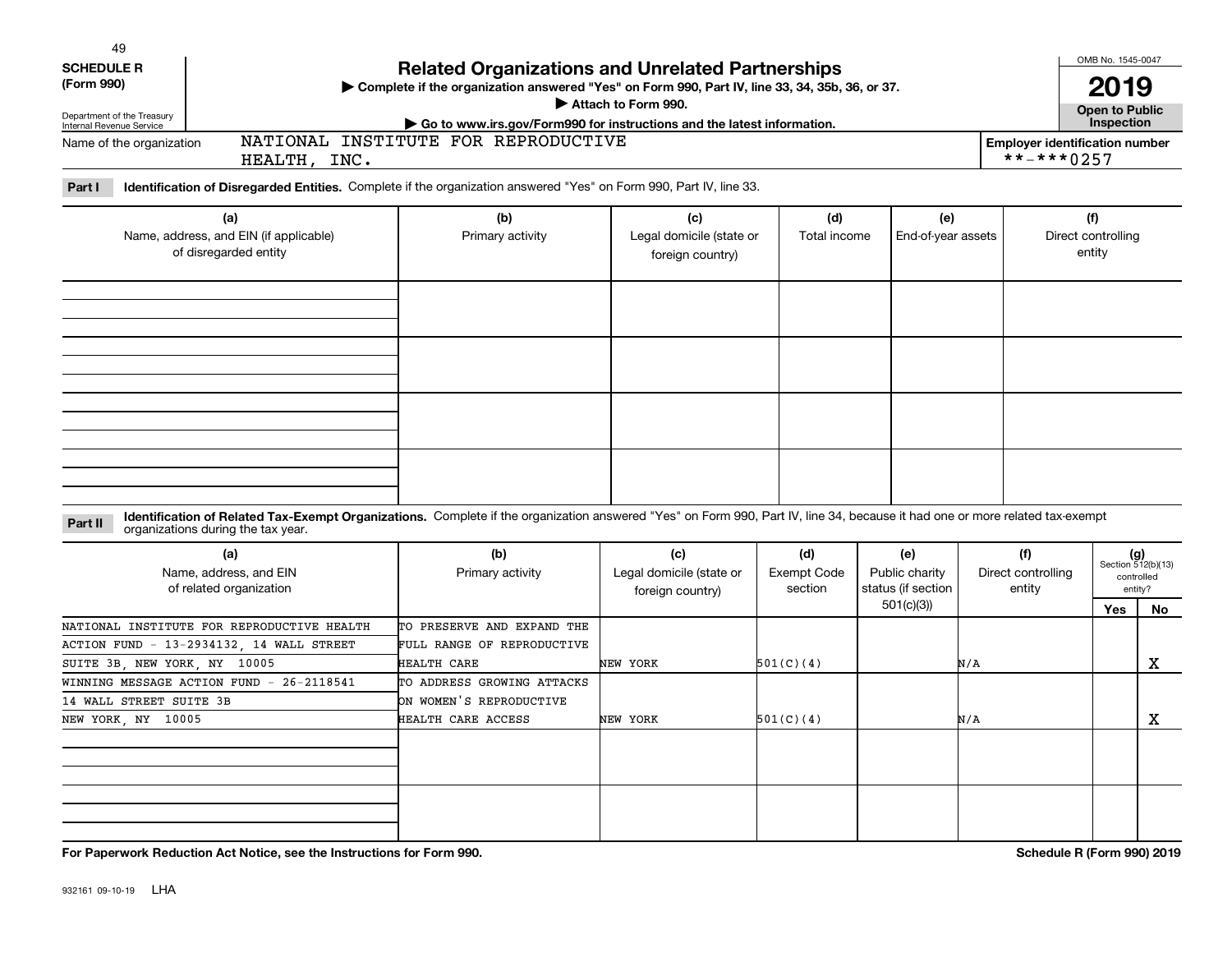Schedule R (Form 990) 2019  $\,$  HEALTH ,  $\,$  INC  $\,$   $\,$ HEALTH, INC.

**2**

**Identification of Related Organizations Taxable as a Partnership.** Complete if the organization answered "Yes" on Form 990, Part IV, line 34, because it had one or more related **Part III** organizations treated as a partnership during the tax year.

| (a)                                               | (b)              | (c)                  | (d)                          | (e)                                                                 | (f)                      | (g)                     | (h)              | (i)                                                              | (j) | (k)                                         |
|---------------------------------------------------|------------------|----------------------|------------------------------|---------------------------------------------------------------------|--------------------------|-------------------------|------------------|------------------------------------------------------------------|-----|---------------------------------------------|
| Name, address, and EIN<br>of related organization | Primary activity | Legal<br>domicile    | Direct controlling<br>entity | Predominant income                                                  | Share of total<br>income | Share of<br>end-of-year | Disproportionate | Code V-UBI                                                       |     | General or Percentage<br>managing ownership |
|                                                   |                  | (state or<br>foreign |                              |                                                                     |                          | assets                  | allocations?     |                                                                  |     |                                             |
|                                                   |                  | country)             |                              | related, unrelated,<br>excluded from tax under<br>sections 512-514) |                          |                         | Yes   No         | amount in box<br>20 of Schedule<br>K-1 (Form 1065) <b>Yes No</b> |     |                                             |
|                                                   |                  |                      |                              |                                                                     |                          |                         |                  |                                                                  |     |                                             |
|                                                   |                  |                      |                              |                                                                     |                          |                         |                  |                                                                  |     |                                             |
|                                                   |                  |                      |                              |                                                                     |                          |                         |                  |                                                                  |     |                                             |
|                                                   |                  |                      |                              |                                                                     |                          |                         |                  |                                                                  |     |                                             |
|                                                   |                  |                      |                              |                                                                     |                          |                         |                  |                                                                  |     |                                             |
|                                                   |                  |                      |                              |                                                                     |                          |                         |                  |                                                                  |     |                                             |
|                                                   |                  |                      |                              |                                                                     |                          |                         |                  |                                                                  |     |                                             |
|                                                   |                  |                      |                              |                                                                     |                          |                         |                  |                                                                  |     |                                             |
|                                                   |                  |                      |                              |                                                                     |                          |                         |                  |                                                                  |     |                                             |
|                                                   |                  |                      |                              |                                                                     |                          |                         |                  |                                                                  |     |                                             |
|                                                   |                  |                      |                              |                                                                     |                          |                         |                  |                                                                  |     |                                             |
|                                                   |                  |                      |                              |                                                                     |                          |                         |                  |                                                                  |     |                                             |
|                                                   |                  |                      |                              |                                                                     |                          |                         |                  |                                                                  |     |                                             |
|                                                   |                  |                      |                              |                                                                     |                          |                         |                  |                                                                  |     |                                             |
|                                                   |                  |                      |                              |                                                                     |                          |                         |                  |                                                                  |     |                                             |
|                                                   |                  |                      |                              |                                                                     |                          |                         |                  |                                                                  |     |                                             |
|                                                   |                  |                      |                              |                                                                     |                          |                         |                  |                                                                  |     |                                             |

**Identification of Related Organizations Taxable as a Corporation or Trust.** Complete if the organization answered "Yes" on Form 990, Part IV, line 34, because it had one or more related **Part IV** organizations treated as a corporation or trust during the tax year.

| (a)<br>Name, address, and EIN<br>of related organization | (b)<br>Primary activity | (c)<br>Legal domicile<br>(state or<br>foreign | (d)<br>Direct controlling<br>entity | (e)<br>Type of entity<br>(C corp, S corp,<br>or trust) | (f)<br>Share of total<br>income | (g)<br>Share of<br>end-of-year<br>assets | (h)<br> Percentage <br>ownership | $\begin{array}{c} \textbf{(i)}\\ \text{Section}\\ 512 \text{(b)} \text{(13)}\\ \text{controlled}\\ \text{entity?} \end{array}$ |
|----------------------------------------------------------|-------------------------|-----------------------------------------------|-------------------------------------|--------------------------------------------------------|---------------------------------|------------------------------------------|----------------------------------|--------------------------------------------------------------------------------------------------------------------------------|
|                                                          |                         | country)                                      |                                     |                                                        |                                 |                                          |                                  | Yes No                                                                                                                         |
|                                                          |                         |                                               |                                     |                                                        |                                 |                                          |                                  |                                                                                                                                |
|                                                          |                         |                                               |                                     |                                                        |                                 |                                          |                                  |                                                                                                                                |
|                                                          |                         |                                               |                                     |                                                        |                                 |                                          |                                  |                                                                                                                                |
|                                                          |                         |                                               |                                     |                                                        |                                 |                                          |                                  |                                                                                                                                |
|                                                          |                         |                                               |                                     |                                                        |                                 |                                          |                                  |                                                                                                                                |
|                                                          |                         |                                               |                                     |                                                        |                                 |                                          |                                  |                                                                                                                                |
|                                                          |                         |                                               |                                     |                                                        |                                 |                                          |                                  |                                                                                                                                |
|                                                          |                         |                                               |                                     |                                                        |                                 |                                          |                                  |                                                                                                                                |
|                                                          |                         |                                               |                                     |                                                        |                                 |                                          |                                  |                                                                                                                                |
|                                                          |                         |                                               |                                     |                                                        |                                 |                                          |                                  |                                                                                                                                |
|                                                          |                         |                                               |                                     |                                                        |                                 |                                          |                                  |                                                                                                                                |
|                                                          |                         |                                               |                                     |                                                        |                                 |                                          |                                  |                                                                                                                                |
|                                                          |                         |                                               |                                     |                                                        |                                 |                                          |                                  |                                                                                                                                |
|                                                          |                         |                                               |                                     |                                                        |                                 |                                          |                                  |                                                                                                                                |
|                                                          |                         |                                               |                                     |                                                        |                                 |                                          |                                  |                                                                                                                                |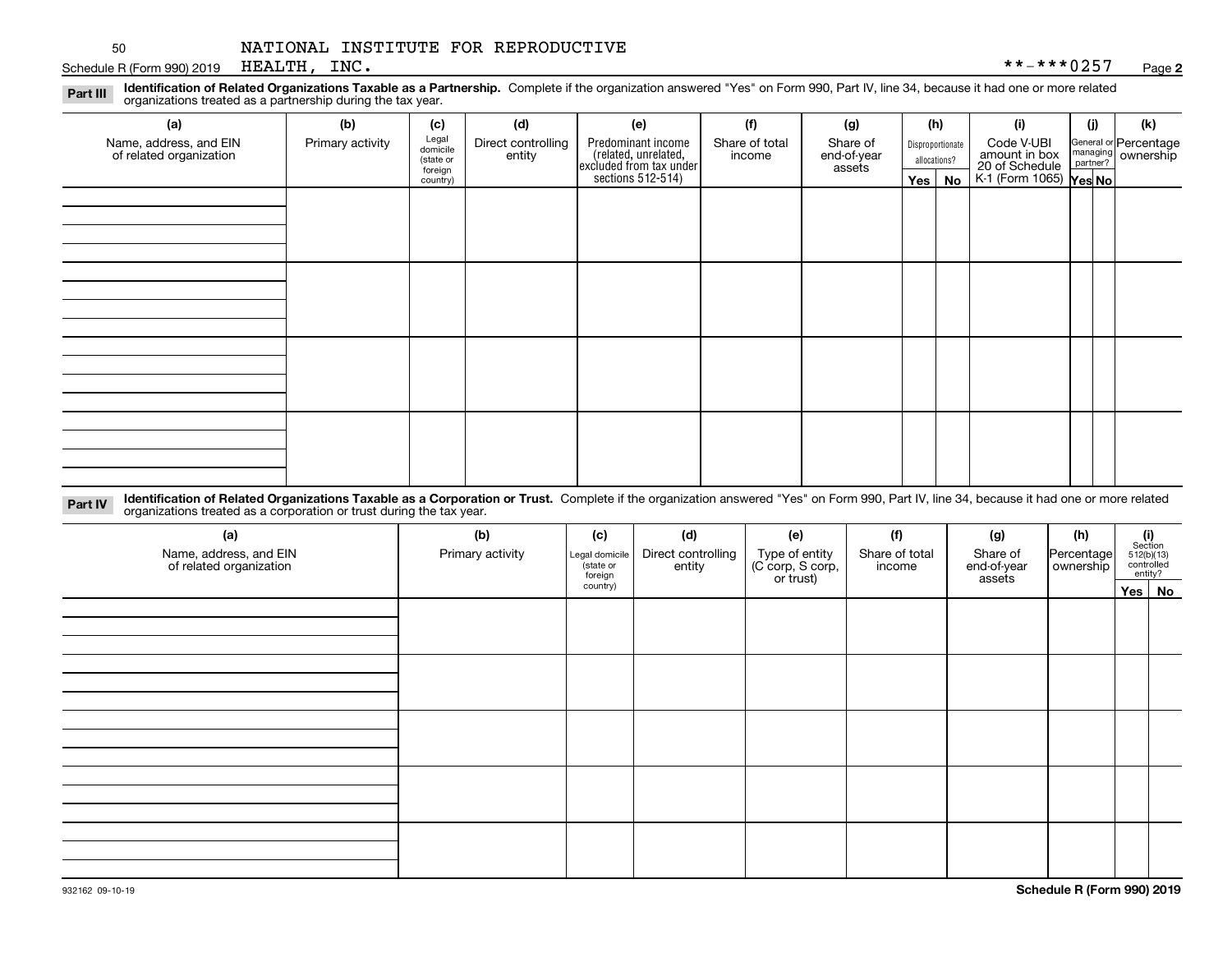| Part V Transactions With Related Organizations. Complete if the organization answered "Yes" on Form 990, Part IV, line 34, 35b, or 36. |  |  |
|----------------------------------------------------------------------------------------------------------------------------------------|--|--|
|                                                                                                                                        |  |  |

| Note: Complete line 1 if any entity is listed in Parts II, III, or IV of this schedule.                                                                                                                                        |                | Yes | l No        |
|--------------------------------------------------------------------------------------------------------------------------------------------------------------------------------------------------------------------------------|----------------|-----|-------------|
| During the tax year, did the organization engage in any of the following transactions with one or more related organizations listed in Parts II-IV?                                                                            |                |     |             |
|                                                                                                                                                                                                                                | 1a             |     | X           |
| b Gift, grant, or capital contribution to related organization(s) manufaction contracts and contribution to related organization(s)                                                                                            | 1 <sub>b</sub> | X   |             |
|                                                                                                                                                                                                                                | 1 <sub>c</sub> |     | X           |
| d Loans or loan guarantees to or for related organization(s) committion contracts are constructed as a control or contract or contract or contract or contract or contract or contract or contract or contract or contract or  | 1 <sub>d</sub> | X   |             |
| e Loans or loan guarantees by related organization(s) enconversements and construction of the construction of the constraint of the constraint of the constraint of the constraint of the constraint of the constraint of the  | 1e             |     | X           |
|                                                                                                                                                                                                                                |                |     |             |
| Dividends from related organization(s) manufactured and contract and contract and contract and contract and contract and contract and contract and contract and contract and contract and contract and contract and contract a | 1f             |     | X           |
|                                                                                                                                                                                                                                | 1g             |     | X           |
| h Purchase of assets from related organization(s) manufactured and content to the content of the content of the content of the content of the content of the content of the content of the content of the content of the conte | 1 <sub>h</sub> |     | $\mathbf x$ |
| Exchange of assets with related organization(s) <b>construction and construction</b> and construction and construction                                                                                                         | 1i             |     | X           |
| Lease of facilities, equipment, or other assets to related organization(s) [11] manufactured content and content and content and content and content and content and content and content and content and content and content a | 11             |     | X           |
|                                                                                                                                                                                                                                |                |     |             |
|                                                                                                                                                                                                                                | 1k             |     | х           |
|                                                                                                                                                                                                                                | 11             |     | X           |
| m Performance of services or membership or fundraising solicitations by related organization(s)                                                                                                                                | 1 <sub>m</sub> | X   |             |
|                                                                                                                                                                                                                                | 1n             | X   |             |
| <b>o</b> Sharing of paid employees with related organization(s)                                                                                                                                                                | 1o             |     | X           |
|                                                                                                                                                                                                                                |                |     |             |
|                                                                                                                                                                                                                                | 1p             |     | X           |
|                                                                                                                                                                                                                                | 1q             |     | X           |
|                                                                                                                                                                                                                                |                |     |             |
| Other transfer of cash or property to related organization(s)                                                                                                                                                                  | 1r             |     | х           |
|                                                                                                                                                                                                                                |                |     | X           |

**2**If the answer to any of the above is "Yes," see the instructions for information on who must complete this line, including covered relationships and transaction thresholds.

| (a)<br>Name of related organization        | (b)<br>Transaction<br>type (a-s) | (c)<br>Amount involved | (d)<br>Method of determining amount involved |
|--------------------------------------------|----------------------------------|------------------------|----------------------------------------------|
| NATIONAL INSTITUTE FOR REPRODUCTIVE HEALTH |                                  |                        |                                              |
| (1) ACTION FUND                            | в                                | 919,837. USAGE         |                                              |
| NATIONAL INSTITUTE FOR REPRODUCTIVE HEALTH |                                  |                        |                                              |
| (2) ACTION FUND                            | Е                                | 186,150. USAGE         |                                              |
| NATIONAL INSTITUTE FOR REPRODUCTIVE HEALTH |                                  |                        |                                              |
| (3) ACTION FUND                            | Μ                                | 61,933. HOURS          |                                              |
| NATIONAL INSTITUTE FOR REPRODUCTIVE HEALTH |                                  |                        |                                              |
| (4) ACTION FUND                            | N                                | 526, 459. HOURS        |                                              |
|                                            |                                  |                        |                                              |
| (5)                                        |                                  |                        |                                              |
|                                            |                                  |                        |                                              |
| (6)                                        |                                  |                        |                                              |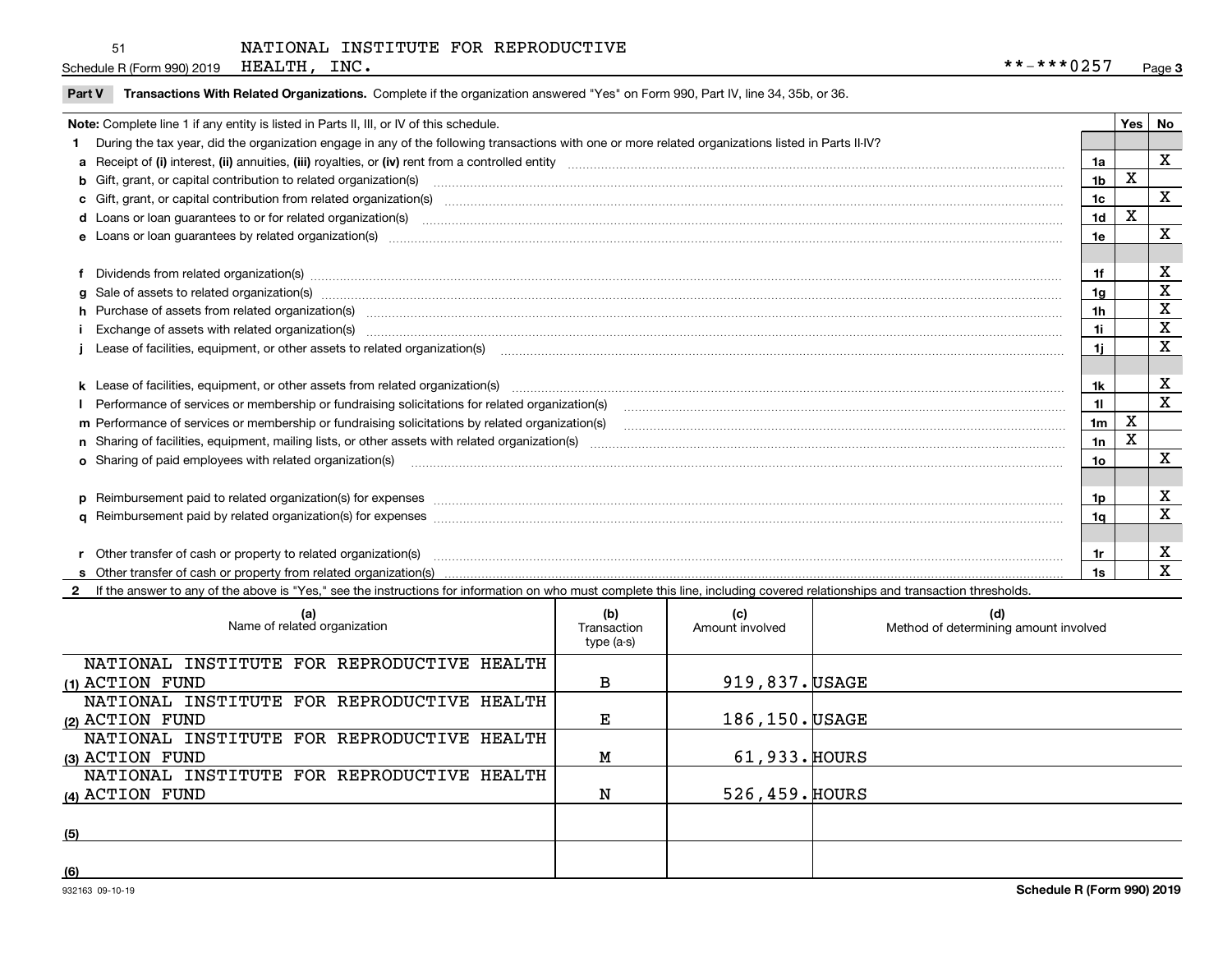Schedule R (Form 990) 2019 Page HEALTH, INC. \*\*-\*\*\*0257

## **Part VI Unrelated Organizations Taxable as a Partnership.**  Complete if the organization answered "Yes" on Form 990, Part IV, line 37.

Provide the following information for each entity taxed as a partnership through which the organization conducted more than five percent of its activities (measured by total assets or gross revenue) that was not a related organization. See instructions regarding exclusion for certain investment partnerships.

| (a)<br>Name, address, and EIN<br>of entity | (b)<br>Primary activity | (c)<br>Legal domicile<br>(state or foreign<br>country) | (d)<br>Predominant income<br>(related, unrelated,<br>excluded from tax under<br>sections 512-514) | $\begin{array}{c} \textbf{(e)}\\ \text{Are all} \\ \text{partners sec.}\\ 501(c)(3)\\ \text{orgs.?} \end{array}$<br>Yes No | (f)<br>Share of<br>total<br>income | (g)<br>Share of<br>end-of-year<br>assets | (h)<br>Dispropor-<br>tionate<br>allocations?<br>Yes No | (i)<br>Code V-UBI<br>amount in box 20 managing<br>of Schedule K-1<br>(Form 1065)<br>$\overline{Yes}$ No | (j)<br>Yes No | (k) |
|--------------------------------------------|-------------------------|--------------------------------------------------------|---------------------------------------------------------------------------------------------------|----------------------------------------------------------------------------------------------------------------------------|------------------------------------|------------------------------------------|--------------------------------------------------------|---------------------------------------------------------------------------------------------------------|---------------|-----|
|                                            |                         |                                                        |                                                                                                   |                                                                                                                            |                                    |                                          |                                                        |                                                                                                         |               |     |
|                                            |                         |                                                        |                                                                                                   |                                                                                                                            |                                    |                                          |                                                        |                                                                                                         |               |     |
|                                            |                         |                                                        |                                                                                                   |                                                                                                                            |                                    |                                          |                                                        |                                                                                                         |               |     |
|                                            |                         |                                                        |                                                                                                   |                                                                                                                            |                                    |                                          |                                                        |                                                                                                         |               |     |
|                                            |                         |                                                        |                                                                                                   |                                                                                                                            |                                    |                                          |                                                        |                                                                                                         |               |     |
|                                            |                         |                                                        |                                                                                                   |                                                                                                                            |                                    |                                          |                                                        |                                                                                                         |               |     |
|                                            |                         |                                                        |                                                                                                   |                                                                                                                            |                                    |                                          |                                                        |                                                                                                         |               |     |
|                                            |                         |                                                        |                                                                                                   |                                                                                                                            |                                    |                                          |                                                        |                                                                                                         |               |     |

**Schedule R (Form 990) 2019**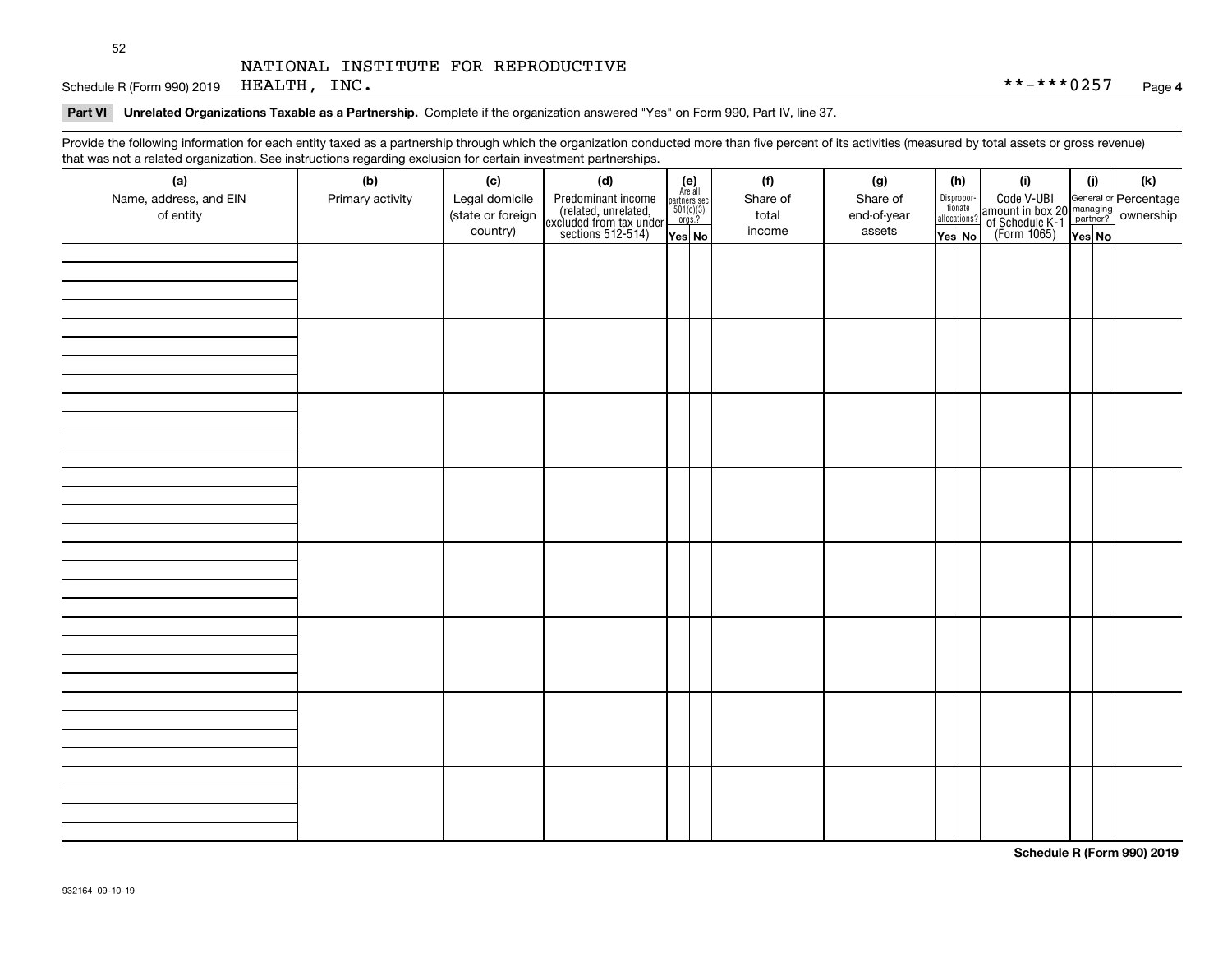**Part VII Supplemental Information**

Provide additional information for responses to questions on Schedule R. See instructions.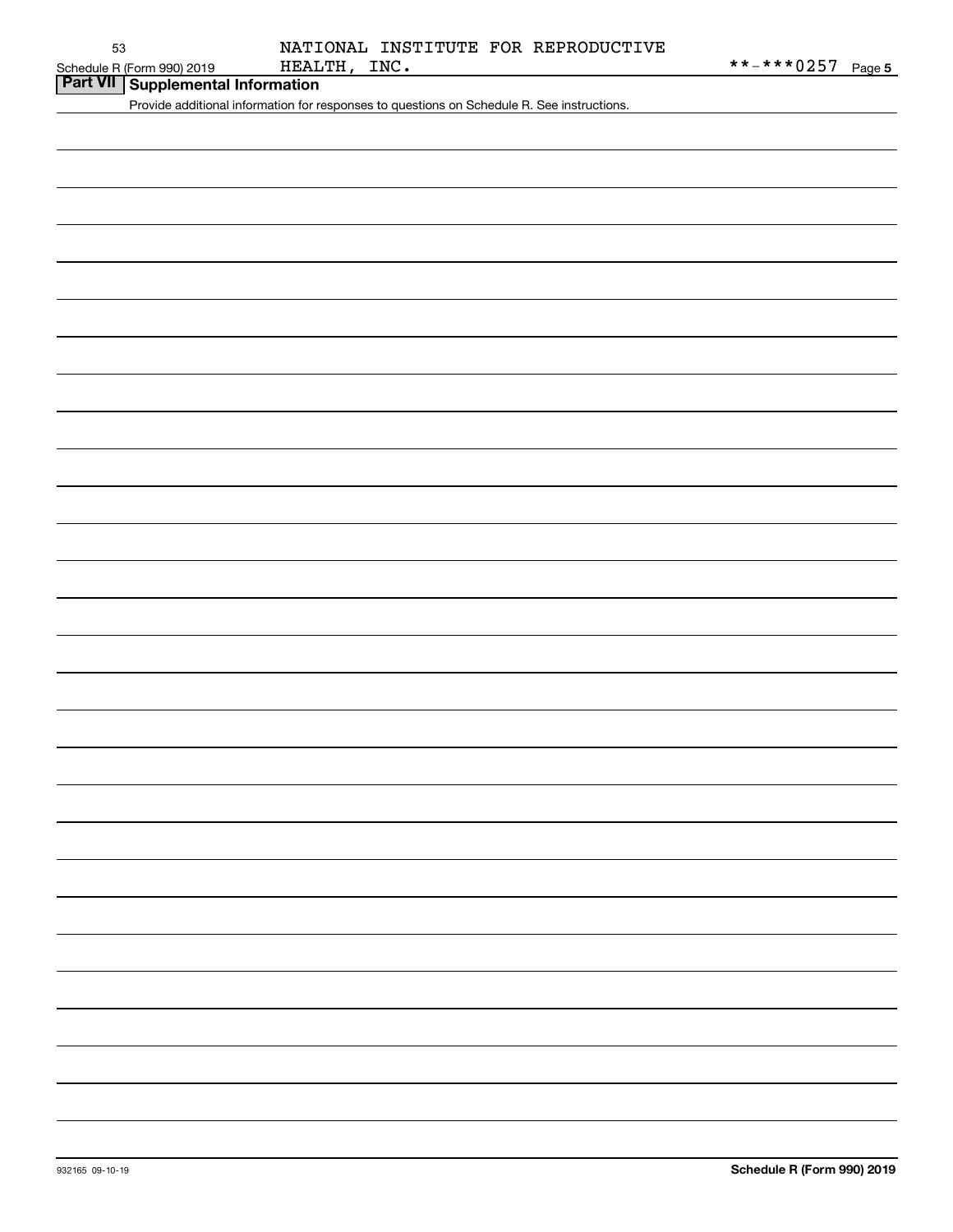

NYS Annual Filing for Charitable Organizations www.CharitiesNYS.com

**Open to Public Inspection**

| <b>1. General Information</b>                                                                |                                                                                                                                                            |                                                                                          |  |  |  |  |
|----------------------------------------------------------------------------------------------|------------------------------------------------------------------------------------------------------------------------------------------------------------|------------------------------------------------------------------------------------------|--|--|--|--|
| 07/01/2019<br>and Ending (mm/dd/yyyy) $06/30/2020$<br>For Fiscal Year Beginning (mm/dd/yyyy) |                                                                                                                                                            |                                                                                          |  |  |  |  |
| Check if Applicable:<br>Address Change                                                       | Name of Organization:<br>INSTITUTE FOR REPRODUCTIVE<br>NATIONAL<br>HEAL                                                                                    | Employer Identification Number (EIN):<br>$***$ -*** 0257                                 |  |  |  |  |
| Name Change<br>Initial Filing                                                                | Mailing Address:<br>14 WALL STREET, NO. 3B                                                                                                                 | NY Registration Number:<br>$04 - 20 - 06$                                                |  |  |  |  |
| Final Filing<br>Amended Filing                                                               | City / State / ZIP:<br>10005<br>NEW YORK, NY                                                                                                               | Telephone:<br>212 343-2031                                                               |  |  |  |  |
| Reg ID Pending                                                                               | Website:<br>WWW.NIRHEALTH.ORG                                                                                                                              | Email:<br>KSUPPLE@NIRHEALTH.O                                                            |  |  |  |  |
| Check your organization's<br>registration category:                                          | X  <br>DUAL (7A & EPTL)<br>EXEMPT*<br>EPTL only<br>7A only                                                                                                 | Confirm your Registration Category in the<br>Charities Registry at www.CharitiesNYS.com. |  |  |  |  |
| 2. Certification                                                                             |                                                                                                                                                            |                                                                                          |  |  |  |  |
| two signatories.                                                                             | See instructions for certification requirements. Improper certification is a violation of law that may be subject to penalties. The certification requires |                                                                                          |  |  |  |  |
|                                                                                              | We certify under penalties of periury that we reviewed this report, including all attachments, and to the best of our knowledge and belief.                |                                                                                          |  |  |  |  |

*We certify under penalties of perjury that we reviewed this report, including all attachments, and to the best of our knowledge and belief, they are true, correct and complete in accordance with the laws of the State of New York applicable to this report.*

| President or Authorized Officer:      |           | ANDREA MILLER<br>PRESIDENT                                                     |  |
|---------------------------------------|-----------|--------------------------------------------------------------------------------|--|
| Chief Financial Officer or Treasurer: | Signature | <b>Print Name and Title</b><br>Date<br>KATE SUPPLE<br>OF FINANCE AND AD<br>VP. |  |
|                                       | Signature | Print Name and Title<br>Date                                                   |  |

## **3. Annual Reporting Exemption**

Check the exemption(s) that apply to your filing. If your organization is claiming an exemption under one category (7A or EPTL only filers) or both categories (DUAL filers) that apply to your registration, complete only parts 1, 2, and 3, and submit the certified Char500. No fee, schedules, or additional attachments are required. If you cannot claim an exemption or are a DUAL filer that claims only one exemption, you must file applicable schedules and attachments and pay applicable fees.

> 3a. 7A filing exemption: Total contributions from NY State including residents, foundations, government agencies, etc. did not exceed \$25,000 and the organization did not engage a professional fund raiser (PFR) or fund raising counsel (FRC) to solicit contributions during the fiscal year.

3b. EPTL filing exemption: Gross receipts did not exceed \$25,000 and the market value of assets did not exceed \$25,000 at any time during the fiscal year.

| 4. Schedules and Attachments |               |    |                                                                                                             |  |  |  |
|------------------------------|---------------|----|-------------------------------------------------------------------------------------------------------------|--|--|--|
| See the following page       |               |    |                                                                                                             |  |  |  |
| I for a checklist of         | <b>Yes</b>    | ΧI | No 4a. Did your organization use a professional fund raiser, fund raising counsel or commercial co-venturer |  |  |  |
| schedules and                |               |    | for fund raising activity in NY State? If yes, complete Schedule 4a.                                        |  |  |  |
| l attachments to             |               |    |                                                                                                             |  |  |  |
| complete your filing.        | $X \mid Y$ es |    | No 4b. Did the organization receive government grants? If yes, complete Schedule 4b.                        |  |  |  |
|                              |               |    |                                                                                                             |  |  |  |

| <b>5. Fee</b>               |                |     |                  |            |      |                                    |
|-----------------------------|----------------|-----|------------------|------------|------|------------------------------------|
| See the checklist on the    | 7A filing fee: |     | EPTL filing fee: | Total fee: |      | Make a single check or money order |
| next page to calculate your |                |     |                  |            |      | payable to:                        |
| fee(s). Indicate fee(s) you |                |     |                  |            |      | "Department of Law"                |
| are submitting here:        |                | 25. | 250.             | \$         | 275. |                                    |
|                             |                |     |                  |            |      |                                    |

CHAR500 Annual Filing for Charitable Organizations (Updated January 2020)

\*The "Exempt" category refers to an organization's NYS registration status. It does not refer to its IRS tax designation.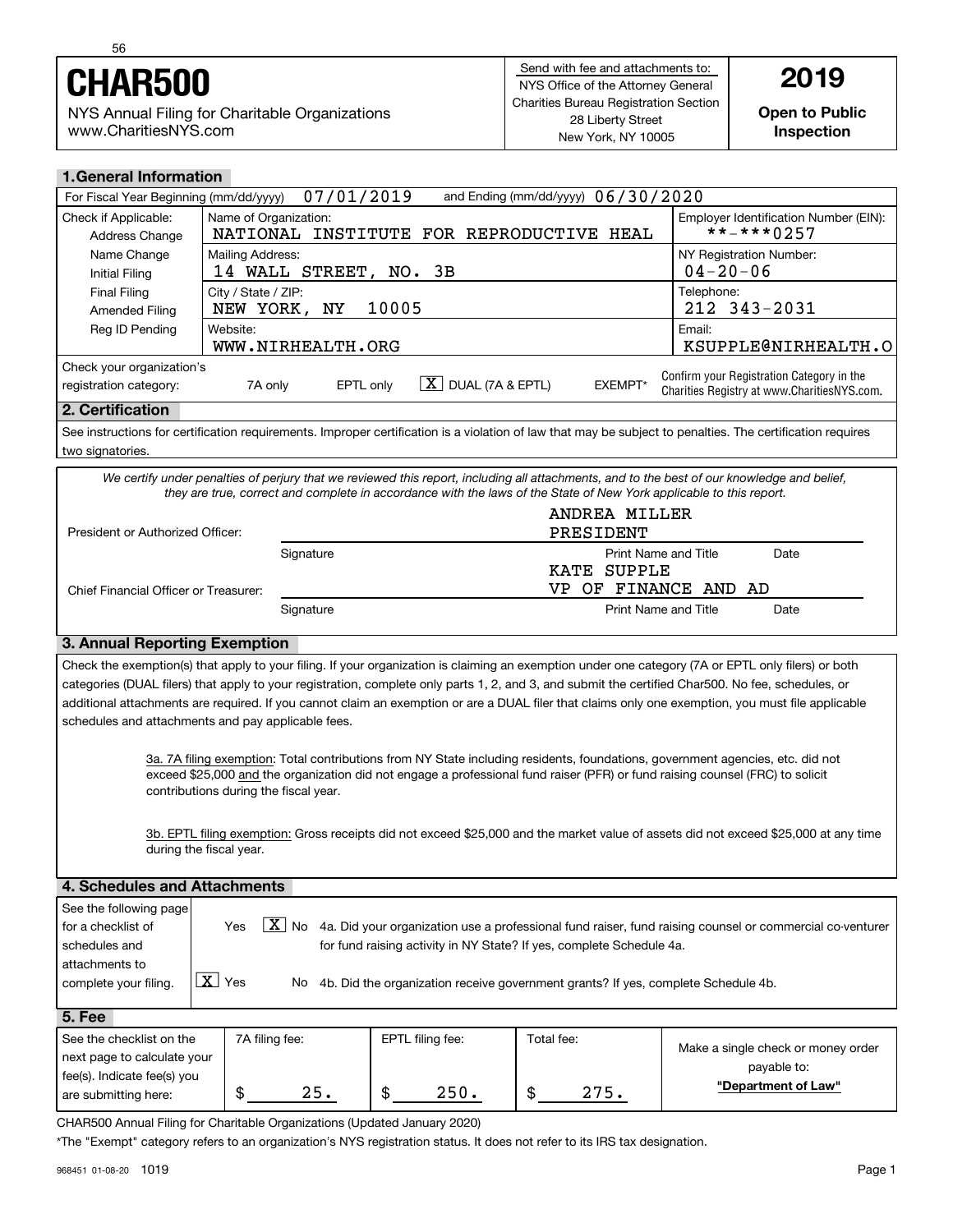## NATIONAL INSTITUTE FOR REPRODUCTIVE HEALTH, INC. 57

Annual Filing Checklist **CHAR500**

Simply submit the certified CHAR500 with no fee, schedule, or additional attachments IF: - Your organization is registered as 7A only and you marked the 7A filing exemption in Part 3. - Your organization is registered as EPTL only and you marked the EPTL filing exemption in Part 3. - Your organization is registered as DUAL and you marked both the 7A and EPTL filing exemption in Part 3.<br>-

## **Checklist of Schedules and Attachments**

Check the schedules you must submit with your CHAR500 as described in Part 4:

If you answered "yes" in Part 4a, submit Schedule 4a: Professional Fund Raisers (PFR), Fund Raising Counsel (FRC), Commercial Co-Venturers (CCV)  $\boxed{\textbf{X}}$  If you answered "yes" in Part 4b, submit Schedule 4b: Government Grants

Check the financial attachments you must submit with your CHAR500:

- $\boxed{\textbf{X}}$  IRS Form 990, 990-EZ, or 990-PF, and 990-T if applicable
- $\boxed{\textbf{X}}$  All additional IRS Form 990 Schedules, including Schedule B (Schedule of Contributors). Schedule B of public charities is exempt from disclosure and will not be available for public review.

Our organization was eligible for and filed an IRS 990-N e-postcard. Our revenue exceeded \$25,000 and/or our assets exceeded \$25,000 in the filing year. We have included an IRS Form 990-EZ for state purposes only.

If you are a 7A only or DUAL filer, submit the applicable independent Certified Public Accountant's Review or Audit Report: Review Report if you received total revenue and support greater than \$250,000 and up to \$750,000.

 $\boxed{\textbf{X}}$  Audit Report if you received total revenue and support greater than \$750,000 No Review Report or Audit Report is required because total revenue and support is less than \$250,000 We are a DUAL filer and checked box 3a, no Review Report or Audit Report is required

## **Calculate Your Fee**

For 7A and DUAL filers, calculate the 7A fee:

- \$0, if you checked the 7A exemption in Part 3a
- $\boxed{\textbf{X}}$  \$25, if you did not check the 7A exemption in Part 3a

For EPTL and DUAL filers, calculate the EPTL fee:

\$0, if you checked the EPTL exemption in Part 3b

\$25, if the NET WORTH is less than \$50,000

\$50, if the NET WORTH is \$50,000 or more but less than \$250,000 **filers have registered with the NY** Charities Bureau

- \$100, if the NET WORTH is \$250,000 or more but less than \$1,000,000
- $\boxed{\textbf{X}}$  \$250, if the NET WORTH is \$1,000,000 or more but less than \$10,000,000 \$750, if the NET WORTH is \$10,000,000 or more but less than \$50,000,000 \$1500, if the NET WORTH is \$50,000,000 or more

## **Send Your Filing**

Send your CHAR500, all schedules and attachments, and total fee to:

NYS Office of the Attorney General Charities Bureau Registration Section 28 Liberty Street New York, NY 10005

### *Need Assistance?*

Visit:Call:Email:Charities.Bureau@ag.ny.gov www.CharitiesNYS.com(212) 416-8401

Organizations are assigned a Registration Category upon registration with the NY Charities Bureau: *Is my Registration Category 7A, EPTL, DUAL or EXEMPT?* 

**7A** filers are registered to solicit contributions in New York under Article 7-A of the Executive Law ("7A")

**EPTL** filers are registered under the Estates, Powers & Trusts Law ("EPTL") because they hold assets and/or conduct activities for charitable purposes in NY.

**DUAL** filers are registered under both 7A and EPTL.

and meet conditions in **Schedule E - Registration Exemption for Charitable Organizations** . These organizations are not required to file annual financial reports but may do so voluntarily.

Confirm your Registration Category and learn more about NY law at www.CharitiesNYS.com.

NET WORTH for fee purposes is calculated on: *Where do I find my organization's NET WORTH?*

- IRS Form 990 Part I. line 22
- IRS Form 990 Part I, line 22 IRS Form 990 EZ Part I, line 21
- IRS Form 990 PF, calculate the difference between Total Assets at Fair Market Value (Part II, line 16(c)) and Total Liabilities (Part II, line 23(b)).